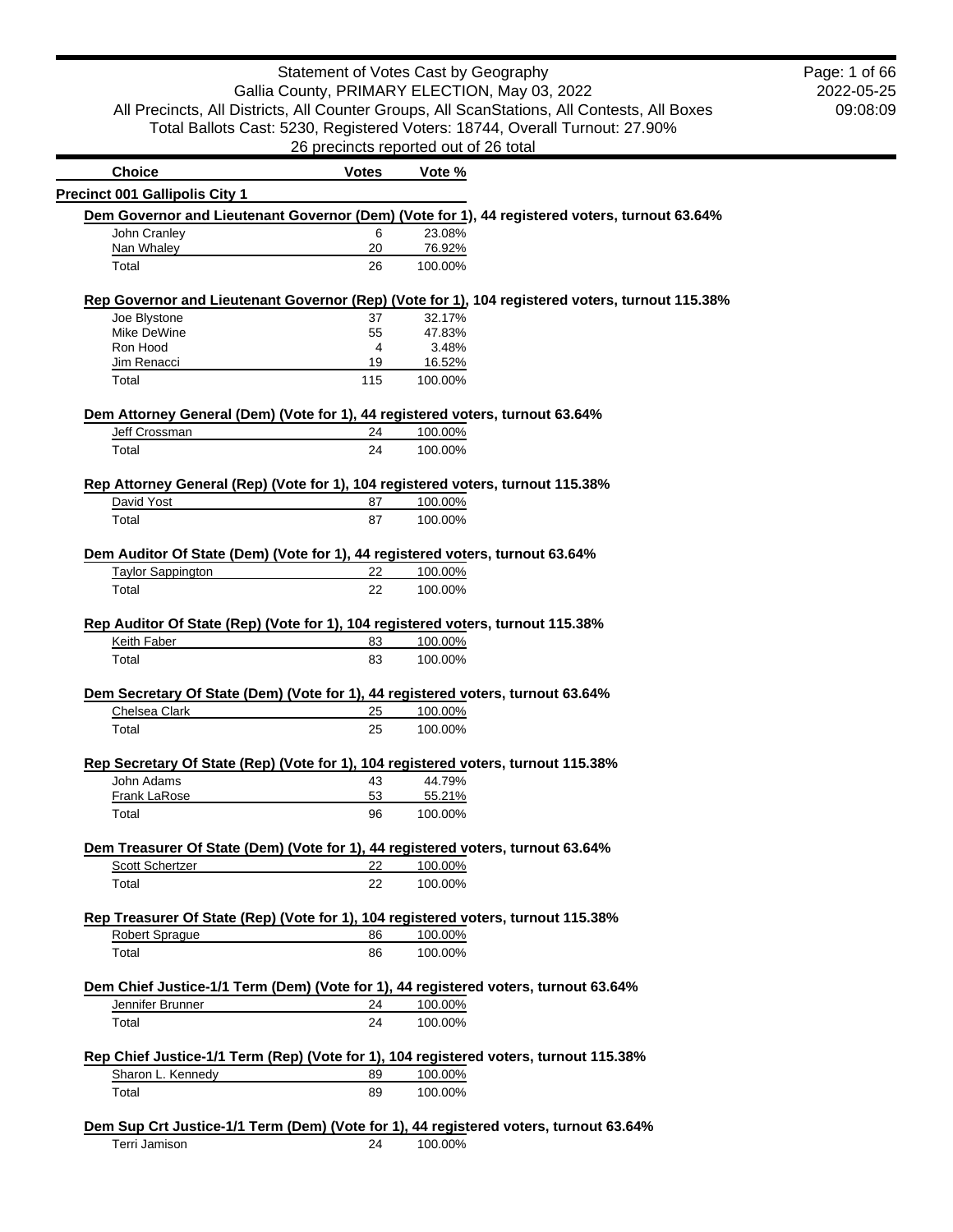|                                                                                                       | Statement of Votes Cast by Geography  |         |                                                                                                          | Page: 2 of 66 |
|-------------------------------------------------------------------------------------------------------|---------------------------------------|---------|----------------------------------------------------------------------------------------------------------|---------------|
|                                                                                                       |                                       |         | Gallia County, PRIMARY ELECTION, May 03, 2022                                                            | 2022-05-25    |
|                                                                                                       |                                       |         | All Precincts, All Districts, All Counter Groups, All ScanStations, All Contests, All Boxes              | 09:08:09      |
|                                                                                                       |                                       |         | Total Ballots Cast: 5230, Registered Voters: 18744, Overall Turnout: 27.90%                              |               |
|                                                                                                       | 26 precincts reported out of 26 total |         |                                                                                                          |               |
| <b>Choice</b>                                                                                         | <b>Votes</b>                          | Vote %  |                                                                                                          |               |
| Total                                                                                                 | 24                                    | 100.00% |                                                                                                          |               |
|                                                                                                       |                                       |         |                                                                                                          |               |
| Rep Sup Crt Justice-1/1 Term (Rep) (Vote for 1), 104 registered voters, turnout 115.38%               |                                       |         |                                                                                                          |               |
| Pat Fischer                                                                                           | 84                                    | 100.00% |                                                                                                          |               |
| Total                                                                                                 | 84                                    | 100.00% |                                                                                                          |               |
| Dem Sup Crt Justice-1/2 Term (Dem) (Vote for 1), 44 registered voters, turnout 63.64%                 |                                       |         |                                                                                                          |               |
| Marilyn Zayas                                                                                         | 24                                    | 100.00% |                                                                                                          |               |
| Total                                                                                                 | 24                                    | 100.00% |                                                                                                          |               |
|                                                                                                       |                                       |         |                                                                                                          |               |
| Rep Sup Crt Justice-1/2 Term (Rep) (Vote for 1), 104 registered voters, turnout 115.38%<br>Pat DeWine | 83                                    | 100.00% |                                                                                                          |               |
|                                                                                                       |                                       |         |                                                                                                          |               |
| Total                                                                                                 | 83                                    | 100.00% |                                                                                                          |               |
| Dem U.S. Senator (Dem) (Vote for 1), 44 registered voters, turnout 63.64%                             |                                       |         |                                                                                                          |               |
| Morgan Harper                                                                                         | 4                                     | 15.38%  |                                                                                                          |               |
| Traci TJ Johnson                                                                                      | 3                                     | 11.54%  |                                                                                                          |               |
| Tim Ryan                                                                                              | 19                                    | 73.08%  |                                                                                                          |               |
| Total                                                                                                 | 26                                    | 100.00% |                                                                                                          |               |
| Rep U.S. Senator (Rep) (Vote for 1), 104 registered voters, turnout 115.38%                           |                                       |         |                                                                                                          |               |
| Matt Dolan                                                                                            | 12                                    | 10.71%  |                                                                                                          |               |
| <b>Mike Gibbons</b>                                                                                   | 16                                    | 14.29%  |                                                                                                          |               |
| Josh Mandel                                                                                           | 32                                    | 28.57%  |                                                                                                          |               |
| <b>Neil Patel</b>                                                                                     | 2                                     | 1.79%   |                                                                                                          |               |
| <b>Mark Pukita</b>                                                                                    | 2                                     | 1.79%   |                                                                                                          |               |
| Jane Timken                                                                                           | 15                                    | 13.39%  |                                                                                                          |               |
| JD Vance                                                                                              | 33                                    | 29.46%  |                                                                                                          |               |
| Total                                                                                                 | 112                                   | 100.00% |                                                                                                          |               |
|                                                                                                       |                                       |         | Dem Representative Congress (2nd District) (Dem) (Vote for 1), 44 registered voters, turnout 63.64%      |               |
| Alan Darnowsky                                                                                        | 6                                     | 26.09%  |                                                                                                          |               |
| Samantha Meadows                                                                                      | 17                                    | 73.91%  |                                                                                                          |               |
| Total                                                                                                 | 23                                    | 100.00% |                                                                                                          |               |
|                                                                                                       |                                       |         | Rep Representative to Congress (2nd District) (Rep) (Vote for 1), 104 registered voters, turnout 115.38% |               |
| James J. Condit Jr.                                                                                   | 24                                    | 27.91%  |                                                                                                          |               |
| <b>Brad Wenstrup</b>                                                                                  | 53                                    | 61.63%  |                                                                                                          |               |
| David J. Windisch                                                                                     | 9                                     | 10.47%  |                                                                                                          |               |
| Total                                                                                                 | 86                                    | 100.00% |                                                                                                          |               |
| Rep 4th Court of Appeals Judge (Rep) (Vote for 1), 104 registered voters, turnout 115.38%             |                                       |         |                                                                                                          |               |
| <b>Kristy Wilkin</b>                                                                                  | 82                                    | 100.00% |                                                                                                          |               |
| Total                                                                                                 | 82                                    | 100.00% |                                                                                                          |               |
|                                                                                                       |                                       |         |                                                                                                          |               |
| Rep Common Pleas Judge (Rep) (Vote for 1), 104 registered voters, turnout 115.38%                     |                                       |         |                                                                                                          |               |
| M. Margaret Evans                                                                                     | 105                                   | 100.00% |                                                                                                          |               |
| Total                                                                                                 | 105                                   | 100.00% |                                                                                                          |               |
|                                                                                                       |                                       |         | Rep County Commissioner 01/01 Term (Rep) (Vote for 1), 104 registered voters, turnout 115.38%            |               |
| <b>Bradley Davies</b>                                                                                 | 1                                     | 0.84%   |                                                                                                          |               |
| Charlie Dean                                                                                          | $\mathbf{1}$                          | 0.84%   |                                                                                                          |               |
| Leslie R. Henry                                                                                       | 56                                    | 47.06%  |                                                                                                          |               |
| Bryan W. Martin                                                                                       | 9                                     | 7.56%   |                                                                                                          |               |
| Harold G. Montgomery                                                                                  | 52                                    | 43.70%  |                                                                                                          |               |
| Scott Nida                                                                                            | 0                                     | 0.00%   |                                                                                                          |               |
| Total                                                                                                 | 119                                   | 100.00% |                                                                                                          |               |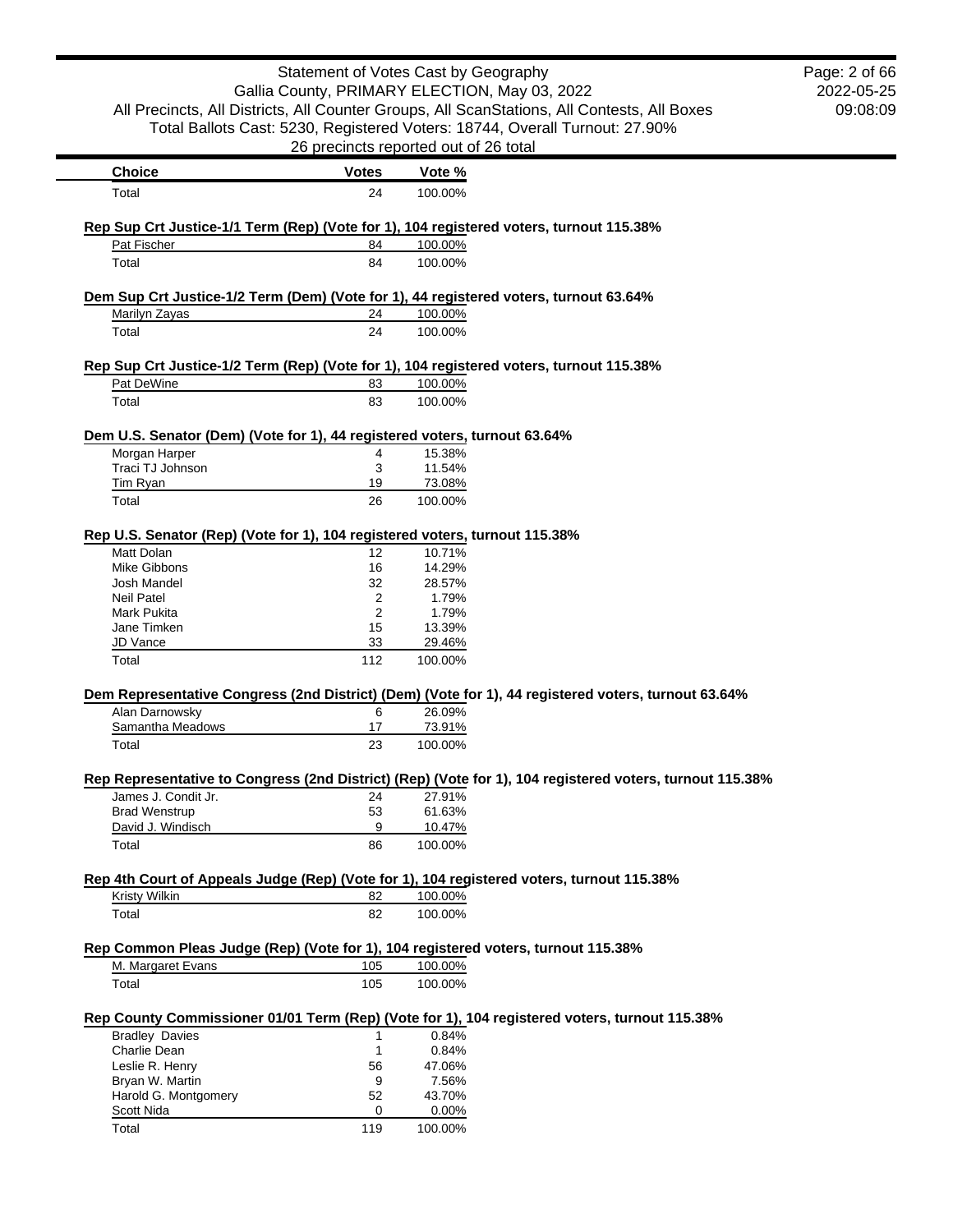|                                                                                    | Statement of Votes Cast by Geography          |                  |                                                                                                 |
|------------------------------------------------------------------------------------|-----------------------------------------------|------------------|-------------------------------------------------------------------------------------------------|
|                                                                                    | Gallia County, PRIMARY ELECTION, May 03, 2022 |                  |                                                                                                 |
|                                                                                    |                                               |                  | All Precincts, All Districts, All Counter Groups, All ScanStations, All Contests, All Boxes     |
|                                                                                    |                                               |                  | Total Ballots Cast: 5230, Registered Voters: 18744, Overall Turnout: 27.90%                     |
|                                                                                    | 26 precincts reported out of 26 total         |                  |                                                                                                 |
| <b>Choice</b>                                                                      | <b>Votes</b>                                  | Vote %           |                                                                                                 |
| Rep County Auditor (Rep) (Vote for 1), 104 registered voters, turnout 115.38%      |                                               |                  |                                                                                                 |
| Robbie Jacks<br><b>Terri Short</b>                                                 | 59<br>55                                      | 51.75%<br>48.25% |                                                                                                 |
| Total                                                                              | 114                                           | 100.00%          |                                                                                                 |
|                                                                                    |                                               |                  |                                                                                                 |
| City 1 Dem Central Comm (Dem) (Vote for 1), 44 registered voters, turnout 63.64%   |                                               |                  |                                                                                                 |
| Josh Eddy                                                                          | 22                                            | 100.00%          |                                                                                                 |
| Total                                                                              | 22                                            | 100.00%          |                                                                                                 |
| City 1 Rep Central Comm (Rep) (Vote for 1), 104 registered voters, turnout 115.38% |                                               |                  |                                                                                                 |
| Paul Covey                                                                         | 82                                            | 100.00%          |                                                                                                 |
| Total                                                                              | 82                                            | 100.00%          |                                                                                                 |
|                                                                                    |                                               |                  |                                                                                                 |
|                                                                                    |                                               |                  | Local Option Gallipolis City 1 Precinct (Vote for 1), 549 registered voters, turnout 27.14%     |
| <b>YES</b><br><b>NO</b>                                                            | 96<br>53                                      | 64.43%<br>35.57% |                                                                                                 |
| Total                                                                              | 149                                           | 100.00%          |                                                                                                 |
|                                                                                    |                                               |                  |                                                                                                 |
| <b>Precinct 002 Gallipolis City 2</b>                                              |                                               |                  |                                                                                                 |
|                                                                                    |                                               |                  | Dem Governor and Lieutenant Governor (Dem) (Vote for 1), 37 registered voters, turnout 45.95%   |
| John Cranley                                                                       | 4                                             | 23.53%           |                                                                                                 |
| Nan Whaley                                                                         | 13<br>17                                      | 76.47%           |                                                                                                 |
| Total                                                                              |                                               | 100.00%          |                                                                                                 |
|                                                                                    |                                               |                  | Rep Governor and Lieutenant Governor (Rep) (Vote for 1), 132 registered voters, turnout 109.09% |
| Joe Blystone                                                                       | 47                                            | 33.33%           |                                                                                                 |
| Mike DeWine                                                                        | 76                                            | 53.90%           |                                                                                                 |
| Ron Hood<br>Jim Renacci                                                            | 3<br>15                                       | 2.13%<br>10.64%  |                                                                                                 |
| Total                                                                              | 141                                           | 100.00%          |                                                                                                 |
|                                                                                    |                                               |                  |                                                                                                 |
| Dem Attorney General (Dem) (Vote for 1), 37 registered voters, turnout 45.95%      |                                               |                  |                                                                                                 |
| Jeff Crossman                                                                      | 15                                            | 100.00%          |                                                                                                 |
| Total                                                                              | 15                                            | 100.00%          |                                                                                                 |
| Rep Attorney General (Rep) (Vote for 1), 132 registered voters, turnout 109.09%    |                                               |                  |                                                                                                 |
| David Yost                                                                         | 111                                           | 100.00%          |                                                                                                 |
| Total                                                                              | 111                                           | 100.00%          |                                                                                                 |
|                                                                                    |                                               |                  |                                                                                                 |
| Dem Auditor Of State (Dem) (Vote for 1), 37 registered voters, turnout 45.95%      |                                               |                  |                                                                                                 |
| <b>Taylor Sappington</b>                                                           | 15                                            | 100.00%          |                                                                                                 |
| Total                                                                              | 15                                            | 100.00%          |                                                                                                 |
| Rep Auditor Of State (Rep) (Vote for 1), 132 registered voters, turnout 109.09%    |                                               |                  |                                                                                                 |
| Keith Faber                                                                        | 108                                           | 100.00%          |                                                                                                 |
| Total                                                                              | 108                                           | 100.00%          |                                                                                                 |
|                                                                                    |                                               |                  |                                                                                                 |
| Dem Secretary Of State (Dem) (Vote for 1), 37 registered voters, turnout 45.95%    |                                               |                  |                                                                                                 |
| Chelsea Clark                                                                      | 15                                            | 100.00%          |                                                                                                 |
| Total                                                                              | 15                                            | 100.00%          |                                                                                                 |
| Rep Secretary Of State (Rep) (Vote for 1), 132 registered voters, turnout 109.09%  |                                               |                  |                                                                                                 |
| John Adams                                                                         | 41                                            | 32.80%           |                                                                                                 |
| Frank LaRose                                                                       | 84                                            | 67.20%           |                                                                                                 |
| Total                                                                              | 125                                           | 100.00%          |                                                                                                 |

2022-05-25 09:08:09 Page: 3 of 66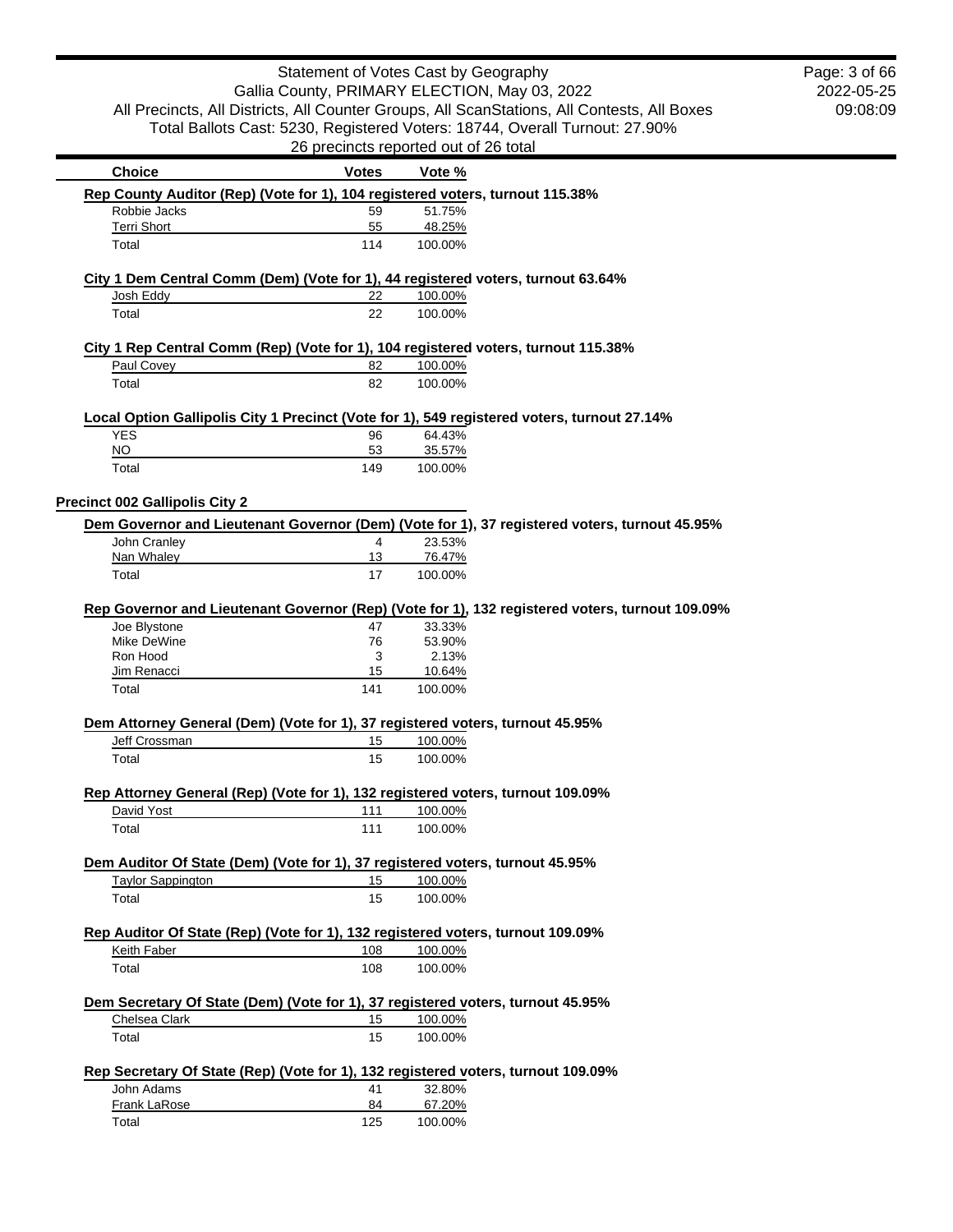| Statement of Votes Cast by Geography                                                                       |                                               |         |                                                                                                          | Page: 4 of 66 |
|------------------------------------------------------------------------------------------------------------|-----------------------------------------------|---------|----------------------------------------------------------------------------------------------------------|---------------|
|                                                                                                            | Gallia County, PRIMARY ELECTION, May 03, 2022 |         |                                                                                                          | 2022-05-25    |
|                                                                                                            |                                               |         | All Precincts, All Districts, All Counter Groups, All ScanStations, All Contests, All Boxes              | 09:08:09      |
|                                                                                                            |                                               |         | Total Ballots Cast: 5230, Registered Voters: 18744, Overall Turnout: 27.90%                              |               |
|                                                                                                            | 26 precincts reported out of 26 total         |         |                                                                                                          |               |
| <b>Choice</b>                                                                                              | <b>Votes</b>                                  | Vote %  |                                                                                                          |               |
| Dem Treasurer Of State (Dem) (Vote for 1), 37 registered voters, turnout 45.95%                            |                                               |         |                                                                                                          |               |
| Scott Schertzer                                                                                            | 14                                            | 100.00% |                                                                                                          |               |
| Total                                                                                                      | 14                                            | 100.00% |                                                                                                          |               |
| Rep Treasurer Of State (Rep) (Vote for 1), 132 registered voters, turnout 109.09%                          |                                               |         |                                                                                                          |               |
| <b>Robert Sprague</b>                                                                                      | 108                                           | 100.00% |                                                                                                          |               |
| Total                                                                                                      | 108                                           | 100.00% |                                                                                                          |               |
| Dem Chief Justice-1/1 Term (Dem) (Vote for 1), 37 registered voters, turnout 45.95%                        |                                               |         |                                                                                                          |               |
| Jennifer Brunner                                                                                           | 15                                            | 100.00% |                                                                                                          |               |
| Total                                                                                                      | 15                                            | 100.00% |                                                                                                          |               |
|                                                                                                            |                                               |         |                                                                                                          |               |
| Rep Chief Justice-1/1 Term (Rep) (Vote for 1), 132 registered voters, turnout 109.09%<br>Sharon L. Kennedy | 109                                           | 100.00% |                                                                                                          |               |
| Total                                                                                                      | 109                                           | 100.00% |                                                                                                          |               |
|                                                                                                            |                                               |         |                                                                                                          |               |
| Dem Sup Crt Justice-1/1 Term (Dem) (Vote for 1), 37 registered voters, turnout 45.95%                      |                                               |         |                                                                                                          |               |
| Terri Jamison                                                                                              | 14                                            | 100.00% |                                                                                                          |               |
| Total                                                                                                      | 14                                            | 100.00% |                                                                                                          |               |
| Rep Sup Crt Justice-1/1 Term (Rep) (Vote for 1), 132 registered voters, turnout 109.09%                    |                                               |         |                                                                                                          |               |
| Pat Fischer                                                                                                | 102                                           | 100.00% |                                                                                                          |               |
| Total                                                                                                      | 102                                           | 100.00% |                                                                                                          |               |
|                                                                                                            |                                               |         |                                                                                                          |               |
| Dem Sup Crt Justice-1/2 Term (Dem) (Vote for 1), 37 registered voters, turnout 45.95%                      |                                               |         |                                                                                                          |               |
| Marilyn Zayas                                                                                              | 14                                            | 100.00% |                                                                                                          |               |
| Total                                                                                                      | 14                                            | 100.00% |                                                                                                          |               |
| Rep Sup Crt Justice-1/2 Term (Rep) (Vote for 1), 132 registered voters, turnout 109.09%                    |                                               |         |                                                                                                          |               |
| Pat DeWine                                                                                                 | 93                                            | 100.00% |                                                                                                          |               |
| Total                                                                                                      | 93                                            | 100.00% |                                                                                                          |               |
|                                                                                                            |                                               |         |                                                                                                          |               |
| Dem U.S. Senator (Dem) (Vote for 1), 37 registered voters, turnout 45.95%<br>Morgan Harper                 | 2                                             | 13.33%  |                                                                                                          |               |
| Traci TJ Johnson                                                                                           | 5                                             | 33.33%  |                                                                                                          |               |
| Tim Ryan                                                                                                   | 8                                             | 53.33%  |                                                                                                          |               |
| Total                                                                                                      | 15                                            | 100.00% |                                                                                                          |               |
|                                                                                                            |                                               |         |                                                                                                          |               |
| Rep U.S. Senator (Rep) (Vote for 1), 132 registered voters, turnout 109.09%<br>Matt Dolan                  | 12                                            | 8.70%   |                                                                                                          |               |
| Mike Gibbons                                                                                               | 14                                            | 10.14%  |                                                                                                          |               |
| Josh Mandel                                                                                                | 38                                            | 27.54%  |                                                                                                          |               |
| <b>Neil Patel</b>                                                                                          | 4                                             | 2.90%   |                                                                                                          |               |
| Mark Pukita                                                                                                | 4                                             | 2.90%   |                                                                                                          |               |
| Jane Timken                                                                                                | 10                                            | 7.25%   |                                                                                                          |               |
| JD Vance                                                                                                   | 56                                            | 40.58%  |                                                                                                          |               |
| Total                                                                                                      | 138                                           | 100.00% |                                                                                                          |               |
|                                                                                                            |                                               |         | Dem Representative Congress (2nd District) (Dem) (Vote for 1), 37 registered voters, turnout 45.95%      |               |
| Alan Darnowsky                                                                                             | 5                                             | 33.33%  |                                                                                                          |               |
| Samantha Meadows                                                                                           | 10                                            | 66.67%  |                                                                                                          |               |
| Total                                                                                                      | 15                                            | 100.00% |                                                                                                          |               |
|                                                                                                            |                                               |         | Rep Representative to Congress (2nd District) (Rep) (Vote for 1), 132 registered voters, turnout 109.09% |               |
| James J. Condit Jr.                                                                                        | 33                                            | 32.04%  |                                                                                                          |               |
| <b>Brad Wenstrup</b>                                                                                       | 50                                            | 48.54%  |                                                                                                          |               |
| David J. Windisch                                                                                          | 20                                            | 19.42%  |                                                                                                          |               |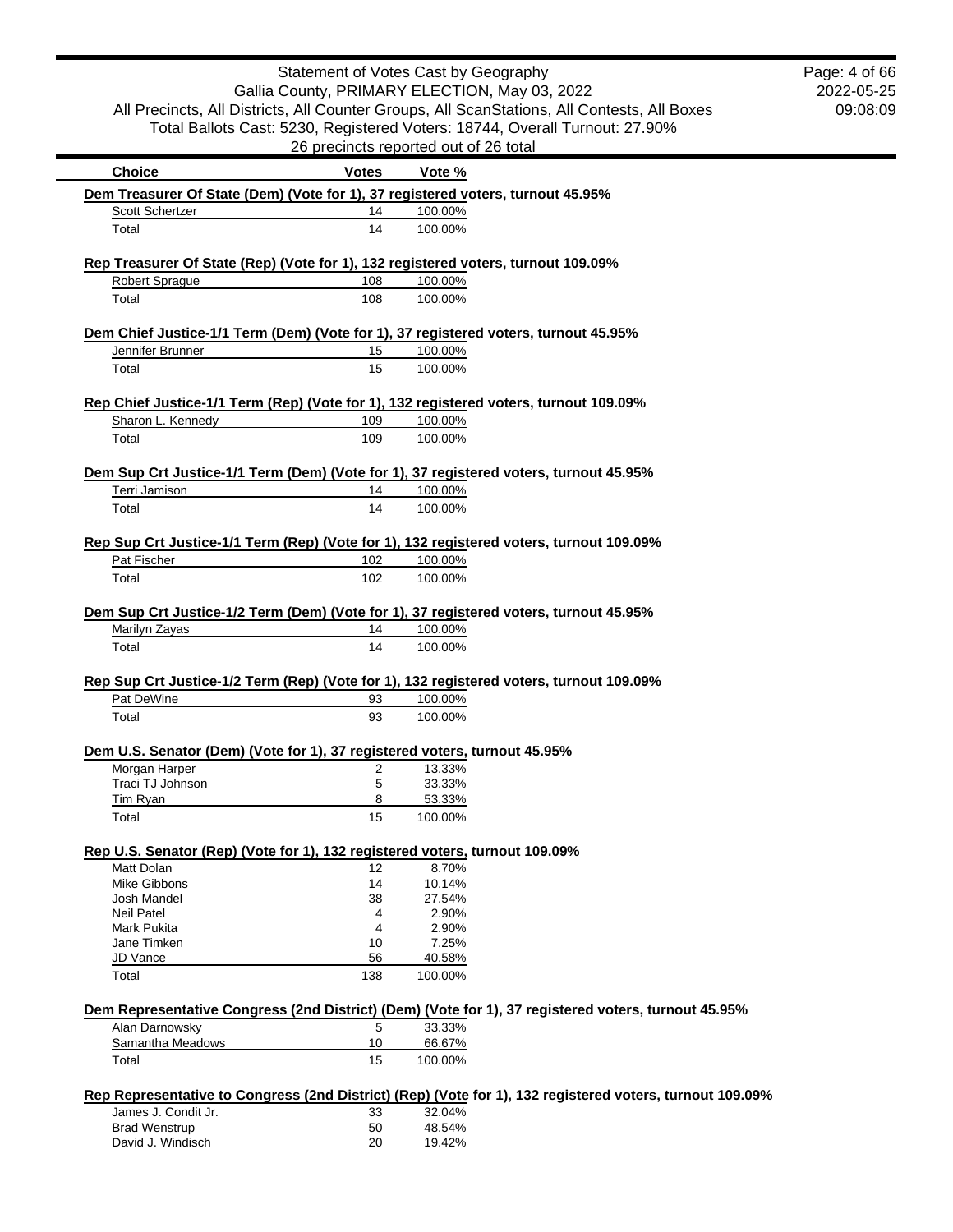| Statement of Votes Cast by Geography<br>Gallia County, PRIMARY ELECTION, May 03, 2022     | Page: 5 of 66<br>2022-05-25           |         |                                                                                                |          |
|-------------------------------------------------------------------------------------------|---------------------------------------|---------|------------------------------------------------------------------------------------------------|----------|
|                                                                                           |                                       |         | All Precincts, All Districts, All Counter Groups, All ScanStations, All Contests, All Boxes    | 09:08:09 |
|                                                                                           |                                       |         | Total Ballots Cast: 5230, Registered Voters: 18744, Overall Turnout: 27.90%                    |          |
|                                                                                           | 26 precincts reported out of 26 total |         |                                                                                                |          |
|                                                                                           |                                       |         |                                                                                                |          |
| <b>Choice</b>                                                                             | <b>Votes</b>                          | Vote %  |                                                                                                |          |
| Total                                                                                     | 103                                   | 100.00% |                                                                                                |          |
| Rep 4th Court of Appeals Judge (Rep) (Vote for 1), 132 registered voters, turnout 109.09% |                                       |         |                                                                                                |          |
| <b>Kristy Wilkin</b>                                                                      | 101                                   | 100.00% |                                                                                                |          |
| Total                                                                                     | 101                                   | 100.00% |                                                                                                |          |
| Rep Common Pleas Judge (Rep) (Vote for 1), 132 registered voters, turnout 109.09%         |                                       |         |                                                                                                |          |
| M. Margaret Evans                                                                         | 120                                   | 100.00% |                                                                                                |          |
| Total                                                                                     | 120                                   | 100.00% |                                                                                                |          |
|                                                                                           |                                       |         | Rep County Commissioner 01/01 Term (Rep) (Vote for 1), 132 registered voters, turnout 109.09%  |          |
| <b>Bradley Davies</b>                                                                     | 0                                     | 0.00%   |                                                                                                |          |
| Charlie Dean                                                                              | 4                                     | 2.82%   |                                                                                                |          |
| Leslie R. Henry                                                                           | 61                                    | 42.96%  |                                                                                                |          |
| Bryan W. Martin                                                                           | 10                                    | 7.04%   |                                                                                                |          |
| Harold G. Montgomery                                                                      | 63                                    | 44.37%  |                                                                                                |          |
| Scott Nida                                                                                | 4                                     | 2.82%   |                                                                                                |          |
| Total                                                                                     | 142                                   | 100.00% |                                                                                                |          |
| Rep County Auditor (Rep) (Vote for 1), 132 registered voters, turnout 109.09%             |                                       |         |                                                                                                |          |
| Robbie Jacks                                                                              | 77                                    | 55.80%  |                                                                                                |          |
| <b>Terri Short</b>                                                                        | 61                                    | 44.20%  |                                                                                                |          |
| Total                                                                                     | 138                                   | 100.00% |                                                                                                |          |
| City 2 Dem Central Comm (Dem) (Vote for 1), 37 registered voters, turnout 45.95%          |                                       |         |                                                                                                |          |
| <b>Brandy Richards</b>                                                                    | 15                                    | 100.00% |                                                                                                |          |
| Total                                                                                     | 15                                    | 100.00% |                                                                                                |          |
| City 2 Rep Central Comm (Rep) (Vote for 1), 132 registered voters, turnout 109.09%        |                                       |         |                                                                                                |          |
| Troy S. Johnson                                                                           | 110                                   | 100.00% |                                                                                                |          |
| Total                                                                                     | 110                                   | 100.00% |                                                                                                |          |
|                                                                                           |                                       |         |                                                                                                |          |
| <b>Precinct 003 Gallipolis City 3</b>                                                     |                                       |         |                                                                                                |          |
| John Cranlev                                                                              | 9                                     | 27.27%  | Dem Governor and Lieutenant Governor (Dem) (Vote for 1), 53 registered voters, turnout 66.04%  |          |
| Nan Whaley                                                                                | 24                                    | 72.73%  |                                                                                                |          |
| Total                                                                                     | 33                                    | 100.00% |                                                                                                |          |
|                                                                                           |                                       |         |                                                                                                |          |
| Joe Blystone                                                                              | 48                                    | 25.95%  | Rep Governor and Lieutenant Governor (Rep) (Vote for 1), 220 registered voters, turnout 85.45% |          |
| Mike DeWine                                                                               | 99                                    | 53.51%  |                                                                                                |          |
| Ron Hood                                                                                  | 5                                     | 2.70%   |                                                                                                |          |
| Jim Renacci                                                                               | 33                                    | 17.84%  |                                                                                                |          |
| Total                                                                                     | 185                                   | 100.00% |                                                                                                |          |
| Dem Attorney General (Dem) (Vote for 1), 53 registered voters, turnout 66.04%             |                                       |         |                                                                                                |          |
| Jeff Crossman                                                                             | 26                                    | 100.00% |                                                                                                |          |
|                                                                                           |                                       |         |                                                                                                |          |
| Total                                                                                     | 26                                    | 100.00% |                                                                                                |          |
| Rep Attorney General (Rep) (Vote for 1), 220 registered voters, turnout 85.45%            |                                       |         |                                                                                                |          |
| David Yost                                                                                | 140                                   | 100.00% |                                                                                                |          |
| Total                                                                                     | 140                                   | 100.00% |                                                                                                |          |
| Dem Auditor Of State (Dem) (Vote for 1), 53 registered voters, turnout 66.04%             |                                       |         |                                                                                                |          |
| <b>Taylor Sappington</b>                                                                  | 26                                    | 100.00% |                                                                                                |          |
| Total                                                                                     | 26                                    | 100.00% |                                                                                                |          |
|                                                                                           |                                       |         |                                                                                                |          |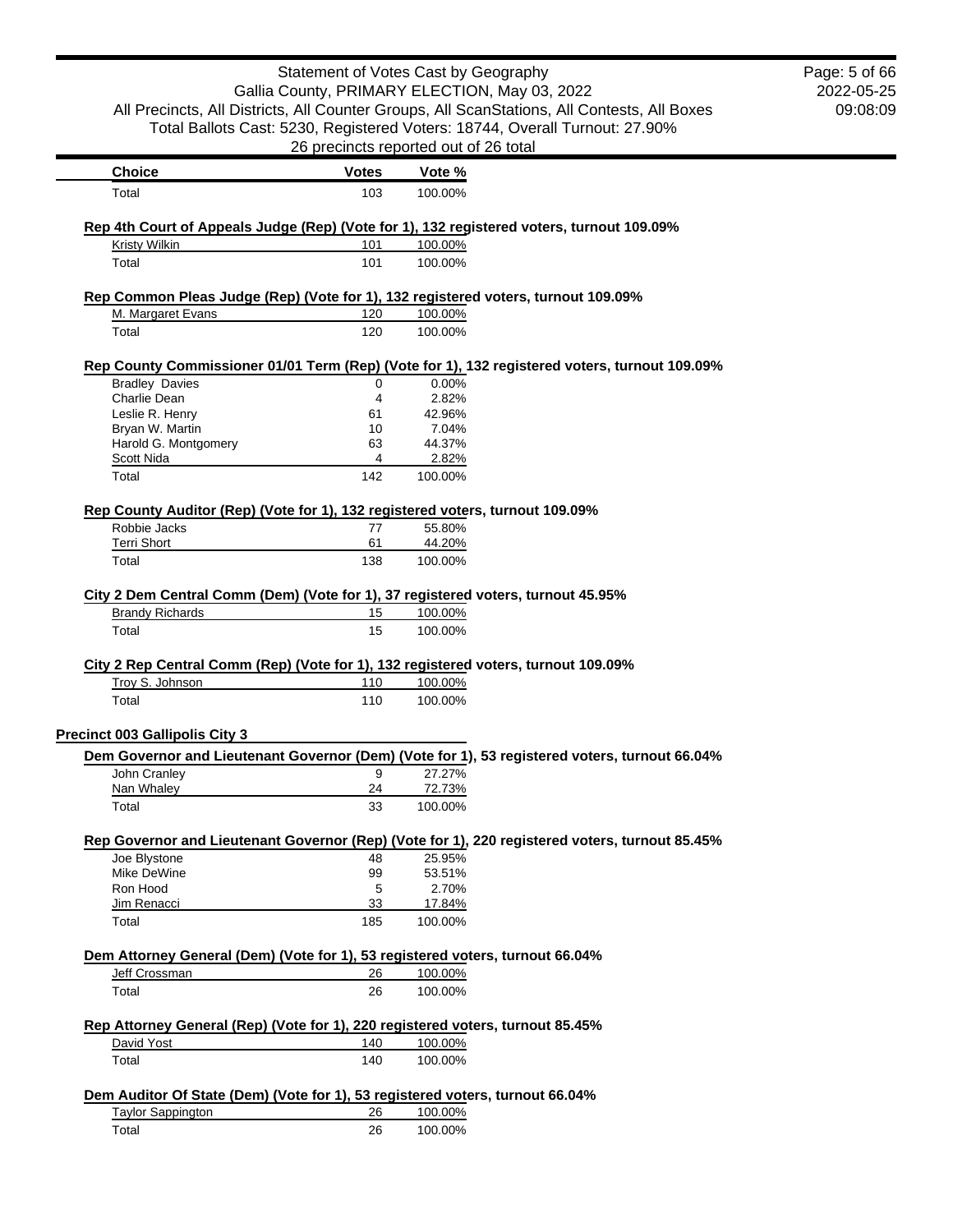| Statement of Votes Cast by Geography                                                        |              |                                                                             |  | Page: 6 of 66 |
|---------------------------------------------------------------------------------------------|--------------|-----------------------------------------------------------------------------|--|---------------|
|                                                                                             |              | Gallia County, PRIMARY ELECTION, May 03, 2022                               |  | 2022-05-25    |
| All Precincts, All Districts, All Counter Groups, All ScanStations, All Contests, All Boxes |              |                                                                             |  | 09:08:09      |
|                                                                                             |              | Total Ballots Cast: 5230, Registered Voters: 18744, Overall Turnout: 27.90% |  |               |
|                                                                                             |              | 26 precincts reported out of 26 total                                       |  |               |
| <b>Choice</b>                                                                               | <b>Votes</b> | Vote %                                                                      |  |               |
| Rep Auditor Of State (Rep) (Vote for 1), 220 registered voters, turnout 85.45%              |              |                                                                             |  |               |
| Keith Faber                                                                                 | 134          | 100.00%                                                                     |  |               |
| Total                                                                                       | 134          | 100.00%                                                                     |  |               |
|                                                                                             |              |                                                                             |  |               |
| Dem Secretary Of State (Dem) (Vote for 1), 53 registered voters, turnout 66.04%             |              |                                                                             |  |               |
| Chelsea Clark                                                                               | 26           | 100.00%                                                                     |  |               |
| Total                                                                                       | 26           | 100.00%                                                                     |  |               |
| Rep Secretary Of State (Rep) (Vote for 1), 220 registered voters, turnout 85.45%            |              |                                                                             |  |               |
| John Adams                                                                                  | 59           | 37.82%                                                                      |  |               |
| Frank LaRose                                                                                | 97           | 62.18%                                                                      |  |               |
| Total                                                                                       | 156          | 100.00%                                                                     |  |               |
| Dem Treasurer Of State (Dem) (Vote for 1), 53 registered voters, turnout 66.04%             |              |                                                                             |  |               |
| <b>Scott Schertzer</b>                                                                      | 24           | 100.00%                                                                     |  |               |
| Total                                                                                       | 24           | 100.00%                                                                     |  |               |
|                                                                                             |              |                                                                             |  |               |
| Rep Treasurer Of State (Rep) (Vote for 1), 220 registered voters, turnout 85.45%            |              |                                                                             |  |               |
| <b>Robert Sprague</b>                                                                       | 141          | 100.00%                                                                     |  |               |
| Total                                                                                       | 141          | 100.00%                                                                     |  |               |
| Dem Chief Justice-1/1 Term (Dem) (Vote for 1), 53 registered voters, turnout 66.04%         |              |                                                                             |  |               |
| Jennifer Brunner                                                                            | 26           | 100.00%                                                                     |  |               |
| Total                                                                                       | 26           | 100.00%                                                                     |  |               |
|                                                                                             |              |                                                                             |  |               |
| Rep Chief Justice-1/1 Term (Rep) (Vote for 1), 220 registered voters, turnout 85.45%        |              |                                                                             |  |               |
| Sharon L. Kennedy                                                                           | 141          | 100.00%                                                                     |  |               |
| Total                                                                                       | 141          | 100.00%                                                                     |  |               |
|                                                                                             |              |                                                                             |  |               |
| Dem Sup Crt Justice-1/1 Term (Dem) (Vote for 1), 53 registered voters, turnout 66.04%       |              |                                                                             |  |               |
| Terri Jamison                                                                               | 26           | 100.00%                                                                     |  |               |
| Total                                                                                       | 26           | 100.00%                                                                     |  |               |
| Rep Sup Crt Justice-1/1 Term (Rep) (Vote for 1), 220 registered voters, turnout 85.45%      |              |                                                                             |  |               |
| Pat Fischer                                                                                 | 132          | 100.00%                                                                     |  |               |
| Total                                                                                       | 132          | 100.00%                                                                     |  |               |
|                                                                                             |              |                                                                             |  |               |
| Dem Sup Crt Justice-1/2 Term (Dem) (Vote for 1), 53 registered voters, turnout 66.04%       |              |                                                                             |  |               |
| Marilyn Zayas                                                                               | 23           | 100.00%                                                                     |  |               |
| Total                                                                                       | 23           | 100.00%                                                                     |  |               |
| Rep Sup Crt Justice-1/2 Term (Rep) (Vote for 1), 220 registered voters, turnout 85.45%      |              |                                                                             |  |               |
| Pat DeWine                                                                                  | 127          | 100.00%                                                                     |  |               |
| Total                                                                                       | 127          | 100.00%                                                                     |  |               |
|                                                                                             |              |                                                                             |  |               |
| Dem U.S. Senator (Dem) (Vote for 1), 53 registered voters, turnout 66.04%                   |              |                                                                             |  |               |
| Morgan Harper                                                                               | 6            | 18.18%                                                                      |  |               |
| Traci TJ Johnson                                                                            | 8            | 24.24%                                                                      |  |               |
| Tim Ryan                                                                                    | 19<br>33     | 57.58%                                                                      |  |               |
| Total                                                                                       |              | 100.00%                                                                     |  |               |
| Rep U.S. Senator (Rep) (Vote for 1), 220 registered voters, turnout 85.45%                  |              |                                                                             |  |               |
| Matt Dolan                                                                                  | 21           | 12.28%                                                                      |  |               |
| Mike Gibbons                                                                                | 26           | 15.20%                                                                      |  |               |
| Josh Mandel                                                                                 | 53           | 30.99%                                                                      |  |               |
| Neil Patel                                                                                  | 2            | 1.17%                                                                       |  |               |
| Mark Pukita                                                                                 | 5            | 2.92%                                                                       |  |               |
| Jane Timken                                                                                 | 24           | 14.04%                                                                      |  |               |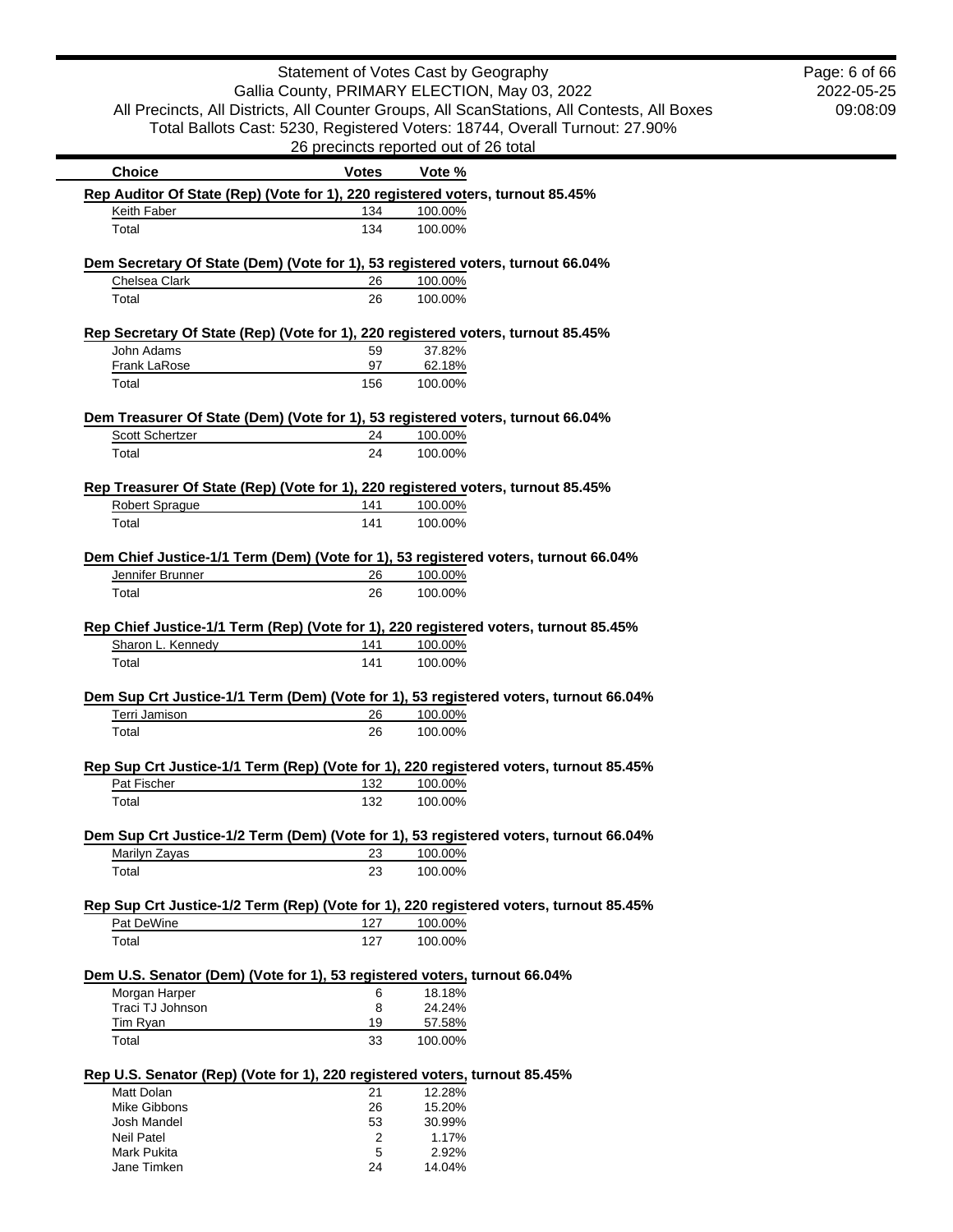|                                                                                              | Statement of Votes Cast by Geography  |                   |                                                                                                         | Page: 7 of 66 |
|----------------------------------------------------------------------------------------------|---------------------------------------|-------------------|---------------------------------------------------------------------------------------------------------|---------------|
|                                                                                              |                                       |                   | Gallia County, PRIMARY ELECTION, May 03, 2022                                                           | 2022-05-25    |
|                                                                                              |                                       |                   | All Precincts, All Districts, All Counter Groups, All ScanStations, All Contests, All Boxes             | 09:08:09      |
|                                                                                              |                                       |                   | Total Ballots Cast: 5230, Registered Voters: 18744, Overall Turnout: 27.90%                             |               |
|                                                                                              | 26 precincts reported out of 26 total |                   |                                                                                                         |               |
| <b>Choice</b>                                                                                | <b>Votes</b>                          | Vote %            |                                                                                                         |               |
| JD Vance                                                                                     | 40                                    | 23.39%            |                                                                                                         |               |
| Total                                                                                        | 171                                   | 100.00%           |                                                                                                         |               |
|                                                                                              |                                       |                   | Dem Representative Congress (2nd District) (Dem) (Vote for 1), 53 registered voters, turnout 66.04%     |               |
| Alan Darnowsky                                                                               | 10                                    | 32.26%            |                                                                                                         |               |
| Samantha Meadows                                                                             | 21                                    | 67.74%            |                                                                                                         |               |
| Total                                                                                        | 31                                    | 100.00%           |                                                                                                         |               |
|                                                                                              |                                       |                   | Rep Representative to Congress (2nd District) (Rep) (Vote for 1), 220 registered voters, turnout 85.45% |               |
| James J. Condit Jr.                                                                          | 43                                    | 31.62%            |                                                                                                         |               |
| <b>Brad Wenstrup</b>                                                                         | 70                                    | 51.47%            |                                                                                                         |               |
| David J. Windisch<br>Total                                                                   | 23<br>136                             | 16.91%<br>100.00% |                                                                                                         |               |
|                                                                                              |                                       |                   |                                                                                                         |               |
| Rep 4th Court of Appeals Judge (Rep) (Vote for 1), 220 registered voters, turnout 85.45%     |                                       |                   |                                                                                                         |               |
| Kristy Wilkin                                                                                | 133                                   | 100.00%           |                                                                                                         |               |
| Total                                                                                        | 133                                   | 100.00%           |                                                                                                         |               |
| Rep Common Pleas Judge (Rep) (Vote for 1), 220 registered voters, turnout 85.45%             |                                       |                   |                                                                                                         |               |
| M. Margaret Evans                                                                            | 156                                   | 100.00%           |                                                                                                         |               |
| Total                                                                                        | 156                                   | 100.00%           |                                                                                                         |               |
|                                                                                              |                                       |                   |                                                                                                         |               |
|                                                                                              |                                       |                   | Rep County Commissioner 01/01 Term (Rep) (Vote for 1), 220 registered voters, turnout 85.45%            |               |
| <b>Bradley Davies</b>                                                                        | 6                                     | 3.24%             |                                                                                                         |               |
| Charlie Dean                                                                                 | 8                                     | 4.32%             |                                                                                                         |               |
| Leslie R. Henry                                                                              | 70                                    | 37.84%            |                                                                                                         |               |
| Bryan W. Martin<br>Harold G. Montgomery                                                      | 16<br>80                              | 8.65%<br>43.24%   |                                                                                                         |               |
| Scott Nida                                                                                   | 5                                     | 2.70%             |                                                                                                         |               |
| Total                                                                                        | 185                                   | 100.00%           |                                                                                                         |               |
|                                                                                              |                                       |                   |                                                                                                         |               |
| Rep County Auditor (Rep) (Vote for 1), 220 registered voters, turnout 85.45%<br>Robbie Jacks | 127                                   | 71.35%            |                                                                                                         |               |
| <b>Terri Short</b>                                                                           | 51                                    | 28.65%            |                                                                                                         |               |
| Total                                                                                        | 178                                   | 100.00%           |                                                                                                         |               |
|                                                                                              |                                       |                   |                                                                                                         |               |
| City 3 Dem Central Comm (Dem) (Vote for 1), 53 registered voters, turnout 66.04%             |                                       |                   |                                                                                                         |               |
| Lois M. Snyder                                                                               | 29                                    | 100.00%           |                                                                                                         |               |
| Total                                                                                        | 29                                    | 100.00%           |                                                                                                         |               |
| City 3 Rep Central Comm (Rep) (Vote for 1), 220 registered voters, turnout 85.45%            |                                       |                   |                                                                                                         |               |
| Robbie Jacks                                                                                 | 111                                   | 64.91%            |                                                                                                         |               |
| Angie J. Liberati                                                                            | 60                                    | 35.09%            |                                                                                                         |               |
| Total                                                                                        | 171                                   | 100.00%           |                                                                                                         |               |
| Local Option Gallipolis City 3 Precinct (Vote for 1), 1061 registered voters, turnout 21.02% |                                       |                   |                                                                                                         |               |
| <b>YES</b>                                                                                   | 114                                   | 51.58%            |                                                                                                         |               |
| $NO$                                                                                         | 107                                   | 48.42%            |                                                                                                         |               |
| Total                                                                                        | 221                                   | 100.00%           |                                                                                                         |               |
|                                                                                              |                                       |                   |                                                                                                         |               |
| <b>Precinct 004 Addison Township</b>                                                         |                                       |                   |                                                                                                         |               |
|                                                                                              |                                       |                   | Dem Governor and Lieutenant Governor (Dem) (Vote for 1), 52 registered voters, turnout 73.08%           |               |
| John Cranley<br>Nan Whaley                                                                   | $\overline{4}$<br><u>29</u>           | 12.12%<br>87.88%  |                                                                                                         |               |
| Total                                                                                        | 33                                    | 100.00%           |                                                                                                         |               |
|                                                                                              |                                       |                   |                                                                                                         |               |
|                                                                                              |                                       |                   | Rep Governor and Lieutenant Governor (Rep) (Vote for 1), 166 registered voters, turnout 109.64%         |               |
| Joe Blystone                                                                                 | 99                                    | 55.00%            |                                                                                                         |               |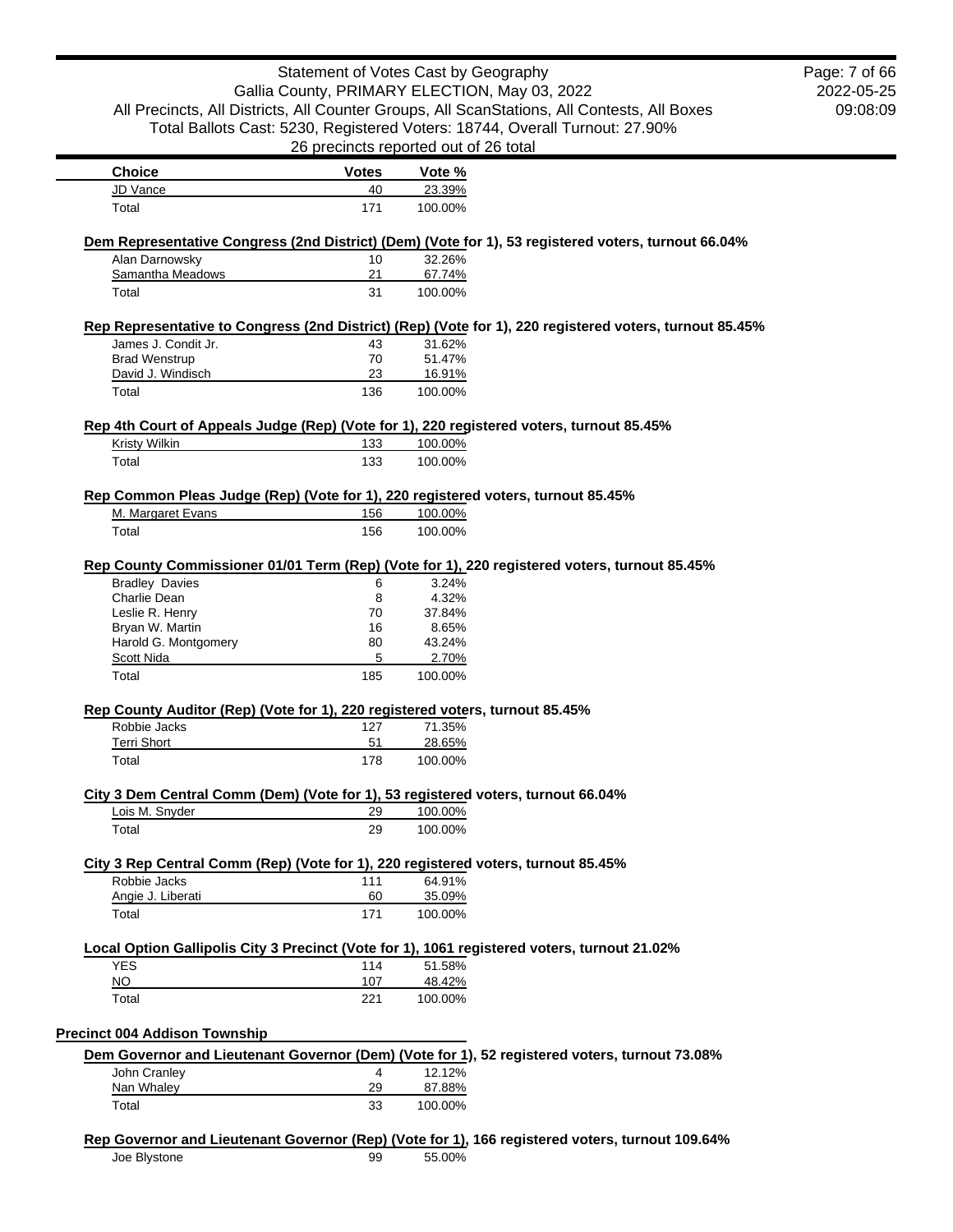|                                   |              | Statement of Votes Cast by Geography                                                                                 | Page: 8 of 66 |
|-----------------------------------|--------------|----------------------------------------------------------------------------------------------------------------------|---------------|
|                                   |              | Gallia County, PRIMARY ELECTION, May 03, 2022                                                                        | 2022-05-25    |
|                                   |              | All Precincts, All Districts, All Counter Groups, All ScanStations, All Contests, All Boxes                          | 09:08:09      |
|                                   |              | Total Ballots Cast: 5230, Registered Voters: 18744, Overall Turnout: 27.90%<br>26 precincts reported out of 26 total |               |
| <b>Choice</b>                     | <b>Votes</b> | Vote %                                                                                                               |               |
| Mike DeWine                       | 57           | 31.67%                                                                                                               |               |
| Ron Hood                          | 4            | 2.22%                                                                                                                |               |
| Jim Renacci                       | 20           | 11.11%                                                                                                               |               |
| Total                             | 180          | 100.00%                                                                                                              |               |
|                                   |              | Dem Attorney General (Dem) (Vote for 1), 52 registered voters, turnout 73.08%                                        |               |
| Jeff Crossman                     | 31           | 100.00%                                                                                                              |               |
| Total                             | 31           | 100.00%                                                                                                              |               |
|                                   |              | Rep Attorney General (Rep) (Vote for 1), 166 registered voters, turnout 109.64%                                      |               |
| David Yost                        | 142          | 100.00%                                                                                                              |               |
| Total                             | 142          | 100.00%                                                                                                              |               |
|                                   |              | Dem Auditor Of State (Dem) (Vote for 1), 52 registered voters, turnout 73.08%                                        |               |
| <b>Taylor Sappington</b>          | 33           | 100.00%                                                                                                              |               |
| Total                             | 33           | 100.00%                                                                                                              |               |
|                                   |              | Rep Auditor Of State (Rep) (Vote for 1), 166 registered voters, turnout 109.64%                                      |               |
| Keith Faber                       | 128          | 100.00%                                                                                                              |               |
| Total                             | 128          | 100.00%                                                                                                              |               |
|                                   |              | Dem Secretary Of State (Dem) (Vote for 1), 52 registered voters, turnout 73.08%                                      |               |
|                                   |              |                                                                                                                      |               |
| Chelsea Clark                     | 33           | 100.00%                                                                                                              |               |
| Total                             | 33           | 100.00%                                                                                                              |               |
|                                   |              |                                                                                                                      |               |
|                                   |              | Rep Secretary Of State (Rep) (Vote for 1), 166 registered voters, turnout 109.64%                                    |               |
| John Adams<br><b>Frank LaRose</b> | 69<br>78     | 46.94%<br>53.06%                                                                                                     |               |
| Total                             | 147          | 100.00%                                                                                                              |               |
|                                   |              |                                                                                                                      |               |
| Scott Schertzer                   | 31           | Dem Treasurer Of State (Dem) (Vote for 1), 52 registered voters, turnout 73.08%                                      |               |
| Total                             | 31           | 100.00%<br>100.00%                                                                                                   |               |
|                                   |              |                                                                                                                      |               |
|                                   |              | Rep Treasurer Of State (Rep) (Vote for 1), 166 registered voters, turnout 109.64%                                    |               |
| <b>Robert Spraque</b><br>Total    | 135<br>135   | 100.00%<br>100.00%                                                                                                   |               |
|                                   |              |                                                                                                                      |               |
| Jennifer Brunner                  | 32           | Dem Chief Justice-1/1 Term (Dem) (Vote for 1), 52 registered voters, turnout 73.08%                                  |               |
| Total                             | 32           | 100.00%<br>100.00%                                                                                                   |               |
|                                   |              |                                                                                                                      |               |
|                                   | 134          | Rep Chief Justice-1/1 Term (Rep) (Vote for 1), 166 registered voters, turnout 109.64%                                |               |
| Sharon L. Kennedy<br>Total        | 134          | 100.00%<br>100.00%                                                                                                   |               |
|                                   |              |                                                                                                                      |               |
|                                   |              | Dem Sup Crt Justice-1/1 Term (Dem) (Vote for 1), 52 registered voters, turnout 73.08%                                |               |
| Terri Jamison                     | 30           | 100.00%                                                                                                              |               |
| Total                             | 30           | 100.00%                                                                                                              |               |
|                                   |              | Rep Sup Crt Justice-1/1 Term (Rep) (Vote for 1), 166 registered voters, turnout 109.64%                              |               |
| Pat Fischer<br>Total              | 130<br>130   | 100.00%<br>100.00%                                                                                                   |               |

Marilyn Zayas 28 100.00%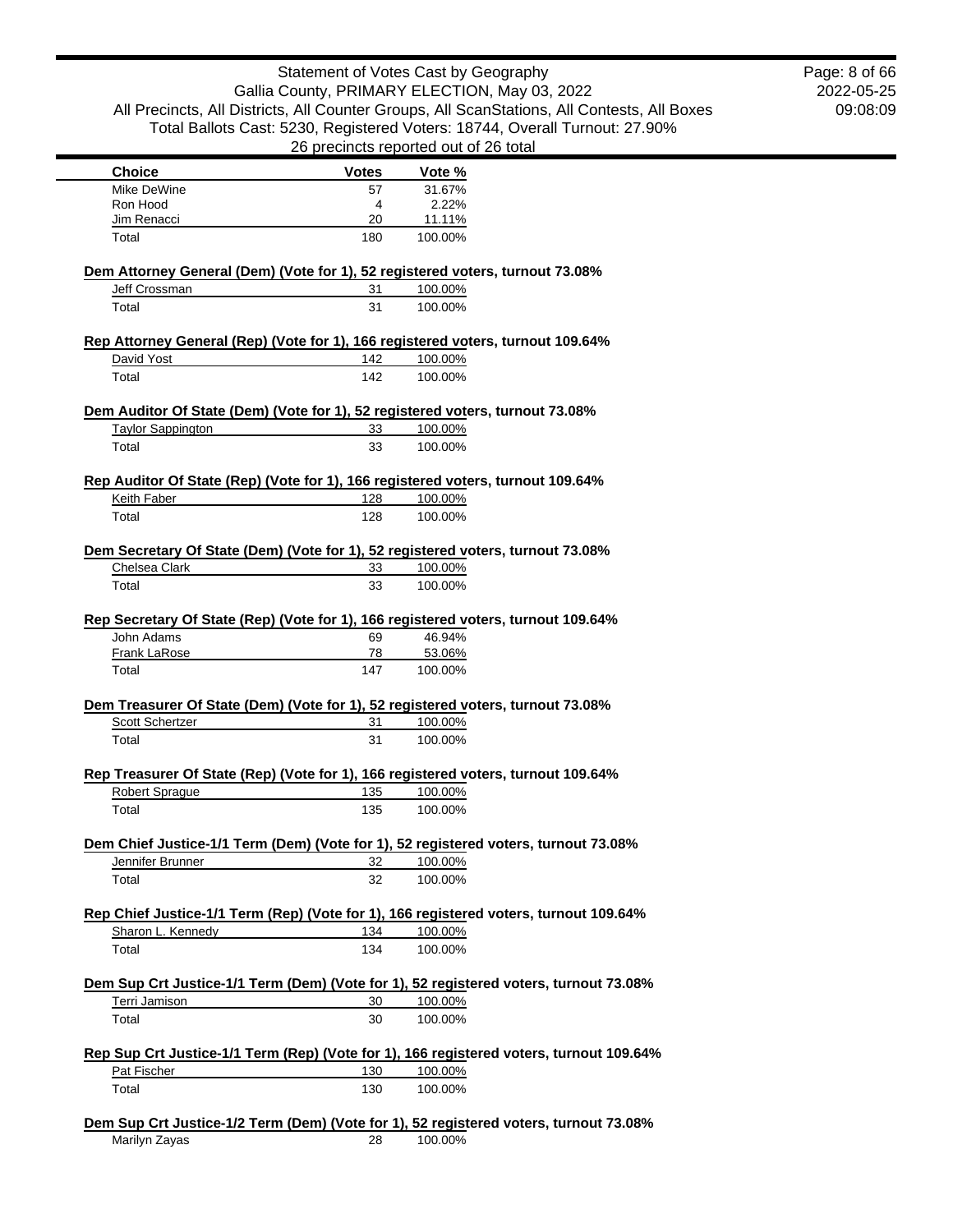|                                                                                                       | Statement of Votes Cast by Geography  |         |                                                                                                          | Page: 9 of 66 |
|-------------------------------------------------------------------------------------------------------|---------------------------------------|---------|----------------------------------------------------------------------------------------------------------|---------------|
|                                                                                                       |                                       |         | Gallia County, PRIMARY ELECTION, May 03, 2022                                                            | 2022-05-25    |
|                                                                                                       |                                       |         | All Precincts, All Districts, All Counter Groups, All ScanStations, All Contests, All Boxes              | 09:08:09      |
|                                                                                                       |                                       |         | Total Ballots Cast: 5230, Registered Voters: 18744, Overall Turnout: 27.90%                              |               |
|                                                                                                       | 26 precincts reported out of 26 total |         |                                                                                                          |               |
| Choice                                                                                                | <b>Votes</b>                          | Vote %  |                                                                                                          |               |
| Total                                                                                                 | 28                                    | 100.00% |                                                                                                          |               |
|                                                                                                       |                                       |         |                                                                                                          |               |
| Rep Sup Crt Justice-1/2 Term (Rep) (Vote for 1), 166 registered voters, turnout 109.64%<br>Pat DeWine | 110                                   | 100.00% |                                                                                                          |               |
| Total                                                                                                 | 110                                   | 100.00% |                                                                                                          |               |
| Dem U.S. Senator (Dem) (Vote for 1), 52 registered voters, turnout 73.08%                             |                                       |         |                                                                                                          |               |
| Morgan Harper                                                                                         | 9                                     | 25.00%  |                                                                                                          |               |
| Traci TJ Johnson                                                                                      | 8                                     | 22.22%  |                                                                                                          |               |
| Tim Ryan                                                                                              | 19                                    | 52.78%  |                                                                                                          |               |
| Total                                                                                                 | 36                                    | 100.00% |                                                                                                          |               |
| Rep U.S. Senator (Rep) (Vote for 1), 166 registered voters, turnout 109.64%                           |                                       |         |                                                                                                          |               |
| Matt Dolan                                                                                            | 16                                    | 9.41%   |                                                                                                          |               |
| <b>Mike Gibbons</b>                                                                                   | 16                                    | 9.41%   |                                                                                                          |               |
| Josh Mandel                                                                                           | 47                                    | 27.65%  |                                                                                                          |               |
| <b>Neil Patel</b>                                                                                     | 2                                     | 1.18%   |                                                                                                          |               |
| Mark Pukita                                                                                           | 5                                     | 2.94%   |                                                                                                          |               |
| Jane Timken                                                                                           | 19                                    | 11.18%  |                                                                                                          |               |
| JD Vance                                                                                              | 65                                    | 38.24%  |                                                                                                          |               |
| Total                                                                                                 | 170                                   | 100.00% |                                                                                                          |               |
|                                                                                                       |                                       |         | Dem Representative Congress (2nd District) (Dem) (Vote for 1), 52 registered voters, turnout 73.08%      |               |
| Alan Darnowsky                                                                                        | 8                                     | 24.24%  |                                                                                                          |               |
| Samantha Meadows                                                                                      | 25                                    | 75.76%  |                                                                                                          |               |
| Total                                                                                                 | 33                                    | 100.00% |                                                                                                          |               |
|                                                                                                       |                                       |         | Rep Representative to Congress (2nd District) (Rep) (Vote for 1), 166 registered voters, turnout 109.64% |               |
| James J. Condit Jr.                                                                                   | 38                                    | 29.92%  |                                                                                                          |               |
| <b>Brad Wenstrup</b>                                                                                  | 73                                    | 57.48%  |                                                                                                          |               |
| David J. Windisch                                                                                     | 16                                    | 12.60%  |                                                                                                          |               |
| Total                                                                                                 | 127                                   | 100.00% |                                                                                                          |               |
| Rep 4th Court of Appeals Judge (Rep) (Vote for 1), 166 registered voters, turnout 109.64%             |                                       |         |                                                                                                          |               |
| <b>Kristy Wilkin</b>                                                                                  | <u>133</u>                            | 100.00% |                                                                                                          |               |
| Total                                                                                                 | 133                                   | 100.00% |                                                                                                          |               |
| Rep Common Pleas Judge (Rep) (Vote for 1), 166 registered voters, turnout 109.64%                     |                                       |         |                                                                                                          |               |
| M. Margaret Evans                                                                                     | 146                                   | 100.00% |                                                                                                          |               |
| Total                                                                                                 | 146                                   | 100.00% |                                                                                                          |               |
|                                                                                                       |                                       |         | Rep County Commissioner 01/01 Term (Rep) (Vote for 1), 166 registered voters, turnout 109.64%            |               |
| <b>Bradley Davies</b>                                                                                 | 8                                     | 4.47%   |                                                                                                          |               |
| Charlie Dean                                                                                          | 8                                     | 4.47%   |                                                                                                          |               |
| Leslie R. Henry                                                                                       | 65                                    | 36.31%  |                                                                                                          |               |
| Bryan W. Martin                                                                                       | 28                                    | 15.64%  |                                                                                                          |               |
| Harold G. Montgomery                                                                                  | 62                                    | 34.64%  |                                                                                                          |               |
| Scott Nida                                                                                            | 8                                     | 4.47%   |                                                                                                          |               |
| Total                                                                                                 | 179                                   | 100.00% |                                                                                                          |               |
| Rep County Auditor (Rep) (Vote for 1), 166 registered voters, turnout 109.64%                         |                                       |         |                                                                                                          |               |
| Robbie Jacks                                                                                          | 100                                   | 58.82%  |                                                                                                          |               |
| <b>Terri Short</b>                                                                                    | 70                                    | 41.18%  |                                                                                                          |               |
| Total                                                                                                 | 170                                   | 100.00% |                                                                                                          |               |
| Addison Twp Dem Central Comm (Dem) (Vote for 1), 52 registered voters, turnout 73.08%                 |                                       |         |                                                                                                          |               |
| Russell D. Rumley                                                                                     | 36                                    | 100.00% |                                                                                                          |               |
| Total                                                                                                 | 36                                    | 100.00% |                                                                                                          |               |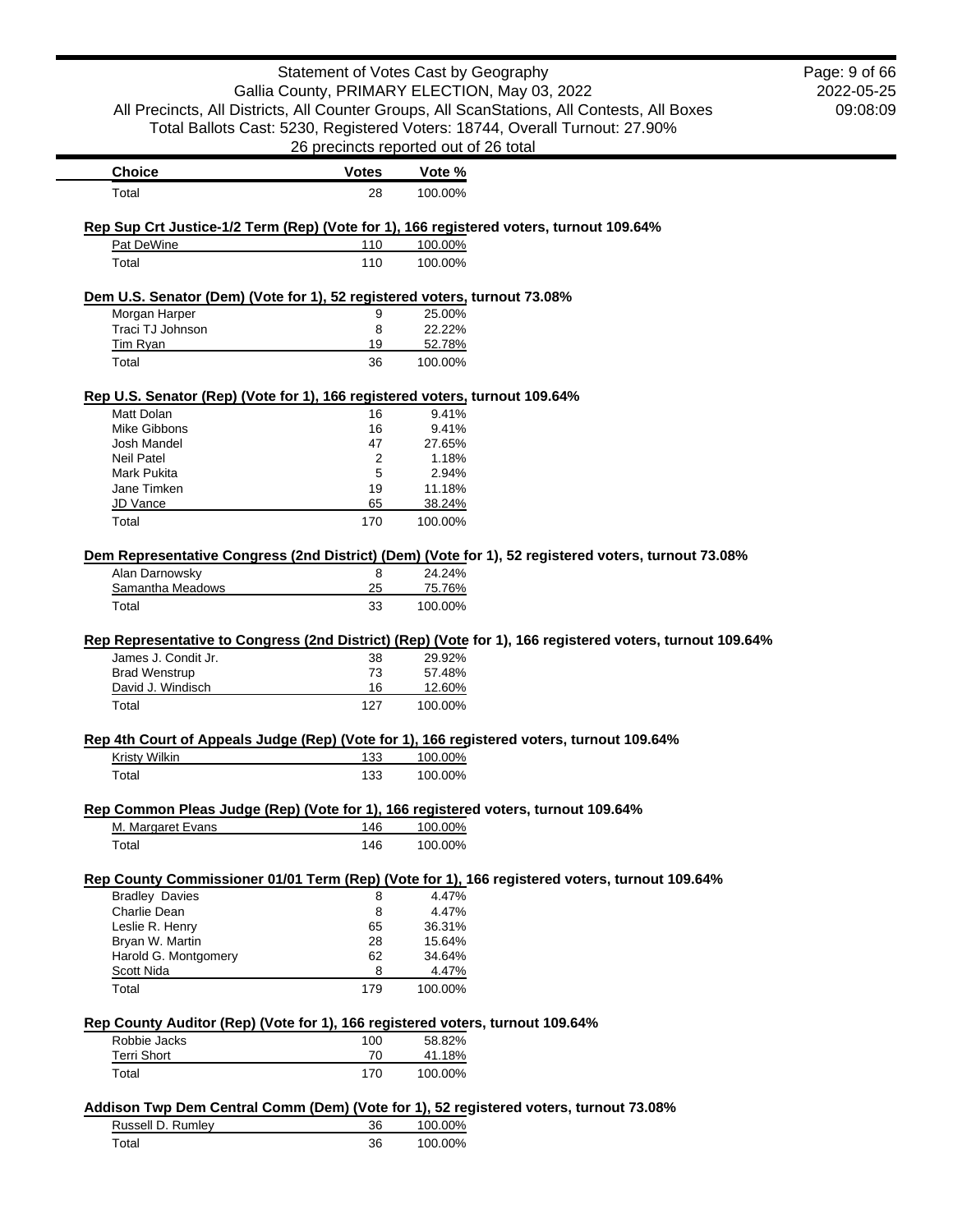|                                                                                         | Statement of Votes Cast by Geography          |         |                                                                                                 |
|-----------------------------------------------------------------------------------------|-----------------------------------------------|---------|-------------------------------------------------------------------------------------------------|
|                                                                                         | Gallia County, PRIMARY ELECTION, May 03, 2022 |         |                                                                                                 |
|                                                                                         |                                               |         | All Precincts, All Districts, All Counter Groups, All ScanStations, All Contests, All Boxes     |
|                                                                                         |                                               |         | Total Ballots Cast: 5230, Registered Voters: 18744, Overall Turnout: 27.90%                     |
|                                                                                         | 26 precincts reported out of 26 total         |         |                                                                                                 |
| <b>Choice</b>                                                                           | <b>Votes</b>                                  | Vote %  |                                                                                                 |
| Addison Twp Rep Central Comm (Rep) (Vote for 1), 166 registered voters, turnout 109.64% |                                               |         |                                                                                                 |
| Kimberly Lynn Vanmeter                                                                  | 140                                           | 100.00% |                                                                                                 |
| Total                                                                                   | 140                                           | 100.00% |                                                                                                 |
| <b>Precinct 005 Cheshire Twp</b>                                                        |                                               |         |                                                                                                 |
|                                                                                         |                                               |         | Dem Governor and Lieutenant Governor (Dem) (Vote for 1), 41 registered voters, turnout 53.66%   |
| John Cranley                                                                            | 3                                             | 14.29%  |                                                                                                 |
| Nan Whaley                                                                              | 18                                            | 85.71%  |                                                                                                 |
| Total                                                                                   | 21                                            | 100.00% |                                                                                                 |
|                                                                                         |                                               |         |                                                                                                 |
| Joe Blystone                                                                            | 60                                            | 46.88%  | Rep Governor and Lieutenant Governor (Rep) (Vote for 1), 121 registered voters, turnout 107.44% |
| Mike DeWine                                                                             | 53                                            | 41.41%  |                                                                                                 |
| Ron Hood                                                                                | 2                                             | 1.56%   |                                                                                                 |
| Jim Renacci                                                                             | 13                                            | 10.16%  |                                                                                                 |
| Total                                                                                   | 128                                           | 100.00% |                                                                                                 |
|                                                                                         |                                               |         |                                                                                                 |
| Dem Attorney General (Dem) (Vote for 1), 41 registered voters, turnout 53.66%           |                                               |         |                                                                                                 |
| Jeff Crossman                                                                           | 21                                            | 100.00% |                                                                                                 |
| Total                                                                                   | 21                                            | 100.00% |                                                                                                 |
| Rep Attorney General (Rep) (Vote for 1), 121 registered voters, turnout 107.44%         |                                               |         |                                                                                                 |
| David Yost                                                                              | 91                                            | 100.00% |                                                                                                 |
| Total                                                                                   | 91                                            | 100.00% |                                                                                                 |
|                                                                                         |                                               |         |                                                                                                 |
| Dem Auditor Of State (Dem) (Vote for 1), 41 registered voters, turnout 53.66%           |                                               |         |                                                                                                 |
| <b>Taylor Sappington</b>                                                                | 22                                            | 100.00% |                                                                                                 |
| Total                                                                                   | 22                                            | 100.00% |                                                                                                 |
| Rep Auditor Of State (Rep) (Vote for 1), 121 registered voters, turnout 107.44%         |                                               |         |                                                                                                 |
| Keith Faber                                                                             | 85                                            | 100.00% |                                                                                                 |
| Total                                                                                   | 85                                            | 100.00% |                                                                                                 |
|                                                                                         |                                               |         |                                                                                                 |
| Dem Secretary Of State (Dem) (Vote for 1), 41 registered voters, turnout 53.66%         |                                               |         |                                                                                                 |
| Chelsea Clark                                                                           | 21                                            | 100.00% |                                                                                                 |
| Total                                                                                   | 21                                            | 100.00% |                                                                                                 |
| Rep Secretary Of State (Rep) (Vote for 1), 121 registered voters, turnout 107.44%       |                                               |         |                                                                                                 |
| John Adams                                                                              | 57                                            | 57.58%  |                                                                                                 |
| Frank LaRose                                                                            | 42                                            | 42.42%  |                                                                                                 |
| Total                                                                                   | 99                                            | 100.00% |                                                                                                 |
| Dem Treasurer Of State (Dem) (Vote for 1), 41 registered voters, turnout 53.66%         |                                               |         |                                                                                                 |
| Scott Schertzer                                                                         | 21                                            | 100.00% |                                                                                                 |
| Total                                                                                   | 21                                            | 100.00% |                                                                                                 |
|                                                                                         |                                               |         |                                                                                                 |
| Rep Treasurer Of State (Rep) (Vote for 1), 121 registered voters, turnout 107.44%       |                                               |         |                                                                                                 |
| <b>Robert Sprague</b>                                                                   | 88                                            | 100.00% |                                                                                                 |
| Total                                                                                   | 88                                            | 100.00% |                                                                                                 |
| Dem Chief Justice-1/1 Term (Dem) (Vote for 1), 41 registered voters, turnout 53.66%     |                                               |         |                                                                                                 |
| Jennifer Brunner                                                                        | 22                                            | 100.00% |                                                                                                 |
| Total                                                                                   | 22                                            | 100.00% |                                                                                                 |
|                                                                                         |                                               |         |                                                                                                 |
| Rep Chief Justice-1/1 Term (Rep) (Vote for 1), 121 registered voters, turnout 107.44%   |                                               |         |                                                                                                 |
| Sharon L. Kennedy                                                                       | 86                                            | 100.00% |                                                                                                 |

2022-05-25 09:08:09

Page: 10 of 66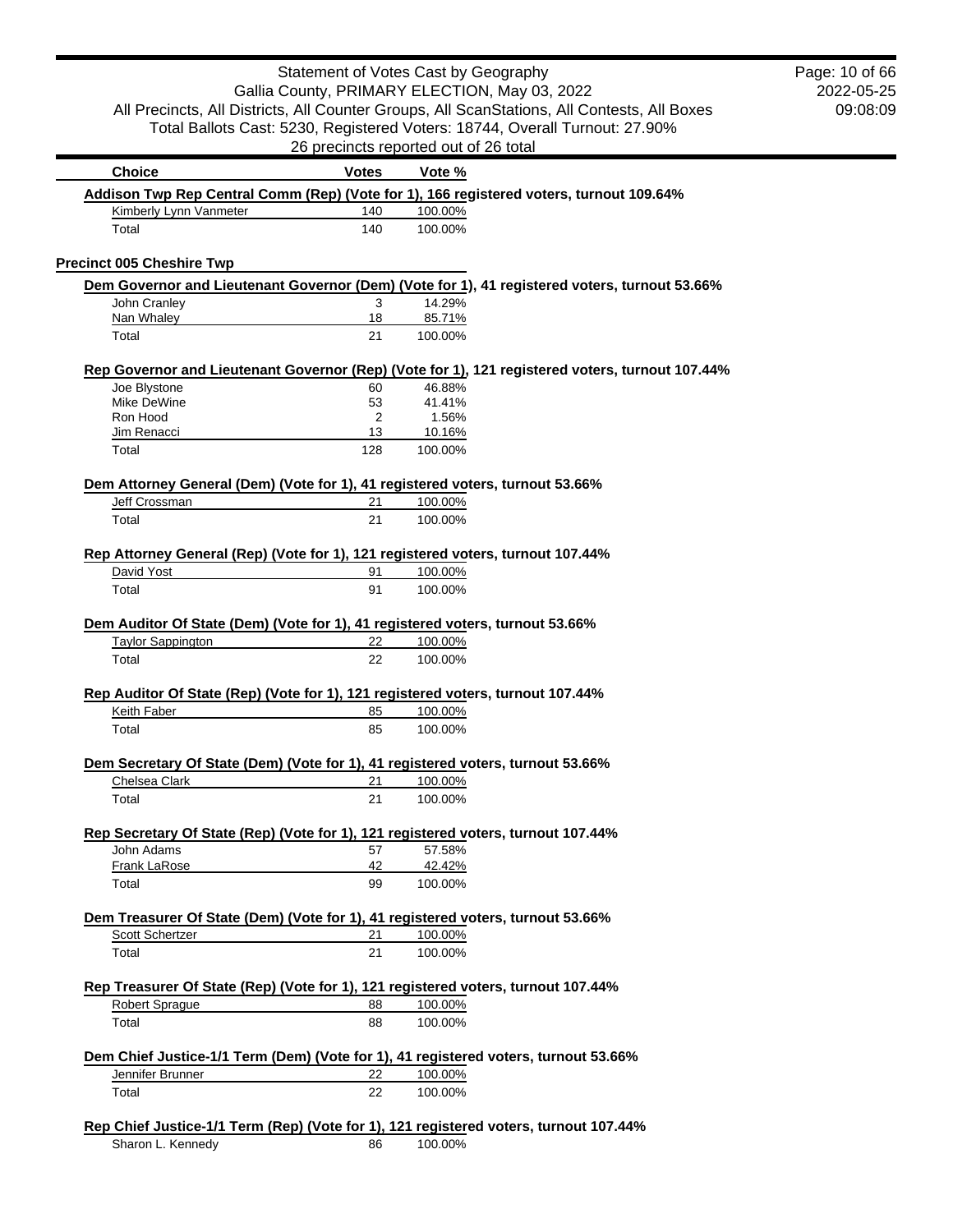|                                                                                                          |                | Statement of Votes Cast by Geography                                                                                 | Page: 11 of 66 |
|----------------------------------------------------------------------------------------------------------|----------------|----------------------------------------------------------------------------------------------------------------------|----------------|
|                                                                                                          |                | Gallia County, PRIMARY ELECTION, May 03, 2022                                                                        | 2022-05-25     |
| All Precincts, All Districts, All Counter Groups, All ScanStations, All Contests, All Boxes              |                |                                                                                                                      | 09:08:09       |
|                                                                                                          |                |                                                                                                                      |                |
|                                                                                                          |                | Total Ballots Cast: 5230, Registered Voters: 18744, Overall Turnout: 27.90%<br>26 precincts reported out of 26 total |                |
| <b>Choice</b>                                                                                            | <b>Votes</b>   | Vote %                                                                                                               |                |
| Total                                                                                                    | 86             | 100.00%                                                                                                              |                |
|                                                                                                          |                |                                                                                                                      |                |
| Dem Sup Crt Justice-1/1 Term (Dem) (Vote for 1), 41 registered voters, turnout 53.66%<br>Terri Jamison   | 22             | 100.00%                                                                                                              |                |
| Total                                                                                                    | 22             | 100.00%                                                                                                              |                |
|                                                                                                          |                |                                                                                                                      |                |
| Rep Sup Crt Justice-1/1 Term (Rep) (Vote for 1), 121 registered voters, turnout 107.44%<br>Pat Fischer   | 81             | 100.00%                                                                                                              |                |
| Total                                                                                                    | 81             | 100.00%                                                                                                              |                |
|                                                                                                          |                |                                                                                                                      |                |
| Dem Sup Crt Justice-1/2 Term (Dem) (Vote for 1), 41 registered voters, turnout 53.66%<br>Marilyn Zayas   | 20             | 100.00%                                                                                                              |                |
| Total                                                                                                    | 20             | 100.00%                                                                                                              |                |
|                                                                                                          |                |                                                                                                                      |                |
| Rep Sup Crt Justice-1/2 Term (Rep) (Vote for 1), 121 registered voters, turnout 107.44%                  |                |                                                                                                                      |                |
| Pat DeWine<br>Total                                                                                      | 75<br>75       | 100.00%<br>100.00%                                                                                                   |                |
|                                                                                                          |                |                                                                                                                      |                |
| Dem U.S. Senator (Dem) (Vote for 1), 41 registered voters, turnout 53.66%                                |                |                                                                                                                      |                |
| Morgan Harper                                                                                            | 3              | 13.64%                                                                                                               |                |
| Traci TJ Johnson                                                                                         | $\mathbf{1}$   | 4.55%                                                                                                                |                |
| <b>Tim Ryan</b>                                                                                          | 18             | 81.82%                                                                                                               |                |
| Total                                                                                                    | 22             | 100.00%                                                                                                              |                |
| Rep U.S. Senator (Rep) (Vote for 1), 121 registered voters, turnout 107.44%                              |                |                                                                                                                      |                |
| Matt Dolan                                                                                               | 14             | 11.38%                                                                                                               |                |
| Mike Gibbons                                                                                             | 11             | 8.94%                                                                                                                |                |
| Josh Mandel                                                                                              | 30             | 24.39%                                                                                                               |                |
| <b>Neil Patel</b>                                                                                        | 0              | 0.00%                                                                                                                |                |
| <b>Mark Pukita</b>                                                                                       | 12             | 9.76%                                                                                                                |                |
| Jane Timken                                                                                              | 12             | 9.76%                                                                                                                |                |
| JD Vance                                                                                                 | 44             | 35.77%                                                                                                               |                |
| Total                                                                                                    | 123            | 100.00%                                                                                                              |                |
| Dem Representative Congress (2nd District) (Dem) (Vote for 1), 41 registered voters, turnout 53.66%      |                |                                                                                                                      |                |
| Alan Darnowsky                                                                                           | 7              | 31.82%                                                                                                               |                |
| Samantha Meadows                                                                                         | 15             | 68.18%                                                                                                               |                |
| Total                                                                                                    | 22             | 100.00%                                                                                                              |                |
| Rep Representative to Congress (2nd District) (Rep) (Vote for 1), 121 registered voters, turnout 107.44% |                |                                                                                                                      |                |
| James J. Condit Jr.                                                                                      | 25             | 25.77%                                                                                                               |                |
| <b>Brad Wenstrup</b>                                                                                     | 52             | 53.61%                                                                                                               |                |
| David J. Windisch                                                                                        | 20             | 20.62%                                                                                                               |                |
| Total                                                                                                    | 97             | 100.00%                                                                                                              |                |
| Rep 4th Court of Appeals Judge (Rep) (Vote for 1), 121 registered voters, turnout 107.44%                |                |                                                                                                                      |                |
| <b>Kristy Wilkin</b>                                                                                     | 87             | 100.00%                                                                                                              |                |
| Total                                                                                                    | 87             | 100.00%                                                                                                              |                |
| Rep Common Pleas Judge (Rep) (Vote for 1), 121 registered voters, turnout 107.44%                        |                |                                                                                                                      |                |
| M. Margaret Evans                                                                                        | 101            | 100.00%                                                                                                              |                |
| Total                                                                                                    | 101            | 100.00%                                                                                                              |                |
| Rep County Commissioner 01/01 Term (Rep) (Vote for 1), 121 registered voters, turnout 107.44%            |                |                                                                                                                      |                |
| <b>Bradley Davies</b>                                                                                    | $\overline{c}$ | 1.54%                                                                                                                |                |
| Charlie Dean                                                                                             | 5              | 3.85%                                                                                                                |                |
| Leslie R. Henry                                                                                          | 39             | 30.00%                                                                                                               |                |
| Bryan W. Martin                                                                                          | 20             | 15.38%                                                                                                               |                |
| Harold G. Montgomery                                                                                     | 56             | 43.08%                                                                                                               |                |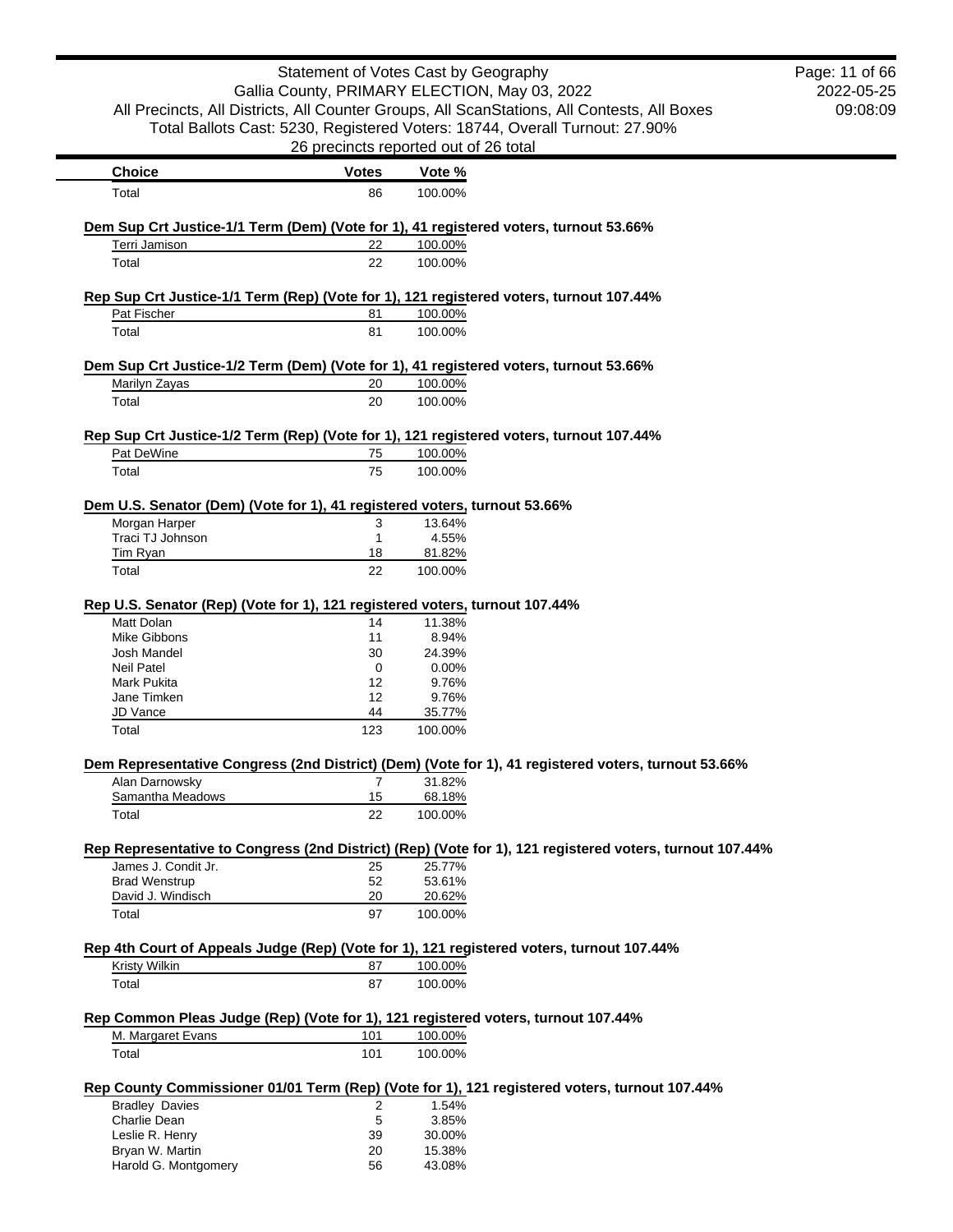| Statement of Votes Cast by Geography<br>Gallia County, PRIMARY ELECTION, May 03, 2022<br>All Precincts, All Districts, All Counter Groups, All ScanStations, All Contests, All Boxes |                                       |                   |                                                                                                | Page: 12 of 66<br>2022-05-25<br>09:08:09 |
|--------------------------------------------------------------------------------------------------------------------------------------------------------------------------------------|---------------------------------------|-------------------|------------------------------------------------------------------------------------------------|------------------------------------------|
|                                                                                                                                                                                      | 26 precincts reported out of 26 total |                   | Total Ballots Cast: 5230, Registered Voters: 18744, Overall Turnout: 27.90%                    |                                          |
| <b>Choice</b>                                                                                                                                                                        | <b>Votes</b>                          | Vote %            |                                                                                                |                                          |
| Scott Nida                                                                                                                                                                           | 8                                     | 6.15%             |                                                                                                |                                          |
| Total                                                                                                                                                                                | 130                                   | 100.00%           |                                                                                                |                                          |
| Rep County Auditor (Rep) (Vote for 1), 121 registered voters, turnout 107.44%                                                                                                        |                                       |                   |                                                                                                |                                          |
| Robbie Jacks                                                                                                                                                                         | 73                                    | 59.35%            |                                                                                                |                                          |
| <b>Terri Short</b><br>Total                                                                                                                                                          | 50<br>123                             | 40.65%<br>100.00% |                                                                                                |                                          |
|                                                                                                                                                                                      |                                       |                   |                                                                                                |                                          |
| Carole Roush                                                                                                                                                                         | 17                                    | 100.00%           | Cheshire Twp Dem Central Comm (Dem) (Vote for 1), 41 registered voters, turnout 53.66%         |                                          |
| Total                                                                                                                                                                                | 17                                    | 100.00%           |                                                                                                |                                          |
|                                                                                                                                                                                      |                                       |                   |                                                                                                |                                          |
| Randy John Mulford                                                                                                                                                                   | 100                                   | 100.00%           | Cheshire Twp Rep Central Comm (Rep) (Vote for 1), 121 registered voters, turnout 107.44%       |                                          |
| Total                                                                                                                                                                                | 100                                   | 100.00%           |                                                                                                |                                          |
|                                                                                                                                                                                      |                                       |                   |                                                                                                |                                          |
| <b>Precinct 006 Clay Township</b>                                                                                                                                                    |                                       |                   | Dem Governor and Lieutenant Governor (Dem) (Vote for 1), 50 registered voters, turnout 44.00%  |                                          |
| John Cranley                                                                                                                                                                         | 11                                    | 52.38%            |                                                                                                |                                          |
| Nan Whaley                                                                                                                                                                           | 10                                    | 47.62%            |                                                                                                |                                          |
| Total                                                                                                                                                                                | 21                                    | 100.00%           |                                                                                                |                                          |
|                                                                                                                                                                                      |                                       |                   | Rep Governor and Lieutenant Governor (Rep) (Vote for 1), 360 registered voters, turnout 93.61% |                                          |
| Joe Blystone                                                                                                                                                                         | 178                                   | 53.61%            |                                                                                                |                                          |
| Mike DeWine<br>Ron Hood                                                                                                                                                              | 107<br>9                              | 32.23%<br>2.71%   |                                                                                                |                                          |
| Jim Renacci                                                                                                                                                                          | 38                                    | 11.45%            |                                                                                                |                                          |
| Total                                                                                                                                                                                | 332                                   | 100.00%           |                                                                                                |                                          |
| Dem Attorney General (Dem) (Vote for 1), 50 registered voters, turnout 44.00%                                                                                                        |                                       |                   |                                                                                                |                                          |
| Jeff Crossman                                                                                                                                                                        | 18                                    | 100.00%           |                                                                                                |                                          |
| Total                                                                                                                                                                                | 18                                    | 100.00%           |                                                                                                |                                          |
| Rep Attorney General (Rep) (Vote for 1), 360 registered voters, turnout 93.61%                                                                                                       |                                       |                   |                                                                                                |                                          |
| David Yost                                                                                                                                                                           | 238                                   | 100.00%           |                                                                                                |                                          |
| Total                                                                                                                                                                                | 238                                   | 100.00%           |                                                                                                |                                          |
| Dem Auditor Of State (Dem) (Vote for 1), 50 registered voters, turnout 44.00%                                                                                                        |                                       |                   |                                                                                                |                                          |
| <b>Taylor Sappington</b>                                                                                                                                                             | 18                                    | 100.00%           |                                                                                                |                                          |
| Total                                                                                                                                                                                | 18                                    | 100.00%           |                                                                                                |                                          |
| Rep Auditor Of State (Rep) (Vote for 1), 360 registered voters, turnout 93.61%                                                                                                       |                                       |                   |                                                                                                |                                          |
| Keith Faber                                                                                                                                                                          | 228                                   | 100.00%           |                                                                                                |                                          |
| Total                                                                                                                                                                                | 228                                   | 100.00%           |                                                                                                |                                          |
| Dem Secretary Of State (Dem) (Vote for 1), 50 registered voters, turnout 44.00%                                                                                                      |                                       |                   |                                                                                                |                                          |
| Chelsea Clark                                                                                                                                                                        | 18                                    | 100.00%           |                                                                                                |                                          |
| Total                                                                                                                                                                                | 18                                    | 100.00%           |                                                                                                |                                          |
| Rep Secretary Of State (Rep) (Vote for 1), 360 registered voters, turnout 93.61%                                                                                                     |                                       |                   |                                                                                                |                                          |
| John Adams                                                                                                                                                                           | 125                                   | 42.96%            |                                                                                                |                                          |
| Frank LaRose                                                                                                                                                                         | 166                                   | 57.04%            |                                                                                                |                                          |
| Total                                                                                                                                                                                | 291                                   | 100.00%           |                                                                                                |                                          |
| Dem Treasurer Of State (Dem) (Vote for 1), 50 registered voters, turnout 44.00%                                                                                                      |                                       |                   |                                                                                                |                                          |
| Scott Schertzer                                                                                                                                                                      | 18                                    | 100.00%           |                                                                                                |                                          |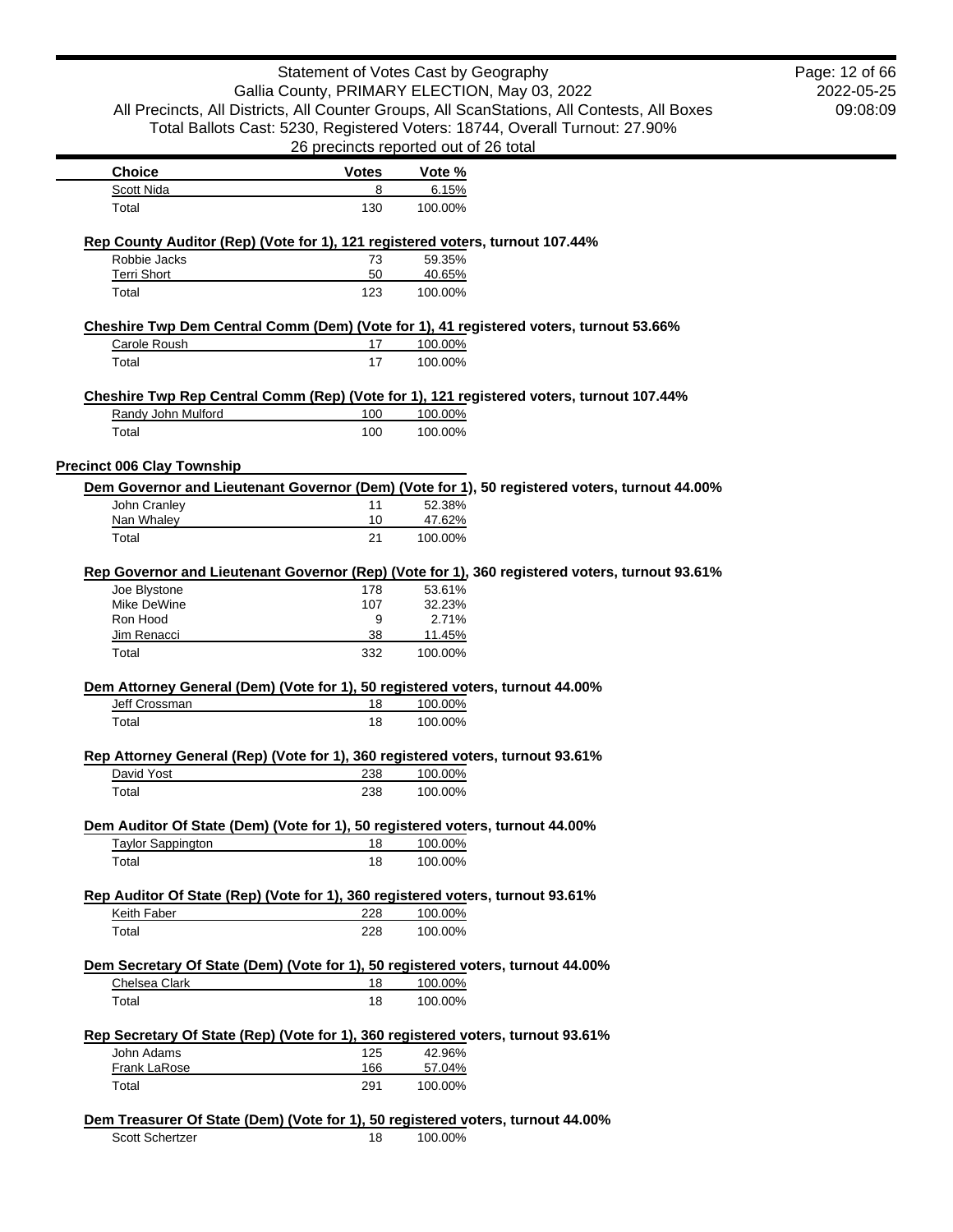|                                                                                        | Statement of Votes Cast by Geography  |                  |                                                                                                         | Page: 13 of 66 |
|----------------------------------------------------------------------------------------|---------------------------------------|------------------|---------------------------------------------------------------------------------------------------------|----------------|
|                                                                                        |                                       |                  | Gallia County, PRIMARY ELECTION, May 03, 2022                                                           | 2022-05-25     |
|                                                                                        |                                       |                  | All Precincts, All Districts, All Counter Groups, All ScanStations, All Contests, All Boxes             | 09:08:09       |
|                                                                                        |                                       |                  | Total Ballots Cast: 5230, Registered Voters: 18744, Overall Turnout: 27.90%                             |                |
|                                                                                        | 26 precincts reported out of 26 total |                  |                                                                                                         |                |
| <b>Choice</b>                                                                          | <b>Votes</b>                          | Vote %           |                                                                                                         |                |
| Total                                                                                  | 18                                    | 100.00%          |                                                                                                         |                |
| Rep Treasurer Of State (Rep) (Vote for 1), 360 registered voters, turnout 93.61%       |                                       |                  |                                                                                                         |                |
| <b>Robert Sprague</b>                                                                  | 236                                   | 100.00%          |                                                                                                         |                |
| Total                                                                                  | 236                                   | 100.00%          |                                                                                                         |                |
| Dem Chief Justice-1/1 Term (Dem) (Vote for 1), 50 registered voters, turnout 44.00%    |                                       |                  |                                                                                                         |                |
| Jennifer Brunner                                                                       | 20                                    | 100.00%          |                                                                                                         |                |
| Total                                                                                  | 20                                    | 100.00%          |                                                                                                         |                |
| Rep Chief Justice-1/1 Term (Rep) (Vote for 1), 360 registered voters, turnout 93.61%   |                                       |                  |                                                                                                         |                |
| Sharon L. Kennedy                                                                      | 233                                   | 100.00%          |                                                                                                         |                |
| Total                                                                                  | 233                                   | 100.00%          |                                                                                                         |                |
|                                                                                        |                                       |                  |                                                                                                         |                |
| Dem Sup Crt Justice-1/1 Term (Dem) (Vote for 1), 50 registered voters, turnout 44.00%  |                                       |                  |                                                                                                         |                |
| Terri Jamison                                                                          | 16                                    | 100.00%          |                                                                                                         |                |
| Total                                                                                  | 16                                    | 100.00%          |                                                                                                         |                |
| Rep Sup Crt Justice-1/1 Term (Rep) (Vote for 1), 360 registered voters, turnout 93.61% |                                       |                  |                                                                                                         |                |
| Pat Fischer                                                                            | 217                                   | 100.00%          |                                                                                                         |                |
| Total                                                                                  | 217                                   | 100.00%          |                                                                                                         |                |
| Rep Sup Crt Justice-1/2 Term (Rep) (Vote for 1), 360 registered voters, turnout 93.61% |                                       |                  |                                                                                                         |                |
| Pat DeWine                                                                             | 204                                   | 100.00%          |                                                                                                         |                |
| Total                                                                                  | 204                                   | 100.00%          |                                                                                                         |                |
| Dem U.S. Senator (Dem) (Vote for 1), 50 registered voters, turnout 44.00%              |                                       |                  |                                                                                                         |                |
| Morgan Harper                                                                          | 1                                     | 5.26%            |                                                                                                         |                |
| Traci TJ Johnson                                                                       | 3                                     | 15.79%           |                                                                                                         |                |
| Tim Ryan                                                                               | 15                                    | 78.95%           |                                                                                                         |                |
| Total                                                                                  | 19                                    | 100.00%          |                                                                                                         |                |
| Rep U.S. Senator (Rep) (Vote for 1), 360 registered voters, turnout 93.61%             |                                       |                  |                                                                                                         |                |
| Matt Dolan                                                                             | 20                                    | 6.33%            |                                                                                                         |                |
| Mike Gibbons                                                                           | 30                                    | 9.49%            |                                                                                                         |                |
| Josh Mandel                                                                            | 78                                    | 24.68%           |                                                                                                         |                |
| <b>Neil Patel</b>                                                                      | 6                                     | 1.90%            |                                                                                                         |                |
| Mark Pukita                                                                            | 34                                    | 10.76%           |                                                                                                         |                |
| Jane Timken<br>JD Vance                                                                | 51<br>97                              | 16.14%<br>30.70% |                                                                                                         |                |
| Total                                                                                  | 316                                   | 100.00%          |                                                                                                         |                |
|                                                                                        |                                       |                  | Dem Representative Congress (2nd District) (Dem) (Vote for 1), 50 registered voters, turnout 44.00%     |                |
| Alan Darnowsky                                                                         | $\overline{7}$                        | 35.00%           |                                                                                                         |                |
| Samantha Meadows                                                                       | 13                                    | 65.00%           |                                                                                                         |                |
| Total                                                                                  | 20                                    | 100.00%          |                                                                                                         |                |
|                                                                                        |                                       |                  | Rep Representative to Congress (2nd District) (Rep) (Vote for 1), 360 registered voters, turnout 93.61% |                |
| James J. Condit Jr.                                                                    | 77                                    | 30.56%           |                                                                                                         |                |
| <b>Brad Wenstrup</b>                                                                   | 121                                   | 48.02%           |                                                                                                         |                |
| David J. Windisch                                                                      | 54                                    | 21.43%           |                                                                                                         |                |
| Total                                                                                  | 252                                   | 100.00%          |                                                                                                         |                |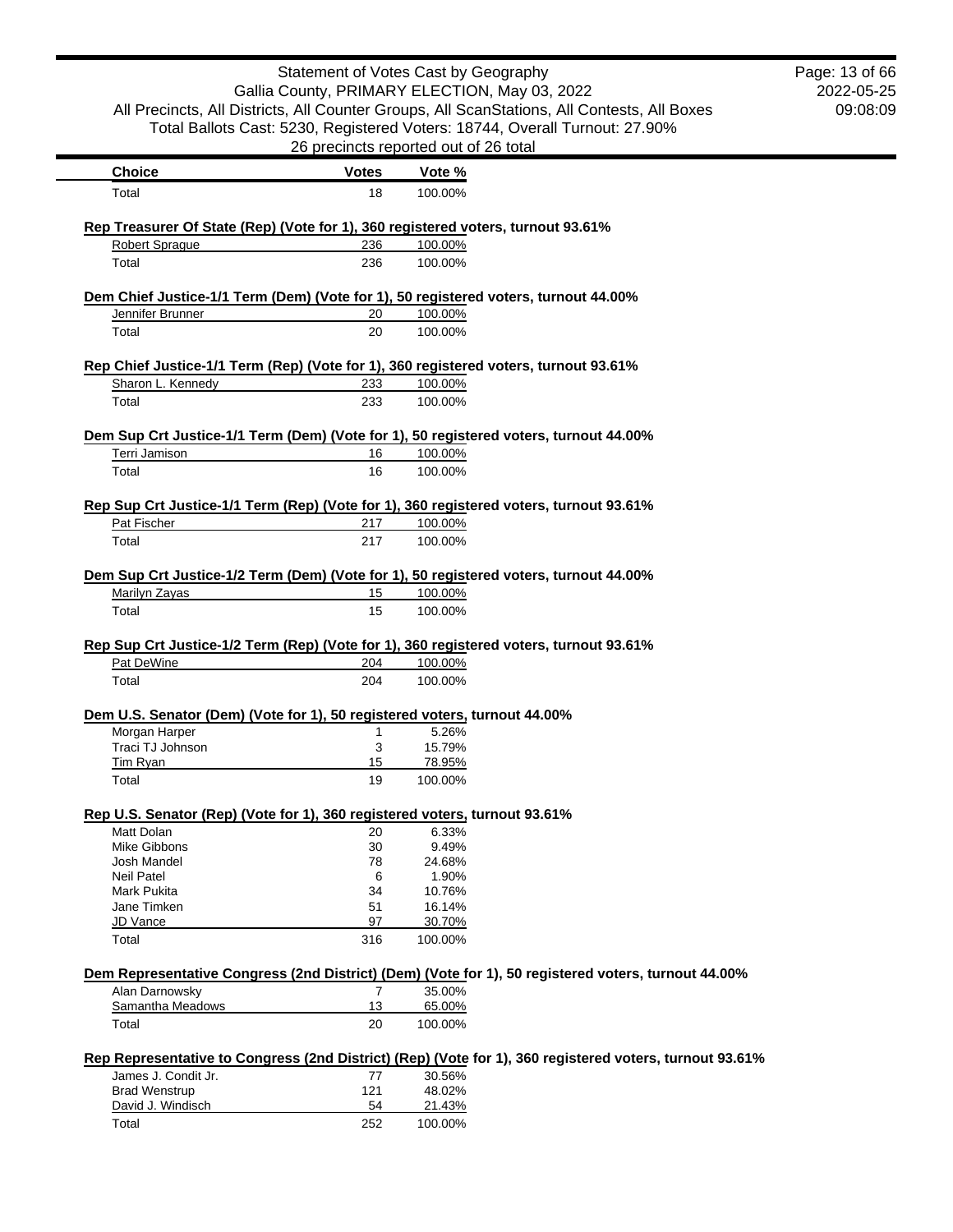|                                                                                                           | Statement of Votes Cast by Geography  |         |                                                                                                | Page: 14 of 66 |
|-----------------------------------------------------------------------------------------------------------|---------------------------------------|---------|------------------------------------------------------------------------------------------------|----------------|
|                                                                                                           |                                       |         | Gallia County, PRIMARY ELECTION, May 03, 2022                                                  | 2022-05-25     |
|                                                                                                           |                                       |         | All Precincts, All Districts, All Counter Groups, All ScanStations, All Contests, All Boxes    | 09:08:09       |
|                                                                                                           |                                       |         |                                                                                                |                |
|                                                                                                           |                                       |         | Total Ballots Cast: 5230, Registered Voters: 18744, Overall Turnout: 27.90%                    |                |
|                                                                                                           | 26 precincts reported out of 26 total |         |                                                                                                |                |
| <b>Choice</b>                                                                                             | <b>Votes</b>                          | Vote %  |                                                                                                |                |
| Rep 4th Court of Appeals Judge (Rep) (Vote for 1), 360 registered voters, turnout 93.61%                  |                                       |         |                                                                                                |                |
| Kristy Wilkin                                                                                             | 221                                   | 100.00% |                                                                                                |                |
| Total                                                                                                     | 221                                   | 100.00% |                                                                                                |                |
| Rep Common Pleas Judge (Rep) (Vote for 1), 360 registered voters, turnout 93.61%                          |                                       |         |                                                                                                |                |
| M. Margaret Evans                                                                                         | 248                                   | 100.00% |                                                                                                |                |
| Total                                                                                                     | 248                                   | 100.00% |                                                                                                |                |
|                                                                                                           |                                       |         | Rep County Commissioner 01/01 Term (Rep) (Vote for 1), 360 registered voters, turnout 93.61%   |                |
| <b>Bradley Davies</b>                                                                                     | 5                                     | 1.49%   |                                                                                                |                |
| Charlie Dean                                                                                              | 21                                    | 6.25%   |                                                                                                |                |
| Leslie R. Henry                                                                                           | 152                                   | 45.24%  |                                                                                                |                |
| Bryan W. Martin                                                                                           | 44                                    | 13.10%  |                                                                                                |                |
| Harold G. Montgomery                                                                                      | 112                                   | 33.33%  |                                                                                                |                |
| Scott Nida                                                                                                | 2                                     | 0.60%   |                                                                                                |                |
| Total                                                                                                     | 336                                   | 100.00% |                                                                                                |                |
| Rep County Auditor (Rep) (Vote for 1), 360 registered voters, turnout 93.61%                              |                                       |         |                                                                                                |                |
| Robbie Jacks                                                                                              | 159                                   | 48.77%  |                                                                                                |                |
| <b>Terri Short</b>                                                                                        | 167                                   | 51.23%  |                                                                                                |                |
| Total                                                                                                     | 326                                   | 100.00% |                                                                                                |                |
|                                                                                                           |                                       |         |                                                                                                |                |
| Clay Twp Rep Central Comm (Rep) (Vote for 1), 360 registered voters, turnout 93.61%                       |                                       |         |                                                                                                |                |
| Kennison N. Saunders                                                                                      | 259                                   | 100.00% |                                                                                                |                |
| Total                                                                                                     | 259                                   | 100.00% |                                                                                                |                |
|                                                                                                           |                                       |         |                                                                                                |                |
| <b>Precinct 007 Gallipolis Twp</b>                                                                        |                                       |         |                                                                                                |                |
|                                                                                                           |                                       |         | Dem Governor and Lieutenant Governor (Dem) (Vote for 1), 61 registered voters, turnout 72.13%  |                |
| John Cranley                                                                                              | $\overline{7}$                        | 17.07%  |                                                                                                |                |
| Nan Whaley                                                                                                | 34                                    | 82.93%  |                                                                                                |                |
| Total                                                                                                     | 41                                    | 100.00% |                                                                                                |                |
|                                                                                                           |                                       |         | Rep Governor and Lieutenant Governor (Rep) (Vote for 1), 262 registered voters, turnout 87.40% |                |
| Joe Blystone                                                                                              | 99                                    | 43.42%  |                                                                                                |                |
| Mike DeWine                                                                                               | 90                                    | 39.47%  |                                                                                                |                |
| Ron Hood                                                                                                  | 6                                     | 2.63%   |                                                                                                |                |
| Jim Renacci                                                                                               | 33                                    | 14.47%  |                                                                                                |                |
| Total                                                                                                     | 228                                   | 100.00% |                                                                                                |                |
|                                                                                                           |                                       |         |                                                                                                |                |
| Dem Attorney General (Dem) (Vote for 1), 61 registered voters, turnout 72.13%<br>Jeff Crossman            | 39                                    | 100.00% |                                                                                                |                |
| Total                                                                                                     | 39                                    | 100.00% |                                                                                                |                |
|                                                                                                           |                                       |         |                                                                                                |                |
| Rep Attorney General (Rep) (Vote for 1), 262 registered voters, turnout 87.40%                            |                                       |         |                                                                                                |                |
| David Yost                                                                                                | 173                                   | 100.00% |                                                                                                |                |
| Total                                                                                                     | 173                                   | 100.00% |                                                                                                |                |
|                                                                                                           |                                       |         |                                                                                                |                |
| Dem Auditor Of State (Dem) (Vote for 1), 61 registered voters, turnout 72.13%<br><b>Taylor Sappington</b> |                                       | 100.00% |                                                                                                |                |
|                                                                                                           | 39                                    |         |                                                                                                |                |
| Total                                                                                                     | 39                                    | 100.00% |                                                                                                |                |
| Rep Auditor Of State (Rep) (Vote for 1), 262 registered voters, turnout 87.40%                            |                                       |         |                                                                                                |                |
| Keith Faber                                                                                               | 169                                   | 100.00% |                                                                                                |                |
| Total                                                                                                     | 169                                   | 100.00% |                                                                                                |                |
|                                                                                                           |                                       |         |                                                                                                |                |
| Dem Secretary Of State (Dem) (Vote for 1), 61 registered voters, turnout 72.13%                           |                                       |         |                                                                                                |                |
| Chelsea Clark                                                                                             | 39                                    | 100.00% |                                                                                                |                |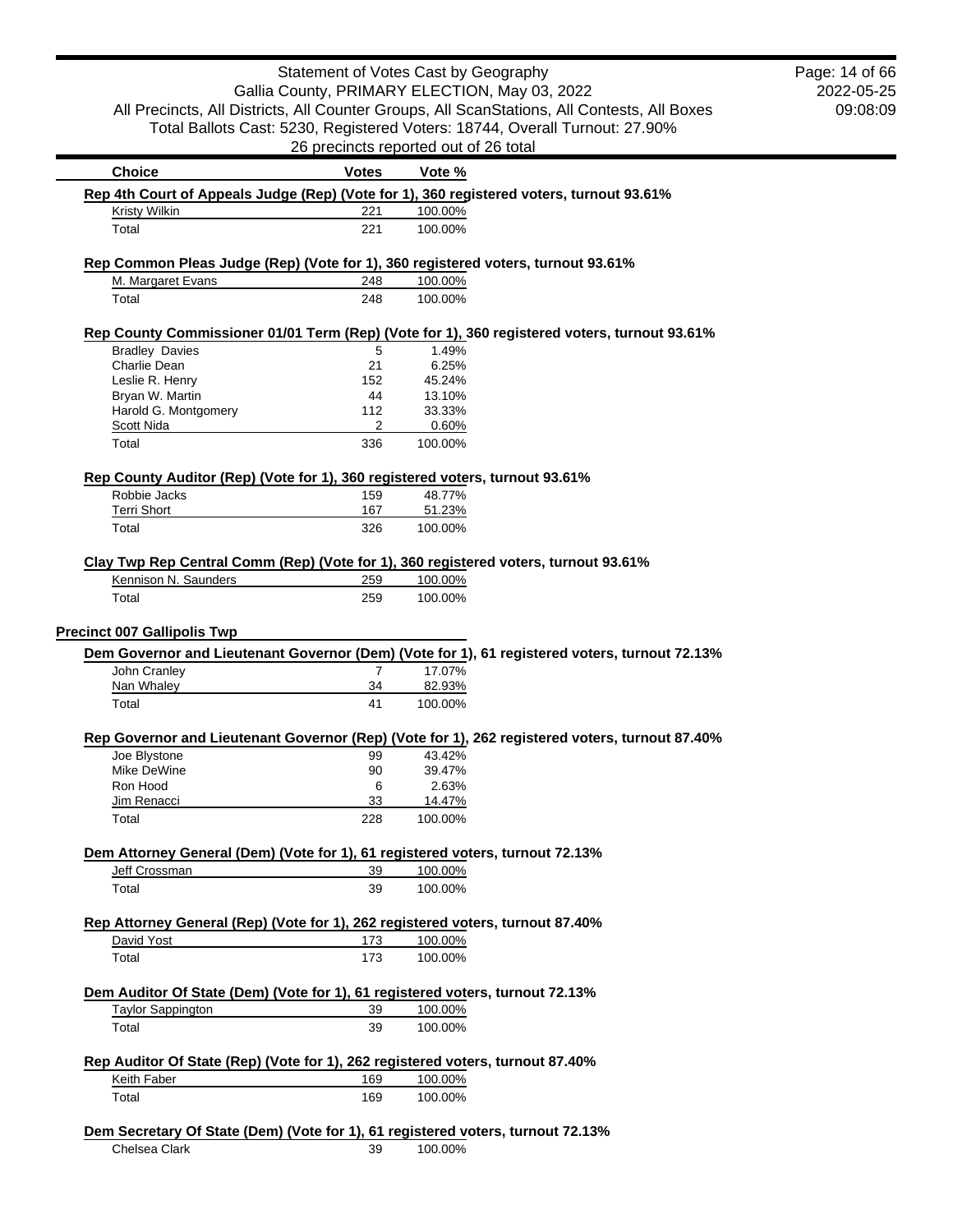| Statement of Votes Cast by Geography<br>Gallia County, PRIMARY ELECTION, May 03, 2022                  |                                       |                    |                                                                                             | Page: 15 of 66 |
|--------------------------------------------------------------------------------------------------------|---------------------------------------|--------------------|---------------------------------------------------------------------------------------------|----------------|
|                                                                                                        |                                       |                    |                                                                                             | 2022-05-25     |
|                                                                                                        |                                       |                    | All Precincts, All Districts, All Counter Groups, All ScanStations, All Contests, All Boxes | 09:08:09       |
|                                                                                                        |                                       |                    | Total Ballots Cast: 5230, Registered Voters: 18744, Overall Turnout: 27.90%                 |                |
|                                                                                                        | 26 precincts reported out of 26 total |                    |                                                                                             |                |
| <b>Choice</b>                                                                                          | <b>Votes</b>                          | Vote %             |                                                                                             |                |
| Total                                                                                                  | 39                                    | 100.00%            |                                                                                             |                |
|                                                                                                        |                                       |                    |                                                                                             |                |
| Rep Secretary Of State (Rep) (Vote for 1), 262 registered voters, turnout 87.40%<br>John Adams         | 99                                    | 49.50%             |                                                                                             |                |
| Frank LaRose                                                                                           | 101                                   | 50.50%             |                                                                                             |                |
| Total                                                                                                  | 200                                   | 100.00%            |                                                                                             |                |
|                                                                                                        |                                       |                    |                                                                                             |                |
| Dem Treasurer Of State (Dem) (Vote for 1), 61 registered voters, turnout 72.13%<br>Scott Schertzer     | 39                                    | 100.00%            |                                                                                             |                |
| Total                                                                                                  | 39                                    | 100.00%            |                                                                                             |                |
|                                                                                                        |                                       |                    |                                                                                             |                |
| Rep Treasurer Of State (Rep) (Vote for 1), 262 registered voters, turnout 87.40%                       |                                       |                    |                                                                                             |                |
| <b>Robert Sprague</b>                                                                                  | 165                                   | 100.00%            |                                                                                             |                |
| Total                                                                                                  | 165                                   | 100.00%            |                                                                                             |                |
| Dem Chief Justice-1/1 Term (Dem) (Vote for 1), 61 registered voters, turnout 72.13%                    |                                       |                    |                                                                                             |                |
| Jennifer Brunner                                                                                       | 41                                    | 100.00%            |                                                                                             |                |
| Total                                                                                                  | 41                                    | 100.00%            |                                                                                             |                |
|                                                                                                        |                                       |                    |                                                                                             |                |
| Rep Chief Justice-1/1 Term (Rep) (Vote for 1), 262 registered voters, turnout 87.40%                   |                                       |                    |                                                                                             |                |
| Sharon L. Kennedy                                                                                      | 166                                   | 100.00%            |                                                                                             |                |
| Total                                                                                                  | 166                                   | 100.00%            |                                                                                             |                |
| Dem Sup Crt Justice-1/1 Term (Dem) (Vote for 1), 61 registered voters, turnout 72.13%                  |                                       |                    |                                                                                             |                |
| Terri Jamison                                                                                          | 38                                    | 100.00%            |                                                                                             |                |
| Total                                                                                                  | 38                                    | 100.00%            |                                                                                             |                |
|                                                                                                        |                                       |                    |                                                                                             |                |
|                                                                                                        |                                       |                    |                                                                                             |                |
| Rep Sup Crt Justice-1/1 Term (Rep) (Vote for 1), 262 registered voters, turnout 87.40%                 |                                       |                    |                                                                                             |                |
| Pat Fischer                                                                                            | 164                                   | 100.00%            |                                                                                             |                |
| Total                                                                                                  | 164                                   | 100.00%            |                                                                                             |                |
|                                                                                                        |                                       |                    |                                                                                             |                |
| Dem Sup Crt Justice-1/2 Term (Dem) (Vote for 1), 61 registered voters, turnout 72.13%<br>Marilyn Zayas | 38                                    | 100.00%            |                                                                                             |                |
| Total                                                                                                  | 38                                    | 100.00%            |                                                                                             |                |
|                                                                                                        |                                       |                    |                                                                                             |                |
| Rep Sup Crt Justice-1/2 Term (Rep) (Vote for 1), 262 registered voters, turnout 87.40%<br>Pat DeWine   |                                       |                    |                                                                                             |                |
| Total                                                                                                  | 152<br>152                            | 100.00%<br>100.00% |                                                                                             |                |
|                                                                                                        |                                       |                    |                                                                                             |                |
| Dem U.S. Senator (Dem) (Vote for 1), 61 registered voters, turnout 72.13%                              |                                       |                    |                                                                                             |                |
| Morgan Harper                                                                                          | 4                                     | 9.30%              |                                                                                             |                |
| Traci TJ Johnson                                                                                       | 3                                     | 6.98%              |                                                                                             |                |
| Tim Ryan                                                                                               | 36                                    | 83.72%             |                                                                                             |                |
| Total                                                                                                  | 43                                    | 100.00%            |                                                                                             |                |
| Rep U.S. Senator (Rep) (Vote for 1), 262 registered voters, turnout 87.40%                             |                                       |                    |                                                                                             |                |
| Matt Dolan                                                                                             | 15                                    | 6.85%              |                                                                                             |                |
| <b>Mike Gibbons</b>                                                                                    | 23                                    | 10.50%             |                                                                                             |                |
| Josh Mandel                                                                                            | 62                                    | 28.31%             |                                                                                             |                |
| <b>Neil Patel</b>                                                                                      | $\overline{7}$                        | 3.20%              |                                                                                             |                |
| <b>Mark Pukita</b>                                                                                     | 13                                    | 5.94%              |                                                                                             |                |
| Jane Timken                                                                                            | 32                                    | 14.61%             |                                                                                             |                |
| JD Vance<br>Total                                                                                      | 67<br>219                             | 30.59%<br>100.00%  |                                                                                             |                |

| Alan Darnowsky   |    | 19.51% |
|------------------|----|--------|
| Samantha Meadows | 33 | 80.49% |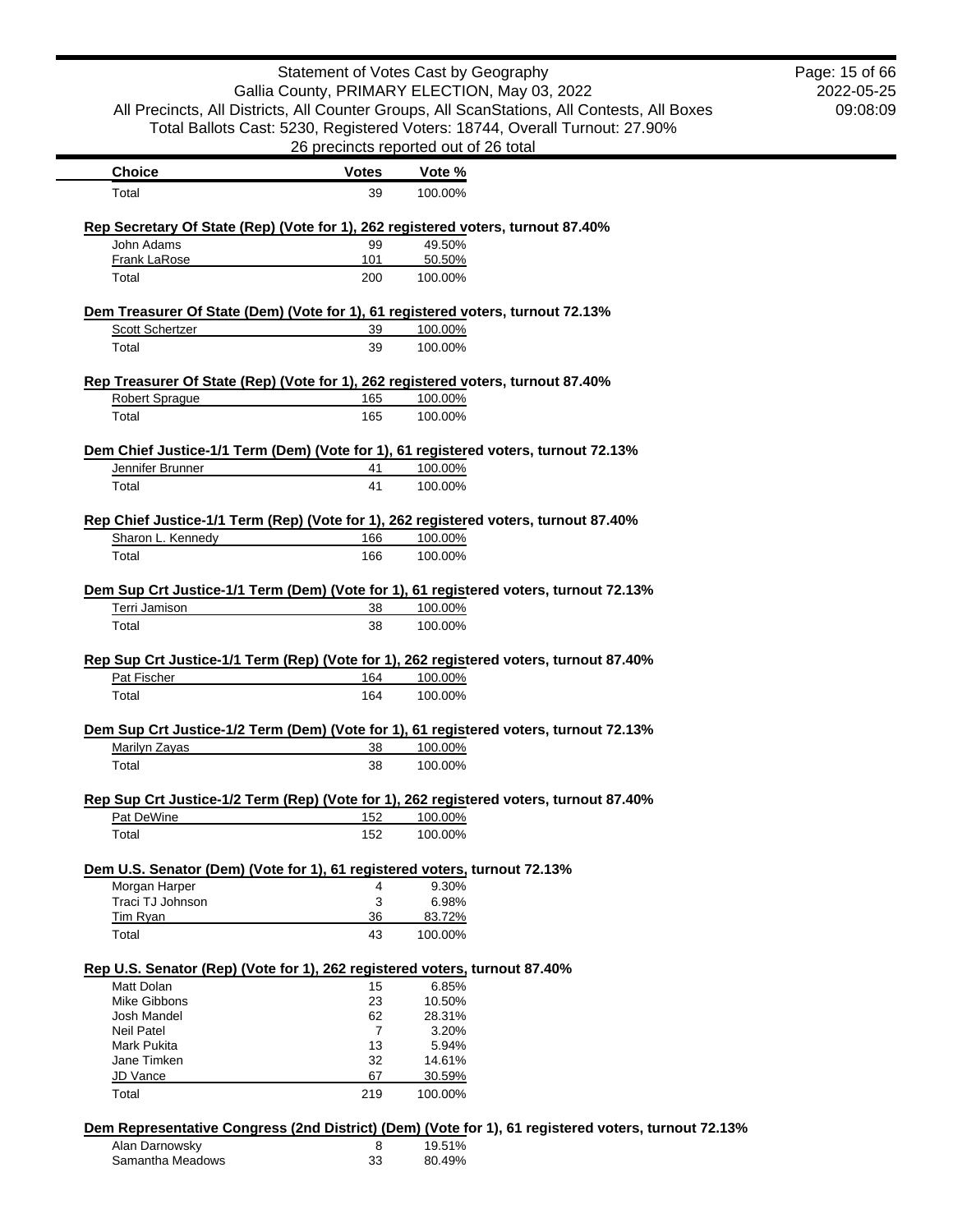|                                                                                           | Statement of Votes Cast by Geography          |         |                                                                                                         | Page: 16 of 66 |
|-------------------------------------------------------------------------------------------|-----------------------------------------------|---------|---------------------------------------------------------------------------------------------------------|----------------|
|                                                                                           | Gallia County, PRIMARY ELECTION, May 03, 2022 |         |                                                                                                         | 2022-05-25     |
|                                                                                           |                                               |         | All Precincts, All Districts, All Counter Groups, All ScanStations, All Contests, All Boxes             | 09:08:09       |
|                                                                                           |                                               |         | Total Ballots Cast: 5230, Registered Voters: 18744, Overall Turnout: 27.90%                             |                |
|                                                                                           | 26 precincts reported out of 26 total         |         |                                                                                                         |                |
| <b>Choice</b>                                                                             | <b>Votes</b>                                  | Vote %  |                                                                                                         |                |
| Total                                                                                     | 41                                            | 100.00% |                                                                                                         |                |
|                                                                                           |                                               |         | Rep Representative to Congress (2nd District) (Rep) (Vote for 1), 262 registered voters, turnout 87.40% |                |
| James J. Condit Jr.                                                                       | 56                                            | 30.77%  |                                                                                                         |                |
| <b>Brad Wenstrup</b>                                                                      | 105                                           | 57.69%  |                                                                                                         |                |
| David J. Windisch                                                                         | 21                                            | 11.54%  |                                                                                                         |                |
| Total                                                                                     | 182                                           | 100.00% |                                                                                                         |                |
| Rep 4th Court of Appeals Judge (Rep) (Vote for 1), 262 registered voters, turnout 87.40%  |                                               |         |                                                                                                         |                |
| Kristy Wilkin                                                                             | 165                                           | 100.00% |                                                                                                         |                |
| Total                                                                                     | 165                                           | 100.00% |                                                                                                         |                |
| Rep Common Pleas Judge (Rep) (Vote for 1), 262 registered voters, turnout 87.40%          |                                               |         |                                                                                                         |                |
| M. Margaret Evans                                                                         | 192                                           | 100.00% |                                                                                                         |                |
| Total                                                                                     | 192                                           | 100.00% |                                                                                                         |                |
|                                                                                           |                                               |         | Rep County Commissioner 01/01 Term (Rep) (Vote for 1), 262 registered voters, turnout 87.40%            |                |
| <b>Bradley Davies</b>                                                                     | 5                                             | 2.19%   |                                                                                                         |                |
| Charlie Dean                                                                              | 12                                            | 5.26%   |                                                                                                         |                |
| Leslie R. Henry                                                                           | 101                                           | 44.30%  |                                                                                                         |                |
| Bryan W. Martin                                                                           | 25                                            | 10.96%  |                                                                                                         |                |
| Harold G. Montgomery                                                                      | 78                                            | 34.21%  |                                                                                                         |                |
| Scott Nida                                                                                | $\overline{7}$                                | 3.07%   |                                                                                                         |                |
| Total                                                                                     | 228                                           | 100.00% |                                                                                                         |                |
| Rep County Auditor (Rep) (Vote for 1), 262 registered voters, turnout 87.40%              |                                               |         |                                                                                                         |                |
| Robbie Jacks                                                                              | 134                                           | 60.91%  |                                                                                                         |                |
| <b>Terri Short</b>                                                                        | 86                                            | 39.09%  |                                                                                                         |                |
| Total                                                                                     | 220                                           | 100.00% |                                                                                                         |                |
| Gallipolis Twp Dem Central Comm (Dem) (Vote for 1), 61 registered voters, turnout 72.13%  |                                               |         |                                                                                                         |                |
| John G. Burnett                                                                           | 40                                            | 100.00% |                                                                                                         |                |
| Total                                                                                     | 40                                            | 100.00% |                                                                                                         |                |
| Gallipolis Twp Rep Central Comm (Rep) (Vote for 1), 262 registered voters, turnout 87.40% |                                               |         |                                                                                                         |                |
| Brett A. Boothe                                                                           | 187                                           | 100.00% |                                                                                                         |                |
| Total                                                                                     | 187                                           | 100.00% |                                                                                                         |                |
| Precinct 008 Green Township 1                                                             |                                               |         |                                                                                                         |                |
|                                                                                           |                                               |         | Dem Governor and Lieutenant Governor (Dem) (Vote for 1), 97 registered voters, turnout 51.55%           |                |
| John Cranley                                                                              | 19                                            | 40.43%  |                                                                                                         |                |
| Nan Whaley                                                                                | <u>28</u>                                     | 59.57%  |                                                                                                         |                |
| Total                                                                                     | 47                                            | 100.00% |                                                                                                         |                |
|                                                                                           |                                               |         | Rep Governor and Lieutenant Governor (Rep) (Vote for 1), 287 registered voters, turnout 113.24%         |                |
| Joe Blystone                                                                              | 123                                           | 39.05%  |                                                                                                         |                |
| Mike DeWine                                                                               | 135                                           | 42.86%  |                                                                                                         |                |
| Ron Hood                                                                                  | 8                                             | 2.54%   |                                                                                                         |                |
| Jim Renacci                                                                               | 49                                            | 15.56%  |                                                                                                         |                |
| Total                                                                                     | 315                                           | 100.00% |                                                                                                         |                |
| Dem Attorney General (Dem) (Vote for 1), 97 registered voters, turnout 51.55%             |                                               |         |                                                                                                         |                |
| Jeff Crossman                                                                             | 42                                            | 100.00% |                                                                                                         |                |
| Total                                                                                     | 42                                            | 100.00% |                                                                                                         |                |
| Rep Attorney General (Rep) (Vote for 1), 287 registered voters, turnout 113.24%           |                                               |         |                                                                                                         |                |
| David Yost                                                                                | 237                                           | 100.00% |                                                                                                         |                |
|                                                                                           |                                               |         |                                                                                                         |                |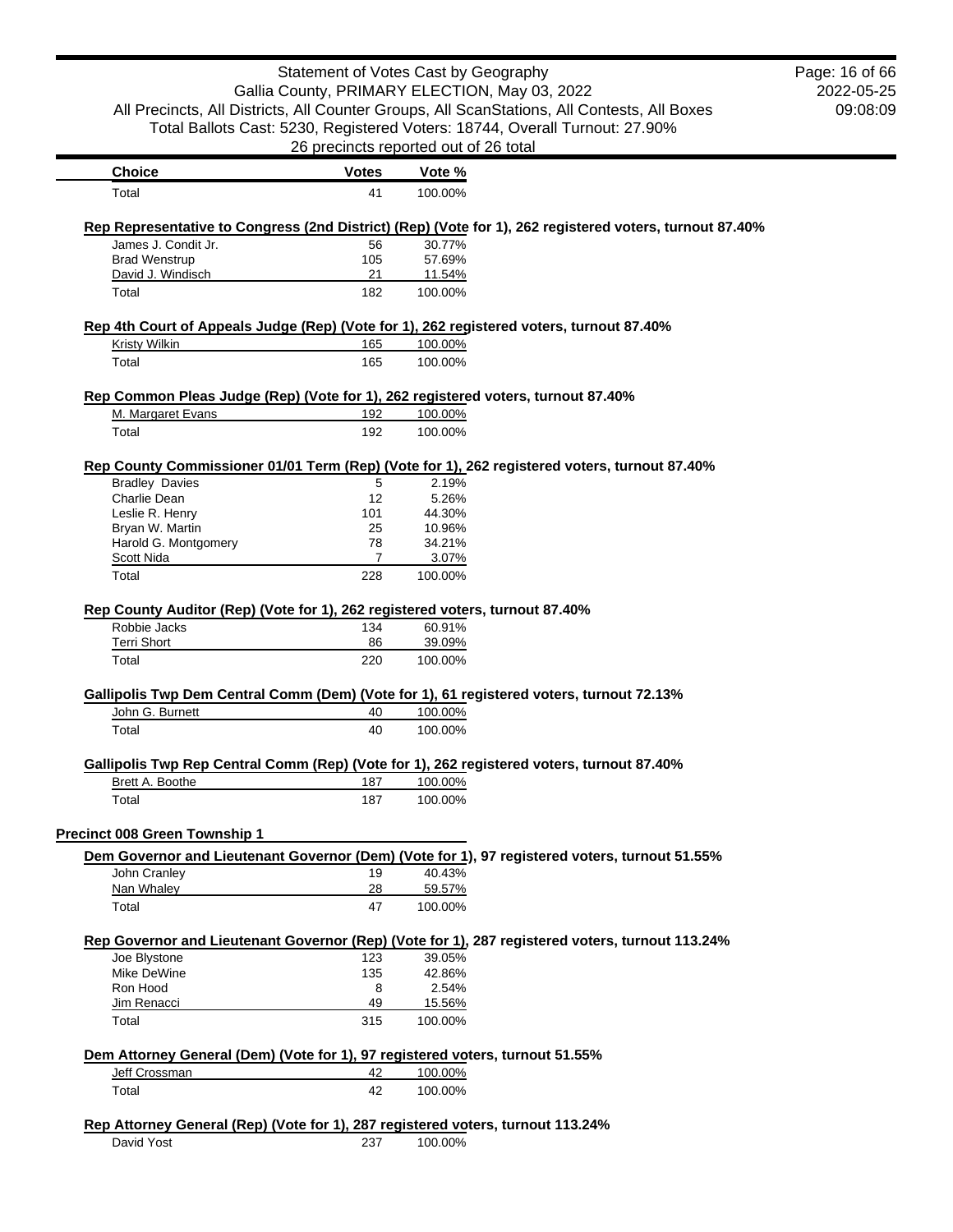|                                                                           |              | Statement of Votes Cast by Geography<br>Gallia County, PRIMARY ELECTION, May 03, 2022        | Page: 17 of 66<br>2022-05-25 |
|---------------------------------------------------------------------------|--------------|----------------------------------------------------------------------------------------------|------------------------------|
|                                                                           |              | All Precincts, All Districts, All Counter Groups, All ScanStations, All Contests, All Boxes  | 09:08:09                     |
|                                                                           |              | Total Ballots Cast: 5230, Registered Voters: 18744, Overall Turnout: 27.90%                  |                              |
|                                                                           |              | 26 precincts reported out of 26 total                                                        |                              |
| <b>Choice</b>                                                             | <b>Votes</b> | Vote %                                                                                       |                              |
| Total                                                                     | 237          | 100.00%                                                                                      |                              |
|                                                                           |              | Dem Auditor Of State (Dem) (Vote for 1), 97 registered voters, turnout 51.55%                |                              |
| <b>Taylor Sappington</b>                                                  | 44           | 100.00%                                                                                      |                              |
| Total                                                                     | 44           | 100.00%                                                                                      |                              |
|                                                                           |              | Rep Auditor Of State (Rep) (Vote for 1), 287 registered voters, turnout 113.24%              |                              |
| Keith Faber                                                               | 230          | 100.00%                                                                                      |                              |
| Total                                                                     | 230          | 100.00%                                                                                      |                              |
|                                                                           |              | Dem Secretary Of State (Dem) (Vote for 1), 97 registered voters, turnout 51.55%              |                              |
| Chelsea Clark                                                             | 43           | 100.00%                                                                                      |                              |
| Total                                                                     | 43           | 100.00%                                                                                      |                              |
|                                                                           |              | Rep Secretary Of State (Rep) (Vote for 1), 287 registered voters, turnout 113.24%            |                              |
| John Adams                                                                | 119          | 44.91%                                                                                       |                              |
| <b>Frank LaRose</b>                                                       | 146          | 55.09%                                                                                       |                              |
| Total                                                                     | 265          | 100.00%                                                                                      |                              |
|                                                                           |              | Dem Treasurer Of State (Dem) (Vote for 1), 97 registered voters, turnout 51.55%              |                              |
| <b>Scott Schertzer</b>                                                    | 42           | 100.00%                                                                                      |                              |
| Total                                                                     | 42           | 100.00%                                                                                      |                              |
|                                                                           |              |                                                                                              |                              |
| Robert Sprague                                                            | 228          | Rep Treasurer Of State (Rep) (Vote for 1), 287 registered voters, turnout 113.24%<br>100.00% |                              |
| Total                                                                     | 228          | 100.00%                                                                                      |                              |
|                                                                           |              |                                                                                              |                              |
|                                                                           |              | Dem Chief Justice-1/1 Term (Dem) (Vote for 1), 97 registered voters, turnout 51.55%          |                              |
| Jennifer Brunner                                                          | 43           | 100.00%                                                                                      |                              |
| Total                                                                     | 43           | 100.00%                                                                                      |                              |
|                                                                           |              | Rep Chief Justice-1/1 Term (Rep) (Vote for 1), 287 registered voters, turnout 113.24%        |                              |
| Sharon L. Kennedy                                                         | 236          | 100.00%                                                                                      |                              |
| Total                                                                     | 236          | 100.00%                                                                                      |                              |
|                                                                           |              | Dem Sup Crt Justice-1/1 Term (Dem) (Vote for 1), 97 registered voters, turnout 51.55%        |                              |
| Terri Jamison                                                             | 39           | 100.00%                                                                                      |                              |
| Total                                                                     | 39           | 100.00%                                                                                      |                              |
|                                                                           |              | Rep Sup Crt Justice-1/1 Term (Rep) (Vote for 1), 287 registered voters, turnout 113.24%      |                              |
| Pat Fischer                                                               | 226          | 100.00%                                                                                      |                              |
| Total                                                                     | 226          | 100.00%                                                                                      |                              |
|                                                                           |              | Dem Sup Crt Justice-1/2 Term (Dem) (Vote for 1), 97 registered voters, turnout 51.55%        |                              |
| Marilyn Zayas                                                             | 35           | 100.00%                                                                                      |                              |
| Total                                                                     | 35           | 100.00%                                                                                      |                              |
|                                                                           |              | Rep Sup Crt Justice-1/2 Term (Rep) (Vote for 1), 287 registered voters, turnout 113.24%      |                              |
| Pat DeWine                                                                | 204          | 100.00%                                                                                      |                              |
| Total                                                                     | 204          | 100.00%                                                                                      |                              |
| Dem U.S. Senator (Dem) (Vote for 1), 97 registered voters, turnout 51.55% |              |                                                                                              |                              |
| Morgan Harper                                                             | 6            | 12.50%                                                                                       |                              |
| Traci TJ Johnson                                                          | 9            | 18.75%                                                                                       |                              |
| <b>Tim Ryan</b>                                                           | 33           | 68.75%                                                                                       |                              |
| Total                                                                     | 48           | 100.00%                                                                                      |                              |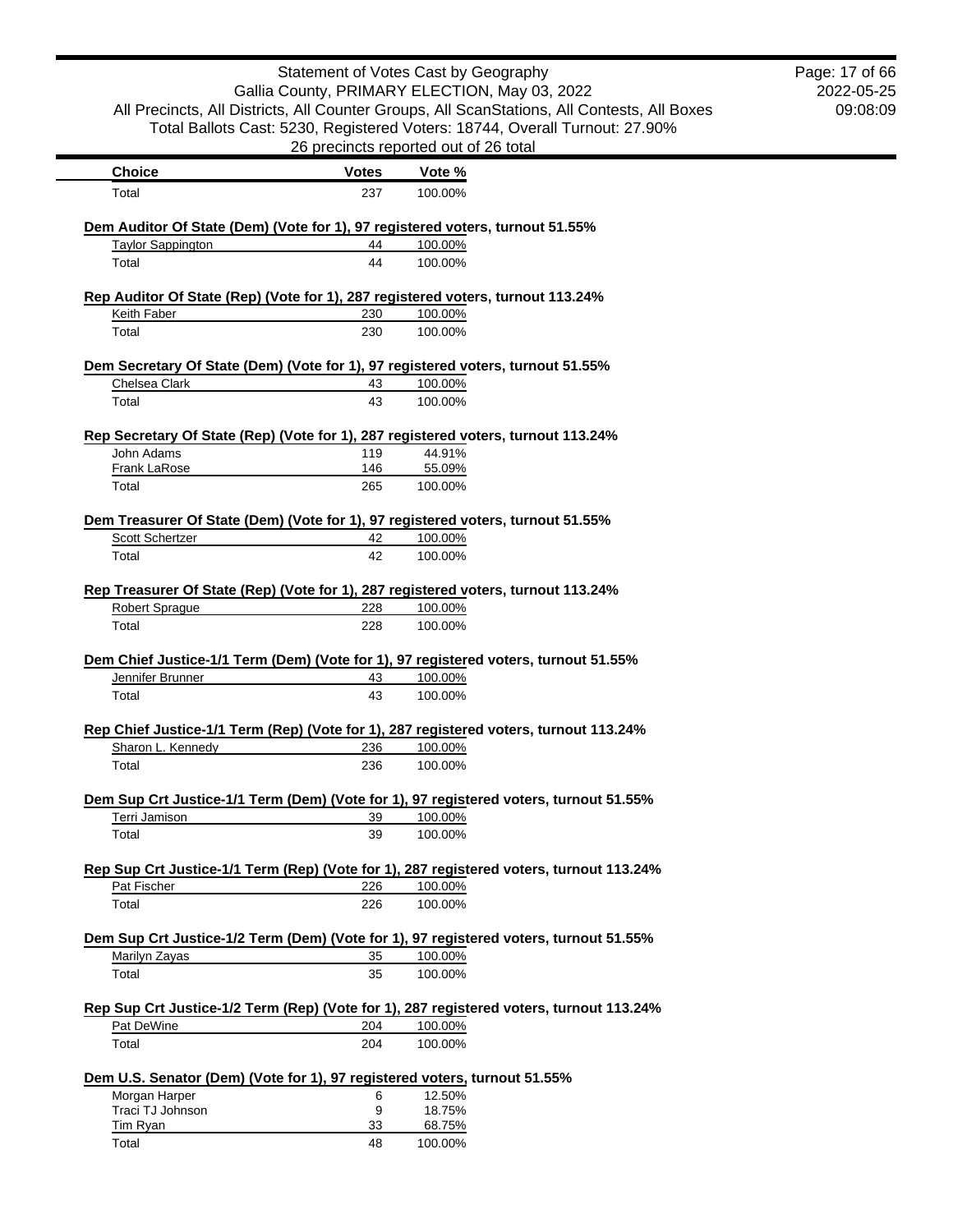2022-05-25 09:08:09 Page: 18 of 66

|                                                                                                                                                                                                                                                                                                     | <b>Votes</b>   | Vote %             |                                                                                                          |
|-----------------------------------------------------------------------------------------------------------------------------------------------------------------------------------------------------------------------------------------------------------------------------------------------------|----------------|--------------------|----------------------------------------------------------------------------------------------------------|
| Rep U.S. Senator (Rep) (Vote for 1), 287 registered voters, turnout 113.24%                                                                                                                                                                                                                         |                |                    |                                                                                                          |
| Matt Dolan                                                                                                                                                                                                                                                                                          | 43             | 14.48%             |                                                                                                          |
| Mike Gibbons                                                                                                                                                                                                                                                                                        | 17             | 5.72%              |                                                                                                          |
| Josh Mandel                                                                                                                                                                                                                                                                                         | 84             | 28.28%             |                                                                                                          |
| <b>Neil Patel</b>                                                                                                                                                                                                                                                                                   | 6              | 2.02%              |                                                                                                          |
| Mark Pukita                                                                                                                                                                                                                                                                                         | 21             | 7.07%              |                                                                                                          |
| Jane Timken                                                                                                                                                                                                                                                                                         | 32             | 10.77%             |                                                                                                          |
| JD Vance                                                                                                                                                                                                                                                                                            | 94             | 31.65%             |                                                                                                          |
| Total                                                                                                                                                                                                                                                                                               | 297            | 100.00%            |                                                                                                          |
|                                                                                                                                                                                                                                                                                                     |                |                    |                                                                                                          |
|                                                                                                                                                                                                                                                                                                     |                |                    | Dem Representative Congress (2nd District) (Dem) (Vote for 1), 97 registered voters, turnout 51.55%      |
| Alan Darnowsky                                                                                                                                                                                                                                                                                      | 9              | 20.00%             |                                                                                                          |
| Samantha Meadows                                                                                                                                                                                                                                                                                    | 36             | 80.00%             |                                                                                                          |
| Total                                                                                                                                                                                                                                                                                               | 45             | 100.00%            |                                                                                                          |
|                                                                                                                                                                                                                                                                                                     |                |                    |                                                                                                          |
|                                                                                                                                                                                                                                                                                                     |                |                    | Rep Representative to Congress (2nd District) (Rep) (Vote for 1), 287 registered voters, turnout 113.24% |
| James J. Condit Jr.                                                                                                                                                                                                                                                                                 | 75             | 33.04%             |                                                                                                          |
| <b>Brad Wenstrup</b>                                                                                                                                                                                                                                                                                | 117            | 51.54%             |                                                                                                          |
| David J. Windisch                                                                                                                                                                                                                                                                                   | 35             | 15.42%             |                                                                                                          |
| Total                                                                                                                                                                                                                                                                                               | 227            | 100.00%            |                                                                                                          |
|                                                                                                                                                                                                                                                                                                     |                |                    |                                                                                                          |
| Rep 4th Court of Appeals Judge (Rep) (Vote for 1), 287 registered voters, turnout 113.24%                                                                                                                                                                                                           |                |                    |                                                                                                          |
| Kristy Wilkin                                                                                                                                                                                                                                                                                       | 221            | 100.00%            |                                                                                                          |
| Total                                                                                                                                                                                                                                                                                               | 221            | 100.00%            |                                                                                                          |
|                                                                                                                                                                                                                                                                                                     |                |                    |                                                                                                          |
| Rep Common Pleas Judge (Rep) (Vote for 1), 287 registered voters, turnout 113.24%                                                                                                                                                                                                                   |                |                    |                                                                                                          |
| M. Margaret Evans<br>Total                                                                                                                                                                                                                                                                          | 270<br>270     | 100.00%<br>100.00% |                                                                                                          |
|                                                                                                                                                                                                                                                                                                     |                |                    | Rep County Commissioner 01/01 Term (Rep) (Vote for 1), 287 registered voters, turnout 113.24%            |
|                                                                                                                                                                                                                                                                                                     |                |                    |                                                                                                          |
| <b>Bradley Davies</b>                                                                                                                                                                                                                                                                               | 9              | 2.81%              |                                                                                                          |
| Charlie Dean                                                                                                                                                                                                                                                                                        | 19             | 5.94%              |                                                                                                          |
| Leslie R. Henry                                                                                                                                                                                                                                                                                     | 113            | 35.31%             |                                                                                                          |
| Bryan W. Martin                                                                                                                                                                                                                                                                                     | 33             | 10.31%             |                                                                                                          |
| Harold G. Montgomery                                                                                                                                                                                                                                                                                | 138            | 43.12%             |                                                                                                          |
| Scott Nida                                                                                                                                                                                                                                                                                          | 8              | 2.50%              |                                                                                                          |
| Total                                                                                                                                                                                                                                                                                               | 320            | 100.00%            |                                                                                                          |
|                                                                                                                                                                                                                                                                                                     |                |                    |                                                                                                          |
| Robbie Jacks                                                                                                                                                                                                                                                                                        | 169            | 54.87%             |                                                                                                          |
| <b>Terri Short</b>                                                                                                                                                                                                                                                                                  | 139            | 45.13%             |                                                                                                          |
| Total                                                                                                                                                                                                                                                                                               | 308            | 100.00%            |                                                                                                          |
|                                                                                                                                                                                                                                                                                                     |                |                    |                                                                                                          |
|                                                                                                                                                                                                                                                                                                     |                |                    |                                                                                                          |
| <b>Brent Billings</b>                                                                                                                                                                                                                                                                               | 247            | 100.00%            |                                                                                                          |
| Total                                                                                                                                                                                                                                                                                               | 247            | 100.00%            |                                                                                                          |
|                                                                                                                                                                                                                                                                                                     |                |                    |                                                                                                          |
|                                                                                                                                                                                                                                                                                                     |                |                    |                                                                                                          |
| FOR THE TAX LEVY                                                                                                                                                                                                                                                                                    | 261            | 76.32%             |                                                                                                          |
| <b>AGAINST THE TAX LEVY</b>                                                                                                                                                                                                                                                                         | 81             | 23.68%             |                                                                                                          |
| Total                                                                                                                                                                                                                                                                                               | 342            | 100.00%            |                                                                                                          |
|                                                                                                                                                                                                                                                                                                     |                |                    |                                                                                                          |
|                                                                                                                                                                                                                                                                                                     |                |                    |                                                                                                          |
|                                                                                                                                                                                                                                                                                                     | $\overline{7}$ |                    | Dem Governor and Lieutenant Governor (Dem) (Vote for 1), 31 registered voters, turnout 48.39%            |
| John Cranley                                                                                                                                                                                                                                                                                        |                | 53.85%             |                                                                                                          |
| Rep County Auditor (Rep) (Vote for 1), 287 registered voters, turnout 113.24%<br>Green 1 Rep Central Comm (Rep) (Vote for 1), 287 registered voters, turnout 113.24%<br>Green Twp Fire (Vote for 1), 1186 registered voters, turnout 31.79%<br>Precinct 009 Green Township 2<br>Nan Whaley<br>Total | 6<br>13        | 46.15%<br>100.00%  |                                                                                                          |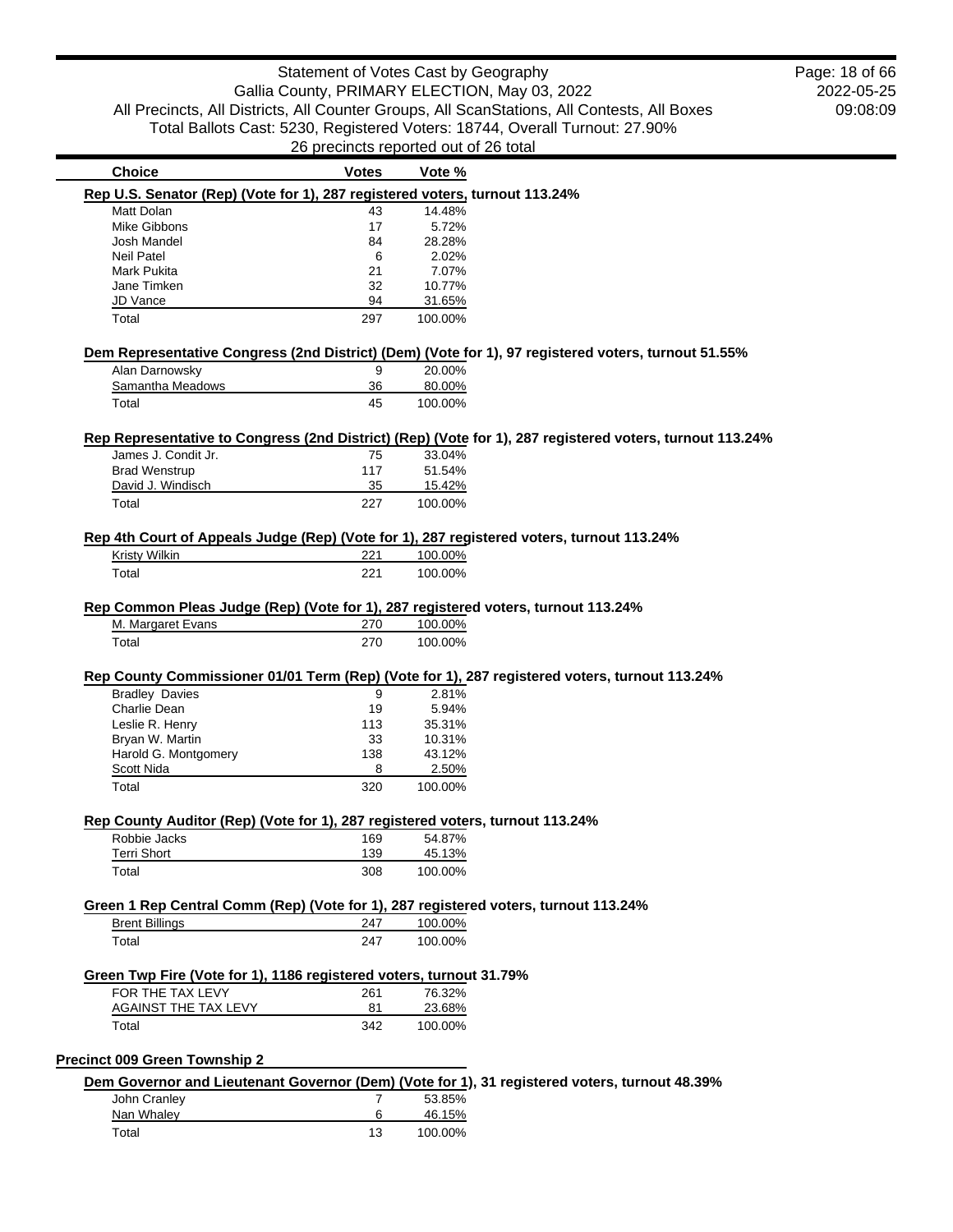2022-05-25 09:08:09 Page: 19 of 66

| <b>Choice</b>                                                                  | Votes           | Vote %                                                                                         |  |
|--------------------------------------------------------------------------------|-----------------|------------------------------------------------------------------------------------------------|--|
|                                                                                |                 | Rep Governor and Lieutenant Governor (Rep) (Vote for 1), 125 registered voters, turnout 95.20% |  |
| Joe Blystone                                                                   | 59              | 50.43%                                                                                         |  |
| Mike DeWine                                                                    | 37              | 31.62%                                                                                         |  |
| Ron Hood                                                                       | 3               | 2.56%                                                                                          |  |
| Jim Renacci                                                                    | 18              | 15.38%                                                                                         |  |
| Total                                                                          | 117             | 100.00%                                                                                        |  |
|                                                                                |                 | Dem Attorney General (Dem) (Vote for 1), 31 registered voters, turnout 48.39%                  |  |
| Jeff Crossman                                                                  | 11              | 100.00%                                                                                        |  |
| Total                                                                          | 11              | 100.00%                                                                                        |  |
|                                                                                |                 | Rep Attorney General (Rep) (Vote for 1), 125 registered voters, turnout 95.20%                 |  |
| David Yost                                                                     | 89              | 100.00%                                                                                        |  |
| Total                                                                          | 89              | 100.00%                                                                                        |  |
| Dem Auditor Of State (Dem) (Vote for 1), 31 registered voters, turnout 48.39%  |                 |                                                                                                |  |
| <b>Taylor Sappington</b>                                                       | 12 <sup>°</sup> | 100.00%                                                                                        |  |
| Total                                                                          | 12              | 100.00%                                                                                        |  |
|                                                                                |                 |                                                                                                |  |
| Rep Auditor Of State (Rep) (Vote for 1), 125 registered voters, turnout 95.20% |                 |                                                                                                |  |
| Keith Faber                                                                    | 82              | 100.00%                                                                                        |  |
| Total                                                                          | 82              | 100.00%                                                                                        |  |
|                                                                                |                 | Dem Secretary Of State (Dem) (Vote for 1), 31 registered voters, turnout 48.39%                |  |
| Chelsea Clark                                                                  | 12              | 100.00%                                                                                        |  |
| Total                                                                          | 12              | 100.00%                                                                                        |  |
| John Adams                                                                     | 42              | Rep Secretary Of State (Rep) (Vote for 1), 125 registered voters, turnout 95.20%<br>42.86%     |  |
| Frank LaRose                                                                   | 56              | 57.14%                                                                                         |  |
| Total                                                                          | 98              | 100.00%                                                                                        |  |
|                                                                                |                 | Dem Treasurer Of State (Dem) (Vote for 1), 31 registered voters, turnout 48.39%                |  |
| <b>Scott Schertzer</b>                                                         | 12              | 100.00%                                                                                        |  |
| Total                                                                          | 12              | 100.00%                                                                                        |  |
|                                                                                |                 |                                                                                                |  |
|                                                                                |                 |                                                                                                |  |
|                                                                                |                 | Rep Treasurer Of State (Rep) (Vote for 1), 125 registered voters, turnout 95.20%               |  |
| <b>Robert Sprague</b>                                                          | 82              | 100.00%                                                                                        |  |
| Total                                                                          | 82              | 100.00%                                                                                        |  |
|                                                                                |                 | Dem Chief Justice-1/1 Term (Dem) (Vote for 1), 31 registered voters, turnout 48.39%            |  |
| Jennifer Brunner                                                               | 11              | 100.00%                                                                                        |  |
| Total                                                                          | 11              | 100.00%                                                                                        |  |
|                                                                                |                 | Rep Chief Justice-1/1 Term (Rep) (Vote for 1), 125 registered voters, turnout 95.20%           |  |
| Sharon L. Kennedy                                                              | 86              | 100.00%                                                                                        |  |
| Total                                                                          | 86              | 100.00%                                                                                        |  |
|                                                                                |                 |                                                                                                |  |
|                                                                                |                 | Dem Sup Crt Justice-1/1 Term (Dem) (Vote for 1), 31 registered voters, turnout 48.39%          |  |
| Terri Jamison                                                                  | 12              | 100.00%                                                                                        |  |
| Total                                                                          | 12              | 100.00%                                                                                        |  |
|                                                                                |                 | Rep Sup Crt Justice-1/1 Term (Rep) (Vote for 1), 125 registered voters, turnout 95.20%         |  |
| Pat Fischer                                                                    | 80              | 100.00%                                                                                        |  |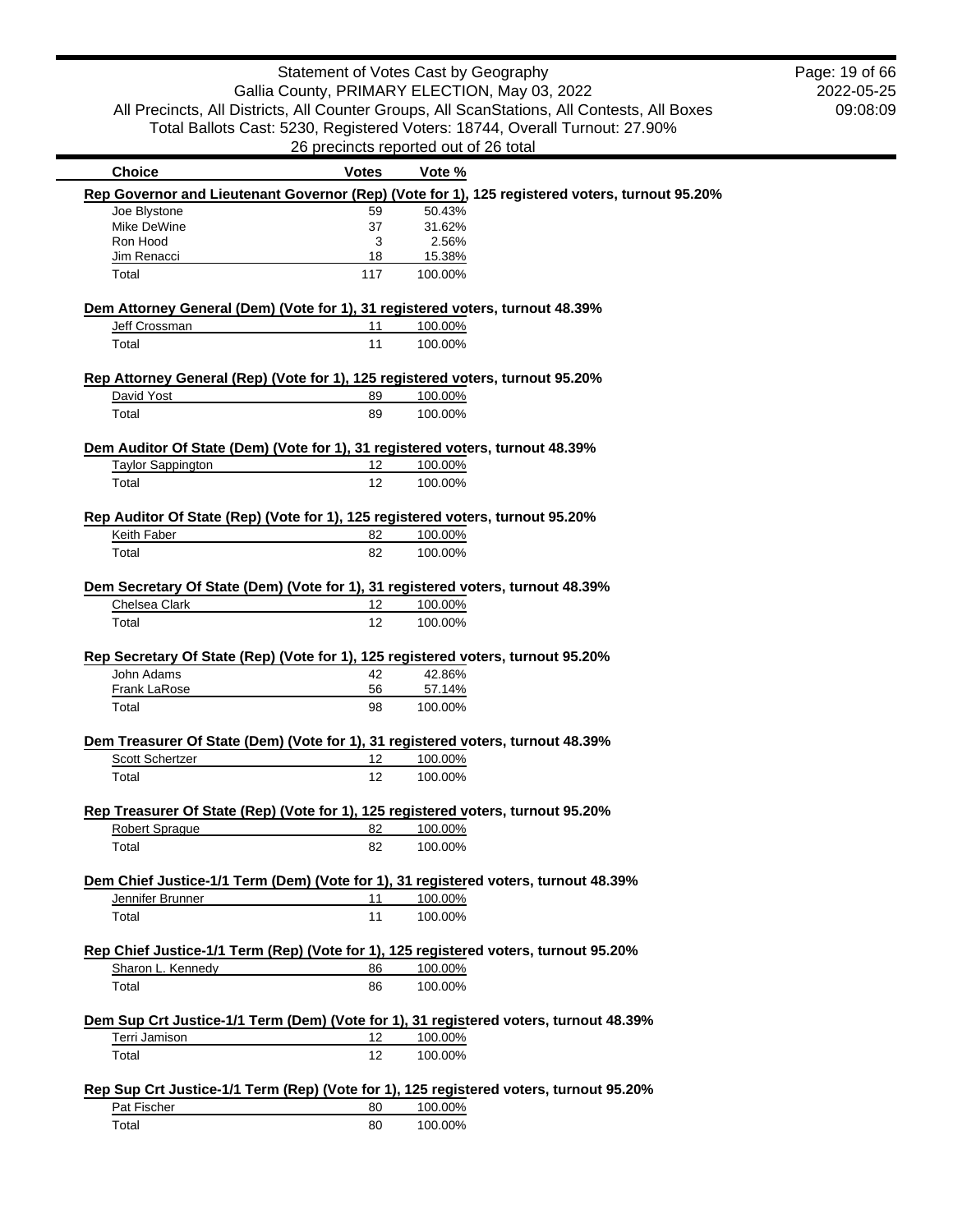|                                                                                                                                                                                                                                                                                             | Statement of Votes Cast by Geography          |                   |                                                                                                         | Pag |
|---------------------------------------------------------------------------------------------------------------------------------------------------------------------------------------------------------------------------------------------------------------------------------------------|-----------------------------------------------|-------------------|---------------------------------------------------------------------------------------------------------|-----|
|                                                                                                                                                                                                                                                                                             | Gallia County, PRIMARY ELECTION, May 03, 2022 |                   |                                                                                                         |     |
|                                                                                                                                                                                                                                                                                             |                                               |                   | All Precincts, All Districts, All Counter Groups, All ScanStations, All Contests, All Boxes             |     |
|                                                                                                                                                                                                                                                                                             |                                               |                   | Total Ballots Cast: 5230, Registered Voters: 18744, Overall Turnout: 27.90%                             |     |
|                                                                                                                                                                                                                                                                                             | 26 precincts reported out of 26 total         |                   |                                                                                                         |     |
| <b>Choice</b>                                                                                                                                                                                                                                                                               | <b>Votes</b>                                  | Vote %            |                                                                                                         |     |
| Dem Sup Crt Justice-1/2 Term (Dem) (Vote for 1), 31 registered voters, turnout 48.39%                                                                                                                                                                                                       |                                               |                   |                                                                                                         |     |
| Marilyn Zayas                                                                                                                                                                                                                                                                               | 11                                            | 100.00%           |                                                                                                         |     |
| Total                                                                                                                                                                                                                                                                                       | 11                                            | 100.00%           |                                                                                                         |     |
|                                                                                                                                                                                                                                                                                             |                                               |                   |                                                                                                         |     |
| Rep Sup Crt Justice-1/2 Term (Rep) (Vote for 1), 125 registered voters, turnout 95.20%                                                                                                                                                                                                      |                                               |                   |                                                                                                         |     |
| Pat DeWine                                                                                                                                                                                                                                                                                  | 67                                            | 100.00%           |                                                                                                         |     |
| Total                                                                                                                                                                                                                                                                                       | 67                                            | 100.00%           |                                                                                                         |     |
|                                                                                                                                                                                                                                                                                             |                                               |                   |                                                                                                         |     |
| Dem U.S. Senator (Dem) (Vote for 1), 31 registered voters, turnout 48.39%                                                                                                                                                                                                                   |                                               |                   |                                                                                                         |     |
| Morgan Harper                                                                                                                                                                                                                                                                               | 1                                             | 6.67%             |                                                                                                         |     |
| Traci TJ Johnson<br>Tim Ryan                                                                                                                                                                                                                                                                | 4<br>10                                       | 26.67%<br>66.67%  |                                                                                                         |     |
| Total                                                                                                                                                                                                                                                                                       | 15                                            | 100.00%           |                                                                                                         |     |
|                                                                                                                                                                                                                                                                                             |                                               |                   |                                                                                                         |     |
| Rep U.S. Senator (Rep) (Vote for 1), 125 registered voters, turnout 95.20%                                                                                                                                                                                                                  |                                               |                   |                                                                                                         |     |
| Matt Dolan                                                                                                                                                                                                                                                                                  | 11                                            | 9.91%             |                                                                                                         |     |
| <b>Mike Gibbons</b>                                                                                                                                                                                                                                                                         | 9                                             | 8.11%             |                                                                                                         |     |
| Josh Mandel                                                                                                                                                                                                                                                                                 | 30                                            | 27.03%            |                                                                                                         |     |
| <b>Neil Patel</b>                                                                                                                                                                                                                                                                           | 2                                             | 1.80%             |                                                                                                         |     |
| <b>Mark Pukita</b><br>Jane Timken                                                                                                                                                                                                                                                           | 2<br>20                                       | 1.80%<br>18.02%   |                                                                                                         |     |
| JD Vance                                                                                                                                                                                                                                                                                    | 37                                            | 33.33%            |                                                                                                         |     |
| Total                                                                                                                                                                                                                                                                                       | 111                                           | 100.00%           |                                                                                                         |     |
|                                                                                                                                                                                                                                                                                             |                                               |                   |                                                                                                         |     |
|                                                                                                                                                                                                                                                                                             |                                               |                   |                                                                                                         |     |
|                                                                                                                                                                                                                                                                                             |                                               |                   |                                                                                                         |     |
|                                                                                                                                                                                                                                                                                             |                                               |                   | Dem Representative Congress (2nd District) (Dem) (Vote for 1), 31 registered voters, turnout 48.39%     |     |
| Alan Darnowsky<br>Samantha Meadows                                                                                                                                                                                                                                                          | 4<br>10                                       | 28.57%<br>71.43%  |                                                                                                         |     |
| Total                                                                                                                                                                                                                                                                                       | 14                                            | 100.00%           |                                                                                                         |     |
|                                                                                                                                                                                                                                                                                             |                                               |                   |                                                                                                         |     |
|                                                                                                                                                                                                                                                                                             |                                               |                   | Rep Representative to Congress (2nd District) (Rep) (Vote for 1), 125 registered voters, turnout 95.20% |     |
| James J. Condit Jr.                                                                                                                                                                                                                                                                         | 23                                            | 27.38%            |                                                                                                         |     |
| <b>Brad Wenstrup</b>                                                                                                                                                                                                                                                                        | 38                                            | 45.24%            |                                                                                                         |     |
| David J. Windisch                                                                                                                                                                                                                                                                           | 23                                            | 27.38%            |                                                                                                         |     |
| Total                                                                                                                                                                                                                                                                                       | 84                                            | 100.00%           |                                                                                                         |     |
|                                                                                                                                                                                                                                                                                             |                                               |                   |                                                                                                         |     |
| Kristy Wilkin                                                                                                                                                                                                                                                                               | 74                                            | 100.00%           |                                                                                                         |     |
| Total                                                                                                                                                                                                                                                                                       | 74                                            | 100.00%           |                                                                                                         |     |
|                                                                                                                                                                                                                                                                                             |                                               |                   |                                                                                                         |     |
|                                                                                                                                                                                                                                                                                             |                                               |                   |                                                                                                         |     |
| M. Margaret Evans                                                                                                                                                                                                                                                                           | 92                                            | 100.00%           |                                                                                                         |     |
| Total                                                                                                                                                                                                                                                                                       | 92                                            | 100.00%           |                                                                                                         |     |
|                                                                                                                                                                                                                                                                                             |                                               |                   |                                                                                                         |     |
|                                                                                                                                                                                                                                                                                             |                                               |                   | Rep County Commissioner 01/01 Term (Rep) (Vote for 1), 125 registered voters, turnout 95.20%            |     |
| <b>Bradley Davies</b>                                                                                                                                                                                                                                                                       | 2                                             | 1.68%             |                                                                                                         |     |
| Charlie Dean                                                                                                                                                                                                                                                                                | 9                                             | 7.56%             |                                                                                                         |     |
| Leslie R. Henry                                                                                                                                                                                                                                                                             | 51<br>15                                      | 42.86%            |                                                                                                         |     |
| Bryan W. Martin<br>Harold G. Montgomery                                                                                                                                                                                                                                                     | 39                                            | 12.61%<br>32.77%  |                                                                                                         |     |
| Scott Nida                                                                                                                                                                                                                                                                                  | 3                                             | 2.52%             |                                                                                                         |     |
| Total                                                                                                                                                                                                                                                                                       | 119                                           | 100.00%           |                                                                                                         |     |
|                                                                                                                                                                                                                                                                                             |                                               |                   |                                                                                                         |     |
|                                                                                                                                                                                                                                                                                             |                                               |                   |                                                                                                         |     |
| Robbie Jacks                                                                                                                                                                                                                                                                                | 67                                            | 57.26%            |                                                                                                         |     |
| Rep 4th Court of Appeals Judge (Rep) (Vote for 1), 125 registered voters, turnout 95.20%<br>Rep Common Pleas Judge (Rep) (Vote for 1), 125 registered voters, turnout 95.20%<br>Rep County Auditor (Rep) (Vote for 1), 125 registered voters, turnout 95.20%<br><b>Terri Short</b><br>Total | 50<br>117                                     | 42.74%<br>100.00% |                                                                                                         |     |

William K. Burleson 84 100.00%

2022-05-25 09:08:09 e: 20 of 66

٠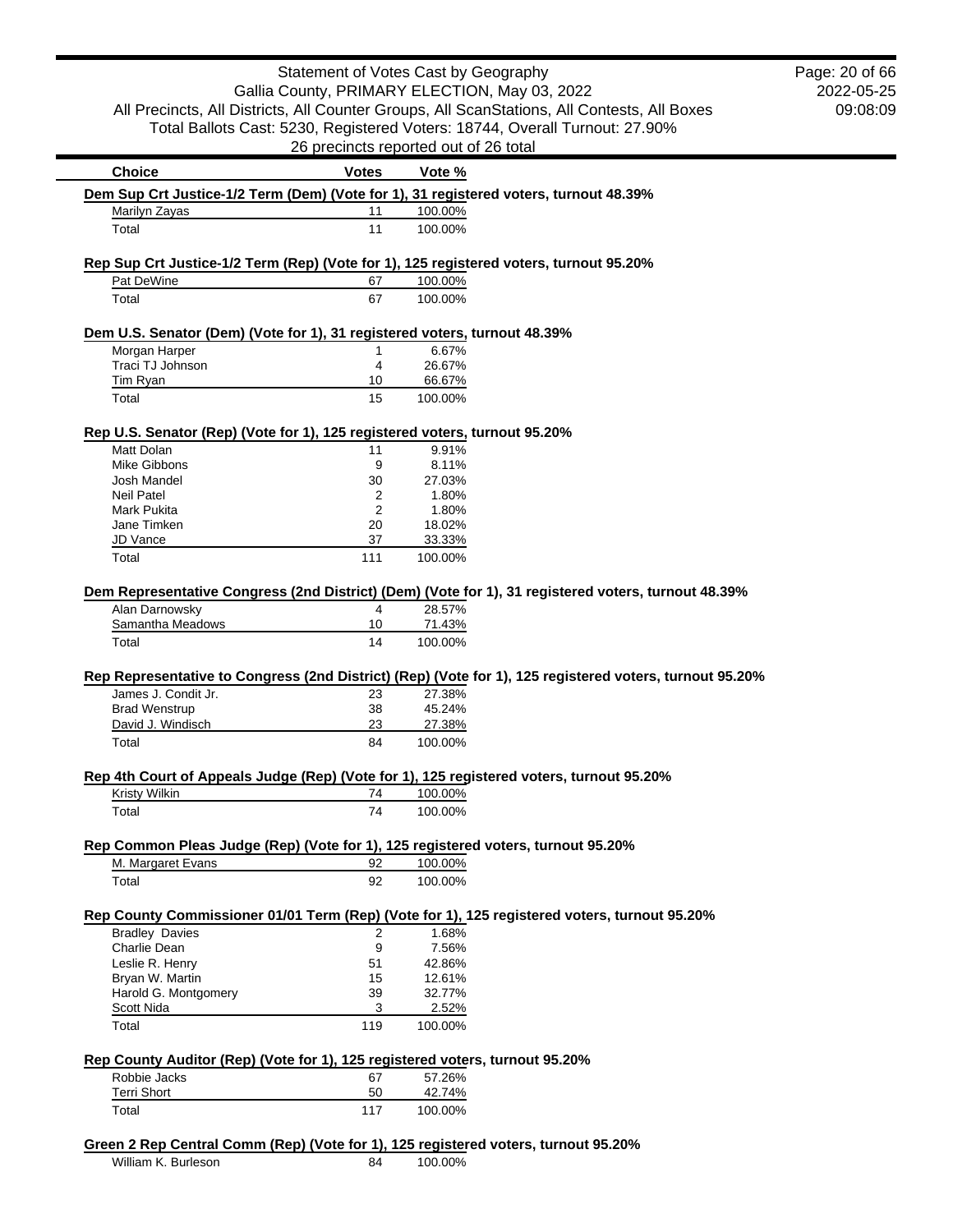|                                                                                  | Statement of Votes Cast by Geography  |                    |                                                                                                | Page: 21 of 66 |
|----------------------------------------------------------------------------------|---------------------------------------|--------------------|------------------------------------------------------------------------------------------------|----------------|
|                                                                                  |                                       |                    | Gallia County, PRIMARY ELECTION, May 03, 2022                                                  | 2022-05-25     |
|                                                                                  |                                       |                    | All Precincts, All Districts, All Counter Groups, All ScanStations, All Contests, All Boxes    | 09:08:09       |
|                                                                                  |                                       |                    | Total Ballots Cast: 5230, Registered Voters: 18744, Overall Turnout: 27.90%                    |                |
|                                                                                  | 26 precincts reported out of 26 total |                    |                                                                                                |                |
| <b>Choice</b>                                                                    | <b>Votes</b>                          | Vote %             |                                                                                                |                |
| Total                                                                            | 84                                    | 100.00%            |                                                                                                |                |
| Green Twp Fire (Vote for 1), 594 registered voters, turnout 22.56%               |                                       |                    |                                                                                                |                |
| FOR THE TAX LEVY                                                                 | 97                                    | 81.51%             |                                                                                                |                |
| <b>AGAINST THE TAX LEVY</b><br>Total                                             | 22<br>119                             | 18.49%<br>100.00%  |                                                                                                |                |
| Precinct 010 Green Township 4                                                    |                                       |                    |                                                                                                |                |
|                                                                                  |                                       |                    | Dem Governor and Lieutenant Governor (Dem) (Vote for 1), 39 registered voters, turnout 58.97%  |                |
| John Cranley                                                                     | 4                                     | 18.18%             |                                                                                                |                |
| Nan Whaley                                                                       | 18                                    | 81.82%             |                                                                                                |                |
| Total                                                                            | 22                                    | 100.00%            |                                                                                                |                |
|                                                                                  |                                       | 41.26%             | Rep Governor and Lieutenant Governor (Rep) (Vote for 1), 236 registered voters, turnout 88.14% |                |
| Joe Blystone<br>Mike DeWine                                                      | 85<br>99                              | 48.06%             |                                                                                                |                |
| Ron Hood                                                                         | 4                                     | 1.94%              |                                                                                                |                |
| Jim Renacci                                                                      | 18                                    | 8.74%              |                                                                                                |                |
| Total                                                                            | 206                                   | 100.00%            |                                                                                                |                |
| Dem Attorney General (Dem) (Vote for 1), 39 registered voters, turnout 58.97%    |                                       |                    |                                                                                                |                |
|                                                                                  | 20                                    | 100.00%            |                                                                                                |                |
| Jeff Crossman                                                                    |                                       |                    |                                                                                                |                |
| Total                                                                            | 20                                    | 100.00%            |                                                                                                |                |
| Rep Attorney General (Rep) (Vote for 1), 236 registered voters, turnout 88.14%   |                                       |                    |                                                                                                |                |
| David Yost                                                                       | 151                                   | 100.00%            |                                                                                                |                |
| Total                                                                            | 151                                   | 100.00%            |                                                                                                |                |
| Dem Auditor Of State (Dem) (Vote for 1), 39 registered voters, turnout 58.97%    |                                       |                    |                                                                                                |                |
| <b>Taylor Sappington</b>                                                         | 20                                    | 100.00%            |                                                                                                |                |
| Total                                                                            | 20                                    | 100.00%            |                                                                                                |                |
| Rep Auditor Of State (Rep) (Vote for 1), 236 registered voters, turnout 88.14%   |                                       |                    |                                                                                                |                |
| Keith Faber                                                                      |                                       | 148 100.00%        |                                                                                                |                |
| Total                                                                            | 148                                   | 100.00%            |                                                                                                |                |
| Dem Secretary Of State (Dem) (Vote for 1), 39 registered voters, turnout 58.97%  |                                       |                    |                                                                                                |                |
| Chelsea Clark                                                                    | 20                                    | 100.00%            |                                                                                                |                |
| Total                                                                            | 20                                    | 100.00%            |                                                                                                |                |
| Rep Secretary Of State (Rep) (Vote for 1), 236 registered voters, turnout 88.14% |                                       |                    |                                                                                                |                |
| John Adams                                                                       | 68                                    | 40.24%             |                                                                                                |                |
| <b>Frank LaRose</b>                                                              | 101                                   | 59.76%             |                                                                                                |                |
| Total                                                                            | 169                                   | 100.00%            |                                                                                                |                |
| Dem Treasurer Of State (Dem) (Vote for 1), 39 registered voters, turnout 58.97%  |                                       |                    |                                                                                                |                |
| <b>Scott Schertzer</b>                                                           | 20                                    | 100.00%            |                                                                                                |                |
| Total                                                                            | 20                                    | 100.00%            |                                                                                                |                |
| Rep Treasurer Of State (Rep) (Vote for 1), 236 registered voters, turnout 88.14% |                                       |                    |                                                                                                |                |
| Robert Sprague<br>Total                                                          | 146<br>146                            | 100.00%<br>100.00% |                                                                                                |                |

| Jennifer Brunner | 20 | 100.00% |
|------------------|----|---------|
| Total            | 20 | 100.00% |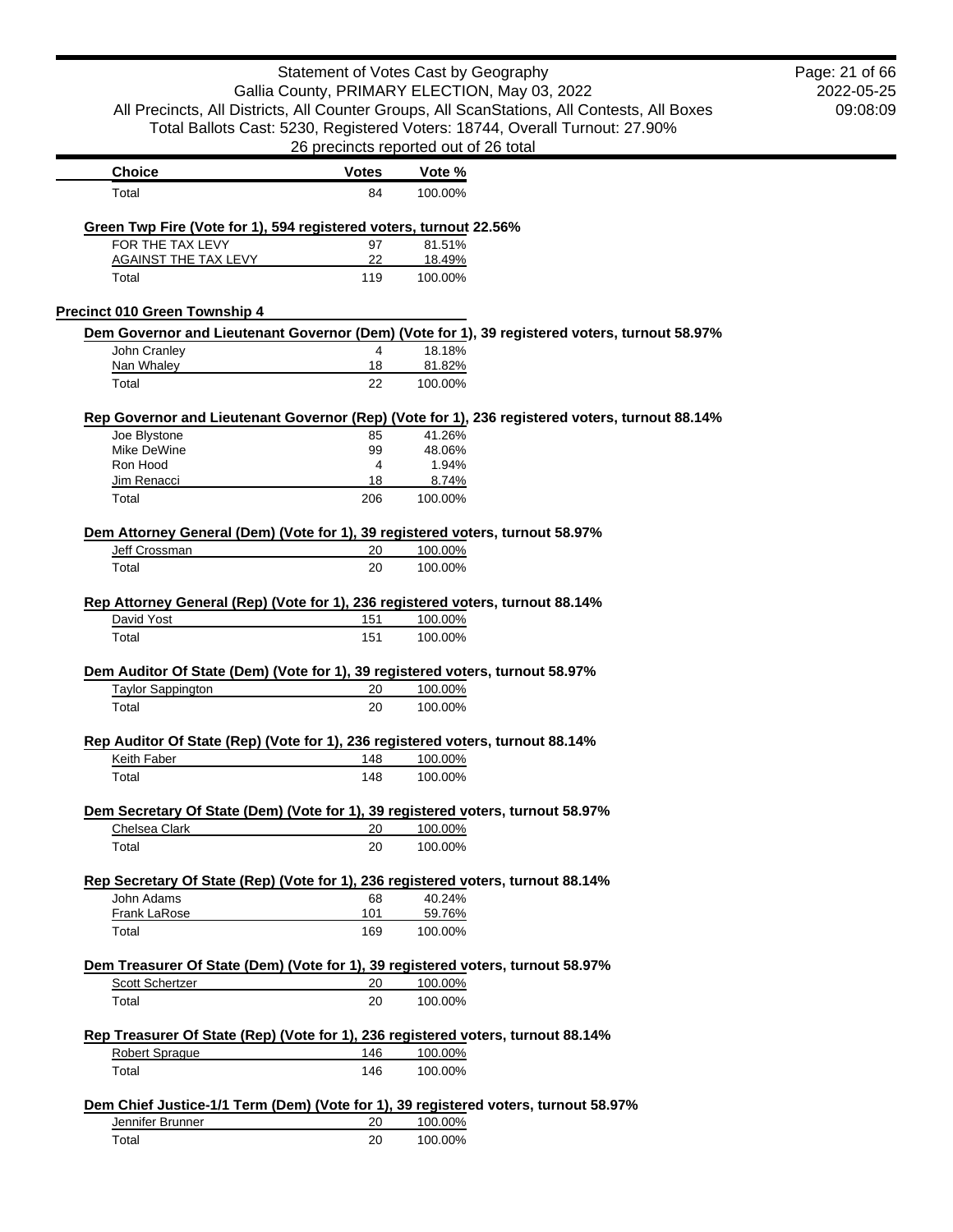|                                                                                                           | Statement of Votes Cast by Geography          |                    |                                                                                                         | Page: 22 of 66 |
|-----------------------------------------------------------------------------------------------------------|-----------------------------------------------|--------------------|---------------------------------------------------------------------------------------------------------|----------------|
|                                                                                                           | Gallia County, PRIMARY ELECTION, May 03, 2022 |                    |                                                                                                         | 2022-05-25     |
|                                                                                                           |                                               |                    | All Precincts, All Districts, All Counter Groups, All ScanStations, All Contests, All Boxes             | 09:08:09       |
|                                                                                                           |                                               |                    | Total Ballots Cast: 5230, Registered Voters: 18744, Overall Turnout: 27.90%                             |                |
|                                                                                                           | 26 precincts reported out of 26 total         |                    |                                                                                                         |                |
| <b>Choice</b>                                                                                             | <b>Votes</b>                                  | Vote %             |                                                                                                         |                |
| Rep Chief Justice-1/1 Term (Rep) (Vote for 1), 236 registered voters, turnout 88.14%                      |                                               |                    |                                                                                                         |                |
| Sharon L. Kennedy                                                                                         | 143                                           | 100.00%            |                                                                                                         |                |
| Total                                                                                                     | 143                                           | 100.00%            |                                                                                                         |                |
| Dem Sup Crt Justice-1/1 Term (Dem) (Vote for 1), 39 registered voters, turnout 58.97%                     |                                               |                    |                                                                                                         |                |
| Terri Jamison                                                                                             | 19                                            | 100.00%            |                                                                                                         |                |
| Total                                                                                                     | 19                                            | 100.00%            |                                                                                                         |                |
|                                                                                                           |                                               |                    |                                                                                                         |                |
| Rep Sup Crt Justice-1/1 Term (Rep) (Vote for 1), 236 registered voters, turnout 88.14%<br>Pat Fischer     | 145                                           | 100.00%            |                                                                                                         |                |
| Total                                                                                                     | 145                                           | 100.00%            |                                                                                                         |                |
|                                                                                                           |                                               |                    |                                                                                                         |                |
| Dem Sup Crt Justice-1/2 Term (Dem) (Vote for 1), 39 registered voters, turnout 58.97%                     |                                               |                    |                                                                                                         |                |
| Marilyn Zayas                                                                                             | 17<br>17                                      | 100.00%<br>100.00% |                                                                                                         |                |
| Total                                                                                                     |                                               |                    |                                                                                                         |                |
| Rep Sup Crt Justice-1/2 Term (Rep) (Vote for 1), 236 registered voters, turnout 88.14%                    |                                               |                    |                                                                                                         |                |
| Pat DeWine                                                                                                | 136                                           | 100.00%            |                                                                                                         |                |
| Total                                                                                                     | 136                                           | 100.00%            |                                                                                                         |                |
|                                                                                                           |                                               |                    |                                                                                                         |                |
| Dem U.S. Senator (Dem) (Vote for 1), 39 registered voters, turnout 58.97%<br>Morgan Harper                | 6                                             | 27.27%             |                                                                                                         |                |
| Traci TJ Johnson                                                                                          | 2                                             | 9.09%              |                                                                                                         |                |
| <b>Tim Ryan</b>                                                                                           | 14                                            | 63.64%             |                                                                                                         |                |
| Total                                                                                                     | 22                                            | 100.00%            |                                                                                                         |                |
|                                                                                                           |                                               |                    |                                                                                                         |                |
| Rep U.S. Senator (Rep) (Vote for 1), 236 registered voters, turnout 88.14%                                |                                               |                    |                                                                                                         |                |
| Matt Dolan                                                                                                | 24                                            | 12.18%             |                                                                                                         |                |
| <b>Mike Gibbons</b>                                                                                       | 13                                            | 6.60%              |                                                                                                         |                |
| Josh Mandel                                                                                               | 39                                            | 19.80%             |                                                                                                         |                |
| <b>Neil Patel</b>                                                                                         | 4                                             | 2.03%              |                                                                                                         |                |
| Mark Pukita                                                                                               | 12                                            | 6.09%              |                                                                                                         |                |
| Jane Timken                                                                                               | 33                                            | 16.75%             |                                                                                                         |                |
| JD Vance<br>Total                                                                                         | 72<br>197                                     | 36.55%<br>100.00%  |                                                                                                         |                |
|                                                                                                           |                                               |                    |                                                                                                         |                |
|                                                                                                           |                                               |                    | Dem Representative Congress (2nd District) (Dem) (Vote for 1), 39 registered voters, turnout 58.97%     |                |
| Alan Darnowsky<br>Samantha Meadows                                                                        | 7<br>13                                       | 35.00%             |                                                                                                         |                |
| Total                                                                                                     | 20                                            | 65.00%<br>100.00%  |                                                                                                         |                |
|                                                                                                           |                                               |                    |                                                                                                         |                |
|                                                                                                           |                                               |                    | Rep Representative to Congress (2nd District) (Rep) (Vote for 1), 236 registered voters, turnout 88.14% |                |
| James J. Condit Jr.                                                                                       | 46                                            | 30.87%             |                                                                                                         |                |
| <b>Brad Wenstrup</b>                                                                                      | 85                                            | 57.05%             |                                                                                                         |                |
| David J. Windisch                                                                                         | 18                                            | 12.08%             |                                                                                                         |                |
| Total                                                                                                     | 149                                           | 100.00%            |                                                                                                         |                |
|                                                                                                           |                                               |                    |                                                                                                         |                |
| Rep 4th Court of Appeals Judge (Rep) (Vote for 1), 236 registered voters, turnout 88.14%<br>Kristy Wilkin | 142                                           | 100.00%            |                                                                                                         |                |
| Total                                                                                                     | 142                                           | 100.00%            |                                                                                                         |                |
|                                                                                                           |                                               |                    |                                                                                                         |                |
| Rep Common Pleas Judge (Rep) (Vote for 1), 236 registered voters, turnout 88.14%                          |                                               |                    |                                                                                                         |                |
| M. Margaret Evans                                                                                         | 166                                           | 100.00%            |                                                                                                         |                |
| Total                                                                                                     | 166                                           | 100.00%            |                                                                                                         |                |
|                                                                                                           |                                               |                    | Rep County Commissioner 01/01 Term (Rep) (Vote for 1), 236 registered voters, turnout 88.14%            |                |
| <b>Bradley Davies</b>                                                                                     | 3                                             | 1.45%              |                                                                                                         |                |
| Charlie Dean                                                                                              | 9                                             | 4.35%              |                                                                                                         |                |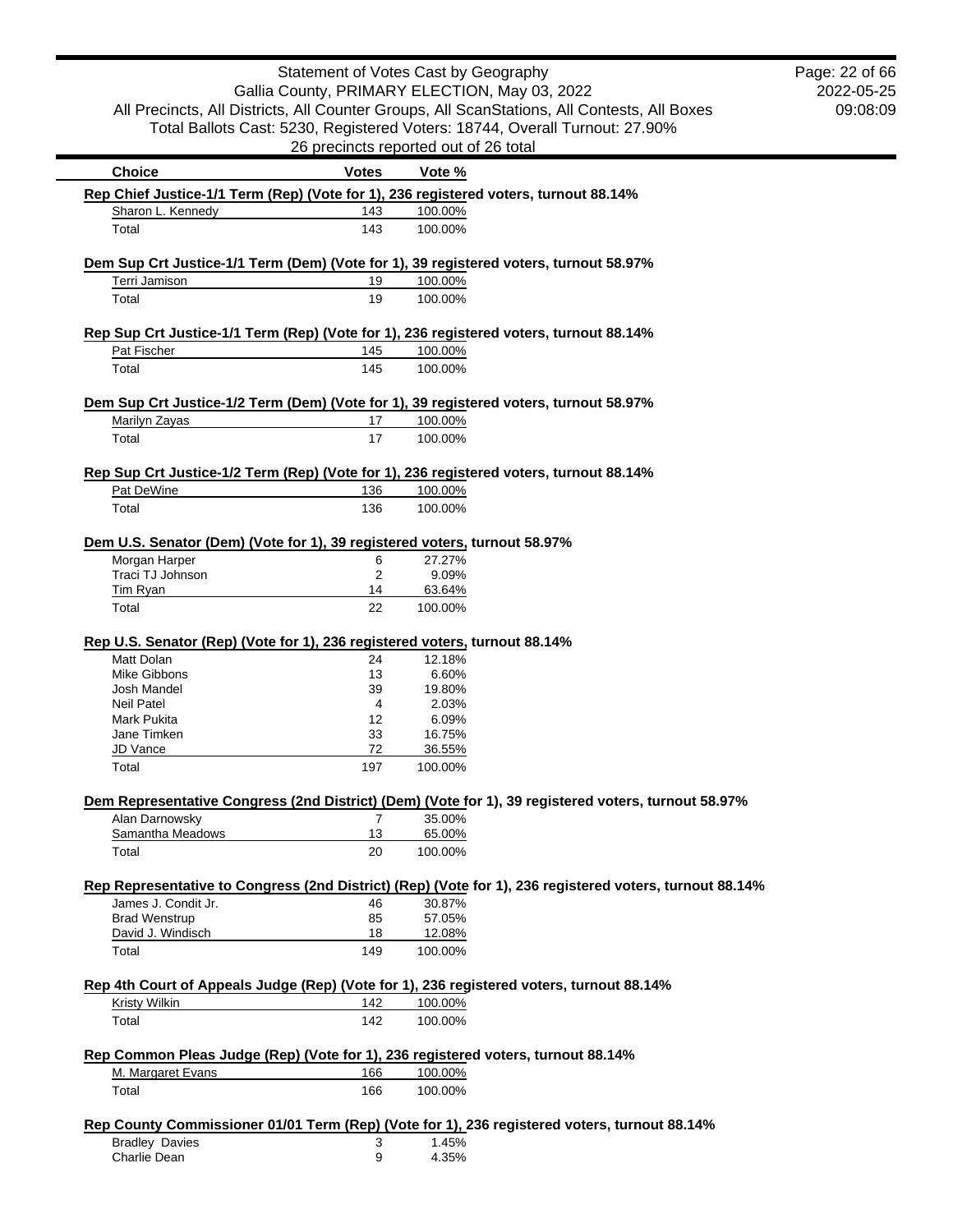|                                                                                                                                                                          |                      | Statement of Votes Cast by Geography                                                                     | Page: 23 of 66 |
|--------------------------------------------------------------------------------------------------------------------------------------------------------------------------|----------------------|----------------------------------------------------------------------------------------------------------|----------------|
|                                                                                                                                                                          |                      | Gallia County, PRIMARY ELECTION, May 03, 2022                                                            | 2022-05-25     |
|                                                                                                                                                                          |                      | All Precincts, All Districts, All Counter Groups, All ScanStations, All Contests, All Boxes              | 09:08:09       |
|                                                                                                                                                                          |                      | Total Ballots Cast: 5230, Registered Voters: 18744, Overall Turnout: 27.90%                              |                |
|                                                                                                                                                                          |                      | 26 precincts reported out of 26 total                                                                    |                |
| <b>Choice</b>                                                                                                                                                            | <b>Votes</b>         | Vote %                                                                                                   |                |
| Leslie R. Henry                                                                                                                                                          | 86                   | 41.55%                                                                                                   |                |
| Bryan W. Martin                                                                                                                                                          | 22                   | 10.63%                                                                                                   |                |
| Harold G. Montgomery<br><b>Scott Nida</b>                                                                                                                                | 80<br>$\overline{7}$ | 38.65%<br>3.38%                                                                                          |                |
| Total                                                                                                                                                                    | 207                  | 100.00%                                                                                                  |                |
| Rep County Auditor (Rep) (Vote for 1), 236 registered voters, turnout 88.14%                                                                                             |                      |                                                                                                          |                |
| Robbie Jacks                                                                                                                                                             | 108                  | 55.96%                                                                                                   |                |
| <b>Terri Short</b>                                                                                                                                                       | 85<br>193            | 44.04%<br>100.00%                                                                                        |                |
| Total                                                                                                                                                                    |                      |                                                                                                          |                |
| Eric L. Whitt                                                                                                                                                            | 19                   | Green 4 Dem Central Comm (Dem) (Vote for 1), 39 registered voters, turnout 58.97%<br>100.00%             |                |
| Total                                                                                                                                                                    | 19                   | 100.00%                                                                                                  |                |
|                                                                                                                                                                          |                      |                                                                                                          |                |
| Russ V. Moore                                                                                                                                                            | 157                  | Green 4 Rep Central Comm (Rep) (Vote for 1), 236 registered voters, turnout 88.14%                       |                |
|                                                                                                                                                                          |                      | 100.00%                                                                                                  |                |
| Total                                                                                                                                                                    | 157                  | 100.00%                                                                                                  |                |
| Green Twp Fire (Vote for 1), 722 registered voters, turnout 31.99%                                                                                                       |                      |                                                                                                          |                |
| FOR THE TAX LEVY<br><b>AGAINST THE TAX LEVY</b>                                                                                                                          | 147<br>64            | 69.67%<br>30.33%                                                                                         |                |
| Total                                                                                                                                                                    | 211                  | 100.00%                                                                                                  |                |
|                                                                                                                                                                          |                      |                                                                                                          |                |
|                                                                                                                                                                          |                      |                                                                                                          |                |
|                                                                                                                                                                          |                      |                                                                                                          |                |
|                                                                                                                                                                          |                      | Dem Governor and Lieutenant Governor (Dem) (Vote for 1), 71 registered voters, turnout 53.52%            |                |
| John Cranley                                                                                                                                                             | $12 \overline{ }$    | 35.29%                                                                                                   |                |
| Nan Whaley<br>Total                                                                                                                                                      | 22<br>34             | 64.71%<br>100.00%                                                                                        |                |
|                                                                                                                                                                          |                      |                                                                                                          |                |
| Joe Blystone                                                                                                                                                             | 137                  | Rep Governor and Lieutenant Governor (Rep) (Vote for 1), 302 registered voters, turnout 96.69%<br>48.07% |                |
| Mike DeWine                                                                                                                                                              | 111                  | 38.95%                                                                                                   |                |
| Ron Hood                                                                                                                                                                 | 6                    | 2.11%                                                                                                    |                |
| Jim Renacci                                                                                                                                                              | 31                   | 10.88%                                                                                                   |                |
| Precinct 011 Green Township 5<br>Total                                                                                                                                   | 285                  | 100.00%                                                                                                  |                |
| Dem Attorney General (Dem) (Vote for 1), 71 registered voters, turnout 53.52%                                                                                            |                      |                                                                                                          |                |
| Jeff Crossman                                                                                                                                                            | 27                   | 100.00%                                                                                                  |                |
| Total                                                                                                                                                                    | 27                   | 100.00%                                                                                                  |                |
|                                                                                                                                                                          |                      |                                                                                                          |                |
| David Yost                                                                                                                                                               | 211                  | 100.00%                                                                                                  |                |
| Total                                                                                                                                                                    | 211                  | 100.00%                                                                                                  |                |
|                                                                                                                                                                          |                      |                                                                                                          |                |
| <b>Taylor Sappington</b>                                                                                                                                                 | 27                   | 100.00%                                                                                                  |                |
| Rep Attorney General (Rep) (Vote for 1), 302 registered voters, turnout 96.69%<br>Dem Auditor Of State (Dem) (Vote for 1), 71 registered voters, turnout 53.52%<br>Total | 27                   | 100.00%                                                                                                  |                |
| Rep Auditor Of State (Rep) (Vote for 1), 302 registered voters, turnout 96.69%                                                                                           |                      |                                                                                                          |                |
| Keith Faber                                                                                                                                                              | 200                  | 100.00%                                                                                                  |                |

# **Dem Secretary Of State (Dem) (Vote for 1), 71 registered voters, turnout 53.52%**

| Chelsea Clark | 28 | 100.00% |
|---------------|----|---------|
| Total         | 28 | 100.00% |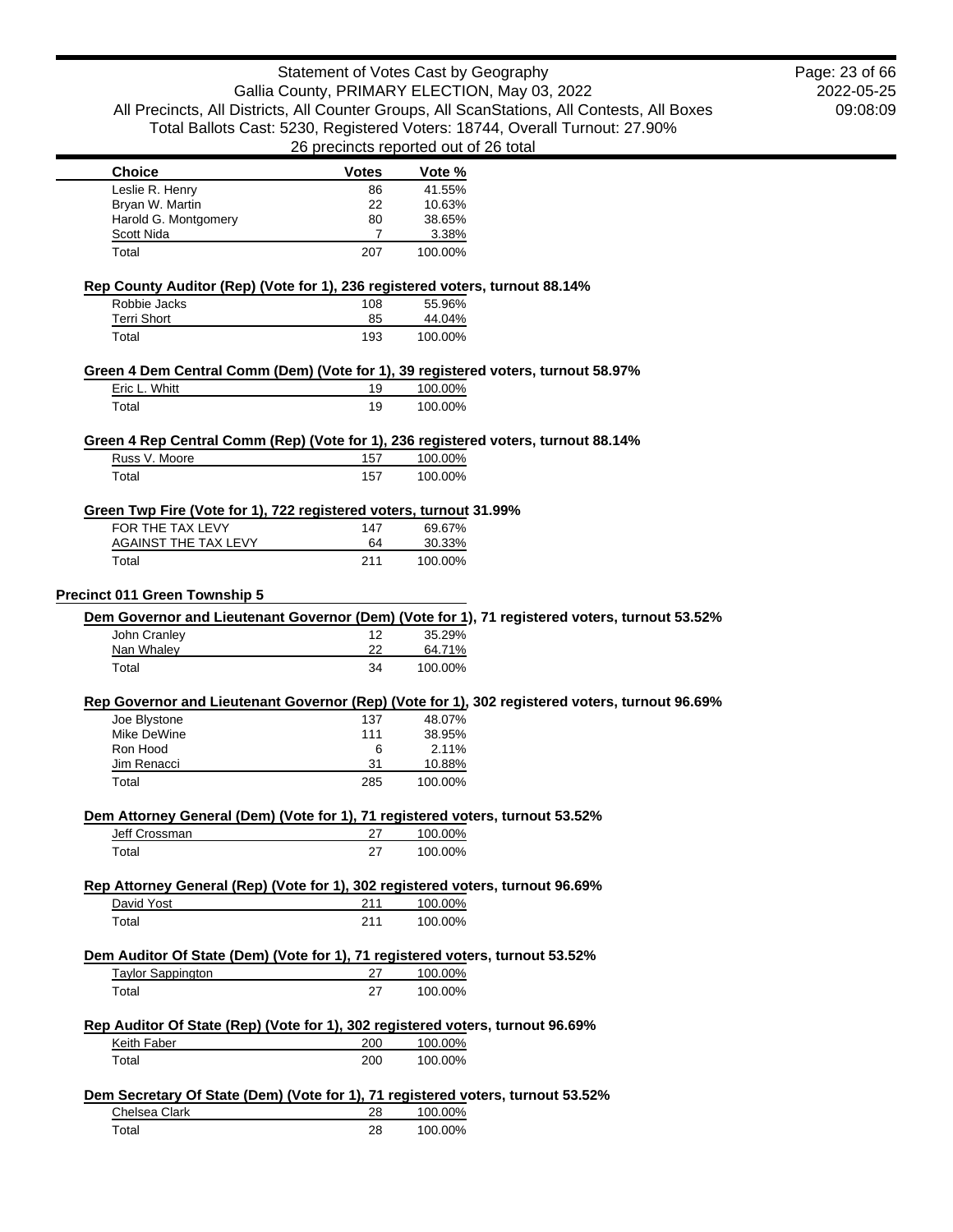2022-05-25 09:08:09 Page: 24 of 66

| <b>Choice</b><br>Rep Secretary Of State (Rep) (Vote for 1), 302 registered voters, turnout 96.69% | <b>Votes</b> | Vote %  |                                                                                                     |
|---------------------------------------------------------------------------------------------------|--------------|---------|-----------------------------------------------------------------------------------------------------|
| John Adams                                                                                        | 110          | 48.25%  |                                                                                                     |
| Frank LaRose                                                                                      | 118          | 51.75%  |                                                                                                     |
| Total                                                                                             | 228          | 100.00% |                                                                                                     |
|                                                                                                   |              |         |                                                                                                     |
| Dem Treasurer Of State (Dem) (Vote for 1), 71 registered voters, turnout 53.52%                   |              |         |                                                                                                     |
| Scott Schertzer                                                                                   | 28           | 100.00% |                                                                                                     |
| Total                                                                                             | 28           | 100.00% |                                                                                                     |
| Rep Treasurer Of State (Rep) (Vote for 1), 302 registered voters, turnout 96.69%                  |              |         |                                                                                                     |
| Robert Sprague                                                                                    | 198          | 100.00% |                                                                                                     |
| Total                                                                                             | 198          | 100.00% |                                                                                                     |
| Dem Chief Justice-1/1 Term (Dem) (Vote for 1), 71 registered voters, turnout 53.52%               |              |         |                                                                                                     |
| Jennifer Brunner                                                                                  | 28           | 100.00% |                                                                                                     |
| Total                                                                                             | 28           | 100.00% |                                                                                                     |
|                                                                                                   |              |         |                                                                                                     |
| Rep Chief Justice-1/1 Term (Rep) (Vote for 1), 302 registered voters, turnout 96.69%              |              |         |                                                                                                     |
| Sharon L. Kennedy                                                                                 | 200          | 100.00% |                                                                                                     |
| Total                                                                                             | 200          | 100.00% |                                                                                                     |
| Dem Sup Crt Justice-1/1 Term (Dem) (Vote for 1), 71 registered voters, turnout 53.52%             |              |         |                                                                                                     |
| Terri Jamison                                                                                     | 28           | 100.00% |                                                                                                     |
| Total                                                                                             | 28           | 100.00% |                                                                                                     |
|                                                                                                   |              |         |                                                                                                     |
| Rep Sup Crt Justice-1/1 Term (Rep) (Vote for 1), 302 registered voters, turnout 96.69%            |              |         |                                                                                                     |
| Pat Fischer                                                                                       | 197          | 100.00% |                                                                                                     |
| Total                                                                                             | 197          | 100.00% |                                                                                                     |
| Dem Sup Crt Justice-1/2 Term (Dem) (Vote for 1), 71 registered voters, turnout 53.52%             |              |         |                                                                                                     |
| Marilyn Zayas                                                                                     | 28           | 100.00% |                                                                                                     |
| Total                                                                                             | 28           | 100.00% |                                                                                                     |
|                                                                                                   |              |         |                                                                                                     |
| Rep Sup Crt Justice-1/2 Term (Rep) (Vote for 1), 302 registered voters, turnout 96.69%            |              |         |                                                                                                     |
| Pat DeWine                                                                                        | 173          | 100.00% |                                                                                                     |
| Total                                                                                             | 173          | 100.00% |                                                                                                     |
| Dem U.S. Senator (Dem) (Vote for 1), 71 registered voters, turnout 53.52%                         |              |         |                                                                                                     |
| Morgan Harper                                                                                     | 4            | 11.76%  |                                                                                                     |
| Traci TJ Johnson                                                                                  | 10           | 29.41%  |                                                                                                     |
| Tim Ryan                                                                                          | 20           | 58.82%  |                                                                                                     |
| Total                                                                                             | 34           | 100.00% |                                                                                                     |
| Rep U.S. Senator (Rep) (Vote for 1), 302 registered voters, turnout 96.69%                        |              |         |                                                                                                     |
| Matt Dolan                                                                                        | 23           | 8.71%   |                                                                                                     |
| Mike Gibbons                                                                                      | 18           | 6.82%   |                                                                                                     |
| Josh Mandel                                                                                       | 77           | 29.17%  |                                                                                                     |
| <b>Neil Patel</b>                                                                                 | 6            | 2.27%   |                                                                                                     |
| Mark Pukita                                                                                       | 26           | 9.85%   |                                                                                                     |
| Jane Timken                                                                                       | 28           | 10.61%  |                                                                                                     |
| JD Vance                                                                                          | 86           | 32.58%  |                                                                                                     |
| Total                                                                                             | 264          | 100.00% |                                                                                                     |
|                                                                                                   |              |         |                                                                                                     |
|                                                                                                   |              |         | Dem Representative Congress (2nd District) (Dem) (Vote for 1), 71 registered voters, turnout 53.52% |
| Alan Darnowsky                                                                                    | 9<br>23      | 28.12%  |                                                                                                     |
| Samantha Meadows                                                                                  |              | 71.88%  |                                                                                                     |
| Total                                                                                             | 32           | 100.00% |                                                                                                     |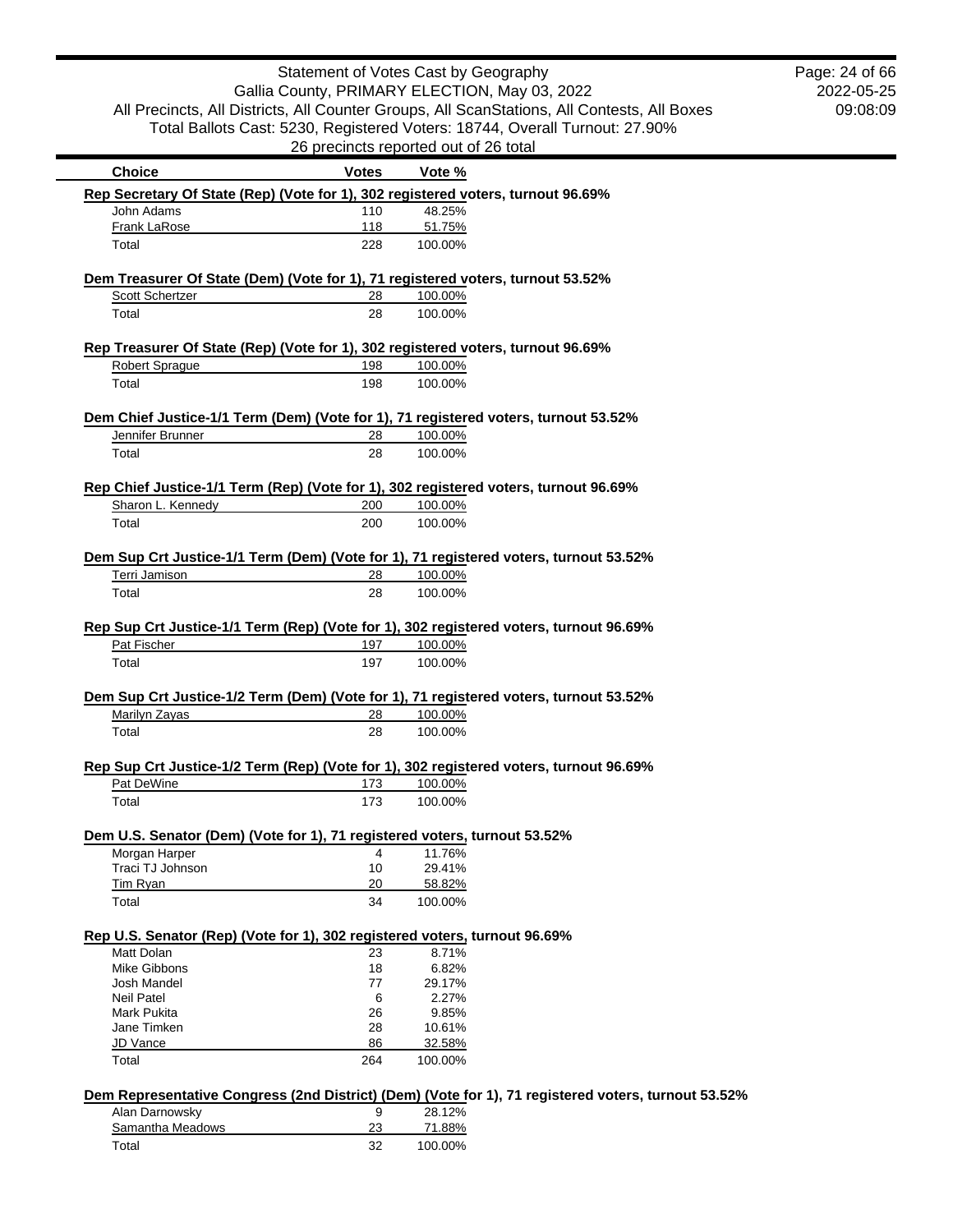|                                                                                          | Statement of Votes Cast by Geography  |         | Gallia County, PRIMARY ELECTION, May 03, 2022                                                           |
|------------------------------------------------------------------------------------------|---------------------------------------|---------|---------------------------------------------------------------------------------------------------------|
|                                                                                          |                                       |         | All Precincts, All Districts, All Counter Groups, All ScanStations, All Contests, All Boxes             |
|                                                                                          |                                       |         | Total Ballots Cast: 5230, Registered Voters: 18744, Overall Turnout: 27.90%                             |
|                                                                                          | 26 precincts reported out of 26 total |         |                                                                                                         |
| <b>Choice</b>                                                                            | <b>Votes</b>                          | Vote %  |                                                                                                         |
|                                                                                          |                                       |         | Rep Representative to Congress (2nd District) (Rep) (Vote for 1), 302 registered voters, turnout 96.69% |
| James J. Condit Jr.                                                                      | 58                                    | 29.74%  |                                                                                                         |
| <b>Brad Wenstrup</b>                                                                     | 109                                   | 55.90%  |                                                                                                         |
| David J. Windisch                                                                        | 28                                    | 14.36%  |                                                                                                         |
| Total                                                                                    | 195                                   | 100.00% |                                                                                                         |
|                                                                                          |                                       |         |                                                                                                         |
| Rep 4th Court of Appeals Judge (Rep) (Vote for 1), 302 registered voters, turnout 96.69% |                                       |         |                                                                                                         |
| <b>Kristy Wilkin</b>                                                                     | 186                                   | 100.00% |                                                                                                         |
| Total                                                                                    | 186                                   | 100.00% |                                                                                                         |
|                                                                                          |                                       |         |                                                                                                         |
| Rep Common Pleas Judge (Rep) (Vote for 1), 302 registered voters, turnout 96.69%         |                                       |         |                                                                                                         |
| M. Margaret Evans                                                                        | 237                                   | 100.00% |                                                                                                         |
| Total                                                                                    | 237                                   | 100.00% |                                                                                                         |
|                                                                                          |                                       |         |                                                                                                         |
|                                                                                          |                                       |         | Rep County Commissioner 01/01 Term (Rep) (Vote for 1), 302 registered voters, turnout 96.69%            |
| <b>Bradley Davies</b>                                                                    | 6                                     | 2.10%   |                                                                                                         |
| Charlie Dean                                                                             | 5                                     | 1.75%   |                                                                                                         |
| Leslie R. Henry                                                                          | 116                                   | 40.56%  |                                                                                                         |
| Bryan W. Martin                                                                          | 30                                    | 10.49%  |                                                                                                         |
| Harold G. Montgomery                                                                     | 116                                   | 40.56%  |                                                                                                         |
| Scott Nida                                                                               | 13                                    | 4.55%   |                                                                                                         |
| Total                                                                                    | 286                                   | 100.00% |                                                                                                         |
|                                                                                          |                                       |         |                                                                                                         |
| Rep County Auditor (Rep) (Vote for 1), 302 registered voters, turnout 96.69%             |                                       |         |                                                                                                         |
| Robbie Jacks                                                                             | 161                                   | 56.49%  |                                                                                                         |

2022-05-25 09:08:09

Page: 25 of 66

#### obbie Jacks 161 56.49%

| <b>Terri Short</b> | 124 | 43.51%  |
|--------------------|-----|---------|
| $\tau$ otal        | 285 | 100.00% |

## **Green 5 Rep Central Comm (Rep) (Vote for 1), 302 registered voters, turnout 96.69%**

| Cynthia Graham | 231 | 100.00% |
|----------------|-----|---------|
| Total          | 231 | 100.00% |

## **Green Twp Fire (Vote for 1), 1046 registered voters, turnout 31.84%**

| FOR THE TAX LEVY            | 232 | 77.33%  |
|-----------------------------|-----|---------|
| <b>AGAINST THE TAX LEVY</b> | 68  | 22.67%  |
| Total                       | 300 | 100.00% |

### **Precinct 012 Greenfield Twp**

|              | Dem Governor and Lieutenant Governor (Dem) (Vote for 1), 17 registered voters, turnout 64.71% |
|--------------|-----------------------------------------------------------------------------------------------|
| John Cranlev | 36.36%                                                                                        |

| JUITI UI GITIUT | -  | <b>JU.JU 70</b> |
|-----------------|----|-----------------|
| Nan Whalev      |    | 63.64%          |
| Total           | 11 | 100.00%         |

## **Rep Governor and Lieutenant Governor (Rep) (Vote for 1), 55 registered voters, turnout 105.45%**

| Joe Blystone | 34 | 59.65%  |
|--------------|----|---------|
| Mike DeWine  | 17 | 29.82%  |
| Ron Hood     | 2  | 3.51%   |
| Jim Renacci  | Δ  | 7.02%   |
| Total        | 57 | 100.00% |

# **Dem Attorney General (Dem) (Vote for 1), 17 registered voters, turnout 64.71%**

| Jeff Crossman     | 100.00% |
|-------------------|---------|
| <sup>-</sup> otal | 100.00% |

## **Rep Attorney General (Rep) (Vote for 1), 55 registered voters, turnout 105.45%**

| David Yost | 100.00% |
|------------|---------|
| Total      | 100.00% |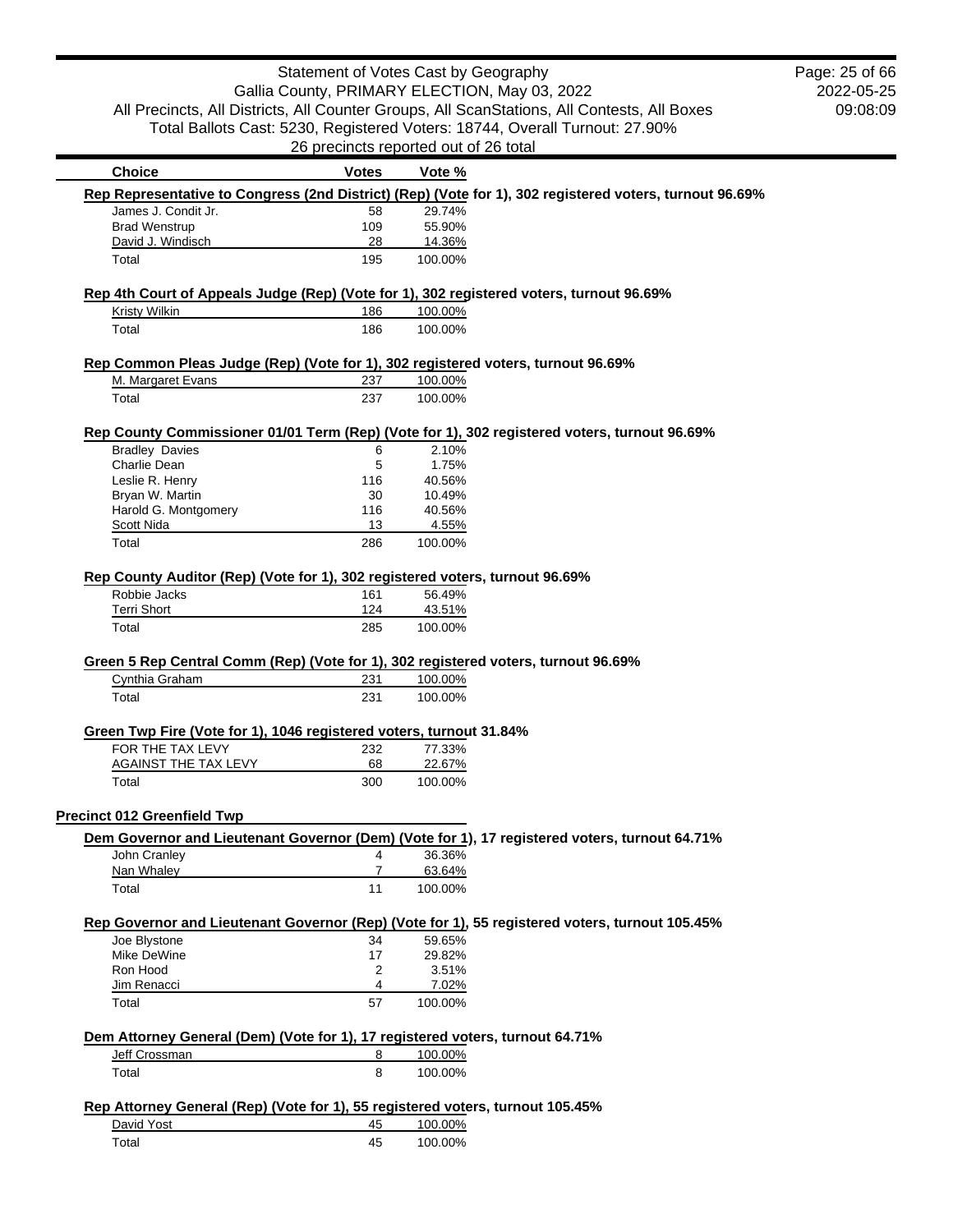|                                                                                                                |                                  | Statement of Votes Cast by Geography                                                        | Page: 26 of 66 |
|----------------------------------------------------------------------------------------------------------------|----------------------------------|---------------------------------------------------------------------------------------------|----------------|
|                                                                                                                |                                  | Gallia County, PRIMARY ELECTION, May 03, 2022                                               | 2022-05-25     |
|                                                                                                                |                                  | All Precincts, All Districts, All Counter Groups, All ScanStations, All Contests, All Boxes | 09:08:09       |
|                                                                                                                |                                  | Total Ballots Cast: 5230, Registered Voters: 18744, Overall Turnout: 27.90%                 |                |
|                                                                                                                |                                  | 26 precincts reported out of 26 total                                                       |                |
| <b>Choice</b>                                                                                                  | <b>Votes</b>                     | Vote %                                                                                      |                |
|                                                                                                                |                                  | Dem Auditor Of State (Dem) (Vote for 1), 17 registered voters, turnout 64.71%               |                |
| <b>Taylor Sappington</b>                                                                                       | 9                                | 100.00%                                                                                     |                |
| Total                                                                                                          | 9                                | 100.00%                                                                                     |                |
|                                                                                                                |                                  | Rep Auditor Of State (Rep) (Vote for 1), 55 registered voters, turnout 105.45%              |                |
| Keith Faber                                                                                                    | 42                               | 100.00%                                                                                     |                |
| Total                                                                                                          | 42                               | 100.00%                                                                                     |                |
|                                                                                                                |                                  | Dem Secretary Of State (Dem) (Vote for 1), 17 registered voters, turnout 64.71%             |                |
| Chelsea Clark                                                                                                  | 8                                | 100.00%                                                                                     |                |
| Total                                                                                                          | 8                                | 100.00%                                                                                     |                |
|                                                                                                                |                                  | Rep Secretary Of State (Rep) (Vote for 1), 55 registered voters, turnout 105.45%            |                |
| John Adams                                                                                                     | 24                               | 51.06%                                                                                      |                |
| <b>Frank LaRose</b>                                                                                            | 23                               | 48.94%                                                                                      |                |
| Total                                                                                                          | 47                               | 100.00%                                                                                     |                |
|                                                                                                                |                                  | Dem Treasurer Of State (Dem) (Vote for 1), 17 registered voters, turnout 64.71%             |                |
| Scott Schertzer                                                                                                | $\overline{7}$                   | 100.00%                                                                                     |                |
| Total                                                                                                          | $\overline{7}$                   | 100.00%                                                                                     |                |
|                                                                                                                |                                  | Rep Treasurer Of State (Rep) (Vote for 1), 55 registered voters, turnout 105.45%            |                |
| <b>Robert Sprague</b>                                                                                          | 42                               | 100.00%                                                                                     |                |
| Total                                                                                                          | 42                               | 100.00%                                                                                     |                |
|                                                                                                                |                                  |                                                                                             |                |
|                                                                                                                |                                  | Dem Chief Justice-1/1 Term (Dem) (Vote for 1), 17 registered voters, turnout 64.71%         |                |
| Jennifer Brunner                                                                                               | 10                               | 100.00%                                                                                     |                |
| Total                                                                                                          | 10                               | 100.00%                                                                                     |                |
|                                                                                                                |                                  | Rep Chief Justice-1/1 Term (Rep) (Vote for 1), 55 registered voters, turnout 105.45%        |                |
|                                                                                                                | 42                               | 100.00%                                                                                     |                |
|                                                                                                                |                                  |                                                                                             |                |
| Sharon L. Kennedy<br>Total                                                                                     | 42                               | 100.00%                                                                                     |                |
|                                                                                                                |                                  |                                                                                             |                |
|                                                                                                                |                                  | Dem Sup Crt Justice-1/1 Term (Dem) (Vote for 1), 17 registered voters, turnout 64.71%       |                |
| Terri Jamison<br>Total                                                                                         | $\overline{7}$<br>$\overline{7}$ | 100.00%<br>100.00%                                                                          |                |
|                                                                                                                |                                  |                                                                                             |                |
|                                                                                                                |                                  | Rep Sup Crt Justice-1/1 Term (Rep) (Vote for 1), 55 registered voters, turnout 105.45%      |                |
| Pat Fischer<br>Total                                                                                           | 42<br>42                         | 100.00%<br>100.00%                                                                          |                |
|                                                                                                                |                                  |                                                                                             |                |
|                                                                                                                |                                  | Dem Sup Crt Justice-1/2 Term (Dem) (Vote for 1), 17 registered voters, turnout 64.71%       |                |
| Marilyn Zayas                                                                                                  | 8                                | 100.00%                                                                                     |                |
| Total                                                                                                          | 8                                | 100.00%                                                                                     |                |
|                                                                                                                |                                  | Rep Sup Crt Justice-1/2 Term (Rep) (Vote for 1), 55 registered voters, turnout 105.45%      |                |
| Pat DeWine                                                                                                     | 33                               | 100.00%                                                                                     |                |
| Total                                                                                                          | 33                               | 100.00%                                                                                     |                |
|                                                                                                                |                                  |                                                                                             |                |
|                                                                                                                | 4                                | 40.00%                                                                                      |                |
| Dem U.S. Senator (Dem) (Vote for 1), 17 registered voters, turnout 64.71%<br>Morgan Harper<br>Traci TJ Johnson | $\overline{2}$                   | 20.00%                                                                                      |                |
| <b>Tim Ryan</b>                                                                                                | 4                                | 40.00%                                                                                      |                |

Matt Dolan 8 14.81%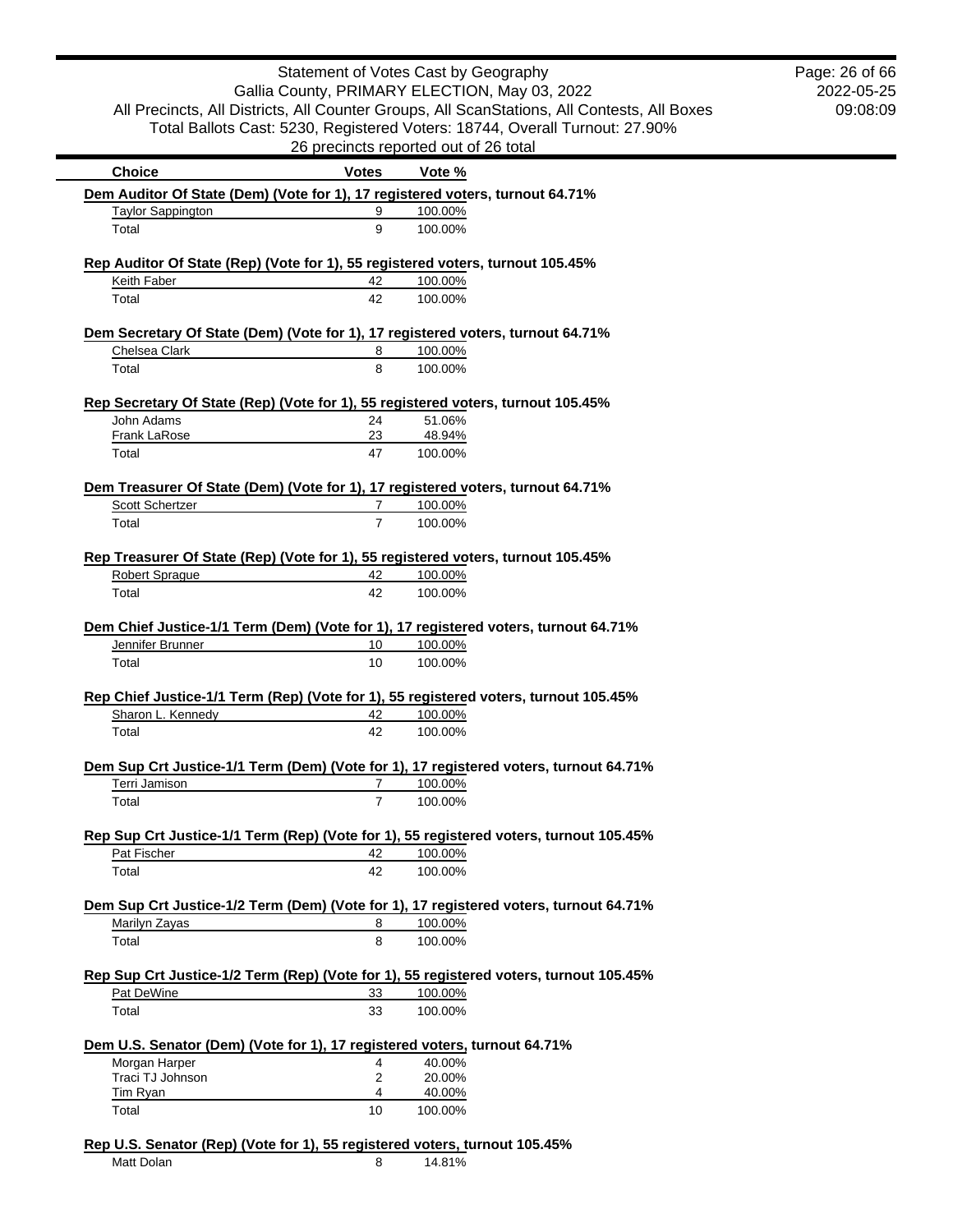## Statement of Votes Cast by Geography Gallia County, PRIMARY ELECTION, May 03, 2022 All Precincts, All Districts, All Counter Groups, All ScanStations, All Contests, All Boxes Total Ballots Cast: 5230, Registered Voters: 18744, Overall Turnout: 27.90% 26 precincts reported out of 26 total

2022-05-25 09:08:09 Page: 27 of 66

| <b>Choice</b>                                                                    | <b>Votes</b>   | Vote %           |                                                                                                         |
|----------------------------------------------------------------------------------|----------------|------------------|---------------------------------------------------------------------------------------------------------|
| Mike Gibbons                                                                     | 5              | 9.26%            |                                                                                                         |
| Josh Mandel                                                                      | 16             | 29.63%           |                                                                                                         |
| <b>Neil Patel</b>                                                                | 0              | 0.00%            |                                                                                                         |
| Mark Pukita                                                                      | 3              | 5.56%            |                                                                                                         |
| Jane Timken                                                                      | 5              | 9.26%            |                                                                                                         |
| JD Vance                                                                         | 17             | 31.48%           |                                                                                                         |
| Total                                                                            | 54             | 100.00%          |                                                                                                         |
|                                                                                  |                |                  |                                                                                                         |
|                                                                                  |                |                  | Dem Representative Congress (2nd District) (Dem) (Vote for 1), 17 registered voters, turnout 64.71%     |
| Alan Darnowsky                                                                   | 3              | 30.00%           |                                                                                                         |
| Samantha Meadows                                                                 | $\overline{7}$ | 70.00%           |                                                                                                         |
| Total                                                                            | 10             | 100.00%          |                                                                                                         |
|                                                                                  |                |                  |                                                                                                         |
|                                                                                  |                |                  | Rep Representative to Congress (2nd District) (Rep) (Vote for 1), 55 registered voters, turnout 105.45% |
| James J. Condit Jr.                                                              | 7              | 17.07%           |                                                                                                         |
| <b>Brad Wenstrup</b>                                                             | 26             | 63.41%           |                                                                                                         |
| David J. Windisch                                                                | 8              | 19.51%           |                                                                                                         |
| Total                                                                            | 41             | 100.00%          |                                                                                                         |
|                                                                                  |                |                  | Rep 4th Court of Appeals Judge (Rep) (Vote for 1), 55 registered voters, turnout 105.45%                |
| Kristy Wilkin                                                                    | 37             | 100.00%          |                                                                                                         |
|                                                                                  |                |                  |                                                                                                         |
| Total                                                                            | 37             | 100.00%          |                                                                                                         |
| Rep Common Pleas Judge (Rep) (Vote for 1), 55 registered voters, turnout 105.45% |                |                  |                                                                                                         |
| M. Margaret Evans                                                                | 46             | 100.00%          |                                                                                                         |
|                                                                                  |                |                  |                                                                                                         |
| Total                                                                            | 46             | 100.00%          |                                                                                                         |
|                                                                                  |                |                  |                                                                                                         |
|                                                                                  |                |                  | Rep County Commissioner 01/01 Term (Rep) (Vote for 1), 55 registered voters, turnout 105.45%            |
| <b>Bradley Davies</b>                                                            | 10             | 17.24%           |                                                                                                         |
| Charlie Dean                                                                     | 3              | 5.17%            |                                                                                                         |
| Leslie R. Henry                                                                  | 26             | 44.83%           |                                                                                                         |
| Bryan W. Martin                                                                  | $\mathbf{1}$   | 1.72%            |                                                                                                         |
| Harold G. Montgomery<br>Scott Nida                                               | 18<br>0        | 31.03%           |                                                                                                         |
| Total                                                                            | 58             | 0.00%<br>100.00% |                                                                                                         |
|                                                                                  |                |                  |                                                                                                         |
| Rep County Auditor (Rep) (Vote for 1), 55 registered voters, turnout 105.45%     |                |                  |                                                                                                         |
| Robbie Jacks                                                                     | 43             | 75.44%           |                                                                                                         |
| <b>Terri Short</b>                                                               | 14             | 24.56%           |                                                                                                         |
| Total                                                                            | 57             | 100.00%          |                                                                                                         |
|                                                                                  |                |                  |                                                                                                         |
|                                                                                  |                |                  | Greenfield Twp Rep Central Comm (Rep) (Vote for 1), 55 registered voters, turnout 105.45%               |
| James Mac Potter                                                                 | 48             | 100.00%          |                                                                                                         |
| Total                                                                            | 48             | 100.00%          |                                                                                                         |
|                                                                                  |                |                  |                                                                                                         |
| <b>Precinct 013 Guyan Precinct</b>                                               |                |                  |                                                                                                         |
|                                                                                  |                |                  | Dem Governor and Lieutenant Governor (Dem) (Vote for 1), 6 registered voters, turnout 150.00%           |
| John Cranley                                                                     | 2              | 33.33%           |                                                                                                         |
| Nan Whaley                                                                       | 4              | 66.67%           |                                                                                                         |
| Total                                                                            | 6              | 100.00%          |                                                                                                         |
|                                                                                  |                |                  |                                                                                                         |
|                                                                                  |                |                  | Rep Governor and Lieutenant Governor (Rep) (Vote for 1), 71 registered voters, turnout 135.21%          |
| Joe Blystone                                                                     | 48             | 51.61%           |                                                                                                         |
| Mike DeWine                                                                      | 29             | 31.18%           |                                                                                                         |
| Ron Hood                                                                         | 4              | 4.30%            |                                                                                                         |
| Jim Renacci                                                                      | 12             | 12.90%           |                                                                                                         |
| Total                                                                            | 93             | 100.00%          |                                                                                                         |
|                                                                                  |                |                  |                                                                                                         |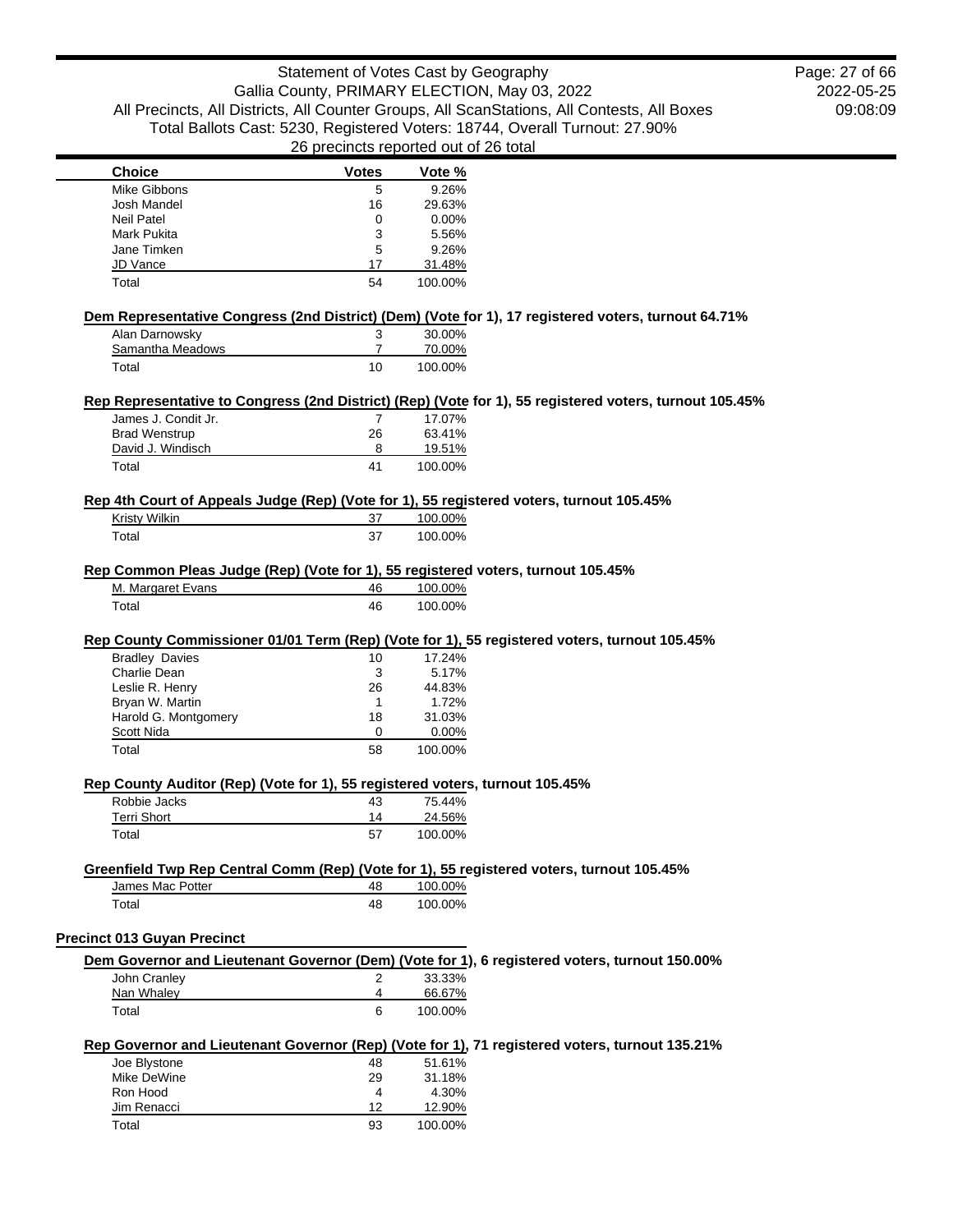|                                                                                                         | Statement of Votes Cast by Geography          |                   |                                                                                             | Page: 28 of 66 |
|---------------------------------------------------------------------------------------------------------|-----------------------------------------------|-------------------|---------------------------------------------------------------------------------------------|----------------|
|                                                                                                         | Gallia County, PRIMARY ELECTION, May 03, 2022 |                   |                                                                                             | 2022-05-25     |
|                                                                                                         |                                               |                   | All Precincts, All Districts, All Counter Groups, All ScanStations, All Contests, All Boxes | 09:08:09       |
|                                                                                                         |                                               |                   | Total Ballots Cast: 5230, Registered Voters: 18744, Overall Turnout: 27.90%                 |                |
|                                                                                                         | 26 precincts reported out of 26 total         |                   |                                                                                             |                |
| <b>Choice</b>                                                                                           | <b>Votes</b>                                  | Vote %            |                                                                                             |                |
| Dem Attorney General (Dem) (Vote for 1), 6 registered voters, turnout 150.00%                           |                                               |                   |                                                                                             |                |
| Jeff Crossman                                                                                           | 4                                             | 100.00%           |                                                                                             |                |
| Total                                                                                                   | 4                                             | 100.00%           |                                                                                             |                |
| Rep Attorney General (Rep) (Vote for 1), 71 registered voters, turnout 135.21%                          |                                               |                   |                                                                                             |                |
| David Yost                                                                                              | 67                                            | 100.00%           |                                                                                             |                |
| Total                                                                                                   | 67                                            | 100.00%           |                                                                                             |                |
| Dem Auditor Of State (Dem) (Vote for 1), 6 registered voters, turnout 150.00%                           |                                               |                   |                                                                                             |                |
| <b>Taylor Sappington</b>                                                                                | 4                                             | 100.00%           |                                                                                             |                |
| Total                                                                                                   | 4                                             | 100.00%           |                                                                                             |                |
| Rep Auditor Of State (Rep) (Vote for 1), 71 registered voters, turnout 135.21%                          |                                               |                   |                                                                                             |                |
| Keith Faber                                                                                             | 66                                            | 100.00%           |                                                                                             |                |
| Total                                                                                                   | 66                                            | 100.00%           |                                                                                             |                |
| Dem Secretary Of State (Dem) (Vote for 1), 6 registered voters, turnout 150.00%                         |                                               |                   |                                                                                             |                |
| Chelsea Clark                                                                                           | 4                                             | 100.00%           |                                                                                             |                |
| Total                                                                                                   | 4                                             | 100.00%           |                                                                                             |                |
|                                                                                                         |                                               |                   |                                                                                             |                |
| Rep Secretary Of State (Rep) (Vote for 1), 71 registered voters, turnout 135.21%                        |                                               |                   |                                                                                             |                |
| John Adams                                                                                              | 49                                            | 64.47%            |                                                                                             |                |
| <b>Frank LaRose</b><br>Total                                                                            | 27<br>76                                      | 35.53%<br>100.00% |                                                                                             |                |
|                                                                                                         |                                               |                   |                                                                                             |                |
| Dem Treasurer Of State (Dem) (Vote for 1), 6 registered voters, turnout 150.00%                         |                                               |                   |                                                                                             |                |
| Scott Schertzer                                                                                         | 4                                             | 100.00%           |                                                                                             |                |
| Total                                                                                                   | 4                                             | 100.00%           |                                                                                             |                |
| Rep Treasurer Of State (Rep) (Vote for 1), 71 registered voters, turnout 135.21%                        |                                               |                   |                                                                                             |                |
| <b>Robert Sprague</b>                                                                                   | 64                                            | 100.00%           |                                                                                             |                |
| Total                                                                                                   | 64                                            | 100.00%           |                                                                                             |                |
|                                                                                                         |                                               |                   |                                                                                             |                |
| Dem Chief Justice-1/1 Term (Dem) (Vote for 1), 6 registered voters, turnout 150.00%<br>Jennifer Brunner | 4                                             | 100.00%           |                                                                                             |                |
| Total                                                                                                   | 4                                             | 100.00%           |                                                                                             |                |
|                                                                                                         |                                               |                   |                                                                                             |                |
| Rep Chief Justice-1/1 Term (Rep) (Vote for 1), 71 registered voters, turnout 135.21%                    |                                               |                   |                                                                                             |                |
| Sharon L. Kennedy                                                                                       | 65                                            | 100.00%           |                                                                                             |                |
| Total                                                                                                   | 65                                            | 100.00%           |                                                                                             |                |
| Dem Sup Crt Justice-1/1 Term (Dem) (Vote for 1), 6 registered voters, turnout 150.00%                   |                                               |                   |                                                                                             |                |
| Terri Jamison                                                                                           | 3                                             | 100.00%           |                                                                                             |                |
| Total                                                                                                   | 3                                             | 100.00%           |                                                                                             |                |
|                                                                                                         |                                               |                   |                                                                                             |                |
| Rep Sup Crt Justice-1/1 Term (Rep) (Vote for 1), 71 registered voters, turnout 135.21%                  |                                               |                   |                                                                                             |                |
| Pat Fischer                                                                                             | 60                                            | 100.00%           |                                                                                             |                |
| Total                                                                                                   | 60                                            | 100.00%           |                                                                                             |                |
| Dem Sup Crt Justice-1/2 Term (Dem) (Vote for 1), 6 registered voters, turnout 150.00%                   |                                               |                   |                                                                                             |                |
| Marilyn Zayas                                                                                           | 4                                             | 100.00%           |                                                                                             |                |
| Total                                                                                                   | 4                                             | 100.00%           |                                                                                             |                |
| Rep Sup Crt Justice-1/2 Term (Rep) (Vote for 1), 71 registered voters, turnout 135.21%                  |                                               |                   |                                                                                             |                |
| Pat DeWine                                                                                              | 58                                            | 100.00%           |                                                                                             |                |
| Total                                                                                                   | 58                                            | 100.00%           |                                                                                             |                |
|                                                                                                         |                                               |                   |                                                                                             |                |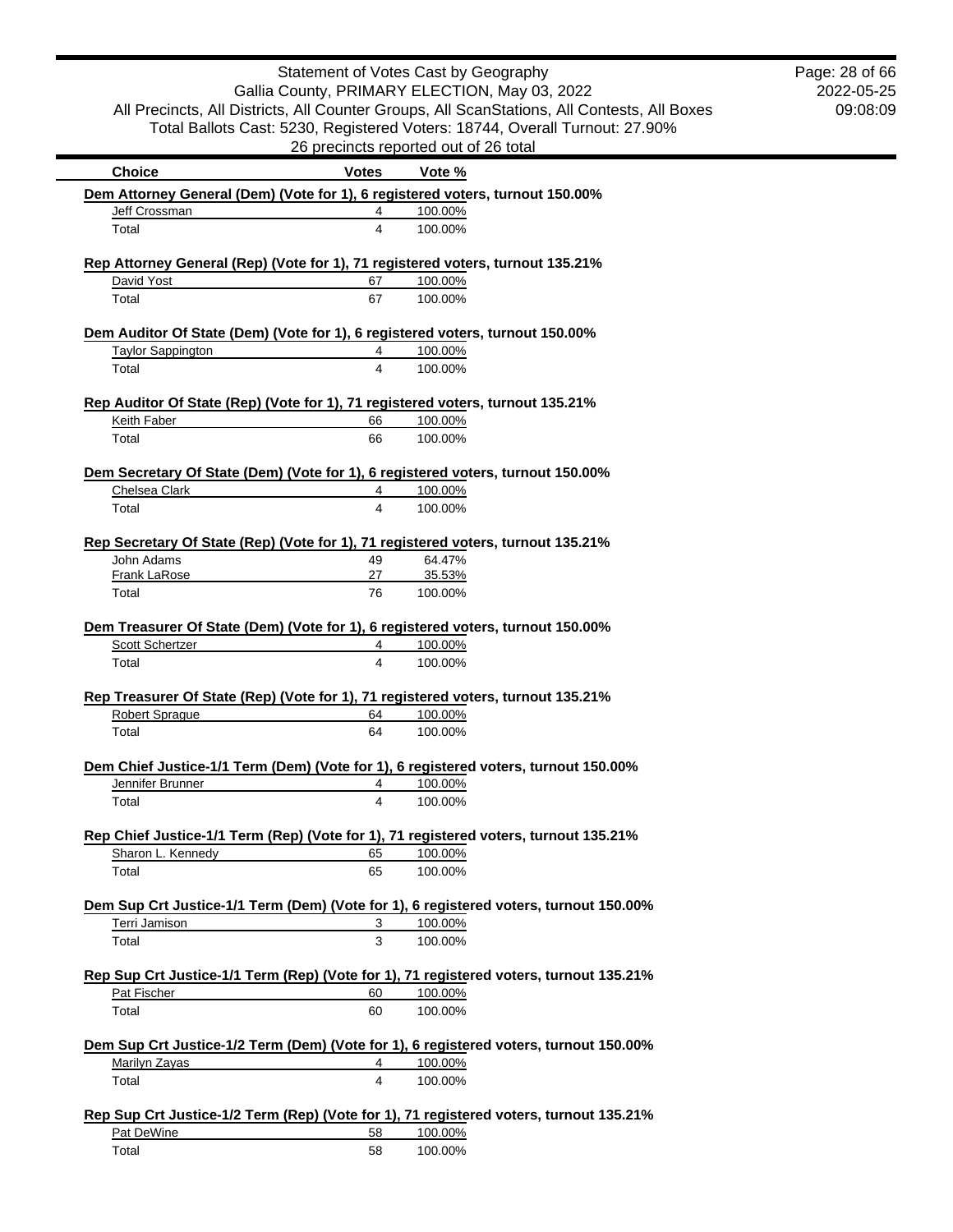2022-05-25 09:08:09 Page: 29 of 66

| <b>Choice</b>                                                                                       | <b>Votes</b> | Vote %             |                                                                                                         |
|-----------------------------------------------------------------------------------------------------|--------------|--------------------|---------------------------------------------------------------------------------------------------------|
| Dem U.S. Senator (Dem) (Vote for 1), 6 registered voters, turnout 150.00%                           |              |                    |                                                                                                         |
| Morgan Harper                                                                                       | 2            | 33.33%             |                                                                                                         |
| Traci TJ Johnson                                                                                    | 3            | 50.00%             |                                                                                                         |
| Tim Ryan                                                                                            | 1            | 16.67%             |                                                                                                         |
| Total                                                                                               | 6            | 100.00%            |                                                                                                         |
| Rep U.S. Senator (Rep) (Vote for 1), 71 registered voters, turnout 135.21%                          |              |                    |                                                                                                         |
| Matt Dolan                                                                                          | 11           | 12.64%             |                                                                                                         |
| <b>Mike Gibbons</b>                                                                                 | 6            | 6.90%              |                                                                                                         |
| Josh Mandel                                                                                         | 11           | 12.64%             |                                                                                                         |
| <b>Neil Patel</b>                                                                                   | 1            | 1.15%              |                                                                                                         |
| Mark Pukita                                                                                         | 3            | 3.45%              |                                                                                                         |
| Jane Timken                                                                                         | 17           | 19.54%             |                                                                                                         |
| JD Vance                                                                                            | 38           | 43.68%             |                                                                                                         |
| Total                                                                                               | 87           | 100.00%            |                                                                                                         |
| Dem Representative Congress (2nd District) (Dem) (Vote for 1), 6 registered voters, turnout 150.00% |              |                    |                                                                                                         |
| Alan Darnowsky                                                                                      | 3            | 50.00%             |                                                                                                         |
| Samantha Meadows                                                                                    | 3            | 50.00%             |                                                                                                         |
| Total                                                                                               | 6            | 100.00%            |                                                                                                         |
|                                                                                                     |              |                    | Rep Representative to Congress (2nd District) (Rep) (Vote for 1), 71 registered voters, turnout 135.21% |
| James J. Condit Jr.                                                                                 | 24           | 35.82%             |                                                                                                         |
| <b>Brad Wenstrup</b>                                                                                | 38           | 56.72%             |                                                                                                         |
| David J. Windisch                                                                                   | 5            | 7.46%              |                                                                                                         |
| Total                                                                                               | 67           | 100.00%            |                                                                                                         |
| Total                                                                                               | 60           | 100.00%            |                                                                                                         |
| Rep Common Pleas Judge (Rep) (Vote for 1), 71 registered voters, turnout 135.21%                    |              |                    |                                                                                                         |
| M. Margaret Evans                                                                                   | 72           | 100.00%            |                                                                                                         |
| Total                                                                                               | 72           | 100.00%            |                                                                                                         |
| Rep County Commissioner 01/01 Term (Rep) (Vote for 1), 71 registered voters, turnout 135.21%        |              |                    |                                                                                                         |
| <b>Bradley Davies</b>                                                                               | 1            | 1.08%              |                                                                                                         |
| Charlie Dean                                                                                        | 7            | 7.53%              |                                                                                                         |
| Leslie R. Henry                                                                                     | 38           | 40.86%             |                                                                                                         |
| Bryan W. Martin                                                                                     | 9            | 9.68%              |                                                                                                         |
| Harold G. Montgomery                                                                                | 36           | 38.71%             |                                                                                                         |
| Scott Nida                                                                                          | 2            | 2.15%              |                                                                                                         |
| Total                                                                                               | 93           | 100.00%            |                                                                                                         |
| Rep County Auditor (Rep) (Vote for 1), 71 registered voters, turnout 135.21%                        |              |                    |                                                                                                         |
| Robbie Jacks                                                                                        | 37           | 42.05%             |                                                                                                         |
| <b>Terri Short</b>                                                                                  | 51           | 57.95%             |                                                                                                         |
| Total                                                                                               | 88           | 100.00%            |                                                                                                         |
|                                                                                                     |              |                    |                                                                                                         |
| Guyan Pct Rep Central Comm (Rep) (Vote for 1), 71 registered voters, turnout 135.21%                | 65           |                    |                                                                                                         |
| John Baker<br>Total                                                                                 | 65           | 100.00%<br>100.00% |                                                                                                         |
|                                                                                                     |              |                    |                                                                                                         |
| Local Option Guyan Precinct - Guyan Precinct (Vote for 1), 296 registered voters, turnout 36.49%    |              |                    |                                                                                                         |
| <b>YES</b>                                                                                          | 16           | 14.81%             |                                                                                                         |
| <b>NO</b>                                                                                           | 92           | 85.19%             |                                                                                                         |
| Total                                                                                               | 108          | 100.00%            |                                                                                                         |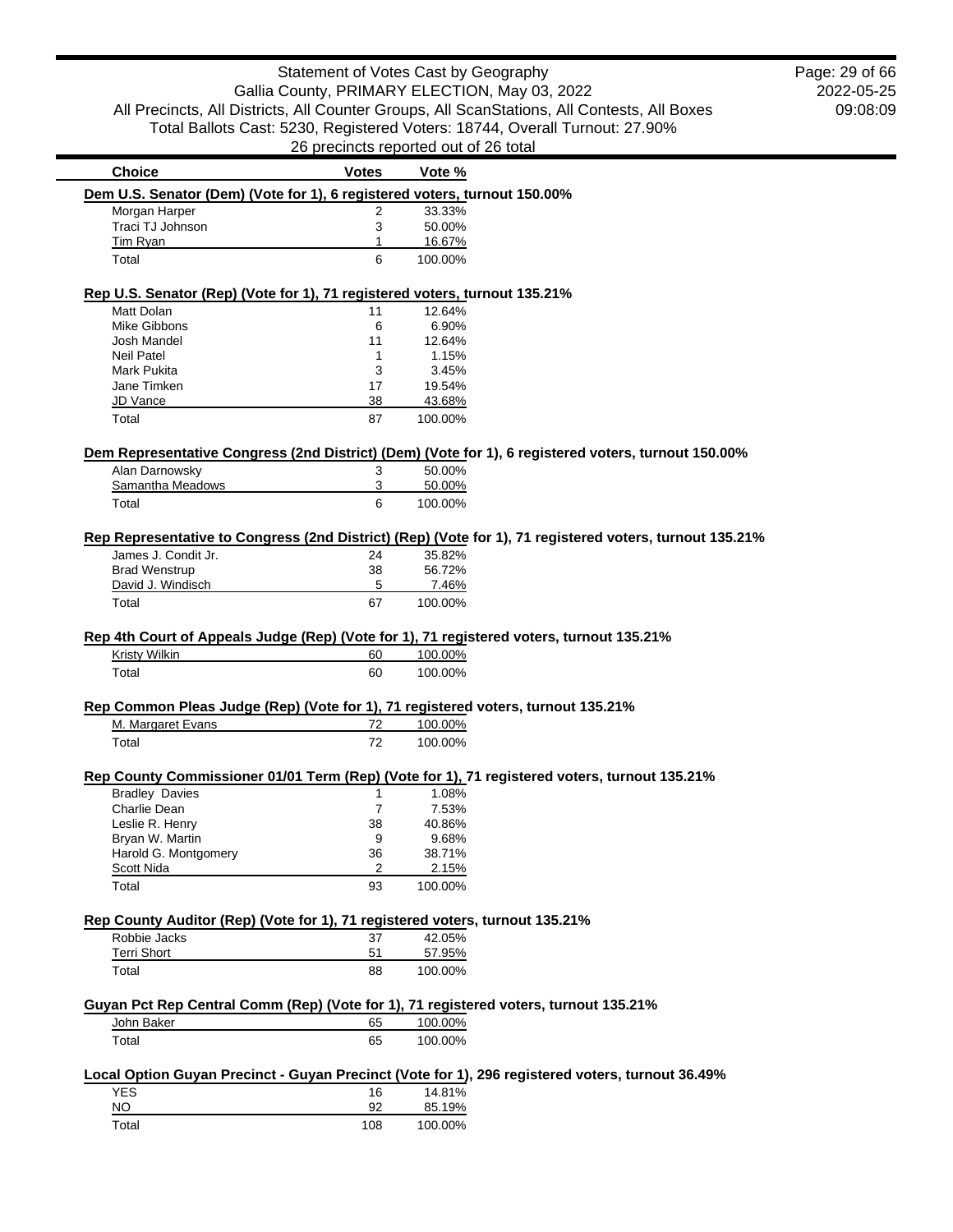|                                                                                |                | Statement of Votes Cast by Geography                                                             | Page: 30 of 66 |
|--------------------------------------------------------------------------------|----------------|--------------------------------------------------------------------------------------------------|----------------|
|                                                                                |                | Gallia County, PRIMARY ELECTION, May 03, 2022                                                    | 2022-05-25     |
|                                                                                |                | All Precincts, All Districts, All Counter Groups, All ScanStations, All Contests, All Boxes      | 09:08:09       |
|                                                                                |                | Total Ballots Cast: 5230, Registered Voters: 18744, Overall Turnout: 27.90%                      |                |
|                                                                                |                | 26 precincts reported out of 26 total                                                            |                |
| <b>Choice</b>                                                                  | <b>Votes</b>   | Vote %                                                                                           |                |
|                                                                                |                | Local Option Guyan Precinct - Guyan Precinct (Vote for 1), 296 registered voters, turnout 36.49% |                |
| <b>YES</b><br>NO                                                               | 15<br>93       | 13.89%<br>86.11%                                                                                 |                |
| Total                                                                          | 108            | 100.00%                                                                                          |                |
|                                                                                |                |                                                                                                  |                |
| <b>Precinct 014 Guyan Township</b>                                             |                | Dem Governor and Lieutenant Governor (Dem) (Vote for 1), 25 registered voters, turnout 40.00%    |                |
| John Cranley                                                                   | 6              | 66.67%                                                                                           |                |
| Nan Whaley                                                                     | 3              | 33.33%                                                                                           |                |
| Total                                                                          | 9              | 100.00%                                                                                          |                |
|                                                                                |                | Rep Governor and Lieutenant Governor (Rep) (Vote for 1), 241 registered voters, turnout 65.98%   |                |
| Joe Blystone<br>Mike DeWine                                                    | 71<br>54       | 47.33%<br>36.00%                                                                                 |                |
| Ron Hood                                                                       | 3              | 2.00%                                                                                            |                |
| Jim Renacci                                                                    | 22             | 14.67%                                                                                           |                |
| Total                                                                          | 150            | 100.00%                                                                                          |                |
| Dem Attorney General (Dem) (Vote for 1), 25 registered voters, turnout 40.00%  |                |                                                                                                  |                |
| Jeff Crossman                                                                  | 7              | 100.00%                                                                                          |                |
| Total                                                                          | $\overline{7}$ | 100.00%                                                                                          |                |
| Rep Attorney General (Rep) (Vote for 1), 241 registered voters, turnout 65.98% |                |                                                                                                  |                |
| David Yost                                                                     | 103            | 100.00%                                                                                          |                |
| Total                                                                          | 103            | 100.00%                                                                                          |                |
| Dem Auditor Of State (Dem) (Vote for 1), 25 registered voters, turnout 40.00%  |                |                                                                                                  |                |
| <b>Taylor Sappington</b>                                                       | $\overline{7}$ | 100.00%                                                                                          |                |
| Total                                                                          | $\overline{7}$ | 100.00%                                                                                          |                |
| Rep Auditor Of State (Rep) (Vote for 1), 241 registered voters, turnout 65.98% |                |                                                                                                  |                |
| Keith Faber                                                                    | 94             | 100.00%                                                                                          |                |
|                                                                                |                |                                                                                                  |                |
| Total                                                                          | 94             | 100.00%                                                                                          |                |
|                                                                                |                | Dem Secretary Of State (Dem) (Vote for 1), 25 registered voters, turnout 40.00%                  |                |
| Chelsea Clark                                                                  | $7^{\circ}$    | 100.00%                                                                                          |                |
| Total                                                                          | $\overline{7}$ | 100.00%                                                                                          |                |
|                                                                                |                | Rep Secretary Of State (Rep) (Vote for 1), 241 registered voters, turnout 65.98%                 |                |
| John Adams                                                                     | 65             | 51.59%                                                                                           |                |
| Frank LaRose                                                                   | 61             | 48.41%                                                                                           |                |
| Total                                                                          | 126            | 100.00%                                                                                          |                |
|                                                                                |                | Dem Treasurer Of State (Dem) (Vote for 1), 25 registered voters, turnout 40.00%                  |                |
| Scott Schertzer                                                                | $\overline{7}$ | 100.00%                                                                                          |                |
| Total                                                                          | $\overline{7}$ | 100.00%                                                                                          |                |
|                                                                                |                | Rep Treasurer Of State (Rep) (Vote for 1), 241 registered voters, turnout 65.98%                 |                |
| <b>Robert Sprague</b>                                                          | 97             | 100.00%                                                                                          |                |
| Total                                                                          | 97             | 100.00%                                                                                          |                |
|                                                                                |                | Dem Chief Justice-1/1 Term (Dem) (Vote for 1), 25 registered voters, turnout 40.00%              |                |
| Jennifer Brunner                                                               | 6<br>6         | 100.00%<br>100.00%                                                                               |                |

Sharon L. Kennedy 99 100.00%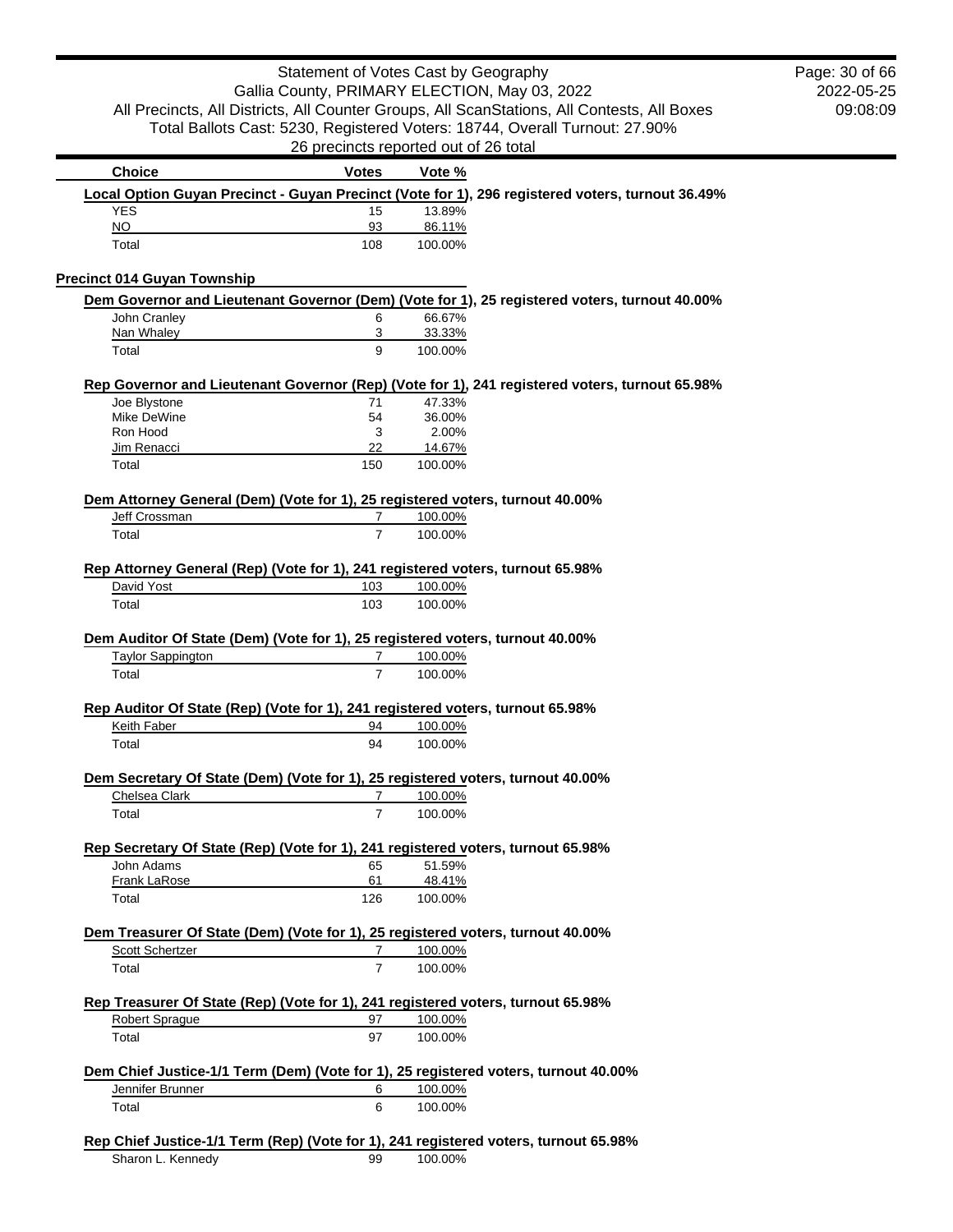|                                                                                                                  | Statement of Votes Cast by Geography          |                  |                                                                                                         | Page: 31 of 66 |
|------------------------------------------------------------------------------------------------------------------|-----------------------------------------------|------------------|---------------------------------------------------------------------------------------------------------|----------------|
|                                                                                                                  | Gallia County, PRIMARY ELECTION, May 03, 2022 |                  |                                                                                                         | 2022-05-25     |
|                                                                                                                  |                                               |                  | All Precincts, All Districts, All Counter Groups, All ScanStations, All Contests, All Boxes             | 09:08:09       |
|                                                                                                                  |                                               |                  | Total Ballots Cast: 5230, Registered Voters: 18744, Overall Turnout: 27.90%                             |                |
|                                                                                                                  | 26 precincts reported out of 26 total         |                  |                                                                                                         |                |
| <b>Choice</b>                                                                                                    | <b>Votes</b>                                  | Vote %           |                                                                                                         |                |
| Total                                                                                                            | 99                                            | 100.00%          |                                                                                                         |                |
| Dem Sup Crt Justice-1/1 Term (Dem) (Vote for 1), 25 registered voters, turnout 40.00%                            |                                               |                  |                                                                                                         |                |
| Terri Jamison                                                                                                    | 6                                             | 100.00%          |                                                                                                         |                |
| Total                                                                                                            | 6                                             | 100.00%          |                                                                                                         |                |
| Rep Sup Crt Justice-1/1 Term (Rep) (Vote for 1), 241 registered voters, turnout 65.98%                           |                                               |                  |                                                                                                         |                |
| Pat Fischer                                                                                                      | 88                                            | 100.00%          |                                                                                                         |                |
| Total                                                                                                            | 88                                            | 100.00%          |                                                                                                         |                |
| Dem Sup Crt Justice-1/2 Term (Dem) (Vote for 1), 25 registered voters, turnout 40.00%                            |                                               |                  |                                                                                                         |                |
| Marilyn Zayas                                                                                                    | 6                                             | 100.00%          |                                                                                                         |                |
| Total                                                                                                            | 6                                             | 100.00%          |                                                                                                         |                |
| Rep Sup Crt Justice-1/2 Term (Rep) (Vote for 1), 241 registered voters, turnout 65.98%                           |                                               |                  |                                                                                                         |                |
| Pat DeWine                                                                                                       | 83                                            | 100.00%          |                                                                                                         |                |
| Total                                                                                                            | 83                                            | 100.00%          |                                                                                                         |                |
| Dem U.S. Senator (Dem) (Vote for 1), 25 registered voters, turnout 40.00%                                        |                                               |                  |                                                                                                         |                |
| Morgan Harper                                                                                                    | 0                                             | 0.00%            |                                                                                                         |                |
| Traci TJ Johnson                                                                                                 | 1                                             | 12.50%           |                                                                                                         |                |
| <b>Tim Ryan</b>                                                                                                  | $\overline{7}$                                | 87.50%           |                                                                                                         |                |
| Total                                                                                                            | 8                                             | 100.00%          |                                                                                                         |                |
| Rep U.S. Senator (Rep) (Vote for 1), 241 registered voters, turnout 65.98%                                       |                                               |                  |                                                                                                         |                |
| Matt Dolan                                                                                                       | 19                                            | 13.57%           |                                                                                                         |                |
| <b>Mike Gibbons</b>                                                                                              | 6                                             | 4.29%            |                                                                                                         |                |
| Josh Mandel                                                                                                      | 39                                            | 27.86%           |                                                                                                         |                |
| <b>Neil Patel</b>                                                                                                | 4                                             | 2.86%            |                                                                                                         |                |
| Mark Pukita                                                                                                      | 12                                            | 8.57%            |                                                                                                         |                |
| Jane Timken                                                                                                      | 17                                            | 12.14%           |                                                                                                         |                |
| JD Vance                                                                                                         | 43                                            | 30.71%           |                                                                                                         |                |
| Total                                                                                                            | 140                                           | 100.00%          |                                                                                                         |                |
|                                                                                                                  |                                               |                  | Dem Representative Congress (2nd District) (Dem) (Vote for 1), 25 registered voters, turnout 40.00%     |                |
| Alan Darnowsky                                                                                                   | 2                                             | 25.00%           |                                                                                                         |                |
| Samantha Meadows                                                                                                 | 6                                             | 75.00%           |                                                                                                         |                |
| Total                                                                                                            | 8                                             | 100.00%          |                                                                                                         |                |
|                                                                                                                  |                                               |                  | Rep Representative to Congress (2nd District) (Rep) (Vote for 1), 241 registered voters, turnout 65.98% |                |
| James J. Condit Jr.                                                                                              | 27                                            | 25.47%           |                                                                                                         |                |
| <b>Brad Wenstrup</b><br>David J. Windisch                                                                        | 60<br>19                                      | 56.60%<br>17.92% |                                                                                                         |                |
| Total                                                                                                            | 106                                           | 100.00%          |                                                                                                         |                |
|                                                                                                                  |                                               |                  |                                                                                                         |                |
| Rep 4th Court of Appeals Judge (Rep) (Vote for 1), 241 registered voters, turnout 65.98%<br><b>Kristy Wilkin</b> | 87                                            | 100.00%          |                                                                                                         |                |
| Total                                                                                                            | 87                                            | 100.00%          |                                                                                                         |                |
|                                                                                                                  |                                               |                  |                                                                                                         |                |
| Rep Common Pleas Judge (Rep) (Vote for 1), 241 registered voters, turnout 65.98%                                 |                                               |                  |                                                                                                         |                |
| M. Margaret Evans                                                                                                | 108                                           | 100.00%          |                                                                                                         |                |
| Total                                                                                                            | 108                                           | 100.00%          |                                                                                                         |                |
|                                                                                                                  |                                               |                  | Rep County Commissioner 01/01 Term (Rep) (Vote for 1), 241 registered voters, turnout 65.98%            |                |
| <b>Bradley Davies</b>                                                                                            | 3                                             | 1.90%            |                                                                                                         |                |
| Charlie Dean                                                                                                     | 9                                             | 5.70%            |                                                                                                         |                |
| Leslie R. Henry<br>Bryan W. Martin                                                                               | 55<br>14                                      | 34.81%<br>8.86%  |                                                                                                         |                |
| Harold G. Montgomery                                                                                             | 75                                            | 47.47%           |                                                                                                         |                |
|                                                                                                                  |                                               |                  |                                                                                                         |                |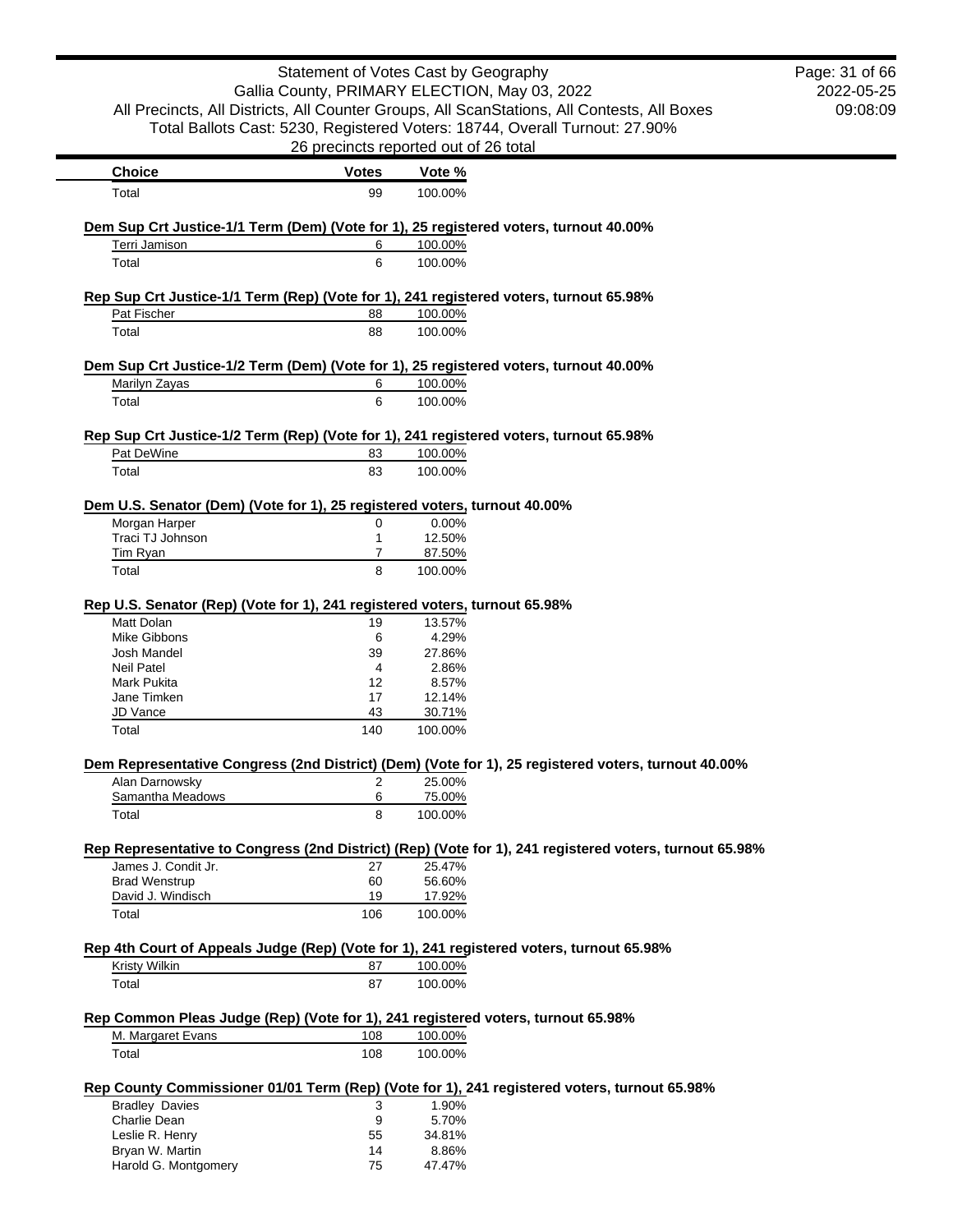|                                                                                                |              | Statement of Votes Cast by Geography          | Page: 32 of 66 |
|------------------------------------------------------------------------------------------------|--------------|-----------------------------------------------|----------------|
|                                                                                                |              | Gallia County, PRIMARY ELECTION, May 03, 2022 | 2022-05-25     |
| All Precincts, All Districts, All Counter Groups, All ScanStations, All Contests, All Boxes    |              |                                               | 09:08:09       |
| Total Ballots Cast: 5230, Registered Voters: 18744, Overall Turnout: 27.90%                    |              |                                               |                |
|                                                                                                |              | 26 precincts reported out of 26 total         |                |
| <b>Choice</b>                                                                                  | <b>Votes</b> | Vote %                                        |                |
| <b>Scott Nida</b>                                                                              | 2            | 1.27%                                         |                |
| Total                                                                                          | 158          | 100.00%                                       |                |
|                                                                                                |              |                                               |                |
| Rep County Auditor (Rep) (Vote for 1), 241 registered voters, turnout 65.98%                   |              |                                               |                |
| Robbie Jacks                                                                                   | 67           | 45.27%                                        |                |
| <b>Terri Short</b><br>Total                                                                    | 81<br>148    | 54.73%<br>100.00%                             |                |
|                                                                                                |              |                                               |                |
| Guyan Twp Dem Central Comm (Dem) (Vote for 1), 25 registered voters, turnout 40.00%            |              |                                               |                |
| Jeff J. Fowler                                                                                 | 10           | 100.00%                                       |                |
| Total                                                                                          | 10           | 100.00%                                       |                |
| Guyan Twp Rep Central Comm (Rep) (Vote for 1), 241 registered voters, turnout 65.98%           |              |                                               |                |
| Jeffery A. Halley                                                                              | 132          | 100.00%                                       |                |
| Total                                                                                          | 132          | 100.00%                                       |                |
|                                                                                                |              |                                               |                |
| Dist 2 Fire (Vote for 1), 515 registered voters, turnout 32.82%<br>FOR THE TAX LEVY            | 139          | 85.80%                                        |                |
| <b>AGAINST THE TAX LEVY</b>                                                                    | 23           | 14.20%                                        |                |
| Total                                                                                          | 162          | 100.00%                                       |                |
|                                                                                                |              |                                               |                |
| <b>Precinct 015 Harrison Twp</b>                                                               |              |                                               |                |
| Dem Governor and Lieutenant Governor (Dem) (Vote for 1), 26 registered voters, turnout 84.62%  |              |                                               |                |
| John Cranley<br>Nan Whaley                                                                     | 8<br>9       | 47.06%<br>52.94%                              |                |
|                                                                                                |              |                                               |                |
| Total                                                                                          | 17           | 100.00%                                       |                |
| Rep Governor and Lieutenant Governor (Rep) (Vote for 1), 178 registered voters, turnout 84.27% |              |                                               |                |
| Joe Blystone                                                                                   | 93           | 62.42%                                        |                |
| Mike DeWine                                                                                    | 43           | 28.86%                                        |                |
| Ron Hood                                                                                       | $\mathbf{1}$ | 0.67%                                         |                |
| Jim Renacci                                                                                    | 12           | 8.05%                                         |                |
| Total                                                                                          | 149          | 100.00%                                       |                |
| Dem Attorney General (Dem) (Vote for 1), 26 registered voters, turnout 84.62%                  |              |                                               |                |
| Jeff Crossman                                                                                  | 13           | 100.00%                                       |                |
| Total                                                                                          | 13           | 100.00%                                       |                |
|                                                                                                |              |                                               |                |
| Rep Attorney General (Rep) (Vote for 1), 178 registered voters, turnout 84.27%<br>David Yost   | 114          | 100.00%                                       |                |
| Total                                                                                          | 114          | 100.00%                                       |                |
|                                                                                                |              |                                               |                |
| Dem Auditor Of State (Dem) (Vote for 1), 26 registered voters, turnout 84.62%                  |              |                                               |                |
| <b>Taylor Sappington</b>                                                                       | 13           | 100.00%                                       |                |
| Total                                                                                          | 13           | 100.00%                                       |                |
|                                                                                                |              |                                               |                |
| Rep Auditor Of State (Rep) (Vote for 1), 178 registered voters, turnout 84.27%<br>Keith Faber  | 103          | 100.00%                                       |                |
| Total                                                                                          | 103          | 100.00%                                       |                |
|                                                                                                |              |                                               |                |
| Dem Secretary Of State (Dem) (Vote for 1), 26 registered voters, turnout 84.62%                |              |                                               |                |
| Chelsea Clark                                                                                  | 13           | 100.00%                                       |                |
| Total                                                                                          | 13           | 100.00%                                       |                |
|                                                                                                |              |                                               |                |
| Rep Secretary Of State (Rep) (Vote for 1), 178 registered voters, turnout 84.27%<br>John Adams | 59           | 51.30%                                        |                |
| Frank LaRose                                                                                   | 56           | 48.70%                                        |                |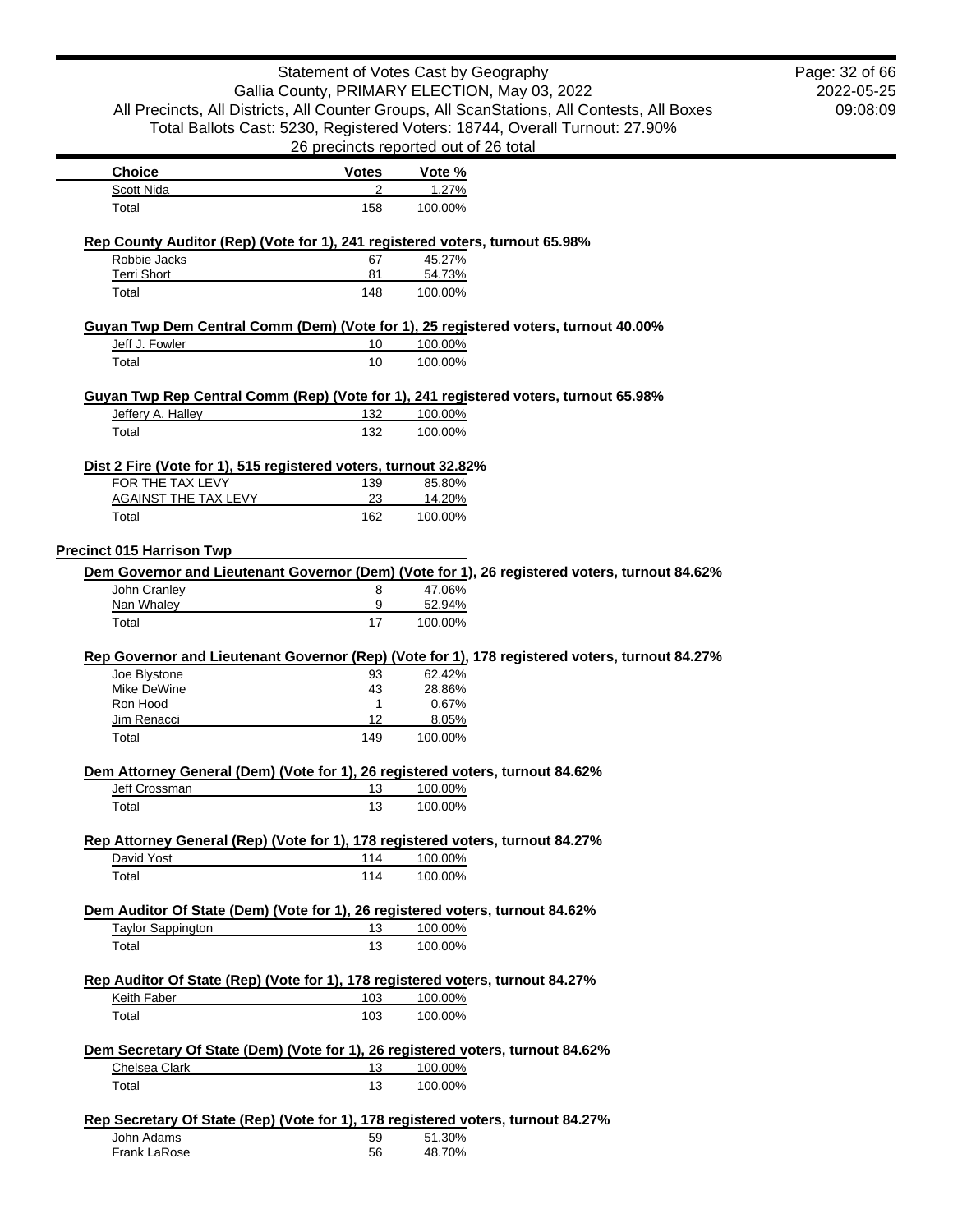|                                                                                                        |                | Statement of Votes Cast by Geography          |                                                                                                         | Page: 33 of 66 |
|--------------------------------------------------------------------------------------------------------|----------------|-----------------------------------------------|---------------------------------------------------------------------------------------------------------|----------------|
|                                                                                                        |                | Gallia County, PRIMARY ELECTION, May 03, 2022 |                                                                                                         | 2022-05-25     |
|                                                                                                        |                |                                               | All Precincts, All Districts, All Counter Groups, All ScanStations, All Contests, All Boxes             | 09:08:09       |
|                                                                                                        |                |                                               | Total Ballots Cast: 5230, Registered Voters: 18744, Overall Turnout: 27.90%                             |                |
|                                                                                                        |                | 26 precincts reported out of 26 total         |                                                                                                         |                |
| <b>Choice</b>                                                                                          | <b>Votes</b>   | Vote %                                        |                                                                                                         |                |
| Total                                                                                                  | 115            | 100.00%                                       |                                                                                                         |                |
| Dem Treasurer Of State (Dem) (Vote for 1), 26 registered voters, turnout 84.62%                        |                |                                               |                                                                                                         |                |
| Scott Schertzer                                                                                        | 12             | 100.00%                                       |                                                                                                         |                |
| Total                                                                                                  | 12             | 100.00%                                       |                                                                                                         |                |
| Rep Treasurer Of State (Rep) (Vote for 1), 178 registered voters, turnout 84.27%                       |                |                                               |                                                                                                         |                |
| Robert Sprague                                                                                         | 107            | 100.00%                                       |                                                                                                         |                |
| Total                                                                                                  | 107            | 100.00%                                       |                                                                                                         |                |
| Dem Chief Justice-1/1 Term (Dem) (Vote for 1), 26 registered voters, turnout 84.62%                    |                |                                               |                                                                                                         |                |
| Jennifer Brunner                                                                                       | 13             | 100.00%                                       |                                                                                                         |                |
| Total                                                                                                  | 13             | 100.00%                                       |                                                                                                         |                |
|                                                                                                        |                |                                               |                                                                                                         |                |
| Rep Chief Justice-1/1 Term (Rep) (Vote for 1), 178 registered voters, turnout 84.27%                   |                |                                               |                                                                                                         |                |
| Sharon L. Kennedy<br>Total                                                                             | 106<br>106     | 100.00%<br>100.00%                            |                                                                                                         |                |
|                                                                                                        |                |                                               |                                                                                                         |                |
| Dem Sup Crt Justice-1/1 Term (Dem) (Vote for 1), 26 registered voters, turnout 84.62%                  |                |                                               |                                                                                                         |                |
| Terri Jamison                                                                                          | 13             | 100.00%                                       |                                                                                                         |                |
| Total                                                                                                  | 13             | 100.00%                                       |                                                                                                         |                |
| Rep Sup Crt Justice-1/1 Term (Rep) (Vote for 1), 178 registered voters, turnout 84.27%                 |                |                                               |                                                                                                         |                |
| Pat Fischer                                                                                            | 98             | 100.00%                                       |                                                                                                         |                |
| Total                                                                                                  | 98             | 100.00%                                       |                                                                                                         |                |
|                                                                                                        |                |                                               |                                                                                                         |                |
| Dem Sup Crt Justice-1/2 Term (Dem) (Vote for 1), 26 registered voters, turnout 84.62%<br>Marilyn Zayas | 13             | 100.00%                                       |                                                                                                         |                |
| Total                                                                                                  | 13             | 100.00%                                       |                                                                                                         |                |
|                                                                                                        |                |                                               |                                                                                                         |                |
| Rep Sup Crt Justice-1/2 Term (Rep) (Vote for 1), 178 registered voters, turnout 84.27%                 |                |                                               |                                                                                                         |                |
| Pat DeWine                                                                                             | 91             | 100.00%                                       |                                                                                                         |                |
| Total                                                                                                  | 91             | 100.00%                                       |                                                                                                         |                |
| Dem U.S. Senator (Dem) (Vote for 1), 26 registered voters, turnout 84.62%                              |                |                                               |                                                                                                         |                |
| Morgan Harper                                                                                          | $\overline{2}$ | 14.29%                                        |                                                                                                         |                |
| Traci TJ Johnson                                                                                       | 2              | 14.29%                                        |                                                                                                         |                |
| Tim Ryan                                                                                               | 10             | 71.43%                                        |                                                                                                         |                |
| Total                                                                                                  | 14             | 100.00%                                       |                                                                                                         |                |
| Rep U.S. Senator (Rep) (Vote for 1), 178 registered voters, turnout 84.27%                             |                |                                               |                                                                                                         |                |
| Matt Dolan                                                                                             | 12             | 8.82%                                         |                                                                                                         |                |
| Mike Gibbons                                                                                           | 9              | 6.62%                                         |                                                                                                         |                |
| Josh Mandel                                                                                            | 35             | 25.74%                                        |                                                                                                         |                |
| Neil Patel                                                                                             | 2              | 1.47%                                         |                                                                                                         |                |
| Mark Pukita<br>Jane Timken                                                                             | 10<br>21       | 7.35%<br>15.44%                               |                                                                                                         |                |
| JD Vance                                                                                               | 47             | 34.56%                                        |                                                                                                         |                |
| Total                                                                                                  | 136            | 100.00%                                       |                                                                                                         |                |
|                                                                                                        |                |                                               |                                                                                                         |                |
|                                                                                                        |                | 35.71%                                        | Dem Representative Congress (2nd District) (Dem) (Vote for 1), 26 registered voters, turnout 84.62%     |                |
| Alan Darnowsky<br>Samantha Meadows                                                                     | 5<br>9         | 64.29%                                        |                                                                                                         |                |
| Total                                                                                                  | 14             | 100.00%                                       |                                                                                                         |                |
|                                                                                                        |                |                                               |                                                                                                         |                |
|                                                                                                        |                |                                               | Rep Representative to Congress (2nd District) (Rep) (Vote for 1), 178 registered voters, turnout 84.27% |                |
| James J. Condit Jr.<br><b>Brad Wenstrup</b>                                                            | 32<br>58       | 28.57%<br>51.79%                              |                                                                                                         |                |
|                                                                                                        |                |                                               |                                                                                                         |                |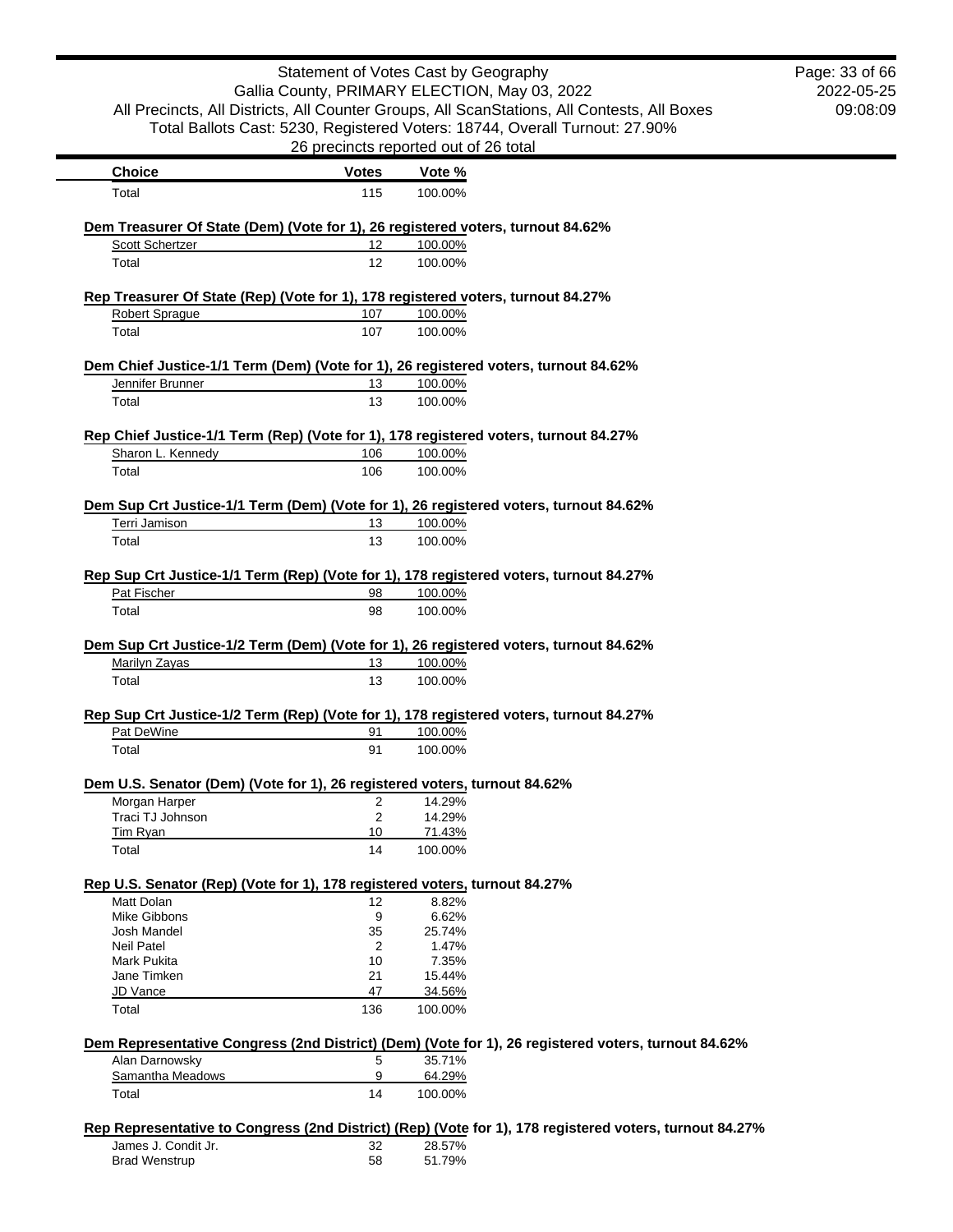|                                                                                                       | Statement of Votes Cast by Geography  |                    | Gallia County, PRIMARY ELECTION, May 03, 2022                                                   | Page: 34 of 66<br>2022-05-25 |
|-------------------------------------------------------------------------------------------------------|---------------------------------------|--------------------|-------------------------------------------------------------------------------------------------|------------------------------|
|                                                                                                       |                                       |                    | All Precincts, All Districts, All Counter Groups, All ScanStations, All Contests, All Boxes     | 09:08:09                     |
|                                                                                                       |                                       |                    | Total Ballots Cast: 5230, Registered Voters: 18744, Overall Turnout: 27.90%                     |                              |
|                                                                                                       | 26 precincts reported out of 26 total |                    |                                                                                                 |                              |
| <b>Choice</b>                                                                                         |                                       |                    |                                                                                                 |                              |
| David J. Windisch                                                                                     | <b>Votes</b><br>22                    | Vote %<br>19.64%   |                                                                                                 |                              |
| Total                                                                                                 | 112                                   | 100.00%            |                                                                                                 |                              |
|                                                                                                       |                                       |                    |                                                                                                 |                              |
| Rep 4th Court of Appeals Judge (Rep) (Vote for 1), 178 registered voters, turnout 84.27%              |                                       |                    |                                                                                                 |                              |
| Kristy Wilkin                                                                                         | 98                                    | 100.00%            |                                                                                                 |                              |
| Total                                                                                                 | 98                                    | 100.00%            |                                                                                                 |                              |
|                                                                                                       |                                       |                    |                                                                                                 |                              |
| Rep Common Pleas Judge (Rep) (Vote for 1), 178 registered voters, turnout 84.27%<br>M. Margaret Evans | 112                                   |                    |                                                                                                 |                              |
| Total                                                                                                 | 112                                   | 100.00%<br>100.00% |                                                                                                 |                              |
|                                                                                                       |                                       |                    |                                                                                                 |                              |
|                                                                                                       |                                       |                    | Rep County Commissioner 01/01 Term (Rep) (Vote for 1), 178 registered voters, turnout 84.27%    |                              |
| <b>Bradley Davies</b>                                                                                 | 12                                    | 8.11%              |                                                                                                 |                              |
| Charlie Dean                                                                                          | $\overline{7}$                        | 4.73%              |                                                                                                 |                              |
| Leslie R. Henry                                                                                       | 55                                    | 37.16%             |                                                                                                 |                              |
| Bryan W. Martin                                                                                       | 10                                    | 6.76%              |                                                                                                 |                              |
| Harold G. Montgomery                                                                                  | 60                                    | 40.54%             |                                                                                                 |                              |
| Scott Nida                                                                                            | 4                                     | 2.70%              |                                                                                                 |                              |
| Total                                                                                                 | 148                                   | 100.00%            |                                                                                                 |                              |
|                                                                                                       |                                       |                    |                                                                                                 |                              |
| Rep County Auditor (Rep) (Vote for 1), 178 registered voters, turnout 84.27%<br>Robbie Jacks          | 72                                    | 49.32%             |                                                                                                 |                              |
| <b>Terri Short</b>                                                                                    | 74                                    | 50.68%             |                                                                                                 |                              |
| Total                                                                                                 | 146                                   | 100.00%            |                                                                                                 |                              |
|                                                                                                       |                                       |                    |                                                                                                 |                              |
| Harrison Twp Rep Central Comm (Rep) (Vote for 1), 178 registered voters, turnout 84.27%               |                                       |                    |                                                                                                 |                              |
| <b>Terri Short</b>                                                                                    | 68                                    | 46.58%             |                                                                                                 |                              |
| Charlene M. Ward                                                                                      | 78                                    | 53.42%             |                                                                                                 |                              |
| Total                                                                                                 | 146                                   | 100.00%            |                                                                                                 |                              |
|                                                                                                       |                                       |                    |                                                                                                 |                              |
| Harrison Twp Fire 1 (Vote for 1), 606 registered voters, turnout 28.88%                               |                                       |                    |                                                                                                 |                              |
| FOR THE TAX LEVY                                                                                      | 129                                   | 76.79%             |                                                                                                 |                              |
| AGAINST THE TAX LEVY<br>Total                                                                         | 39<br>168                             | 23.21%<br>100.00%  |                                                                                                 |                              |
|                                                                                                       |                                       |                    |                                                                                                 |                              |
| Harrison Twp Fire 2 (Vote for 1), 606 registered voters, turnout 28.88%                               |                                       |                    |                                                                                                 |                              |
| FOR THE TAX LEVY                                                                                      | 127                                   | 76.51%             |                                                                                                 |                              |
| <b>AGAINST THE TAX LEVY</b>                                                                           | 39                                    | 23.49%             |                                                                                                 |                              |
| Total                                                                                                 | 166                                   | 100.00%            |                                                                                                 |                              |
|                                                                                                       |                                       |                    |                                                                                                 |                              |
| <b>Precinct 016 Huntington Twp</b>                                                                    |                                       |                    |                                                                                                 |                              |
|                                                                                                       |                                       |                    | Dem Governor and Lieutenant Governor (Dem) (Vote for 1), 63 registered voters, turnout 50.79%   |                              |
| John Cranley                                                                                          | 6                                     | 20.69%             |                                                                                                 |                              |
| Nan Whaley                                                                                            | <u>23</u>                             | 79.31%             |                                                                                                 |                              |
| Total                                                                                                 | 29                                    | 100.00%            |                                                                                                 |                              |
|                                                                                                       |                                       |                    |                                                                                                 |                              |
|                                                                                                       |                                       |                    | Rep Governor and Lieutenant Governor (Rep) (Vote for 1), 174 registered voters, turnout 106.32% |                              |
| Joe Blystone                                                                                          | 106                                   | 57.92%             |                                                                                                 |                              |
| Mike DeWine                                                                                           | 53                                    | 28.96%             |                                                                                                 |                              |
| Ron Hood<br>Jim Renacci                                                                               | 6<br>18                               | 3.28%<br>9.84%     |                                                                                                 |                              |
| Total                                                                                                 |                                       |                    |                                                                                                 |                              |
|                                                                                                       | 183                                   | 100.00%            |                                                                                                 |                              |
| Dem Attorney General (Dem) (Vote for 1), 63 registered voters, turnout 50.79%                         |                                       |                    |                                                                                                 |                              |
| Jeff Crossman                                                                                         | 25                                    | 100.00%            |                                                                                                 |                              |
| Total                                                                                                 | 25                                    | 100.00%            |                                                                                                 |                              |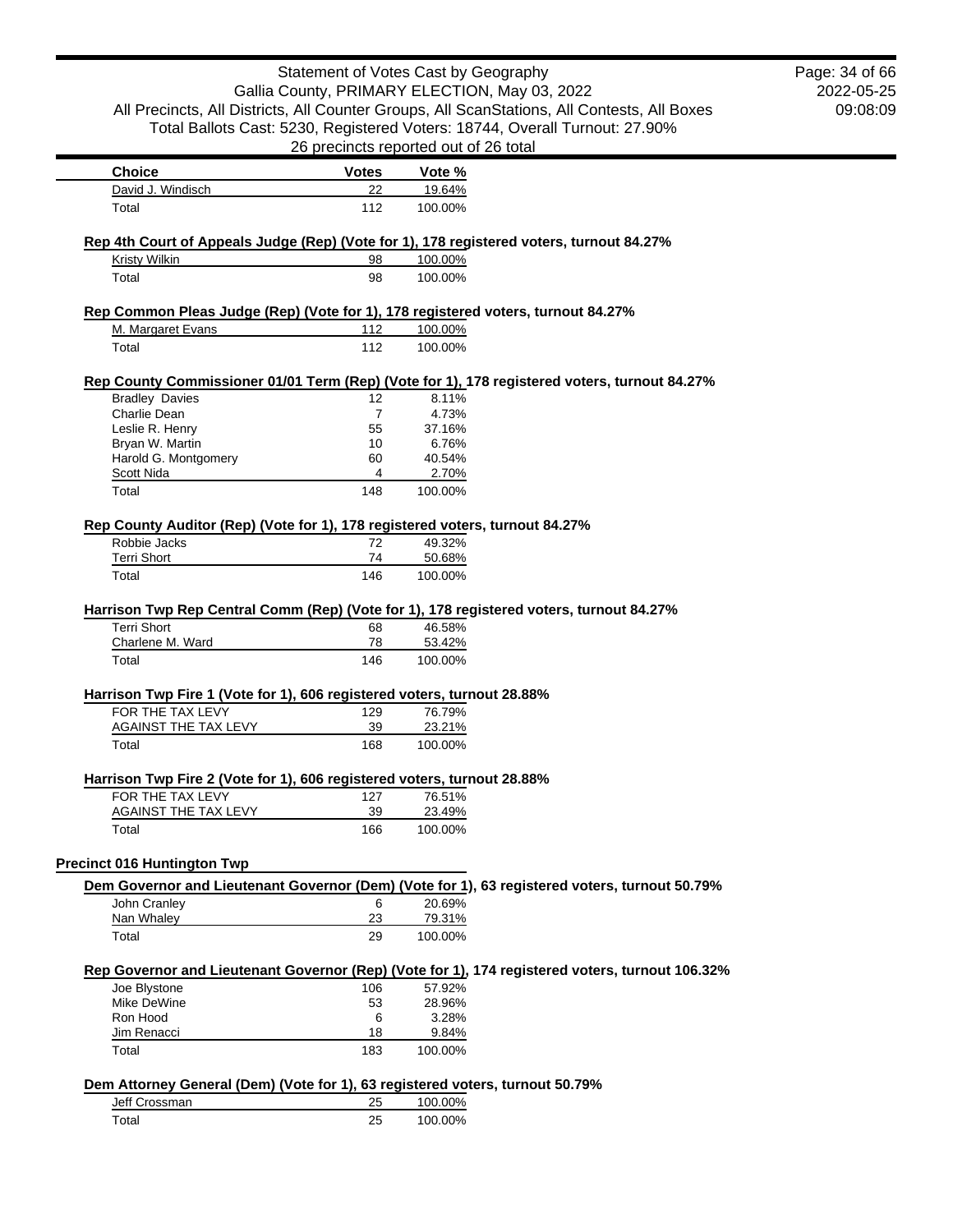|                                                                               |              | Statement of Votes Cast by Geography                                                             | Page: 35 of 66 |
|-------------------------------------------------------------------------------|--------------|--------------------------------------------------------------------------------------------------|----------------|
|                                                                               |              | Gallia County, PRIMARY ELECTION, May 03, 2022                                                    | 2022-05-25     |
|                                                                               |              | All Precincts, All Districts, All Counter Groups, All ScanStations, All Contests, All Boxes      | 09:08:09       |
|                                                                               |              | Total Ballots Cast: 5230, Registered Voters: 18744, Overall Turnout: 27.90%                      |                |
|                                                                               |              | 26 precincts reported out of 26 total                                                            |                |
| <b>Choice</b>                                                                 | <b>Votes</b> | Vote %                                                                                           |                |
|                                                                               |              | Rep Attorney General (Rep) (Vote for 1), 174 registered voters, turnout 106.32%                  |                |
| David Yost                                                                    | 133          | 100.00%                                                                                          |                |
| Total                                                                         | 133          | 100.00%                                                                                          |                |
| Dem Auditor Of State (Dem) (Vote for 1), 63 registered voters, turnout 50.79% |              |                                                                                                  |                |
| <b>Taylor Sappington</b>                                                      | 25           | 100.00%                                                                                          |                |
| Total                                                                         | 25           | 100.00%                                                                                          |                |
|                                                                               |              | Rep Auditor Of State (Rep) (Vote for 1), 174 registered voters, turnout 106.32%                  |                |
| Keith Faber                                                                   | 131          | 100.00%                                                                                          |                |
| Total                                                                         | 131          | 100.00%                                                                                          |                |
|                                                                               |              | Dem Secretary Of State (Dem) (Vote for 1), 63 registered voters, turnout 50.79%                  |                |
| Chelsea Clark                                                                 | 26           | 100.00%                                                                                          |                |
| Total                                                                         | 26           | 100.00%                                                                                          |                |
|                                                                               |              |                                                                                                  |                |
| John Adams                                                                    | 82           | Rep Secretary Of State (Rep) (Vote for 1), 174 registered voters, turnout 106.32%<br>51.90%      |                |
| <b>Frank LaRose</b>                                                           | 76           | 48.10%                                                                                           |                |
| Total                                                                         | 158          | 100.00%                                                                                          |                |
|                                                                               |              | Dem Treasurer Of State (Dem) (Vote for 1), 63 registered voters, turnout 50.79%                  |                |
| Scott Schertzer                                                               | 25           | 100.00%                                                                                          |                |
| Total                                                                         | 25           | 100.00%                                                                                          |                |
|                                                                               |              |                                                                                                  |                |
| <b>Robert Sprague</b>                                                         | 134          | Rep Treasurer Of State (Rep) (Vote for 1), 174 registered voters, turnout 106.32%<br>100.00%     |                |
| Total                                                                         | 134          | 100.00%                                                                                          |                |
|                                                                               |              |                                                                                                  |                |
| Jennifer Brunner                                                              | 25           | Dem Chief Justice-1/1 Term (Dem) (Vote for 1), 63 registered voters, turnout 50.79%<br>100.00%   |                |
| Total                                                                         | 25           | 100.00%                                                                                          |                |
|                                                                               |              |                                                                                                  |                |
| Sharon L. Kennedy                                                             | 128          | Rep Chief Justice-1/1 Term (Rep) (Vote for 1), 174 registered voters, turnout 106.32%<br>100.00% |                |
|                                                                               |              |                                                                                                  |                |
| Total                                                                         | 128          | 100.00%                                                                                          |                |
|                                                                               |              | Dem Sup Crt Justice-1/1 Term (Dem) (Vote for 1), 63 registered voters, turnout 50.79%            |                |
| Terri Jamison                                                                 | 25           | 100.00%                                                                                          |                |
| Total                                                                         | 25           | 100.00%                                                                                          |                |
|                                                                               |              | Rep Sup Crt Justice-1/1 Term (Rep) (Vote for 1), 174 registered voters, turnout 106.32%          |                |
| Pat Fischer                                                                   | 124          | 100.00%                                                                                          |                |
| Total                                                                         | 124          | 100.00%                                                                                          |                |
|                                                                               |              | Dem Sup Crt Justice-1/2 Term (Dem) (Vote for 1), 63 registered voters, turnout 50.79%            |                |
| Marilyn Zayas                                                                 | 24           | 100.00%                                                                                          |                |
| Total                                                                         | 24           | 100.00%                                                                                          |                |
|                                                                               |              | Rep Sup Crt Justice-1/2 Term (Rep) (Vote for 1), 174 registered voters, turnout 106.32%          |                |
| Pat DeWine                                                                    | 112          | 100.00%                                                                                          |                |
| Total                                                                         | 112          | 100.00%                                                                                          |                |
| Dem U.S. Senator (Dem) (Vote for 1), 63 registered voters, turnout 50.79%     |              |                                                                                                  |                |
| Morgan Harper                                                                 | 3            | 10.00%                                                                                           |                |
| Traci TJ Johnson                                                              | 5            | 16.67%                                                                                           |                |
| Tim Ryan                                                                      | 22           | 73.33%                                                                                           |                |
|                                                                               |              |                                                                                                  |                |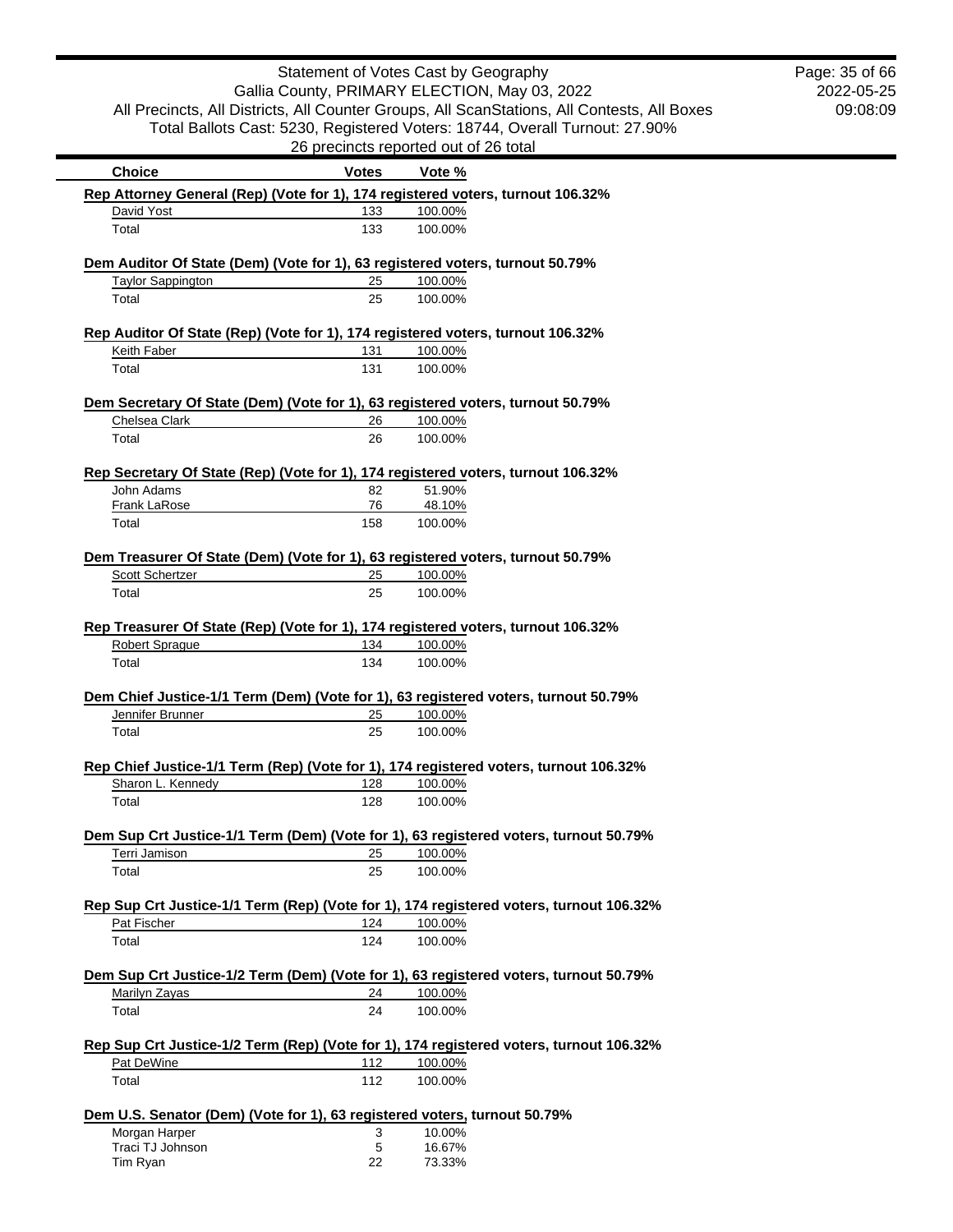|                                                                                   | Statement of Votes Cast by Geography  |         |                                                                                                          | Page: 36 of 66 |
|-----------------------------------------------------------------------------------|---------------------------------------|---------|----------------------------------------------------------------------------------------------------------|----------------|
|                                                                                   |                                       |         | Gallia County, PRIMARY ELECTION, May 03, 2022                                                            | 2022-05-25     |
|                                                                                   |                                       |         | All Precincts, All Districts, All Counter Groups, All ScanStations, All Contests, All Boxes              | 09:08:09       |
|                                                                                   |                                       |         | Total Ballots Cast: 5230, Registered Voters: 18744, Overall Turnout: 27.90%                              |                |
|                                                                                   |                                       |         |                                                                                                          |                |
|                                                                                   | 26 precincts reported out of 26 total |         |                                                                                                          |                |
| <b>Choice</b>                                                                     | <b>Votes</b>                          | Vote %  |                                                                                                          |                |
| Total                                                                             | 30                                    | 100.00% |                                                                                                          |                |
| Rep U.S. Senator (Rep) (Vote for 1), 174 registered voters, turnout 106.32%       |                                       |         |                                                                                                          |                |
| Matt Dolan                                                                        | 28                                    | 16.00%  |                                                                                                          |                |
| Mike Gibbons                                                                      | 11                                    | 6.29%   |                                                                                                          |                |
| Josh Mandel                                                                       | 35                                    | 20.00%  |                                                                                                          |                |
| <b>Neil Patel</b>                                                                 | 2                                     | 1.14%   |                                                                                                          |                |
| <b>Mark Pukita</b>                                                                | 21                                    | 12.00%  |                                                                                                          |                |
| Jane Timken                                                                       | 29                                    | 16.57%  |                                                                                                          |                |
| JD Vance                                                                          | 49                                    | 28.00%  |                                                                                                          |                |
| Total                                                                             | 175                                   | 100.00% |                                                                                                          |                |
|                                                                                   |                                       |         | Dem Representative Congress (2nd District) (Dem) (Vote for 1), 63 registered voters, turnout 50.79%      |                |
| Alan Darnowsky                                                                    |                                       | 16.67%  |                                                                                                          |                |
| Samantha Meadows                                                                  | 5<br>25                               | 83.33%  |                                                                                                          |                |
|                                                                                   | 30                                    | 100.00% |                                                                                                          |                |
| Total                                                                             |                                       |         |                                                                                                          |                |
|                                                                                   |                                       |         | Rep Representative to Congress (2nd District) (Rep) (Vote for 1), 174 registered voters, turnout 106.32% |                |
| James J. Condit Jr.                                                               | 50                                    | 35.46%  |                                                                                                          |                |
| <b>Brad Wenstrup</b>                                                              | 71                                    | 50.35%  |                                                                                                          |                |
| David J. Windisch                                                                 | 20                                    | 14.18%  |                                                                                                          |                |
| Total                                                                             | 141                                   | 100.00% |                                                                                                          |                |
|                                                                                   |                                       |         | Rep 4th Court of Appeals Judge (Rep) (Vote for 1), 174 registered voters, turnout 106.32%                |                |
| <b>Kristy Wilkin</b>                                                              | 130                                   | 100.00% |                                                                                                          |                |
| Total                                                                             | 130                                   | 100.00% |                                                                                                          |                |
|                                                                                   |                                       |         |                                                                                                          |                |
| Rep Common Pleas Judge (Rep) (Vote for 1), 174 registered voters, turnout 106.32% |                                       |         |                                                                                                          |                |
| M. Margaret Evans                                                                 | 137                                   | 100.00% |                                                                                                          |                |
| Total                                                                             | 137                                   | 100.00% |                                                                                                          |                |
|                                                                                   |                                       |         | Rep County Commissioner 01/01 Term (Rep) (Vote for 1), 174 registered voters, turnout 106.32%            |                |
| <b>Bradley Davies</b>                                                             | 12                                    | 6.74%   |                                                                                                          |                |
| Charlie Dean                                                                      | 21                                    | 11.80%  |                                                                                                          |                |

| VIIAIIIT DTAII       | $\sim$ | 11.OU 70 |
|----------------------|--------|----------|
| Leslie R. Henry      | 56     | 31.46%   |
| Bryan W. Martin      | 26     | 14.61%   |
| Harold G. Montgomery | 58     | 32.58%   |
| Scott Nida           | 5      | 2.81%    |
| Total                | 178    | 100.00%  |
|                      |        |          |

### **Rep County Auditor (Rep) (Vote for 1), 174 registered voters, turnout 106.32%**

| Robbie Jacks       | 127 | 70.95%  |
|--------------------|-----|---------|
| <b>Terri Short</b> | 52  | 29.05%  |
| Total              | 179 | 100.00% |

# **Huntington Twp Dem Central Comm (Dem) (Vote for 1), 63 registered voters, turnout 50.79%**

| Mary Deel | 29 | 100.00% |
|-----------|----|---------|
| Total     | 29 | 100.00% |

#### **Huntington Twp Rep Central Comm (Rep) (Vote for 1), 174 registered voters, turnout 106.32%** Samuel G. Sowards, Jr 136 100.00% Total 136 100.00%

## **Precinct 017 Morgan Township**

|              |    |         | Dem Governor and Lieutenant Governor (Dem) (Vote for 1), 43 registered voters, turnout 39.53% |
|--------------|----|---------|-----------------------------------------------------------------------------------------------|
| John Cranley |    | 18.75%  |                                                                                               |
| Nan Whalev   | 13 | 81.25%  |                                                                                               |
| Total        | 16 | 100.00% |                                                                                               |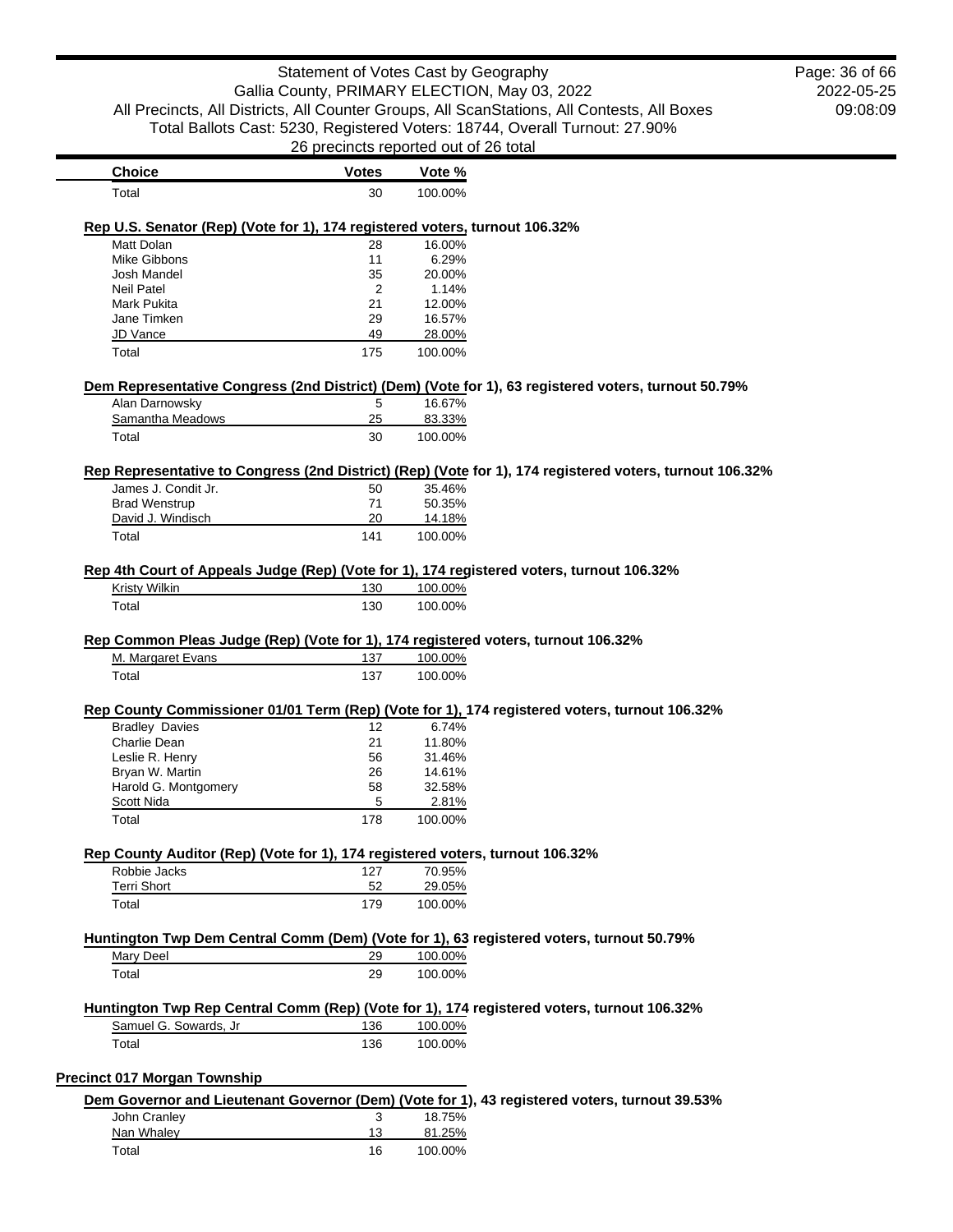2022-05-25 09:08:09 Page: 37 of 66

|                                                                                | <b>Votes</b> | Vote %                                                                                            |  |
|--------------------------------------------------------------------------------|--------------|---------------------------------------------------------------------------------------------------|--|
|                                                                                |              | Rep Governor and Lieutenant Governor (Rep) (Vote for 1), 185 registered voters, turnout 91.35%    |  |
| Joe Blystone                                                                   | 95           | 58.28%                                                                                            |  |
| Mike DeWine                                                                    | 42           | 25.77%                                                                                            |  |
| Ron Hood                                                                       | 5            | 3.07%                                                                                             |  |
| Jim Renacci                                                                    | 21           | 12.88%                                                                                            |  |
| Total                                                                          | 163          | 100.00%                                                                                           |  |
| Dem Attorney General (Dem) (Vote for 1), 43 registered voters, turnout 39.53%  |              |                                                                                                   |  |
| Jeff Crossman                                                                  | 15           | 100.00%                                                                                           |  |
| Total                                                                          | 15           | 100.00%                                                                                           |  |
| Rep Attorney General (Rep) (Vote for 1), 185 registered voters, turnout 91.35% |              |                                                                                                   |  |
| David Yost                                                                     | 128          | 100.00%                                                                                           |  |
| Total                                                                          | 128          | 100.00%                                                                                           |  |
| Dem Auditor Of State (Dem) (Vote for 1), 43 registered voters, turnout 39.53%  |              |                                                                                                   |  |
| <b>Taylor Sappington</b>                                                       | 15           | 100.00%                                                                                           |  |
| Total                                                                          | 15           | 100.00%                                                                                           |  |
| Rep Auditor Of State (Rep) (Vote for 1), 185 registered voters, turnout 91.35% |              |                                                                                                   |  |
| Keith Faber                                                                    | 125          | 100.00%                                                                                           |  |
| Total                                                                          | 125          | 100.00%                                                                                           |  |
|                                                                                |              |                                                                                                   |  |
|                                                                                |              | Dem Secretary Of State (Dem) (Vote for 1), 43 registered voters, turnout 39.53%                   |  |
| Chelsea Clark                                                                  | 15           | 100.00%                                                                                           |  |
| Total                                                                          | 15           | 100.00%                                                                                           |  |
| John Adams                                                                     | 76           | Rep Secretary Of State (Rep) (Vote for 1), 185 registered voters, turnout 91.35%<br>51.01%        |  |
|                                                                                | 73           |                                                                                                   |  |
| Frank LaRose<br>Total                                                          | 149          | 48.99%<br>100.00%                                                                                 |  |
|                                                                                |              |                                                                                                   |  |
|                                                                                |              | Dem Treasurer Of State (Dem) (Vote for 1), 43 registered voters, turnout 39.53%                   |  |
| <b>Scott Schertzer</b>                                                         | 14           | 100.00%                                                                                           |  |
| Total                                                                          | 14           | 100.00%                                                                                           |  |
|                                                                                |              |                                                                                                   |  |
| <b>Robert Sprague</b>                                                          | 127          | Rep Treasurer Of State (Rep) (Vote for 1), 185 registered voters, turnout 91.35%<br>100.00%       |  |
| Total                                                                          | 127          | 100.00%                                                                                           |  |
|                                                                                |              |                                                                                                   |  |
|                                                                                |              | Dem Chief Justice-1/1 Term (Dem) (Vote for 1), 43 registered voters, turnout 39.53%               |  |
| Jennifer Brunner                                                               | 13           | 100.00%                                                                                           |  |
| Total                                                                          | 13           | 100.00%                                                                                           |  |
|                                                                                |              |                                                                                                   |  |
|                                                                                |              | Rep Chief Justice-1/1 Term (Rep) (Vote for 1), 185 registered voters, turnout 91.35%              |  |
| Sharon L. Kennedy                                                              | 123          | 100.00%                                                                                           |  |
| Total                                                                          | 123          | 100.00%                                                                                           |  |
|                                                                                |              | Dem Sup Crt Justice-1/1 Term (Dem) (Vote for 1), 43 registered voters, turnout 39.53%             |  |
| Terri Jamison                                                                  | 14           | 100.00%                                                                                           |  |
| Total                                                                          | 14           | 100.00%                                                                                           |  |
|                                                                                |              |                                                                                                   |  |
| Pat Fischer                                                                    | 120          | Rep Sup Crt Justice-1/1 Term (Rep) (Vote for 1), 185 registered voters, turnout 91.35%<br>100.00% |  |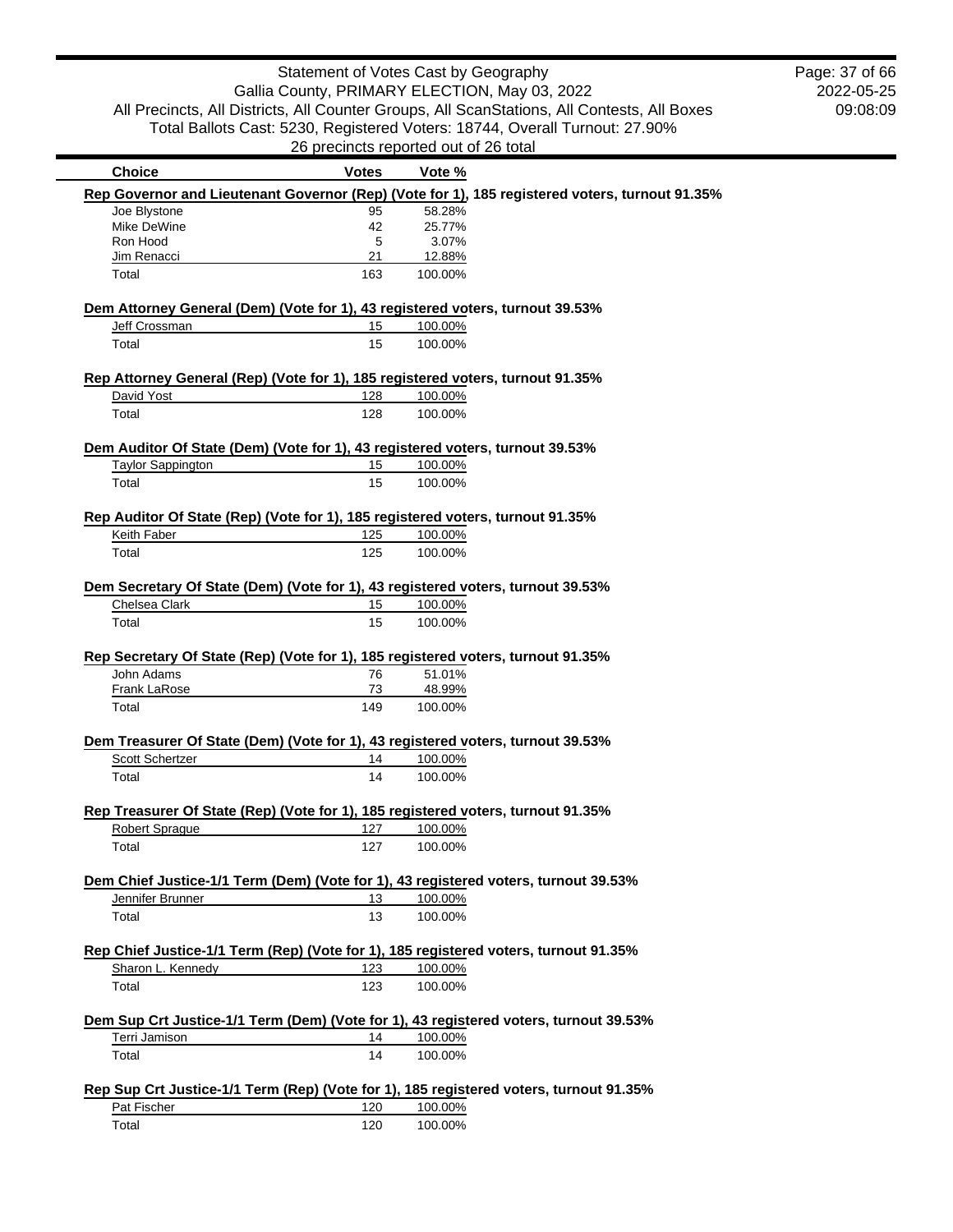|                                                                                                                                                                                                 | Statement of Votes Cast by Geography          |                   |                                                                                                         | Page: 38 of 66 |
|-------------------------------------------------------------------------------------------------------------------------------------------------------------------------------------------------|-----------------------------------------------|-------------------|---------------------------------------------------------------------------------------------------------|----------------|
|                                                                                                                                                                                                 | Gallia County, PRIMARY ELECTION, May 03, 2022 |                   |                                                                                                         | 2022-05-25     |
|                                                                                                                                                                                                 |                                               |                   | All Precincts, All Districts, All Counter Groups, All ScanStations, All Contests, All Boxes             | 09:08:09       |
|                                                                                                                                                                                                 |                                               |                   | Total Ballots Cast: 5230, Registered Voters: 18744, Overall Turnout: 27.90%                             |                |
|                                                                                                                                                                                                 | 26 precincts reported out of 26 total         |                   |                                                                                                         |                |
| <b>Choice</b>                                                                                                                                                                                   | <b>Votes</b>                                  | Vote %            |                                                                                                         |                |
| Dem Sup Crt Justice-1/2 Term (Dem) (Vote for 1), 43 registered voters, turnout 39.53%                                                                                                           |                                               |                   |                                                                                                         |                |
| Marilyn Zayas                                                                                                                                                                                   | 13                                            | 100.00%           |                                                                                                         |                |
| Total                                                                                                                                                                                           | 13                                            | 100.00%           |                                                                                                         |                |
|                                                                                                                                                                                                 |                                               |                   |                                                                                                         |                |
| Rep Sup Crt Justice-1/2 Term (Rep) (Vote for 1), 185 registered voters, turnout 91.35%                                                                                                          |                                               |                   |                                                                                                         |                |
| Pat DeWine                                                                                                                                                                                      | 106                                           | 100.00%           |                                                                                                         |                |
| Total                                                                                                                                                                                           | 106                                           | 100.00%           |                                                                                                         |                |
|                                                                                                                                                                                                 |                                               |                   |                                                                                                         |                |
| Dem U.S. Senator (Dem) (Vote for 1), 43 registered voters, turnout 39.53%<br>Morgan Harper                                                                                                      | 0                                             | 0.00%             |                                                                                                         |                |
| Traci TJ Johnson                                                                                                                                                                                | $\overline{7}$                                | 43.75%            |                                                                                                         |                |
| Tim Ryan                                                                                                                                                                                        | 9                                             | 56.25%            |                                                                                                         |                |
| Total                                                                                                                                                                                           | 16                                            | 100.00%           |                                                                                                         |                |
|                                                                                                                                                                                                 |                                               |                   |                                                                                                         |                |
| Rep U.S. Senator (Rep) (Vote for 1), 185 registered voters, turnout 91.35%                                                                                                                      |                                               |                   |                                                                                                         |                |
| Matt Dolan<br>Mike Gibbons                                                                                                                                                                      | 13<br>6                                       | 8.33%             |                                                                                                         |                |
| Josh Mandel                                                                                                                                                                                     | 48                                            | 3.85%<br>30.77%   |                                                                                                         |                |
| <b>Neil Patel</b>                                                                                                                                                                               | $\mathbf 1$                                   | 0.64%             |                                                                                                         |                |
| Mark Pukita                                                                                                                                                                                     | 23                                            | 14.74%            |                                                                                                         |                |
| Jane Timken                                                                                                                                                                                     | 20                                            | 12.82%            |                                                                                                         |                |
| JD Vance                                                                                                                                                                                        | 45                                            | 28.85%            |                                                                                                         |                |
| Total                                                                                                                                                                                           | 156                                           | 100.00%           |                                                                                                         |                |
|                                                                                                                                                                                                 |                                               |                   |                                                                                                         |                |
|                                                                                                                                                                                                 |                                               |                   | Dem Representative Congress (2nd District) (Dem) (Vote for 1), 43 registered voters, turnout 39.53%     |                |
| Alan Darnowsky                                                                                                                                                                                  | $\overline{4}$                                | 25.00%            |                                                                                                         |                |
|                                                                                                                                                                                                 |                                               |                   |                                                                                                         |                |
| Samantha Meadows                                                                                                                                                                                | 12                                            | 75.00%            |                                                                                                         |                |
| Total                                                                                                                                                                                           | 16                                            | 100.00%           |                                                                                                         |                |
|                                                                                                                                                                                                 |                                               |                   |                                                                                                         |                |
|                                                                                                                                                                                                 | 34                                            | 26.36%            | Rep Representative to Congress (2nd District) (Rep) (Vote for 1), 185 registered voters, turnout 91.35% |                |
| James J. Condit Jr.<br><b>Brad Wenstrup</b>                                                                                                                                                     | 73                                            | 56.59%            |                                                                                                         |                |
| David J. Windisch                                                                                                                                                                               | 22                                            | 17.05%            |                                                                                                         |                |
| Total                                                                                                                                                                                           | 129                                           | 100.00%           |                                                                                                         |                |
|                                                                                                                                                                                                 |                                               |                   |                                                                                                         |                |
|                                                                                                                                                                                                 |                                               |                   |                                                                                                         |                |
| Kristy Wilkin                                                                                                                                                                                   | 119                                           | 100.00%           |                                                                                                         |                |
| Total                                                                                                                                                                                           | 119                                           | 100.00%           |                                                                                                         |                |
|                                                                                                                                                                                                 |                                               |                   |                                                                                                         |                |
| M. Margaret Evans                                                                                                                                                                               | 127                                           | 100.00%           |                                                                                                         |                |
| Total                                                                                                                                                                                           | 127                                           | 100.00%           |                                                                                                         |                |
|                                                                                                                                                                                                 |                                               |                   |                                                                                                         |                |
|                                                                                                                                                                                                 |                                               |                   | Rep County Commissioner 01/01 Term (Rep) (Vote for 1), 185 registered voters, turnout 91.35%            |                |
| <b>Bradley Davies</b>                                                                                                                                                                           | 9                                             | 5.36%             |                                                                                                         |                |
| Charlie Dean                                                                                                                                                                                    | 12                                            | 7.14%             |                                                                                                         |                |
| Rep 4th Court of Appeals Judge (Rep) (Vote for 1), 185 registered voters, turnout 91.35%<br>Rep Common Pleas Judge (Rep) (Vote for 1), 185 registered voters, turnout 91.35%<br>Leslie R. Henry | 72                                            | 42.86%            |                                                                                                         |                |
| Bryan W. Martin                                                                                                                                                                                 | 26<br>49                                      | 15.48%<br>29.17%  |                                                                                                         |                |
| Harold G. Montgomery<br>Scott Nida                                                                                                                                                              | 0                                             | 0.00%             |                                                                                                         |                |
| Total                                                                                                                                                                                           | 168                                           | 100.00%           |                                                                                                         |                |
|                                                                                                                                                                                                 |                                               |                   |                                                                                                         |                |
|                                                                                                                                                                                                 |                                               |                   |                                                                                                         |                |
| Robbie Jacks                                                                                                                                                                                    | 115                                           | 70.99%            |                                                                                                         |                |
| Rep County Auditor (Rep) (Vote for 1), 185 registered voters, turnout 91.35%<br>Terri Short<br>Total                                                                                            | 47<br>162                                     | 29.01%<br>100.00% |                                                                                                         |                |

Randall Lee Adkins 17 100.00%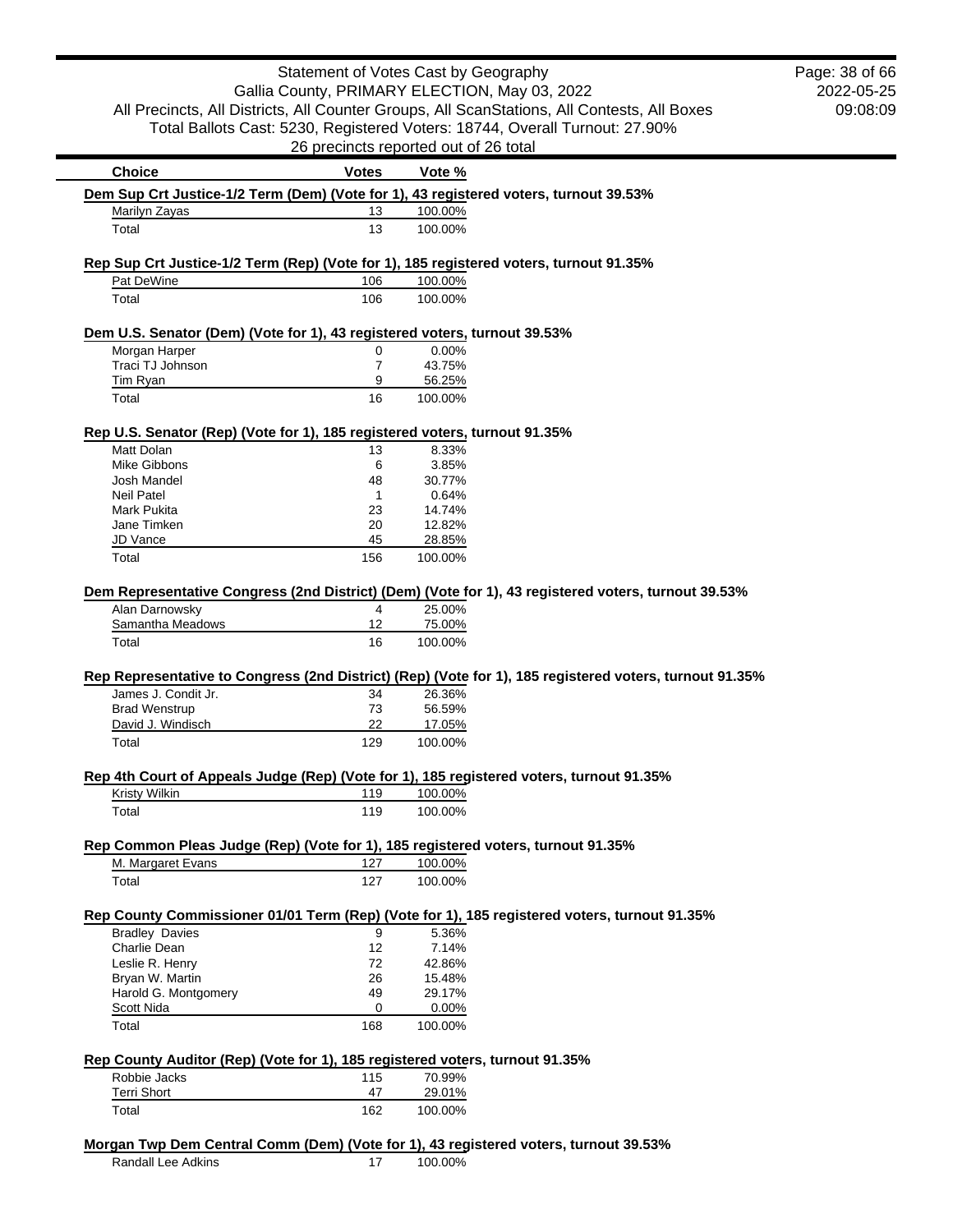| Statement of Votes Cast by Geography<br>Gallia County, PRIMARY ELECTION, May 03, 2022<br>All Precincts, All Districts, All Counter Groups, All ScanStations, All Contests, All Boxes<br>Total Ballots Cast: 5230, Registered Voters: 18744, Overall Turnout: 27.90% | Page: 39 of 66<br>2022-05-25<br>09:08:09 |                   |                                                                                                |  |
|---------------------------------------------------------------------------------------------------------------------------------------------------------------------------------------------------------------------------------------------------------------------|------------------------------------------|-------------------|------------------------------------------------------------------------------------------------|--|
|                                                                                                                                                                                                                                                                     | 26 precincts reported out of 26 total    |                   |                                                                                                |  |
| <b>Choice</b>                                                                                                                                                                                                                                                       | <b>Votes</b>                             | Vote %            |                                                                                                |  |
| Total                                                                                                                                                                                                                                                               | 17                                       | 100.00%           |                                                                                                |  |
| Morgan Twp Rep Central Comm (Rep) (Vote for 1), 185 registered voters, turnout 91.35%                                                                                                                                                                               |                                          |                   |                                                                                                |  |
| Molly Hash                                                                                                                                                                                                                                                          | 80                                       | 49.38%            |                                                                                                |  |
| <b>Earl Chris Wellington</b><br>Total                                                                                                                                                                                                                               | 82<br>162                                | 50.62%<br>100.00% |                                                                                                |  |
|                                                                                                                                                                                                                                                                     |                                          |                   |                                                                                                |  |
| <b>Precinct 018 Ohio Township</b>                                                                                                                                                                                                                                   |                                          |                   |                                                                                                |  |
| John Cranley                                                                                                                                                                                                                                                        | 5                                        | 38.46%            | Dem Governor and Lieutenant Governor (Dem) (Vote for 1), 24 registered voters, turnout 62.50%  |  |
| Nan Whaley                                                                                                                                                                                                                                                          | 8                                        | 61.54%            |                                                                                                |  |
| Total                                                                                                                                                                                                                                                               | 13                                       | 100.00%           |                                                                                                |  |
|                                                                                                                                                                                                                                                                     |                                          |                   |                                                                                                |  |
| Joe Blystone                                                                                                                                                                                                                                                        | 100                                      | 65.36%            | Rep Governor and Lieutenant Governor (Rep) (Vote for 1), 187 registered voters, turnout 82.89% |  |
| Mike DeWine                                                                                                                                                                                                                                                         | 37                                       | 24.18%            |                                                                                                |  |
| Ron Hood                                                                                                                                                                                                                                                            | 6                                        | 3.92%             |                                                                                                |  |
| Jim Renacci                                                                                                                                                                                                                                                         | 10                                       | 6.54%             |                                                                                                |  |
| Total                                                                                                                                                                                                                                                               | 153                                      | 100.00%           |                                                                                                |  |
| Dem Attorney General (Dem) (Vote for 1), 24 registered voters, turnout 62.50%                                                                                                                                                                                       |                                          |                   |                                                                                                |  |
| Jeff Crossman                                                                                                                                                                                                                                                       | 10                                       | 100.00%           |                                                                                                |  |
| Total                                                                                                                                                                                                                                                               | 10                                       | 100.00%           |                                                                                                |  |
| Rep Attorney General (Rep) (Vote for 1), 187 registered voters, turnout 82.89%                                                                                                                                                                                      |                                          |                   |                                                                                                |  |
| David Yost                                                                                                                                                                                                                                                          | 96                                       | 100.00%           |                                                                                                |  |
| Total                                                                                                                                                                                                                                                               | 96                                       | 100.00%           |                                                                                                |  |
| Dem Auditor Of State (Dem) (Vote for 1), 24 registered voters, turnout 62.50%                                                                                                                                                                                       |                                          |                   |                                                                                                |  |
| <b>Taylor Sappington</b>                                                                                                                                                                                                                                            | 10                                       | 100.00%           |                                                                                                |  |
| Total                                                                                                                                                                                                                                                               | 10                                       | 100.00%           |                                                                                                |  |
| Rep Auditor Of State (Rep) (Vote for 1), 187 registered voters, turnout 82.89%                                                                                                                                                                                      |                                          |                   |                                                                                                |  |
| <b>Keith Faber</b>                                                                                                                                                                                                                                                  | 90                                       | 100.00%           |                                                                                                |  |
| Total                                                                                                                                                                                                                                                               | 90                                       | 100.00%           |                                                                                                |  |
| Dem Secretary Of State (Dem) (Vote for 1), 24 registered voters, turnout 62.50%                                                                                                                                                                                     |                                          |                   |                                                                                                |  |
| Chelsea Clark                                                                                                                                                                                                                                                       | 10                                       | 100.00%           |                                                                                                |  |
| Total                                                                                                                                                                                                                                                               | 10                                       | 100.00%           |                                                                                                |  |
| Rep Secretary Of State (Rep) (Vote for 1), 187 registered voters, turnout 82.89%                                                                                                                                                                                    |                                          |                   |                                                                                                |  |
| John Adams                                                                                                                                                                                                                                                          | 73                                       | 60.83%            |                                                                                                |  |
| Frank LaRose                                                                                                                                                                                                                                                        | 47                                       | 39.17%            |                                                                                                |  |
| Total                                                                                                                                                                                                                                                               | 120                                      | 100.00%           |                                                                                                |  |
| Dem Treasurer Of State (Dem) (Vote for 1), 24 registered voters, turnout 62.50%                                                                                                                                                                                     |                                          |                   |                                                                                                |  |
| Scott Schertzer                                                                                                                                                                                                                                                     | 10                                       | 100.00%           |                                                                                                |  |
| Total                                                                                                                                                                                                                                                               | 10                                       | 100.00%           |                                                                                                |  |
|                                                                                                                                                                                                                                                                     |                                          |                   |                                                                                                |  |
| Rep Treasurer Of State (Rep) (Vote for 1), 187 registered voters, turnout 82.89%<br>Robert Sprague                                                                                                                                                                  | 89                                       | 100.00%           |                                                                                                |  |
| Total                                                                                                                                                                                                                                                               | 89                                       | 100.00%           |                                                                                                |  |
|                                                                                                                                                                                                                                                                     |                                          |                   |                                                                                                |  |
| Dem Chief Justice-1/1 Term (Dem) (Vote for 1), 24 registered voters, turnout 62.50%<br>Jennifer Brunner                                                                                                                                                             | 11                                       | 100.00%           |                                                                                                |  |
| Total                                                                                                                                                                                                                                                               | 11                                       | 100.00%           |                                                                                                |  |
|                                                                                                                                                                                                                                                                     |                                          |                   |                                                                                                |  |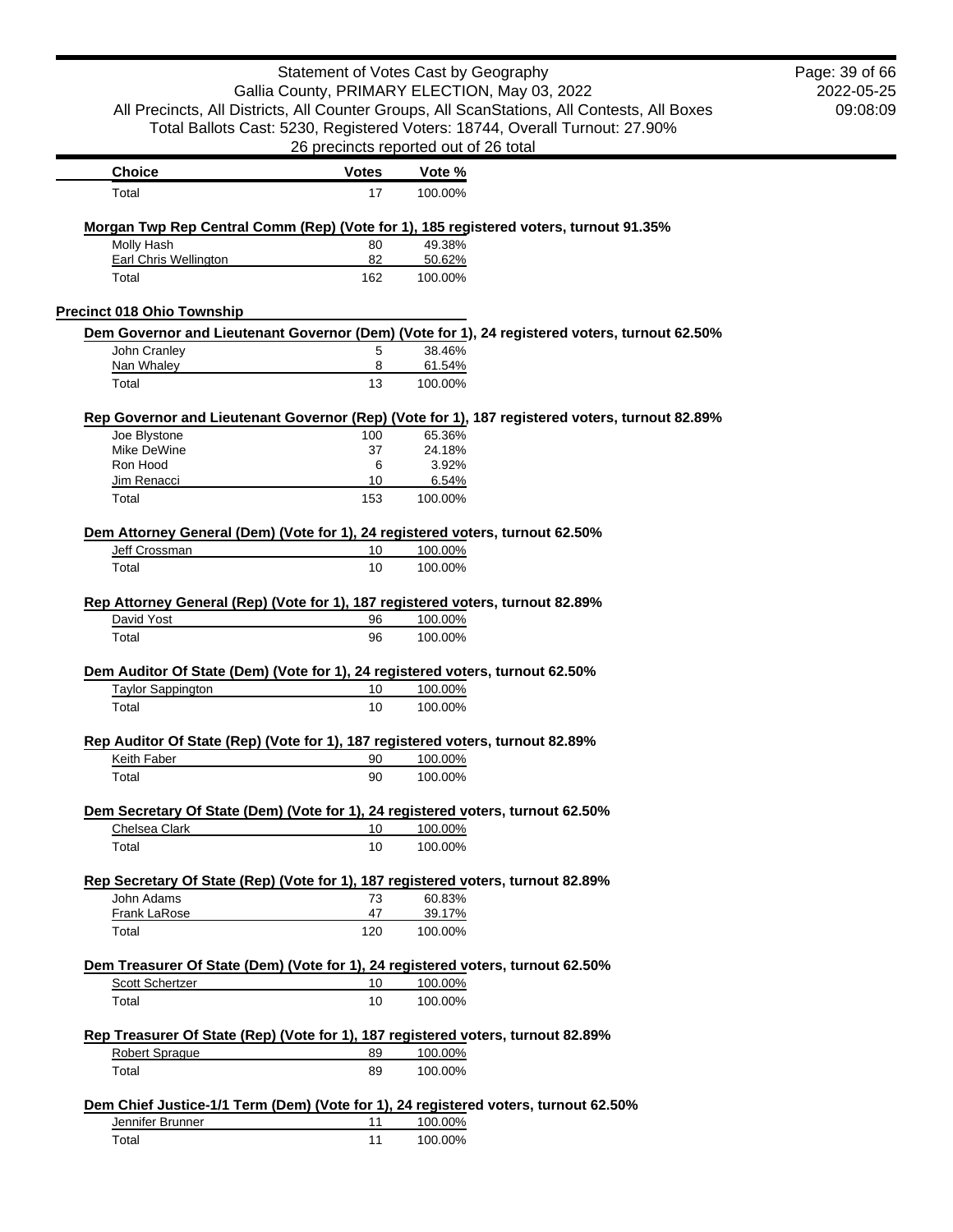|                                                                            |              | Statement of Votes Cast by Geography                                                                    | Page: 40 of 66 |
|----------------------------------------------------------------------------|--------------|---------------------------------------------------------------------------------------------------------|----------------|
|                                                                            |              | Gallia County, PRIMARY ELECTION, May 03, 2022                                                           | 2022-05-25     |
|                                                                            |              | All Precincts, All Districts, All Counter Groups, All ScanStations, All Contests, All Boxes             | 09:08:09       |
|                                                                            |              | Total Ballots Cast: 5230, Registered Voters: 18744, Overall Turnout: 27.90%                             |                |
|                                                                            |              | 26 precincts reported out of 26 total                                                                   |                |
| <b>Choice</b>                                                              | <b>Votes</b> | Vote %                                                                                                  |                |
|                                                                            |              | Rep Chief Justice-1/1 Term (Rep) (Vote for 1), 187 registered voters, turnout 82.89%                    |                |
| Sharon L. Kennedy                                                          | 91           | 100.00%                                                                                                 |                |
| Total                                                                      | 91           | 100.00%                                                                                                 |                |
|                                                                            |              | Dem Sup Crt Justice-1/1 Term (Dem) (Vote for 1), 24 registered voters, turnout 62.50%                   |                |
| Terri Jamison                                                              | 10           | 100.00%                                                                                                 |                |
| Total                                                                      | 10           | 100.00%                                                                                                 |                |
|                                                                            |              | Rep Sup Crt Justice-1/1 Term (Rep) (Vote for 1), 187 registered voters, turnout 82.89%                  |                |
| Pat Fischer                                                                | 91           | 100.00%                                                                                                 |                |
| Total                                                                      | 91           | 100.00%                                                                                                 |                |
|                                                                            |              | Dem Sup Crt Justice-1/2 Term (Dem) (Vote for 1), 24 registered voters, turnout 62.50%                   |                |
| Marilyn Zayas                                                              | 9            | 100.00%                                                                                                 |                |
| Total                                                                      | 9            | 100.00%                                                                                                 |                |
|                                                                            |              |                                                                                                         |                |
| Pat DeWine                                                                 | 76           | Rep Sup Crt Justice-1/2 Term (Rep) (Vote for 1), 187 registered voters, turnout 82.89%<br>100.00%       |                |
| Total                                                                      | 76           | 100.00%                                                                                                 |                |
|                                                                            |              |                                                                                                         |                |
| Dem U.S. Senator (Dem) (Vote for 1), 24 registered voters, turnout 62.50%  |              |                                                                                                         |                |
| Morgan Harper                                                              | 3            | 23.08%                                                                                                  |                |
| Traci TJ Johnson                                                           | 2            | 15.38%                                                                                                  |                |
| <b>Tim Ryan</b>                                                            | 8            | 61.54%                                                                                                  |                |
| Total                                                                      | 13           | 100.00%                                                                                                 |                |
| Rep U.S. Senator (Rep) (Vote for 1), 187 registered voters, turnout 82.89% |              |                                                                                                         |                |
| Matt Dolan                                                                 | 8            | 5.67%                                                                                                   |                |
| <b>Mike Gibbons</b>                                                        | 17           | 12.06%                                                                                                  |                |
| Josh Mandel                                                                | 23           | 16.31%                                                                                                  |                |
| <b>Neil Patel</b>                                                          | 2            | 1.42%                                                                                                   |                |
| Mark Pukita                                                                | 23           | 16.31%                                                                                                  |                |
| Jane Timken                                                                | 20           | 14.18%                                                                                                  |                |
| JD Vance                                                                   | 48           | 34.04%                                                                                                  |                |
| Total                                                                      | 141          | 100.00%                                                                                                 |                |
|                                                                            |              | Dem Representative Congress (2nd District) (Dem) (Vote for 1), 24 registered voters, turnout 62.50%     |                |
| Alan Darnowsky                                                             | 3            | 25.00%                                                                                                  |                |
| Samantha Meadows                                                           | 9            | 75.00%                                                                                                  |                |
| Total                                                                      | 12           | 100.00%                                                                                                 |                |
|                                                                            |              | Rep Representative to Congress (2nd District) (Rep) (Vote for 1), 187 registered voters, turnout 82.89% |                |
| James J. Condit Jr.                                                        | 21           | 19.27%                                                                                                  |                |
| <b>Brad Wenstrup</b>                                                       | 65           | 59.63%                                                                                                  |                |
| David J. Windisch                                                          | 23           | 21.10%                                                                                                  |                |
| Total                                                                      | 109          | 100.00%                                                                                                 |                |
|                                                                            |              |                                                                                                         |                |
|                                                                            |              | Rep 4th Court of Appeals Judge (Rep) (Vote for 1), 187 registered voters, turnout 82.89%                |                |
| Kristy Wilkin<br>Total                                                     | 87<br>87     | 100.00%<br>100.00%                                                                                      |                |
|                                                                            |              |                                                                                                         |                |
|                                                                            |              | Rep Common Pleas Judge (Rep) (Vote for 1), 187 registered voters, turnout 82.89%                        |                |
| M. Margaret Evans                                                          | 108          | 100.00%                                                                                                 |                |
| Total                                                                      | 108          | 100.00%                                                                                                 |                |
|                                                                            |              |                                                                                                         |                |
| <b>Bradley Davies</b>                                                      | $\mathbf{1}$ | Rep County Commissioner 01/01 Term (Rep) (Vote for 1), 187 registered voters, turnout 82.89%<br>0.66%   |                |
| Charlie Dean                                                               | 12           | 7.89%                                                                                                   |                |
|                                                                            |              |                                                                                                         |                |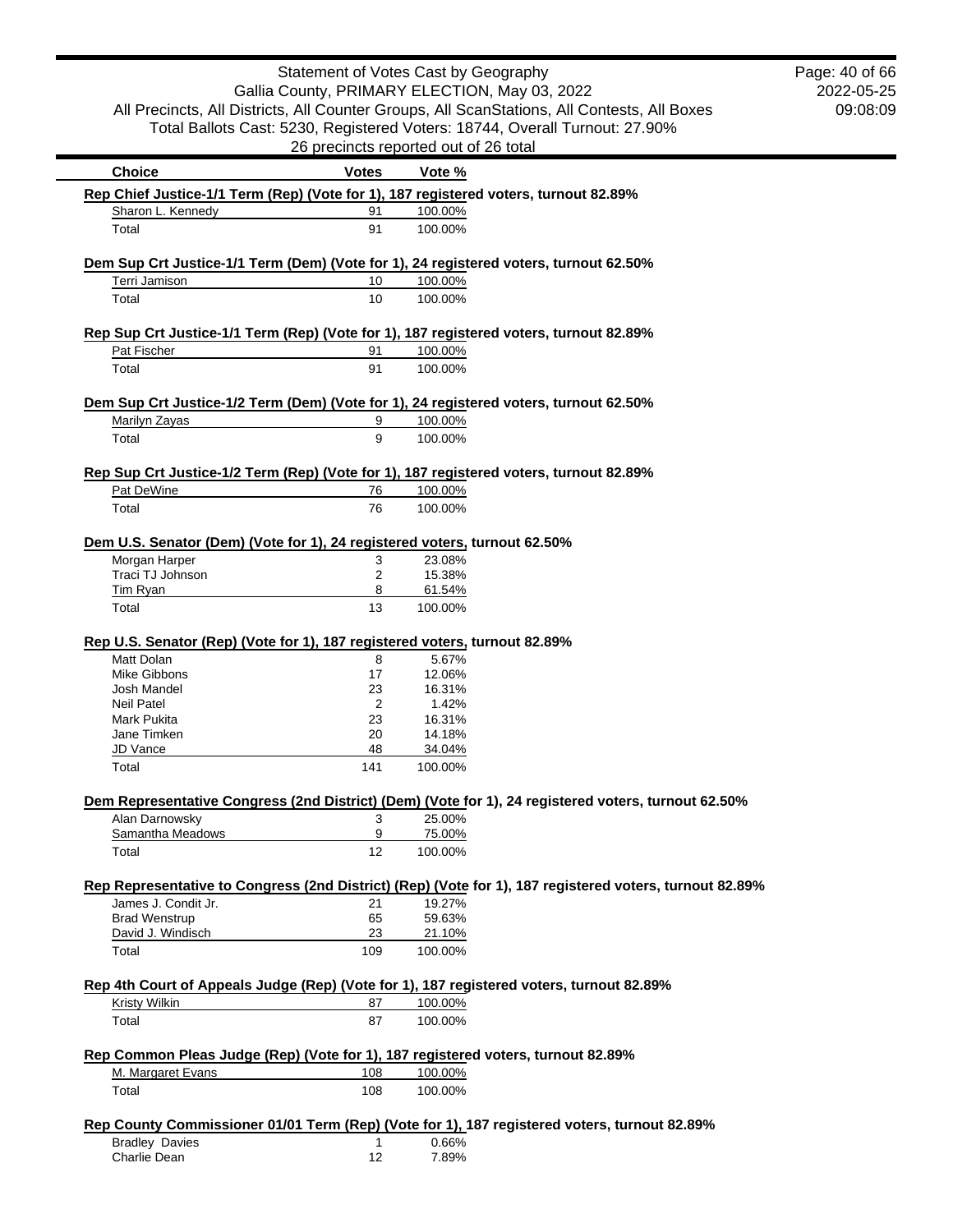|                                                                                                      | $\sigma$ probinded reported but of Eq. (bidi |                   |                                                                                                 |
|------------------------------------------------------------------------------------------------------|----------------------------------------------|-------------------|-------------------------------------------------------------------------------------------------|
| <b>Choice</b>                                                                                        | <b>Votes</b>                                 | Vote %            |                                                                                                 |
| Leslie R. Henry                                                                                      | 93                                           | 61.18%            |                                                                                                 |
| Bryan W. Martin                                                                                      | 5                                            | 3.29%             |                                                                                                 |
| Harold G. Montgomery                                                                                 | 40                                           | 26.32%            |                                                                                                 |
| Scott Nida                                                                                           | 1                                            | 0.66%             |                                                                                                 |
| Total                                                                                                | 152                                          | 100.00%           |                                                                                                 |
| Rep County Auditor (Rep) (Vote for 1), 187 registered voters, turnout 82.89%                         |                                              |                   |                                                                                                 |
| Robbie Jacks                                                                                         | 64                                           | 44.76%            |                                                                                                 |
| <b>Terri Short</b><br>Total                                                                          | 79<br>143                                    | 55.24%<br>100.00% |                                                                                                 |
|                                                                                                      |                                              |                   |                                                                                                 |
| Ohio Twp Dem Central Comm (Dem) (Vote for 1), 24 registered voters, turnout 62.50%<br>Paul D. Holley | 12                                           | 100.00%           |                                                                                                 |
| Total                                                                                                | 12                                           | 100.00%           |                                                                                                 |
|                                                                                                      |                                              |                   |                                                                                                 |
| Ohio Twp Rep Central Comm (Rep) (Vote for 1), 187 registered voters, turnout 82.89%                  |                                              |                   |                                                                                                 |
| <b>Michael Daines</b><br>Jeremy A. Kroll                                                             | 64<br>83                                     | 43.54%            |                                                                                                 |
|                                                                                                      |                                              | 56.46%            |                                                                                                 |
| Total                                                                                                | 147                                          | 100.00%           |                                                                                                 |
| Dist 2 Fire (Vote for 1), 569 registered voters, turnout 30.40%                                      |                                              |                   |                                                                                                 |
| FOR THE TAX LEVY                                                                                     | 113                                          | 68.90%            |                                                                                                 |
| AGAINST THE TAX LEVY                                                                                 | 51                                           | 31.10%            |                                                                                                 |
| Total                                                                                                | 164                                          | 100.00%           |                                                                                                 |
| <b>Precinct 019 Perry Township</b>                                                                   |                                              |                   |                                                                                                 |
|                                                                                                      |                                              |                   | Dem Governor and Lieutenant Governor (Dem) (Vote for 1), 43 registered voters, turnout 67.44%   |
| John Cranley                                                                                         | 5                                            | 17.24%            |                                                                                                 |
| Nan Whaley                                                                                           | 24                                           | 82.76%            |                                                                                                 |
| Total                                                                                                | 29                                           | 100.00%           |                                                                                                 |
|                                                                                                      |                                              |                   | Rep Governor and Lieutenant Governor (Rep) (Vote for 1), 188 registered voters, turnout 108.51% |
| Joe Blystone                                                                                         | 95                                           | 47.74%            |                                                                                                 |
| Mike DeWine                                                                                          | 75                                           | 37.69%            |                                                                                                 |
| Ron Hood                                                                                             | 9                                            | 4.52%             |                                                                                                 |
| Jim Renacci                                                                                          | 20                                           | 10.05%            |                                                                                                 |
| Total                                                                                                | 199                                          | 100.00%           |                                                                                                 |
| Dem Attorney General (Dem) (Vote for 1), 43 registered voters, turnout 67.44%                        |                                              |                   |                                                                                                 |
| Jeff Crossman                                                                                        | 24                                           | 100.00%           |                                                                                                 |
| Total                                                                                                | 24                                           | 100.00%           |                                                                                                 |
| Rep Attorney General (Rep) (Vote for 1), 188 registered voters, turnout 108.51%                      |                                              |                   |                                                                                                 |
| David Yost                                                                                           | 156                                          | 100.00%           |                                                                                                 |
| Total                                                                                                | 156                                          | 100.00%           |                                                                                                 |
|                                                                                                      |                                              |                   |                                                                                                 |
| Dem Auditor Of State (Dem) (Vote for 1), 43 registered voters, turnout 67.44%                        |                                              |                   |                                                                                                 |
| <b>Taylor Sappington</b>                                                                             | 23                                           | 100.00%           |                                                                                                 |
| Total                                                                                                | 23                                           | 100.00%           |                                                                                                 |
| Rep Auditor Of State (Rep) (Vote for 1), 188 registered voters, turnout 108.51%                      |                                              |                   |                                                                                                 |
| Keith Faber                                                                                          | 149                                          | 100.00%           |                                                                                                 |
| Total                                                                                                | 149                                          | 100.00%           |                                                                                                 |
| Dem Secretary Of State (Dem) (Vote for 1), 43 registered voters, turnout 67.44%                      |                                              |                   |                                                                                                 |
| Chelsea Clark                                                                                        | 25                                           | 100.00%           |                                                                                                 |
| Total                                                                                                | 25                                           | 100.00%           |                                                                                                 |
|                                                                                                      |                                              |                   |                                                                                                 |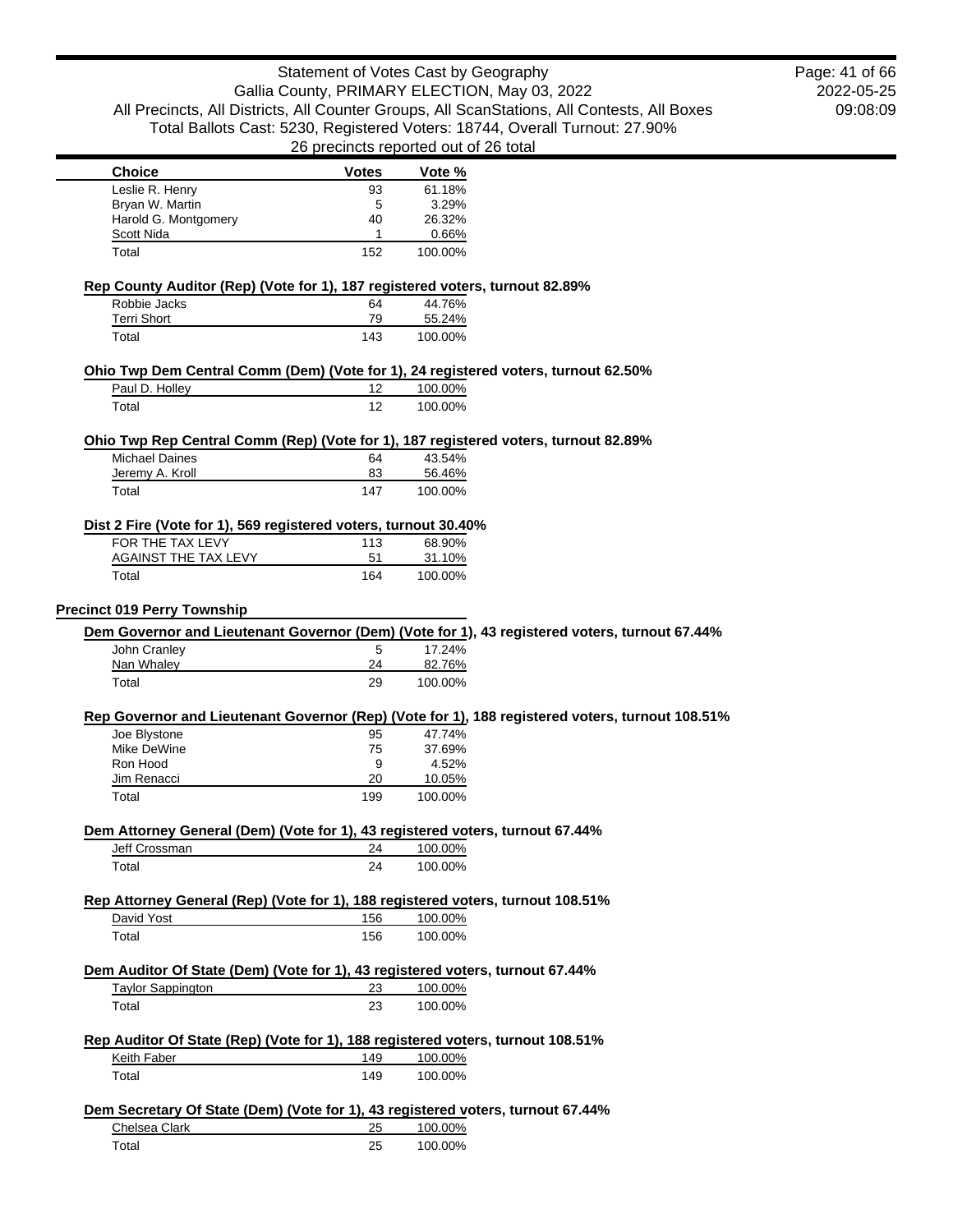Е

2022-05-25 09:08:09 Page: 42 of 66

| <b>Choice</b>                                                                                              | <b>Votes</b> | Vote %  |                                                                                                     |
|------------------------------------------------------------------------------------------------------------|--------------|---------|-----------------------------------------------------------------------------------------------------|
| Rep Secretary Of State (Rep) (Vote for 1), 188 registered voters, turnout 108.51%                          |              |         |                                                                                                     |
| John Adams                                                                                                 | 85           | 48.30%  |                                                                                                     |
| Frank LaRose                                                                                               | 91           | 51.70%  |                                                                                                     |
| Total                                                                                                      | 176          | 100.00% |                                                                                                     |
| Dem Treasurer Of State (Dem) (Vote for 1), 43 registered voters, turnout 67.44%                            |              |         |                                                                                                     |
| <b>Scott Schertzer</b>                                                                                     | 23           | 100.00% |                                                                                                     |
| Total                                                                                                      | 23           | 100.00% |                                                                                                     |
|                                                                                                            |              |         |                                                                                                     |
| Rep Treasurer Of State (Rep) (Vote for 1), 188 registered voters, turnout 108.51%<br><b>Robert Sprague</b> | 153          | 100.00% |                                                                                                     |
| Total                                                                                                      | 153          | 100.00% |                                                                                                     |
|                                                                                                            |              |         |                                                                                                     |
| Dem Chief Justice-1/1 Term (Dem) (Vote for 1), 43 registered voters, turnout 67.44%                        |              |         |                                                                                                     |
| Jennifer Brunner                                                                                           | 26           | 100.00% |                                                                                                     |
| Total                                                                                                      | 26           | 100.00% |                                                                                                     |
| Rep Chief Justice-1/1 Term (Rep) (Vote for 1), 188 registered voters, turnout 108.51%                      |              |         |                                                                                                     |
| Sharon L. Kennedy                                                                                          | 150          | 100.00% |                                                                                                     |
| Total                                                                                                      | 150          | 100.00% |                                                                                                     |
|                                                                                                            |              |         |                                                                                                     |
| Dem Sup Crt Justice-1/1 Term (Dem) (Vote for 1), 43 registered voters, turnout 67.44%<br>Terri Jamison     |              |         |                                                                                                     |
|                                                                                                            | 22           | 100.00% |                                                                                                     |
| Total                                                                                                      | 22           | 100.00% |                                                                                                     |
| Rep Sup Crt Justice-1/1 Term (Rep) (Vote for 1), 188 registered voters, turnout 108.51%                    |              |         |                                                                                                     |
| Pat Fischer                                                                                                | 146          | 100.00% |                                                                                                     |
| Total                                                                                                      | 146          | 100.00% |                                                                                                     |
|                                                                                                            |              |         |                                                                                                     |
| Dem Sup Crt Justice-1/2 Term (Dem) (Vote for 1), 43 registered voters, turnout 67.44%                      |              |         |                                                                                                     |
| Marilyn Zayas                                                                                              | 20           | 100.00% |                                                                                                     |
| Total                                                                                                      | 20           | 100.00% |                                                                                                     |
| Rep Sup Crt Justice-1/2 Term (Rep) (Vote for 1), 188 registered voters, turnout 108.51%                    |              |         |                                                                                                     |
| Pat DeWine                                                                                                 | 129          | 100.00% |                                                                                                     |
| Total                                                                                                      | 129          | 100.00% |                                                                                                     |
|                                                                                                            |              |         |                                                                                                     |
| Dem U.S. Senator (Dem) (Vote for 1), 43 registered voters, turnout 67.44%                                  |              |         |                                                                                                     |
| Morgan Harper                                                                                              | 4            | 14.29%  |                                                                                                     |
| Traci TJ Johnson                                                                                           | 4            | 14.29%  |                                                                                                     |
| Tim Ryan                                                                                                   | 20           | 71.43%  |                                                                                                     |
| Total                                                                                                      | 28           | 100.00% |                                                                                                     |
| Rep U.S. Senator (Rep) (Vote for 1), 188 registered voters, turnout 108.51%                                |              |         |                                                                                                     |
| Matt Dolan                                                                                                 | 16           | 8.70%   |                                                                                                     |
| Mike Gibbons                                                                                               | 12           | 6.52%   |                                                                                                     |
| Josh Mandel                                                                                                | 42           | 22.83%  |                                                                                                     |
| <b>Neil Patel</b>                                                                                          | 4            | 2.17%   |                                                                                                     |
| Mark Pukita                                                                                                | 10           | 5.43%   |                                                                                                     |
| Jane Timken                                                                                                | 29           | 15.76%  |                                                                                                     |
| JD Vance                                                                                                   | 71           | 38.59%  |                                                                                                     |
| Total                                                                                                      | 184          | 100.00% |                                                                                                     |
|                                                                                                            |              |         | Dem Representative Congress (2nd District) (Dem) (Vote for 1), 43 registered voters, turnout 67.44% |
| Alan Darnowsky                                                                                             | 4            | 13.79%  |                                                                                                     |
| Samantha Meadows                                                                                           | 25           | 86.21%  |                                                                                                     |
| Total                                                                                                      | 29           | 100.00% |                                                                                                     |
|                                                                                                            |              |         |                                                                                                     |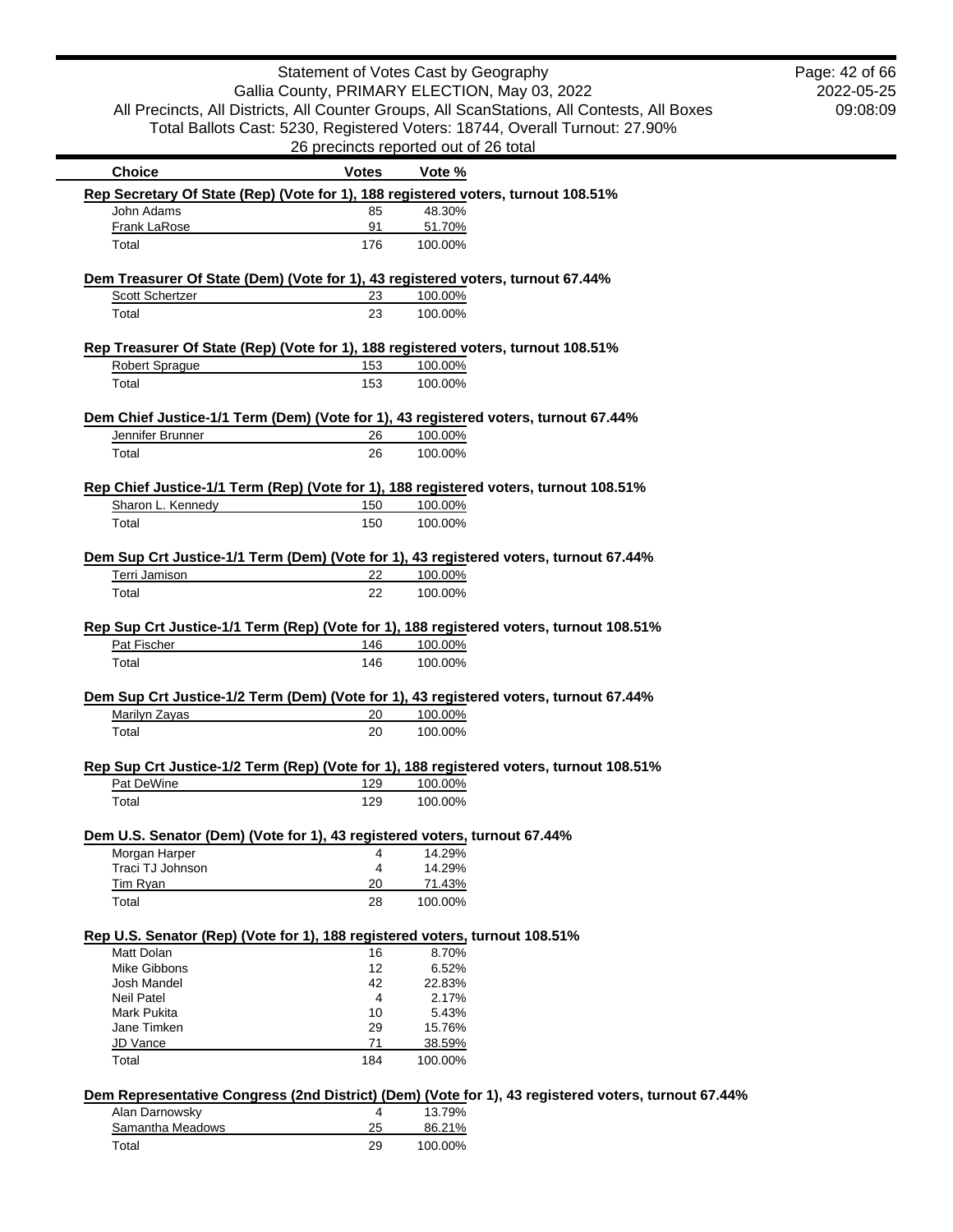|                                                                                           | Statement of Votes Cast by Geography  |         |                                                                                                          | Page: 43 of 66 |
|-------------------------------------------------------------------------------------------|---------------------------------------|---------|----------------------------------------------------------------------------------------------------------|----------------|
|                                                                                           |                                       |         | Gallia County, PRIMARY ELECTION, May 03, 2022                                                            | 2022-05-25     |
|                                                                                           |                                       |         | All Precincts, All Districts, All Counter Groups, All ScanStations, All Contests, All Boxes              | 09:08:09       |
|                                                                                           |                                       |         | Total Ballots Cast: 5230, Registered Voters: 18744, Overall Turnout: 27.90%                              |                |
|                                                                                           | 26 precincts reported out of 26 total |         |                                                                                                          |                |
| <b>Choice</b>                                                                             | <b>Votes</b>                          | Vote %  |                                                                                                          |                |
|                                                                                           |                                       |         | Rep Representative to Congress (2nd District) (Rep) (Vote for 1), 188 registered voters, turnout 108.51% |                |
| James J. Condit Jr.                                                                       | 49                                    | 29.88%  |                                                                                                          |                |
| <b>Brad Wenstrup</b>                                                                      | 89                                    | 54.27%  |                                                                                                          |                |
| David J. Windisch                                                                         | 26                                    | 15.85%  |                                                                                                          |                |
| Total                                                                                     | 164                                   | 100.00% |                                                                                                          |                |
| Rep 4th Court of Appeals Judge (Rep) (Vote for 1), 188 registered voters, turnout 108.51% |                                       |         |                                                                                                          |                |
| <b>Kristy Wilkin</b>                                                                      | 144                                   | 100.00% |                                                                                                          |                |
| Total                                                                                     | 144                                   | 100.00% |                                                                                                          |                |
| Rep Common Pleas Judge (Rep) (Vote for 1), 188 registered voters, turnout 108.51%         |                                       |         |                                                                                                          |                |
| M. Margaret Evans                                                                         | 165                                   | 100.00% |                                                                                                          |                |
| Total                                                                                     | 165                                   | 100.00% |                                                                                                          |                |
|                                                                                           |                                       |         | Rep County Commissioner 01/01 Term (Rep) (Vote for 1), 188 registered voters, turnout 108.51%            |                |
| <b>Bradley Davies</b>                                                                     | 33                                    | 16.42%  |                                                                                                          |                |
| Charlie Dean                                                                              | 10                                    | 4.98%   |                                                                                                          |                |
| Leslie R. Henry                                                                           | 60                                    | 29.85%  |                                                                                                          |                |
| Bryan W. Martin                                                                           | 8                                     | 3.98%   |                                                                                                          |                |
| Harold G. Montgomery                                                                      | 87                                    | 43.28%  |                                                                                                          |                |
| Scott Nida                                                                                | 3                                     | 1.49%   |                                                                                                          |                |
| Total                                                                                     | 201                                   | 100.00% |                                                                                                          |                |
| Rep County Auditor (Rep) (Vote for 1), 188 registered voters, turnout 108.51%             |                                       |         |                                                                                                          |                |
| Robbie Jacks                                                                              | 116                                   | 61.38%  |                                                                                                          |                |
| <b>Terri Short</b>                                                                        | 73                                    | 38.62%  |                                                                                                          |                |
| Total                                                                                     | 189                                   | 100.00% |                                                                                                          |                |
|                                                                                           |                                       |         |                                                                                                          |                |
| Perry Twp Dem Central Comm (Dem) (Vote for 1), 43 registered voters, turnout 67.44%       |                                       |         |                                                                                                          |                |
| <b>Beth Ruff</b>                                                                          | 27                                    | 100.00% |                                                                                                          |                |
| Total                                                                                     | 27                                    | 100.00% |                                                                                                          |                |
| Perry Twp Rep Central Comm (Rep) (Vote for 1), 188 registered voters, turnout 108.51%     |                                       |         |                                                                                                          |                |
| James C. Blair                                                                            | 157                                   | 100.00% |                                                                                                          |                |
| Total                                                                                     | 157                                   | 100.00% |                                                                                                          |                |
| <b>Precinct 020 Centerville Pct</b>                                                       |                                       |         |                                                                                                          |                |
|                                                                                           |                                       |         | Dem Governor and Lieutenant Governor (Dem) (Vote for 1), 49 registered voters, turnout 59.18%            |                |
| John Cranley                                                                              | $\overline{7}$                        | 29.17%  |                                                                                                          |                |
| Nan Whaley                                                                                | 17                                    | 70.83%  |                                                                                                          |                |
| Total                                                                                     | 24                                    | 100.00% |                                                                                                          |                |
|                                                                                           |                                       |         | Rep Governor and Lieutenant Governor (Rep) (Vote for 1), 124 registered voters, turnout 120.97%          |                |
| Joe Blystone                                                                              | 64                                    | 43.54%  |                                                                                                          |                |
| Mike DeWine                                                                               | 65                                    | 44.22%  |                                                                                                          |                |
| Ron Hood                                                                                  | 2                                     | 1.36%   |                                                                                                          |                |
| Jim Renacci                                                                               | 16                                    | 10.88%  |                                                                                                          |                |
| Total                                                                                     | 147                                   | 100.00% |                                                                                                          |                |
| Dem Attorney General (Dem) (Vote for 1), 49 registered voters, turnout 59.18%             |                                       |         |                                                                                                          |                |
| Jeff Crossman                                                                             | 24                                    | 100.00% |                                                                                                          |                |
| Total                                                                                     | 24                                    | 100.00% |                                                                                                          |                |
| Rep Attorney General (Rep) (Vote for 1), 124 registered voters, turnout 120.97%           |                                       |         |                                                                                                          |                |
| David Yost                                                                                | 109                                   | 100.00% |                                                                                                          |                |
| Total                                                                                     | 109                                   | 100.00% |                                                                                                          |                |
|                                                                                           |                                       |         |                                                                                                          |                |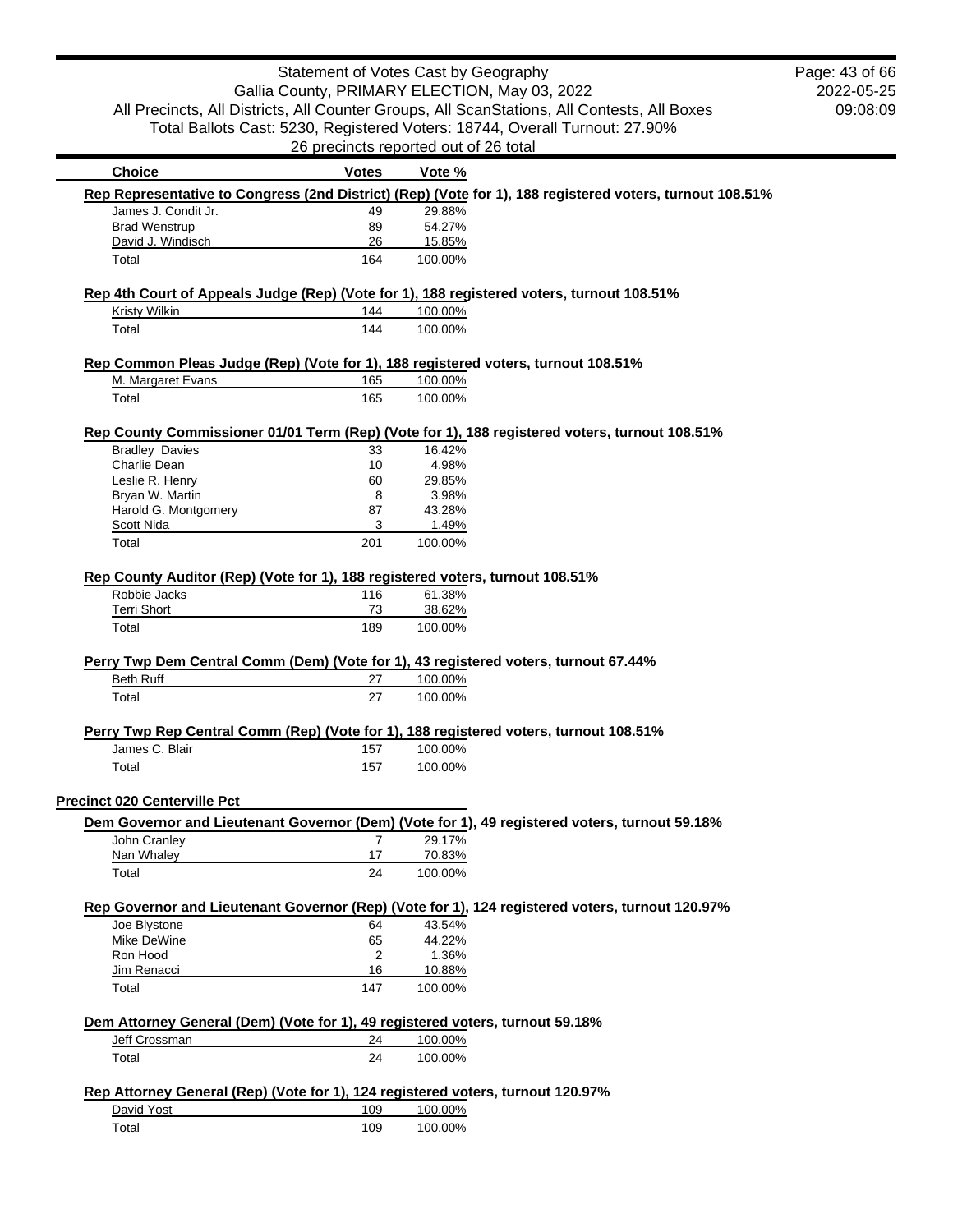|                                                                                               |              | Statement of Votes Cast by Geography                                                             | Page: 44 of 66 |
|-----------------------------------------------------------------------------------------------|--------------|--------------------------------------------------------------------------------------------------|----------------|
|                                                                                               |              | Gallia County, PRIMARY ELECTION, May 03, 2022                                                    | 2022-05-25     |
|                                                                                               |              | All Precincts, All Districts, All Counter Groups, All ScanStations, All Contests, All Boxes      | 09:08:09       |
|                                                                                               |              | Total Ballots Cast: 5230, Registered Voters: 18744, Overall Turnout: 27.90%                      |                |
|                                                                                               |              | 26 precincts reported out of 26 total                                                            |                |
| <b>Choice</b>                                                                                 | <b>Votes</b> | Vote %                                                                                           |                |
|                                                                                               |              | Dem Auditor Of State (Dem) (Vote for 1), 49 registered voters, turnout 59.18%                    |                |
| <b>Taylor Sappington</b>                                                                      | 24           | 100.00%                                                                                          |                |
| Total                                                                                         | 24           | 100.00%                                                                                          |                |
|                                                                                               |              | Rep Auditor Of State (Rep) (Vote for 1), 124 registered voters, turnout 120.97%                  |                |
| Keith Faber                                                                                   | 109          | 100.00%                                                                                          |                |
| Total                                                                                         | 109          | 100.00%                                                                                          |                |
|                                                                                               |              | Dem Secretary Of State (Dem) (Vote for 1), 49 registered voters, turnout 59.18%                  |                |
| Chelsea Clark                                                                                 | 24           | 100.00%                                                                                          |                |
| Total                                                                                         | 24           | 100.00%                                                                                          |                |
|                                                                                               |              |                                                                                                  |                |
| John Adams                                                                                    | 63           | Rep Secretary Of State (Rep) (Vote for 1), 124 registered voters, turnout 120.97%<br>51.64%      |                |
| Frank LaRose                                                                                  | 59           | 48.36%                                                                                           |                |
| Total                                                                                         | 122          | 100.00%                                                                                          |                |
|                                                                                               |              | Dem Treasurer Of State (Dem) (Vote for 1), 49 registered voters, turnout 59.18%                  |                |
| Scott Schertzer                                                                               | 24           | 100.00%                                                                                          |                |
| Total                                                                                         | 24           | 100.00%                                                                                          |                |
|                                                                                               |              |                                                                                                  |                |
|                                                                                               |              | Rep Treasurer Of State (Rep) (Vote for 1), 124 registered voters, turnout 120.97%                |                |
| Robert Sprague                                                                                | 106          | 100.00%                                                                                          |                |
| Total                                                                                         | 106          | 100.00%                                                                                          |                |
|                                                                                               |              | Dem Chief Justice-1/1 Term (Dem) (Vote for 1), 49 registered voters, turnout 59.18%              |                |
| Jennifer Brunner                                                                              | 25           | 100.00%                                                                                          |                |
|                                                                                               |              |                                                                                                  |                |
| Total                                                                                         | 25           | 100.00%                                                                                          |                |
|                                                                                               |              |                                                                                                  |                |
|                                                                                               |              | Rep Chief Justice-1/1 Term (Rep) (Vote for 1), 124 registered voters, turnout 120.97%            |                |
| Sharon L. Kennedy                                                                             | 105          | 100.00%                                                                                          |                |
| Total                                                                                         | 105          | 100.00%                                                                                          |                |
|                                                                                               |              | Dem Sup Crt Justice-1/1 Term (Dem) (Vote for 1), 49 registered voters, turnout 59.18%            |                |
| Terri Jamison                                                                                 | 24           | 100.00%                                                                                          |                |
| Total                                                                                         | 24           | 100.00%                                                                                          |                |
|                                                                                               |              | Rep Sup Crt Justice-1/1 Term (Rep) (Vote for 1), 124 registered voters, turnout 120.97%          |                |
| Pat Fischer                                                                                   | 105          | 100.00%                                                                                          |                |
| Total                                                                                         | 105          | 100.00%                                                                                          |                |
|                                                                                               |              |                                                                                                  |                |
| Marilyn Zayas                                                                                 | 21           | Dem Sup Crt Justice-1/2 Term (Dem) (Vote for 1), 49 registered voters, turnout 59.18%<br>100.00% |                |
| Total                                                                                         | 21           | 100.00%                                                                                          |                |
|                                                                                               |              |                                                                                                  |                |
|                                                                                               |              | Rep Sup Crt Justice-1/2 Term (Rep) (Vote for 1), 124 registered voters, turnout 120.97%          |                |
| Pat DeWine                                                                                    | 92           | 100.00%                                                                                          |                |
| Total                                                                                         | 92           | 100.00%                                                                                          |                |
|                                                                                               |              |                                                                                                  |                |
| Morgan Harper                                                                                 | 2            | 7.14%                                                                                            |                |
| Dem U.S. Senator (Dem) (Vote for 1), 49 registered voters, turnout 59.18%<br>Traci TJ Johnson | 6            | 21.43%                                                                                           |                |
| <b>Tim Ryan</b><br>Total                                                                      | 20<br>28     | 71.43%<br>100.00%                                                                                |                |

Matt Dolan 15 10.64%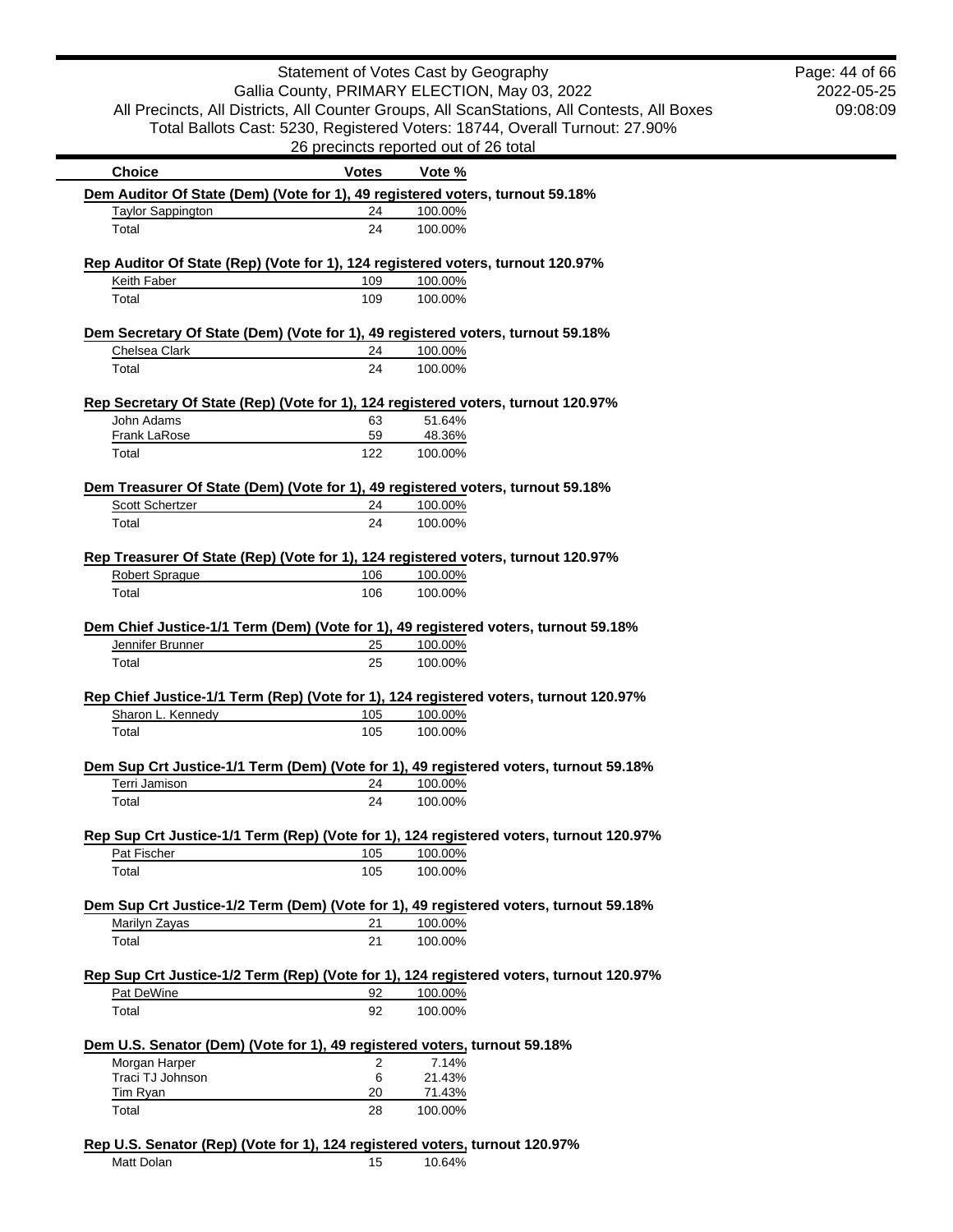2022-05-25 09:08:09 Page: 45 of 66

| <b>Choice</b>                                                                                                                   | <b>Votes</b>   | proditions reported out of 20 total<br>Vote % |  |
|---------------------------------------------------------------------------------------------------------------------------------|----------------|-----------------------------------------------|--|
| Mike Gibbons                                                                                                                    | 11             | 7.80%                                         |  |
| Josh Mandel                                                                                                                     | 35             | 24.82%                                        |  |
| <b>Neil Patel</b>                                                                                                               | 1              | 0.71%                                         |  |
| <b>Mark Pukita</b>                                                                                                              | 4              | 2.84%                                         |  |
| Jane Timken                                                                                                                     | 12             | 8.51%                                         |  |
| <b>JD Vance</b>                                                                                                                 | 63             | 44.68%                                        |  |
| Total                                                                                                                           | 141            | 100.00%                                       |  |
|                                                                                                                                 |                |                                               |  |
| Dem Representative Congress (2nd District) (Dem) (Vote for 1), 49 registered voters, turnout 59.18%<br>Alan Darnowsky           | 6              | 22.22%                                        |  |
| Samantha Meadows                                                                                                                | 21             | 77.78%                                        |  |
| Total                                                                                                                           | 27             | 100.00%                                       |  |
|                                                                                                                                 |                |                                               |  |
| Rep Representative to Congress (2nd District) (Rep) (Vote for 1), 124 registered voters, turnout 120.97%<br>James J. Condit Jr. | 29             | 26.85%                                        |  |
| <b>Brad Wenstrup</b>                                                                                                            | 46             | 42.59%                                        |  |
| David J. Windisch                                                                                                               | 33             | 30.56%                                        |  |
| Total                                                                                                                           | 108            | 100.00%                                       |  |
|                                                                                                                                 |                |                                               |  |
| Rep 4th Court of Appeals Judge (Rep) (Vote for 1), 124 registered voters, turnout 120.97%                                       |                |                                               |  |
| Kristy Wilkin                                                                                                                   | 103            | 100.00%                                       |  |
| Total                                                                                                                           | 103            | 100.00%                                       |  |
| Rep Common Pleas Judge (Rep) (Vote for 1), 124 registered voters, turnout 120.97%                                               |                |                                               |  |
| M. Margaret Evans                                                                                                               | 120            | 100.00%                                       |  |
| Total                                                                                                                           | 120            | 100.00%                                       |  |
| Charlie Dean<br>Leslie R. Henry<br>Bryan W. Martin                                                                              | 18<br>44<br>13 | 12.24%<br>29.93%<br>8.84%                     |  |
|                                                                                                                                 |                |                                               |  |
| Harold G. Montgomery                                                                                                            | 56             | 38.10%                                        |  |
| Scott Nida                                                                                                                      | 9              | 6.12%                                         |  |
| Total                                                                                                                           | 147            | 100.00%                                       |  |
| Rep County Auditor (Rep) (Vote for 1), 124 registered voters, turnout 120.97%                                                   |                |                                               |  |
| Robbie Jacks                                                                                                                    | 82             | 56.55%                                        |  |
| <b>Terri Short</b>                                                                                                              | 63             | 43.45%                                        |  |
| Total                                                                                                                           | 145            | 100.00%                                       |  |
| Centerville Pct Rep Central Comm (Rep) (Vote for 1), 124 registered voters, turnout 120.97%                                     |                |                                               |  |
| Connie L. Metzler                                                                                                               | 129            | 100.00%                                       |  |
| Total                                                                                                                           | 129            | 100.00%                                       |  |
| <b>Precinct 021 Raccoon Township</b>                                                                                            |                |                                               |  |
| Dem Governor and Lieutenant Governor (Dem) (Vote for 1), 39 registered voters, turnout 110.26%                                  |                |                                               |  |
| John Cranley                                                                                                                    | 18             | 47.37%                                        |  |
| Nan Whaley                                                                                                                      | 20             | 52.63%                                        |  |
| Total                                                                                                                           | 38             | 100.00%                                       |  |
|                                                                                                                                 |                |                                               |  |
| Rep Governor and Lieutenant Governor (Rep) (Vote for 1), 149 registered voters, turnout 121.48%<br>Joe Blystone                 | 69             | 39.20%                                        |  |
| Mike DeWine                                                                                                                     | 82             | 46.59%                                        |  |
| Ron Hood                                                                                                                        | 3              | 1.70%                                         |  |
|                                                                                                                                 | 22             |                                               |  |
| Jim Renacci                                                                                                                     |                | 12.50%                                        |  |
| Total                                                                                                                           | 176            | 100.00%                                       |  |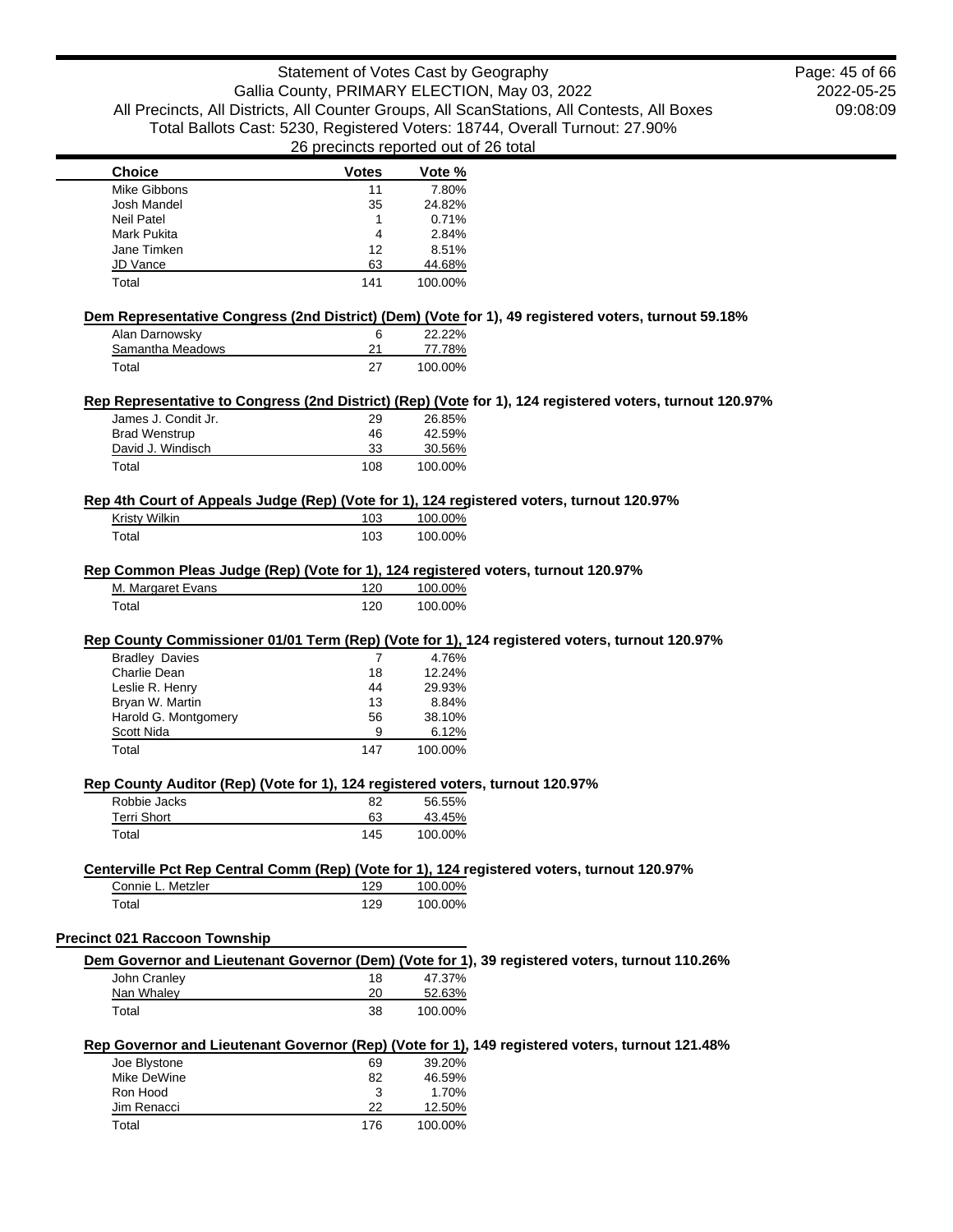|                                                                                                          | Statement of Votes Cast by Geography<br>Gallia County, PRIMARY ELECTION, May 03, 2022 |                    |                                                                                                                                                                            | Page: 46 of 66<br>2022-05-25 |
|----------------------------------------------------------------------------------------------------------|---------------------------------------------------------------------------------------|--------------------|----------------------------------------------------------------------------------------------------------------------------------------------------------------------------|------------------------------|
|                                                                                                          | 09:08:09                                                                              |                    |                                                                                                                                                                            |                              |
|                                                                                                          |                                                                                       |                    | All Precincts, All Districts, All Counter Groups, All ScanStations, All Contests, All Boxes<br>Total Ballots Cast: 5230, Registered Voters: 18744, Overall Turnout: 27.90% |                              |
|                                                                                                          | 26 precincts reported out of 26 total                                                 |                    |                                                                                                                                                                            |                              |
| <b>Choice</b>                                                                                            | <b>Votes</b>                                                                          | Vote %             |                                                                                                                                                                            |                              |
| Dem Attorney General (Dem) (Vote for 1), 39 registered voters, turnout 110.26%                           |                                                                                       |                    |                                                                                                                                                                            |                              |
| Jeff Crossman                                                                                            | 34                                                                                    | 100.00%            |                                                                                                                                                                            |                              |
| Total                                                                                                    | 34                                                                                    | 100.00%            |                                                                                                                                                                            |                              |
| Rep Attorney General (Rep) (Vote for 1), 149 registered voters, turnout 121.48%                          |                                                                                       |                    |                                                                                                                                                                            |                              |
| David Yost                                                                                               | 134                                                                                   | 100.00%            |                                                                                                                                                                            |                              |
| Total                                                                                                    | 134                                                                                   | 100.00%            |                                                                                                                                                                            |                              |
| Dem Auditor Of State (Dem) (Vote for 1), 39 registered voters, turnout 110.26%                           |                                                                                       |                    |                                                                                                                                                                            |                              |
| <b>Taylor Sappington</b><br>Total                                                                        | 34<br>34                                                                              | 100.00%<br>100.00% |                                                                                                                                                                            |                              |
|                                                                                                          |                                                                                       |                    |                                                                                                                                                                            |                              |
| Rep Auditor Of State (Rep) (Vote for 1), 149 registered voters, turnout 121.48%                          |                                                                                       |                    |                                                                                                                                                                            |                              |
| Keith Faber                                                                                              | 128                                                                                   | 100.00%            |                                                                                                                                                                            |                              |
| Total                                                                                                    | 128                                                                                   | 100.00%            |                                                                                                                                                                            |                              |
| Dem Secretary Of State (Dem) (Vote for 1), 39 registered voters, turnout 110.26%                         |                                                                                       |                    |                                                                                                                                                                            |                              |
| Chelsea Clark                                                                                            | 34                                                                                    | 100.00%            |                                                                                                                                                                            |                              |
| Total                                                                                                    | 34                                                                                    | 100.00%            |                                                                                                                                                                            |                              |
| Rep Secretary Of State (Rep) (Vote for 1), 149 registered voters, turnout 121.48%                        |                                                                                       |                    |                                                                                                                                                                            |                              |
| John Adams                                                                                               | 73                                                                                    | 48.34%             |                                                                                                                                                                            |                              |
| <b>Frank LaRose</b>                                                                                      | 78                                                                                    | 51.66%             |                                                                                                                                                                            |                              |
| Total                                                                                                    | 151                                                                                   | 100.00%            |                                                                                                                                                                            |                              |
| Dem Treasurer Of State (Dem) (Vote for 1), 39 registered voters, turnout 110.26%                         |                                                                                       |                    |                                                                                                                                                                            |                              |
| Scott Schertzer                                                                                          | 33                                                                                    | 100.00%            |                                                                                                                                                                            |                              |
| Total                                                                                                    | 33                                                                                    | 100.00%            |                                                                                                                                                                            |                              |
| Rep Treasurer Of State (Rep) (Vote for 1), 149 registered voters, turnout 121.48%                        |                                                                                       |                    |                                                                                                                                                                            |                              |
| <b>Robert Sprague</b>                                                                                    | 130                                                                                   | 100.00%            |                                                                                                                                                                            |                              |
| Total                                                                                                    | 130                                                                                   | 100.00%            |                                                                                                                                                                            |                              |
|                                                                                                          |                                                                                       |                    |                                                                                                                                                                            |                              |
| Dem Chief Justice-1/1 Term (Dem) (Vote for 1), 39 registered voters, turnout 110.26%<br>Jennifer Brunner | 33                                                                                    | 100.00%            |                                                                                                                                                                            |                              |
| Total                                                                                                    | 33                                                                                    | 100.00%            |                                                                                                                                                                            |                              |
|                                                                                                          |                                                                                       |                    |                                                                                                                                                                            |                              |
| Rep Chief Justice-1/1 Term (Rep) (Vote for 1), 149 registered voters, turnout 121.48%                    |                                                                                       |                    |                                                                                                                                                                            |                              |
| Sharon L. Kennedy                                                                                        | 132                                                                                   | 100.00%            |                                                                                                                                                                            |                              |
| Total                                                                                                    | 132                                                                                   | 100.00%            |                                                                                                                                                                            |                              |
| Dem Sup Crt Justice-1/1 Term (Dem) (Vote for 1), 39 registered voters, turnout 110.26%                   |                                                                                       |                    |                                                                                                                                                                            |                              |
| Terri Jamison                                                                                            | 32                                                                                    | 100.00%            |                                                                                                                                                                            |                              |
| Total                                                                                                    | 32                                                                                    | 100.00%            |                                                                                                                                                                            |                              |
|                                                                                                          |                                                                                       |                    |                                                                                                                                                                            |                              |
| Rep Sup Crt Justice-1/1 Term (Rep) (Vote for 1), 149 registered voters, turnout 121.48%<br>Pat Fischer   | 124                                                                                   | 100.00%            |                                                                                                                                                                            |                              |
| Total                                                                                                    | 124                                                                                   | 100.00%            |                                                                                                                                                                            |                              |
|                                                                                                          |                                                                                       |                    |                                                                                                                                                                            |                              |
| Dem Sup Crt Justice-1/2 Term (Dem) (Vote for 1), 39 registered voters, turnout 110.26%                   |                                                                                       |                    |                                                                                                                                                                            |                              |
| Marilyn Zayas<br>Total                                                                                   | 31<br>31                                                                              | 100.00%<br>100.00% |                                                                                                                                                                            |                              |
|                                                                                                          |                                                                                       |                    |                                                                                                                                                                            |                              |
| Rep Sup Crt Justice-1/2 Term (Rep) (Vote for 1), 149 registered voters, turnout 121.48%                  |                                                                                       |                    |                                                                                                                                                                            |                              |
| Pat DeWine                                                                                               | 114                                                                                   | 100.00%            |                                                                                                                                                                            |                              |
| Total                                                                                                    | 114                                                                                   | 100.00%            |                                                                                                                                                                            |                              |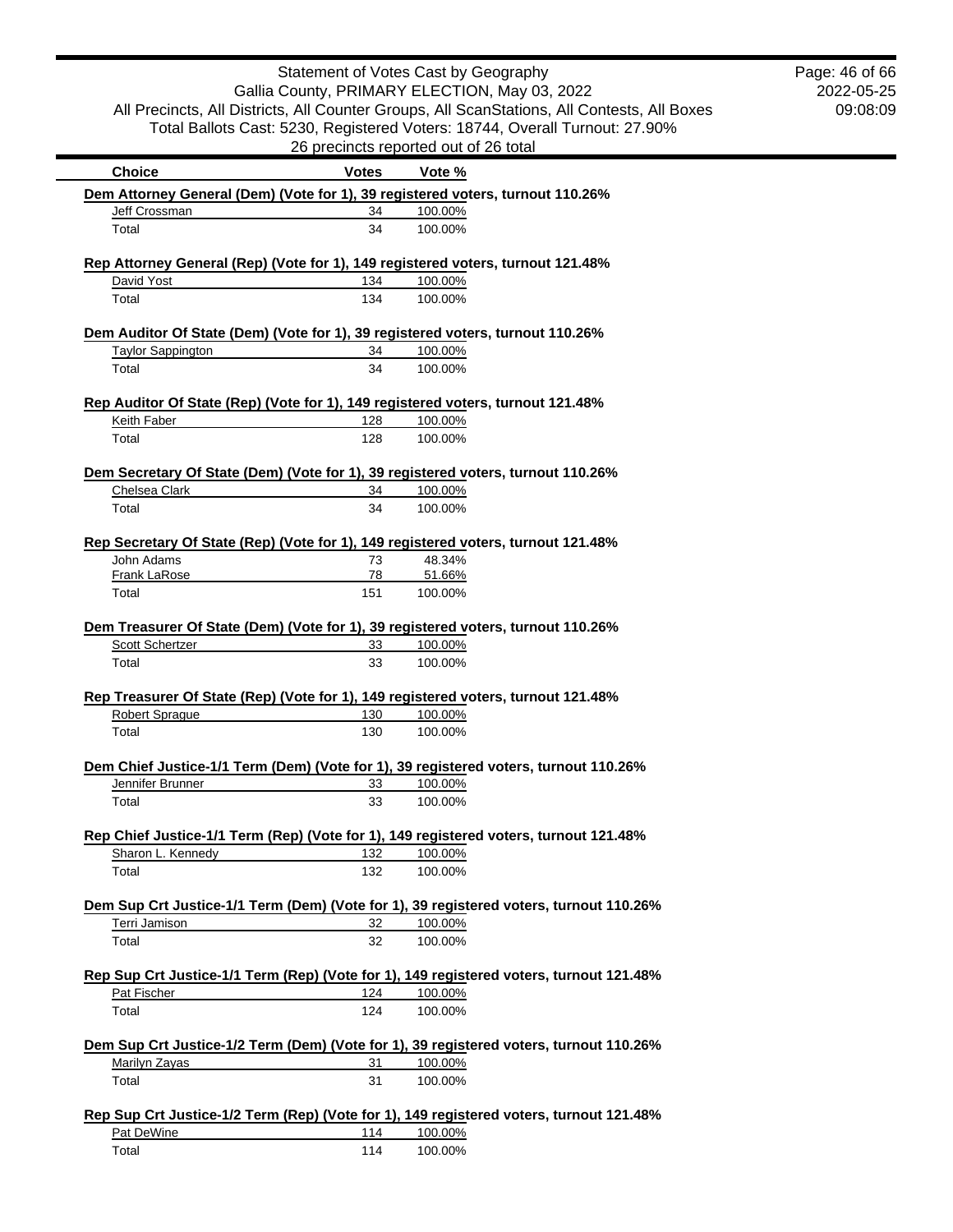2022-05-25 09:08:09 Page: 47 of 66

| <b>Choice</b>                                                                                 | <b>Votes</b> | Vote %       |                                                                                                          |
|-----------------------------------------------------------------------------------------------|--------------|--------------|----------------------------------------------------------------------------------------------------------|
| Dem U.S. Senator (Dem) (Vote for 1), 39 registered voters, turnout 110.26%                    |              |              |                                                                                                          |
| Morgan Harper                                                                                 | 6            | 15.38%       |                                                                                                          |
| Traci TJ Johnson                                                                              |              |              |                                                                                                          |
|                                                                                               | 5            | 12.82%       |                                                                                                          |
| Tim Ryan                                                                                      | 28           | 71.79%       |                                                                                                          |
| Total                                                                                         | 39           | 100.00%      |                                                                                                          |
| Rep U.S. Senator (Rep) (Vote for 1), 149 registered voters, turnout 121.48%                   |              |              |                                                                                                          |
| Matt Dolan                                                                                    | 12           | 7.36%        |                                                                                                          |
| <b>Mike Gibbons</b>                                                                           | 14           | 8.59%        |                                                                                                          |
|                                                                                               |              |              |                                                                                                          |
| Josh Mandel                                                                                   | 46           | 28.22%       |                                                                                                          |
| Neil Patel                                                                                    | 1            | 0.61%        |                                                                                                          |
| Mark Pukita                                                                                   | 8            | 4.91%        |                                                                                                          |
| Jane Timken                                                                                   | 21           | 12.88%       |                                                                                                          |
| JD Vance                                                                                      | 61           | 37.42%       |                                                                                                          |
| Total                                                                                         | 163          | 100.00%      |                                                                                                          |
|                                                                                               |              |              |                                                                                                          |
|                                                                                               | 10           | 27.78%       | Dem Representative Congress (2nd District) (Dem) (Vote for 1), 39 registered voters, turnout 110.26%     |
| Alan Darnowsky                                                                                |              |              |                                                                                                          |
| Samantha Meadows                                                                              | 26           | 72.22%       |                                                                                                          |
| Total                                                                                         | 36           | 100.00%      |                                                                                                          |
|                                                                                               |              |              | Rep Representative to Congress (2nd District) (Rep) (Vote for 1), 149 registered voters, turnout 121.48% |
| James J. Condit Jr.                                                                           | 41           | 32.80%       |                                                                                                          |
| <b>Brad Wenstrup</b>                                                                          | 61           | 48.80%       |                                                                                                          |
|                                                                                               |              |              |                                                                                                          |
| David J. Windisch                                                                             | 23           | 18.40%       |                                                                                                          |
| Total                                                                                         | 125          | 100.00%      |                                                                                                          |
|                                                                                               |              |              | Rep 4th Court of Appeals Judge (Rep) (Vote for 1), 149 registered voters, turnout 121.48%                |
| Kristy Wilkin                                                                                 | 120          | 100.00%      |                                                                                                          |
| Total                                                                                         | 120          | 100.00%      |                                                                                                          |
| Rep Common Pleas Judge (Rep) (Vote for 1), 149 registered voters, turnout 121.48%             |              |              |                                                                                                          |
| M. Margaret Evans                                                                             | 150          | 100.00%      |                                                                                                          |
| Total                                                                                         | 150          | 100.00%      |                                                                                                          |
|                                                                                               |              |              | Rep County Commissioner 01/01 Term (Rep) (Vote for 1), 149 registered voters, turnout 121.48%            |
|                                                                                               |              |              |                                                                                                          |
| <b>Bradley Davies</b>                                                                         | 5            | 2.81%        |                                                                                                          |
| Charlie Dean                                                                                  | 14           | 7.87%        |                                                                                                          |
| Leslie R. Henry                                                                               | 74           | 41.57%       |                                                                                                          |
| Bryan W. Martin                                                                               | 18           | 10.11%       |                                                                                                          |
| Harold G. Montgomery                                                                          | 61           | 34.27%       |                                                                                                          |
| <u>Scott Nida</u>                                                                             | 6            | <u>3.37%</u> |                                                                                                          |
| Total                                                                                         | 178          | 100.00%      |                                                                                                          |
|                                                                                               |              |              |                                                                                                          |
| Rep County Auditor (Rep) (Vote for 1), 149 registered voters, turnout 121.48%<br>Robbie Jacks | 106          | 61.63%       |                                                                                                          |
| <b>Terri Short</b>                                                                            | 66           | 38.37%       |                                                                                                          |
|                                                                                               |              |              |                                                                                                          |
| Total                                                                                         | 172          | 100.00%      |                                                                                                          |
|                                                                                               |              |              | Raccoon Twp Dem Central Comm (Dem) (Vote for 1), 39 registered voters, turnout 110.26%                   |
| Jennifer A. Easter                                                                            | 36           | 100.00%      |                                                                                                          |
|                                                                                               |              | 100.00%      |                                                                                                          |
| Total                                                                                         | 36           |              |                                                                                                          |
|                                                                                               |              |              | Raccoon Twp Rep Central Comm (Rep) (Vote for 1), 149 registered voters, turnout 121.48%                  |
| Morgan Hamad                                                                                  | 116          | 100.00%      |                                                                                                          |
|                                                                                               |              |              |                                                                                                          |
| Total                                                                                         | 116          | 100.00%      |                                                                                                          |
| Vill of Rio Grande (Vote for 1), 410 registered voters, turnout 29.27%                        |              |              |                                                                                                          |
| FOR THE INCOME TAX                                                                            | 87           | 75.65%       |                                                                                                          |
|                                                                                               |              |              |                                                                                                          |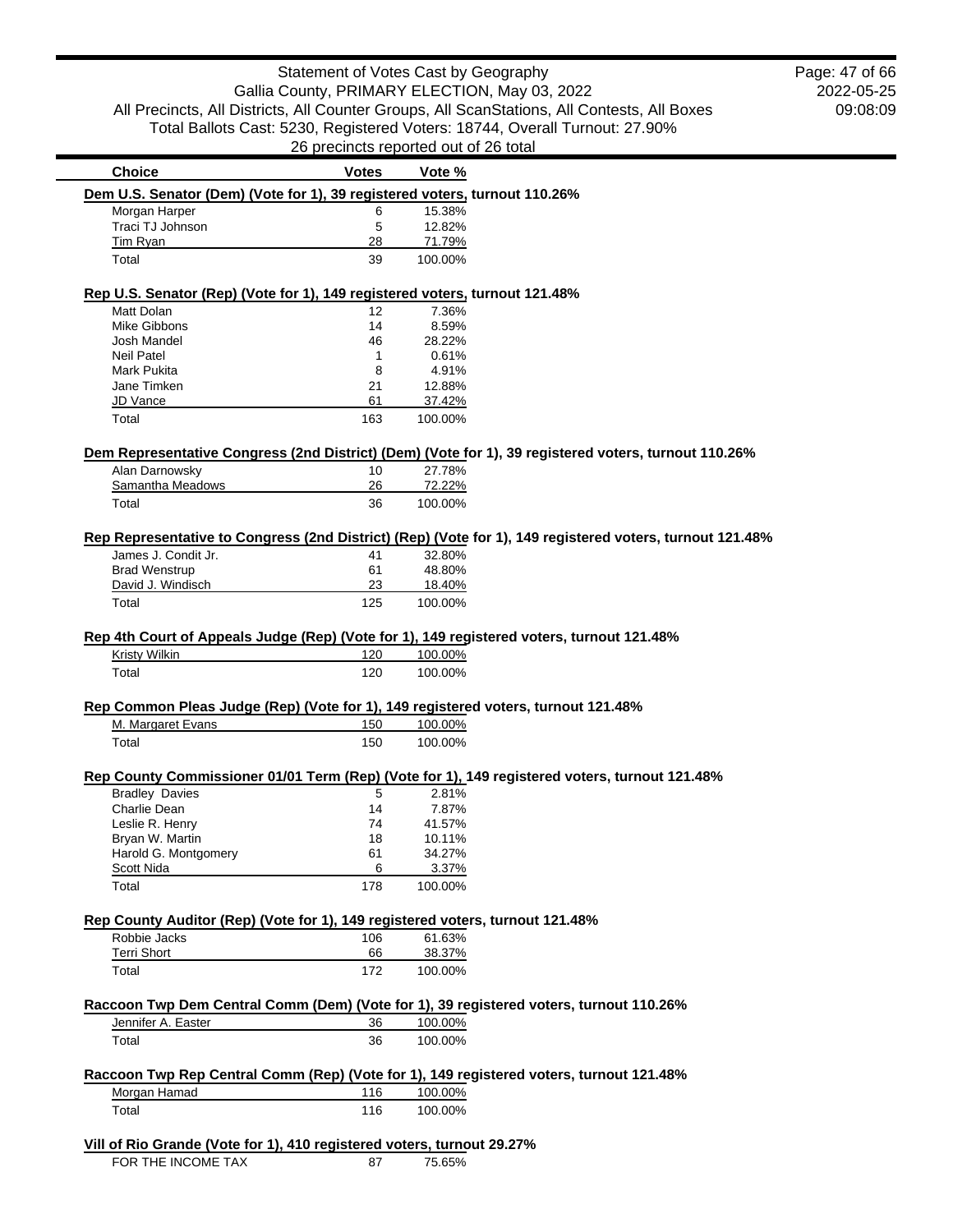| Statement of Votes Cast by Geography                                                         |                                                                                             |                                       | Page: 48 of 66<br>2022-05-25                                                                   |  |  |
|----------------------------------------------------------------------------------------------|---------------------------------------------------------------------------------------------|---------------------------------------|------------------------------------------------------------------------------------------------|--|--|
|                                                                                              | Gallia County, PRIMARY ELECTION, May 03, 2022                                               |                                       |                                                                                                |  |  |
|                                                                                              | All Precincts, All Districts, All Counter Groups, All ScanStations, All Contests, All Boxes |                                       |                                                                                                |  |  |
|                                                                                              |                                                                                             |                                       | Total Ballots Cast: 5230, Registered Voters: 18744, Overall Turnout: 27.90%                    |  |  |
|                                                                                              |                                                                                             | 26 precincts reported out of 26 total |                                                                                                |  |  |
| <b>Choice</b>                                                                                | <b>Votes</b>                                                                                | Vote %                                |                                                                                                |  |  |
| AGAINST THE INCOME TAX                                                                       | 28                                                                                          | 24.35%                                |                                                                                                |  |  |
| Total                                                                                        | 115                                                                                         | 100.00%                               |                                                                                                |  |  |
| Local Option Raccoon Twp-1 (Vote for 1), 740 registered voters, turnout 32.84%               |                                                                                             |                                       |                                                                                                |  |  |
| <b>YES</b>                                                                                   | 148                                                                                         | 63.79%                                |                                                                                                |  |  |
| NQ                                                                                           | 84                                                                                          | 36.21%                                |                                                                                                |  |  |
| Total                                                                                        | 232                                                                                         | 100.00%                               |                                                                                                |  |  |
| Local Option Raccoon Twp-2 (Vote for 1), 740 registered voters, turnout 32.84%               |                                                                                             |                                       |                                                                                                |  |  |
| <b>YES</b>                                                                                   | 147                                                                                         | 63.91%                                |                                                                                                |  |  |
| <b>NO</b>                                                                                    | 83                                                                                          | 36.09%                                |                                                                                                |  |  |
| Total                                                                                        | 230                                                                                         | 100.00%                               |                                                                                                |  |  |
| Local Option Raccoon Twp-3 (Vote for 1), 740 registered voters, turnout 32.84%               |                                                                                             |                                       |                                                                                                |  |  |
| <b>YES</b>                                                                                   | 144                                                                                         | 62.07%                                |                                                                                                |  |  |
| $\overline{NO}$                                                                              | 88                                                                                          | 37.93%                                |                                                                                                |  |  |
| Total                                                                                        | 232                                                                                         | 100.00%                               |                                                                                                |  |  |
| Local Option Raccoon Twp-4 (Vote for 1), 740 registered voters, turnout 32.84%               |                                                                                             |                                       |                                                                                                |  |  |
| <b>YES</b>                                                                                   | 145                                                                                         | 63.04%                                |                                                                                                |  |  |
| $\overline{NO}$                                                                              | 85                                                                                          | 36.96%                                |                                                                                                |  |  |
| Total                                                                                        | 230                                                                                         | 100.00%                               |                                                                                                |  |  |
| Local Option Raccoon Twp-5 (Vote for 1), 740 registered voters, turnout 32.84%               |                                                                                             |                                       |                                                                                                |  |  |
| <b>YES</b>                                                                                   | 146                                                                                         | 62.93%                                |                                                                                                |  |  |
| $\overline{NO}$                                                                              | 86                                                                                          | 37.07%                                |                                                                                                |  |  |
| Total                                                                                        | 232                                                                                         | 100.00%                               |                                                                                                |  |  |
|                                                                                              |                                                                                             |                                       |                                                                                                |  |  |
| Local Option Raccoon Twp-6 (Vote for 1), 740 registered voters, turnout 32.84%<br><b>YES</b> | 142                                                                                         | 62.01%                                |                                                                                                |  |  |
| <b>NO</b>                                                                                    | 87                                                                                          | 37.99%                                |                                                                                                |  |  |
| Total                                                                                        | 229                                                                                         | 100.00%                               |                                                                                                |  |  |
| Local Option Raccoon Twp-7 (Vote for 1), 740 registered voters, turnout 32.84%               |                                                                                             |                                       |                                                                                                |  |  |
| <b>YES</b>                                                                                   | 137                                                                                         | 59.57%                                |                                                                                                |  |  |
| <b>NO</b>                                                                                    | 93                                                                                          | 40.43%                                |                                                                                                |  |  |
| Total                                                                                        | 230                                                                                         | 100.00%                               |                                                                                                |  |  |
| Local Option Raccoon Twp-8 (Vote for 1), 740 registered voters, turnout 32.84%               |                                                                                             |                                       |                                                                                                |  |  |
| <b>YES</b>                                                                                   | 136                                                                                         | 59.13%                                |                                                                                                |  |  |
| $\overline{NO}$                                                                              | 94                                                                                          | 40.87%                                |                                                                                                |  |  |
| Total                                                                                        | 230                                                                                         | 100.00%                               |                                                                                                |  |  |
|                                                                                              |                                                                                             |                                       |                                                                                                |  |  |
| Local Option Raccoon Twp-9 (Vote for 1), 740 registered voters, turnout 32.84%<br><b>YES</b> | 136                                                                                         | 58.62%                                |                                                                                                |  |  |
| <b>NO</b>                                                                                    | 96                                                                                          | 41.38%                                |                                                                                                |  |  |
| Total                                                                                        | 232                                                                                         | 100.00%                               |                                                                                                |  |  |
|                                                                                              |                                                                                             |                                       |                                                                                                |  |  |
| <b>Precinct 022 Bidwell Precinct</b>                                                         |                                                                                             |                                       |                                                                                                |  |  |
|                                                                                              |                                                                                             |                                       | Dem Governor and Lieutenant Governor (Dem) (Vote for 1), 47 registered voters, turnout 57.45%  |  |  |
| John Cranley                                                                                 | 8                                                                                           | 33.33%<br>66.67%                      |                                                                                                |  |  |
| Nan Whaley<br>Total                                                                          | 16<br>24                                                                                    | 100.00%                               |                                                                                                |  |  |
|                                                                                              |                                                                                             |                                       |                                                                                                |  |  |
|                                                                                              |                                                                                             |                                       | Rep Governor and Lieutenant Governor (Rep) (Vote for 1), 131 registered voters, turnout 91.60% |  |  |
| Joe Blystone                                                                                 | 60                                                                                          | 50.85%                                |                                                                                                |  |  |
| Mike DeWine                                                                                  | 44                                                                                          | 37.29%                                |                                                                                                |  |  |
| Ron Hood                                                                                     | 3                                                                                           | 2.54%                                 |                                                                                                |  |  |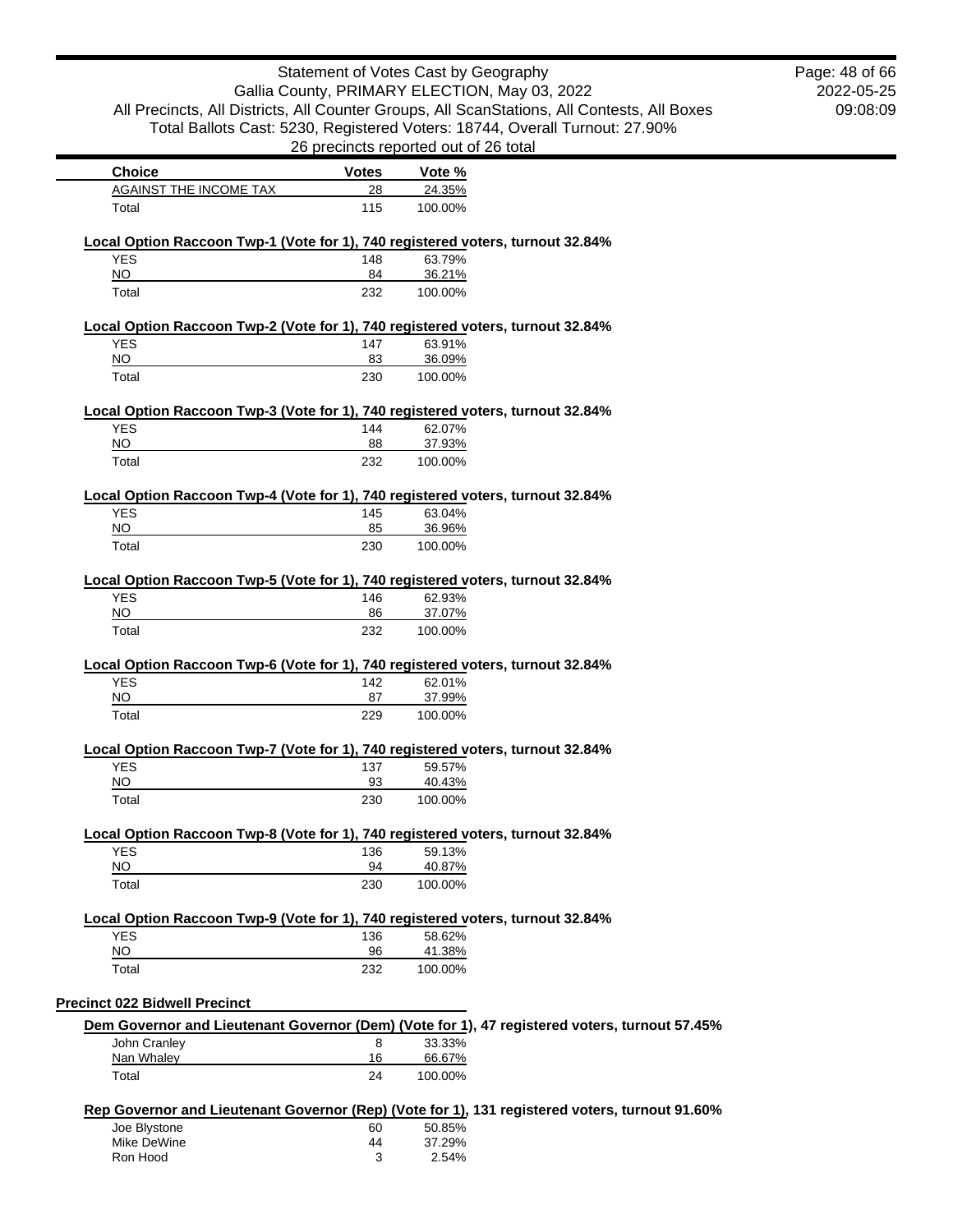|                            |              | Statement of Votes Cast by Geography<br>Gallia County, PRIMARY ELECTION, May 03, 2022                                                                                      | Page: 49 of 66<br>2022-05-25 |
|----------------------------|--------------|----------------------------------------------------------------------------------------------------------------------------------------------------------------------------|------------------------------|
|                            |              | All Precincts, All Districts, All Counter Groups, All ScanStations, All Contests, All Boxes<br>Total Ballots Cast: 5230, Registered Voters: 18744, Overall Turnout: 27.90% | 09:08:09                     |
|                            |              | 26 precincts reported out of 26 total                                                                                                                                      |                              |
| <b>Choice</b>              | <b>Votes</b> | Vote %                                                                                                                                                                     |                              |
| Jim Renacci                | 11           | 9.32%                                                                                                                                                                      |                              |
| Total                      | 118          | 100.00%                                                                                                                                                                    |                              |
|                            |              | Dem Attorney General (Dem) (Vote for 1), 47 registered voters, turnout 57.45%                                                                                              |                              |
| Jeff Crossman<br>Total     | 22<br>22     | 100.00%<br>100.00%                                                                                                                                                         |                              |
|                            |              |                                                                                                                                                                            |                              |
| David Yost                 | 91           | Rep Attorney General (Rep) (Vote for 1), 131 registered voters, turnout 91.60%<br>100.00%                                                                                  |                              |
| Total                      | 91           | 100.00%                                                                                                                                                                    |                              |
|                            |              |                                                                                                                                                                            |                              |
| <b>Taylor Sappington</b>   | 22           | Dem Auditor Of State (Dem) (Vote for 1), 47 registered voters, turnout 57.45%<br>100.00%                                                                                   |                              |
| Total                      | 22           | 100.00%                                                                                                                                                                    |                              |
|                            |              | Rep Auditor Of State (Rep) (Vote for 1), 131 registered voters, turnout 91.60%                                                                                             |                              |
| Keith Faber                | 88           | 100.00%                                                                                                                                                                    |                              |
| Total                      | 88           | 100.00%                                                                                                                                                                    |                              |
|                            |              | Dem Secretary Of State (Dem) (Vote for 1), 47 registered voters, turnout 57.45%                                                                                            |                              |
| Chelsea Clark              | 22           | 100.00%                                                                                                                                                                    |                              |
| Total                      | 22           | 100.00%                                                                                                                                                                    |                              |
| John Adams<br>Frank LaRose | 49<br>53     | Rep Secretary Of State (Rep) (Vote for 1), 131 registered voters, turnout 91.60%<br>48.04%<br>51.96%                                                                       |                              |
| Total                      | 102          | 100.00%                                                                                                                                                                    |                              |
|                            |              | Dem Treasurer Of State (Dem) (Vote for 1), 47 registered voters, turnout 57.45%                                                                                            |                              |
| <b>Scott Schertzer</b>     | 22           | 100.00%                                                                                                                                                                    |                              |
| Total                      | 22           | 100.00%                                                                                                                                                                    |                              |
|                            |              | Rep Treasurer Of State (Rep) (Vote for 1), 131 registered voters, turnout 91.60%                                                                                           |                              |
| Robert Sprague             | 89           | 100.00%                                                                                                                                                                    |                              |
| Total                      | 89           | 100.00%                                                                                                                                                                    |                              |
|                            |              | Dem Chief Justice-1/1 Term (Dem) (Vote for 1), 47 registered voters, turnout 57.45%                                                                                        |                              |
| Jennifer Brunner           | 21           | 100.00%                                                                                                                                                                    |                              |
| Total                      | 21           | 100.00%                                                                                                                                                                    |                              |
|                            |              | Rep Chief Justice-1/1 Term (Rep) (Vote for 1), 131 registered voters, turnout 91.60%                                                                                       |                              |
| Sharon L. Kennedy          | 89           | 100.00%                                                                                                                                                                    |                              |
| Total                      | 89           | 100.00%                                                                                                                                                                    |                              |
|                            |              |                                                                                                                                                                            |                              |
| Terri Jamison              | 22           | Dem Sup Crt Justice-1/1 Term (Dem) (Vote for 1), 47 registered voters, turnout 57.45%<br>100.00%                                                                           |                              |
| Total                      | 22           | 100.00%                                                                                                                                                                    |                              |
|                            |              |                                                                                                                                                                            |                              |
| Pat Fischer                | 85           | Rep Sup Crt Justice-1/1 Term (Rep) (Vote for 1), 131 registered voters, turnout 91.60%<br>100.00%                                                                          |                              |
| Total                      | 85           | 100.00%                                                                                                                                                                    |                              |
|                            |              |                                                                                                                                                                            |                              |
|                            |              | Dem Sup Crt Justice-1/2 Term (Dem) (Vote for 1), 47 registered voters, turnout 57.45%                                                                                      |                              |
| Marilyn Zayas<br>Total     | 21<br>21     | 100.00%<br>100.00%                                                                                                                                                         |                              |
|                            |              |                                                                                                                                                                            |                              |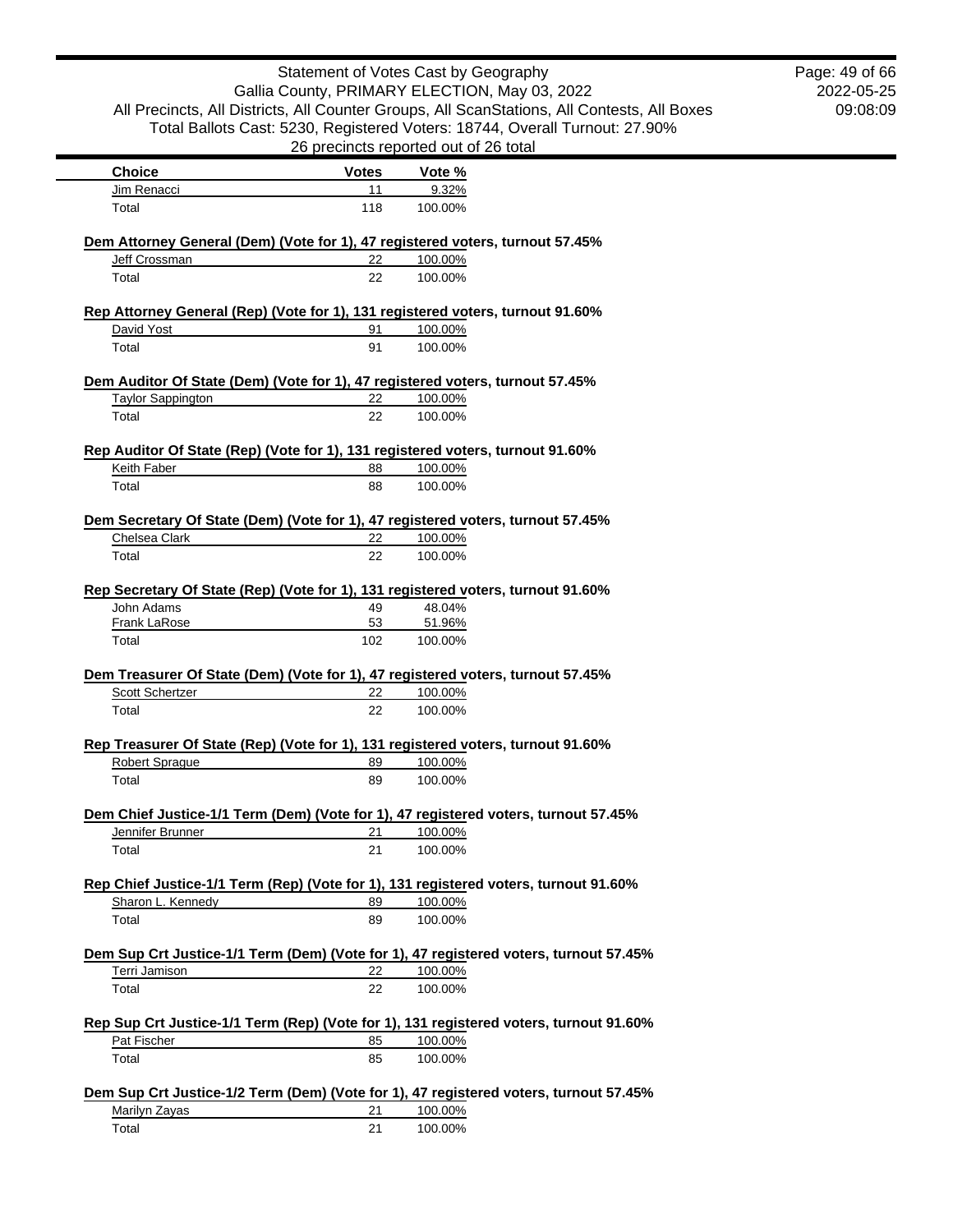|                                                                                                         | Statement of Votes Cast by Geography          |                   |                                                                                             | Page: 50 of 66 |
|---------------------------------------------------------------------------------------------------------|-----------------------------------------------|-------------------|---------------------------------------------------------------------------------------------|----------------|
|                                                                                                         | Gallia County, PRIMARY ELECTION, May 03, 2022 |                   |                                                                                             | 2022-05-25     |
|                                                                                                         |                                               |                   | All Precincts, All Districts, All Counter Groups, All ScanStations, All Contests, All Boxes | 09:08:09       |
|                                                                                                         |                                               |                   | Total Ballots Cast: 5230, Registered Voters: 18744, Overall Turnout: 27.90%                 |                |
|                                                                                                         | 26 precincts reported out of 26 total         |                   |                                                                                             |                |
| <b>Choice</b>                                                                                           | <b>Votes</b>                                  | Vote %            |                                                                                             |                |
| Rep Sup Crt Justice-1/2 Term (Rep) (Vote for 1), 131 registered voters, turnout 91.60%                  |                                               |                   |                                                                                             |                |
| Pat DeWine                                                                                              | 76                                            | 100.00%           |                                                                                             |                |
| Total                                                                                                   | 76                                            | 100.00%           |                                                                                             |                |
| Dem U.S. Senator (Dem) (Vote for 1), 47 registered voters, turnout 57.45%                               |                                               |                   |                                                                                             |                |
| Morgan Harper                                                                                           | 6                                             | 24.00%            |                                                                                             |                |
| Traci TJ Johnson                                                                                        | 3                                             | 12.00%            |                                                                                             |                |
| Tim Ryan<br>Total                                                                                       | 16<br>25                                      | 64.00%<br>100.00% |                                                                                             |                |
|                                                                                                         |                                               |                   |                                                                                             |                |
| Rep U.S. Senator (Rep) (Vote for 1), 131 registered voters, turnout 91.60%                              |                                               |                   |                                                                                             |                |
| Matt Dolan                                                                                              | 17                                            | 15.45%            |                                                                                             |                |
| Mike Gibbons<br>Josh Mandel                                                                             | 9<br>22                                       | 8.18%<br>20.00%   |                                                                                             |                |
| <b>Neil Patel</b>                                                                                       | 3                                             | 2.73%             |                                                                                             |                |
| <b>Mark Pukita</b>                                                                                      | 8                                             | 7.27%             |                                                                                             |                |
| Jane Timken                                                                                             | 15                                            | 13.64%            |                                                                                             |                |
| JD Vance                                                                                                | 36                                            | 32.73%            |                                                                                             |                |
| Total                                                                                                   | 110                                           | 100.00%           |                                                                                             |                |
| Dem Representative Congress (2nd District) (Dem) (Vote for 1), 47 registered voters, turnout 57.45%     |                                               |                   |                                                                                             |                |
| Alan Darnowsky                                                                                          | 5                                             | 20.83%            |                                                                                             |                |
| Samantha Meadows                                                                                        | 19                                            | 79.17%            |                                                                                             |                |
| Total                                                                                                   | 24                                            | 100.00%           |                                                                                             |                |
|                                                                                                         |                                               |                   |                                                                                             |                |
| Rep Representative to Congress (2nd District) (Rep) (Vote for 1), 131 registered voters, turnout 91.60% |                                               |                   |                                                                                             |                |
| James J. Condit Jr.                                                                                     | 31                                            | 34.83%            |                                                                                             |                |
| <b>Brad Wenstrup</b>                                                                                    | 47                                            | 52.81%            |                                                                                             |                |
| David J. Windisch                                                                                       | 11                                            | 12.36%            |                                                                                             |                |
| Total                                                                                                   | 89                                            | 100.00%           |                                                                                             |                |
| Rep 4th Court of Appeals Judge (Rep) (Vote for 1), 131 registered voters, turnout 91.60%                |                                               |                   |                                                                                             |                |
| Kristy Wilkin                                                                                           | 84                                            | 100.00%           |                                                                                             |                |
| Total                                                                                                   | 84                                            | 100.00%           |                                                                                             |                |
| Rep Common Pleas Judge (Rep) (Vote for 1), 131 registered voters, turnout 91.60%                        |                                               |                   |                                                                                             |                |
| M. Margaret Evans                                                                                       | 103                                           | 100.00%           |                                                                                             |                |
| Total                                                                                                   | 103                                           | 100.00%           |                                                                                             |                |
| Rep County Commissioner 01/01 Term (Rep) (Vote for 1), 131 registered voters, turnout 91.60%            |                                               |                   |                                                                                             |                |
| <b>Bradley Davies</b>                                                                                   | 1                                             | 0.83%             |                                                                                             |                |
| Charlie Dean                                                                                            | $\overline{7}$                                | 5.83%             |                                                                                             |                |
| Leslie R. Henry                                                                                         | 55                                            | 45.83%            |                                                                                             |                |
| Bryan W. Martin                                                                                         | 16                                            | 13.33%            |                                                                                             |                |
| Harold G. Montgomery                                                                                    | 36                                            | 30.00%            |                                                                                             |                |
| <b>Scott Nida</b>                                                                                       | 5                                             | 4.17%             |                                                                                             |                |
| Total                                                                                                   | 120                                           | 100.00%           |                                                                                             |                |
| Rep County Auditor (Rep) (Vote for 1), 131 registered voters, turnout 91.60%                            |                                               |                   |                                                                                             |                |
| Robbie Jacks                                                                                            | 67                                            | 56.78%            |                                                                                             |                |
| <b>Terri Short</b>                                                                                      | 51                                            | 43.22%            |                                                                                             |                |
| Total                                                                                                   | 118                                           | 100.00%           |                                                                                             |                |
| Bidwell Pct Rep Central Comm (Rep) (Vote for 1), 131 registered voters, turnout 91.60%                  |                                               |                   |                                                                                             |                |
| William P. Skidmore                                                                                     | 94                                            | 100.00%           |                                                                                             |                |
| Total                                                                                                   | 94                                            | 100.00%           |                                                                                             |                |
|                                                                                                         |                                               |                   |                                                                                             |                |
| Precinct 023 Springfield Twp 1                                                                          |                                               |                   |                                                                                             |                |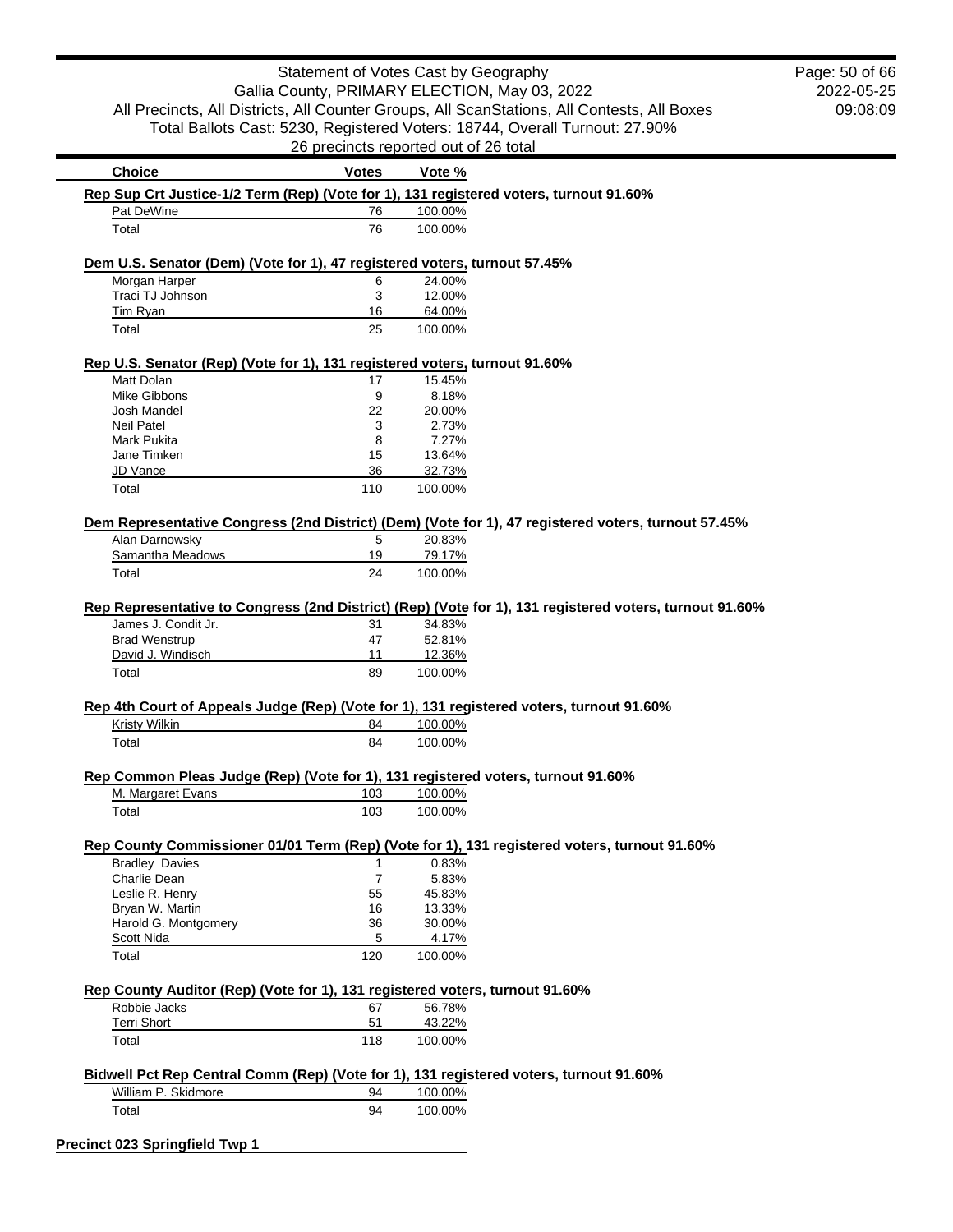| <b>Choice</b>                                                                   | <b>Votes</b> | Vote %                                                                                          |
|---------------------------------------------------------------------------------|--------------|-------------------------------------------------------------------------------------------------|
|                                                                                 |              | Dem Governor and Lieutenant Governor (Dem) (Vote for 1), 53 registered voters, turnout 66.04%   |
| John Cranley                                                                    | 5            | 15.62%                                                                                          |
| Nan Whaley                                                                      | 27           | 84.38%                                                                                          |
| Total                                                                           | 32           | 100.00%                                                                                         |
|                                                                                 |              | Rep Governor and Lieutenant Governor (Rep) (Vote for 1), 167 registered voters, turnout 113.17% |
| Joe Blystone                                                                    | 95           | 51.35%                                                                                          |
| Mike DeWine                                                                     | 64           | 34.59%                                                                                          |
| Ron Hood                                                                        | 3            | 1.62%                                                                                           |
| Jim Renacci<br>Total                                                            | 23<br>185    | 12.43%<br>100.00%                                                                               |
|                                                                                 |              |                                                                                                 |
| Dem Attorney General (Dem) (Vote for 1), 53 registered voters, turnout 66.04%   |              |                                                                                                 |
| Jeff Crossman                                                                   | 30           | 100.00%                                                                                         |
| Total                                                                           | 30           | 100.00%                                                                                         |
| Rep Attorney General (Rep) (Vote for 1), 167 registered voters, turnout 113.17% |              |                                                                                                 |
| David Yost                                                                      | 142          | 100.00%                                                                                         |
| Total                                                                           | 142          | 100.00%                                                                                         |
| Dem Auditor Of State (Dem) (Vote for 1), 53 registered voters, turnout 66.04%   |              |                                                                                                 |
| <b>Taylor Sappington</b>                                                        | 30           | 100.00%                                                                                         |
| Total                                                                           | 30           | 100.00%                                                                                         |
| Rep Auditor Of State (Rep) (Vote for 1), 167 registered voters, turnout 113.17% |              |                                                                                                 |
| Keith Faber                                                                     | 145          | 100.00%                                                                                         |
| Total                                                                           | 145          | 100.00%                                                                                         |
|                                                                                 |              |                                                                                                 |
| Dem Secretary Of State (Dem) (Vote for 1), 53 registered voters, turnout 66.04% |              |                                                                                                 |
| Chelsea Clark                                                                   | 31           | 100.00%                                                                                         |
| Total                                                                           | 31           | 100.00%                                                                                         |
|                                                                                 |              | Rep Secretary Of State (Rep) (Vote for 1), 167 registered voters, turnout 113.17%               |
| John Adams                                                                      | 74           | 47.13%                                                                                          |
| Frank LaRose                                                                    | 83           | 52.87%                                                                                          |
| Total                                                                           | 157          | 100.00%                                                                                         |
| Dem Treasurer Of State (Dem) (Vote for 1), 53 registered voters, turnout 66.04% |              |                                                                                                 |
| Scott Schertzer                                                                 | 30           | 100.00%                                                                                         |
| Total                                                                           | 30           | 100.00%                                                                                         |
|                                                                                 |              | Rep Treasurer Of State (Rep) (Vote for 1), 167 registered voters, turnout 113.17%               |
| <b>Robert Sprague</b>                                                           | 149          | 100.00%                                                                                         |
| Total                                                                           | 149          | 100.00%                                                                                         |
|                                                                                 |              | Dem Chief Justice-1/1 Term (Dem) (Vote for 1), 53 registered voters, turnout 66.04%             |
| Jennifer Brunner                                                                | 33           | 100.00%                                                                                         |
| Total                                                                           | 33           | 100.00%                                                                                         |
|                                                                                 |              |                                                                                                 |
| Sharon L. Kennedy                                                               | 145          | Rep Chief Justice-1/1 Term (Rep) (Vote for 1), 167 registered voters, turnout 113.17%           |
|                                                                                 |              | 100.00%                                                                                         |
| Total                                                                           | 145          | 100.00%                                                                                         |
|                                                                                 |              | Dem Sup Crt Justice-1/1 Term (Dem) (Vote for 1), 53 registered voters, turnout 66.04%           |
| Terri Jamison                                                                   | 31           | 100.00%                                                                                         |
| Total                                                                           | 31           | 100.00%                                                                                         |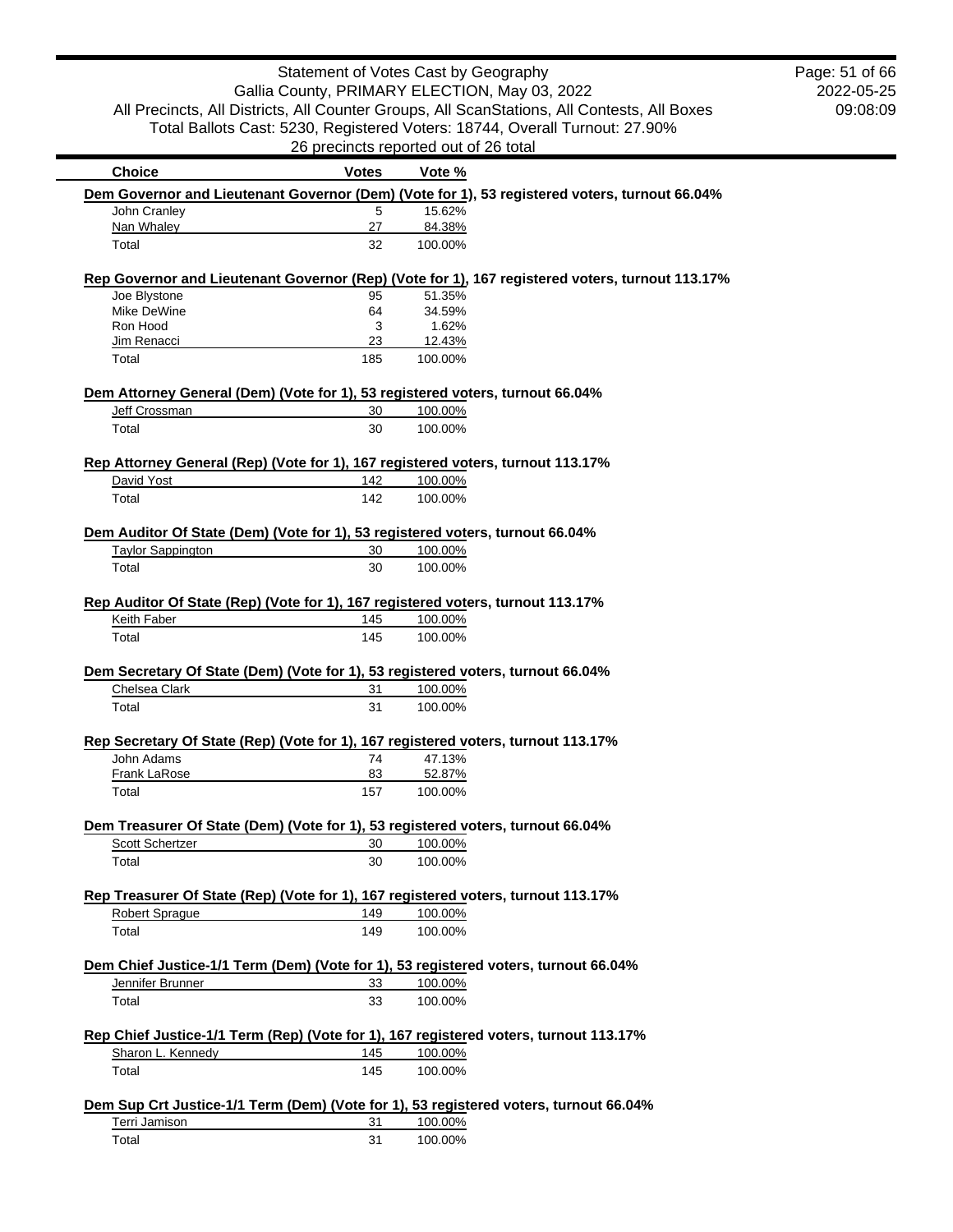|                                                                                                            |                      | Statement of Votes Cast by Geography                                        | Page: 52 of 66 |
|------------------------------------------------------------------------------------------------------------|----------------------|-----------------------------------------------------------------------------|----------------|
|                                                                                                            |                      | Gallia County, PRIMARY ELECTION, May 03, 2022                               | 2022-05-25     |
| All Precincts, All Districts, All Counter Groups, All ScanStations, All Contests, All Boxes                |                      |                                                                             | 09:08:09       |
|                                                                                                            |                      | Total Ballots Cast: 5230, Registered Voters: 18744, Overall Turnout: 27.90% |                |
|                                                                                                            |                      | 26 precincts reported out of 26 total                                       |                |
| <b>Choice</b>                                                                                              | <b>Votes</b>         | Vote %                                                                      |                |
| Rep Sup Crt Justice-1/1 Term (Rep) (Vote for 1), 167 registered voters, turnout 113.17%                    |                      |                                                                             |                |
| Pat Fischer                                                                                                | 138                  | 100.00%                                                                     |                |
| Total                                                                                                      | 138                  | 100.00%                                                                     |                |
|                                                                                                            |                      |                                                                             |                |
| Dem Sup Crt Justice-1/2 Term (Dem) (Vote for 1), 53 registered voters, turnout 66.04%                      |                      |                                                                             |                |
| Marilyn Zayas                                                                                              | 30                   | 100.00%                                                                     |                |
| Total                                                                                                      | 30                   | 100.00%                                                                     |                |
| Rep Sup Crt Justice-1/2 Term (Rep) (Vote for 1), 167 registered voters, turnout 113.17%                    |                      |                                                                             |                |
| Pat DeWine                                                                                                 | 130                  | 100.00%                                                                     |                |
| Total                                                                                                      | 130                  | 100.00%                                                                     |                |
|                                                                                                            |                      |                                                                             |                |
| Dem U.S. Senator (Dem) (Vote for 1), 53 registered voters, turnout 66.04%                                  |                      |                                                                             |                |
| Morgan Harper<br>Traci TJ Johnson                                                                          | 4                    | 11.76%<br>20.59%                                                            |                |
| Tim Ryan                                                                                                   | $\overline{7}$<br>23 | 67.65%                                                                      |                |
| Total                                                                                                      | 34                   |                                                                             |                |
|                                                                                                            |                      | 100.00%                                                                     |                |
| Rep U.S. Senator (Rep) (Vote for 1), 167 registered voters, turnout 113.17%                                |                      |                                                                             |                |
| Matt Dolan                                                                                                 | 18                   | 10.17%                                                                      |                |
| Mike Gibbons                                                                                               | 8                    | 4.52%                                                                       |                |
| Josh Mandel                                                                                                | 40                   | 22.60%                                                                      |                |
| <b>Neil Patel</b>                                                                                          | 2                    | 1.13%                                                                       |                |
| Mark Pukita                                                                                                | 22                   | 12.43%                                                                      |                |
| Jane Timken                                                                                                | 19                   | 10.73%                                                                      |                |
| JD Vance<br>Total                                                                                          | 68<br>177            | 38.42%<br>100.00%                                                           |                |
|                                                                                                            |                      |                                                                             |                |
| Dem Representative Congress (2nd District) (Dem) (Vote for 1), 53 registered voters, turnout 66.04%        |                      |                                                                             |                |
| Alan Darnowsky                                                                                             | 3                    | 9.68%                                                                       |                |
| Samantha Meadows                                                                                           | 28                   | 90.32%                                                                      |                |
| Total                                                                                                      | 31                   | 100.00%                                                                     |                |
| Rep Representative to Congress (2nd District) (Rep) (Vote for 1), 167 registered voters, turnout 113.17%   |                      |                                                                             |                |
| James J. Condit Jr.                                                                                        | 29                   | 21.01%                                                                      |                |
| <b>Brad Wenstrup</b>                                                                                       | 83                   | 60.14%                                                                      |                |
| David J. Windisch                                                                                          | 26                   | 18.84%                                                                      |                |
| Total                                                                                                      | 138                  | 100.00%                                                                     |                |
|                                                                                                            |                      |                                                                             |                |
| Rep 4th Court of Appeals Judge (Rep) (Vote for 1), 167 registered voters, turnout 113.17%<br>Kristy Wilkin | 138                  | 100.00%                                                                     |                |
| Total                                                                                                      | 138                  | 100.00%                                                                     |                |
|                                                                                                            |                      |                                                                             |                |
| Rep Common Pleas Judge (Rep) (Vote for 1), 167 registered voters, turnout 113.17%                          |                      |                                                                             |                |
| M. Margaret Evans                                                                                          | 154                  | 100.00%                                                                     |                |
| Total                                                                                                      | 154                  | 100.00%                                                                     |                |
|                                                                                                            |                      |                                                                             |                |
| Rep County Commissioner 01/01 Term (Rep) (Vote for 1), 167 registered voters, turnout 113.17%              |                      |                                                                             |                |
|                                                                                                            | 4<br>6               | 2.20%                                                                       |                |
| <b>Bradley Davies</b>                                                                                      |                      | 3.30%                                                                       |                |
| Charlie Dean                                                                                               |                      |                                                                             |                |
| Leslie R. Henry                                                                                            | 72                   | 39.56%                                                                      |                |
| Bryan W. Martin                                                                                            | 44                   | 24.18%                                                                      |                |
| Harold G. Montgomery                                                                                       | 55                   | 30.22%                                                                      |                |
| Scott Nida<br>Total                                                                                        | 1<br>182             | 0.55%<br>100.00%                                                            |                |

| Robbie Jacks | 110 | 62.15% |
|--------------|-----|--------|
| Terri Short  | 67  | 37.85% |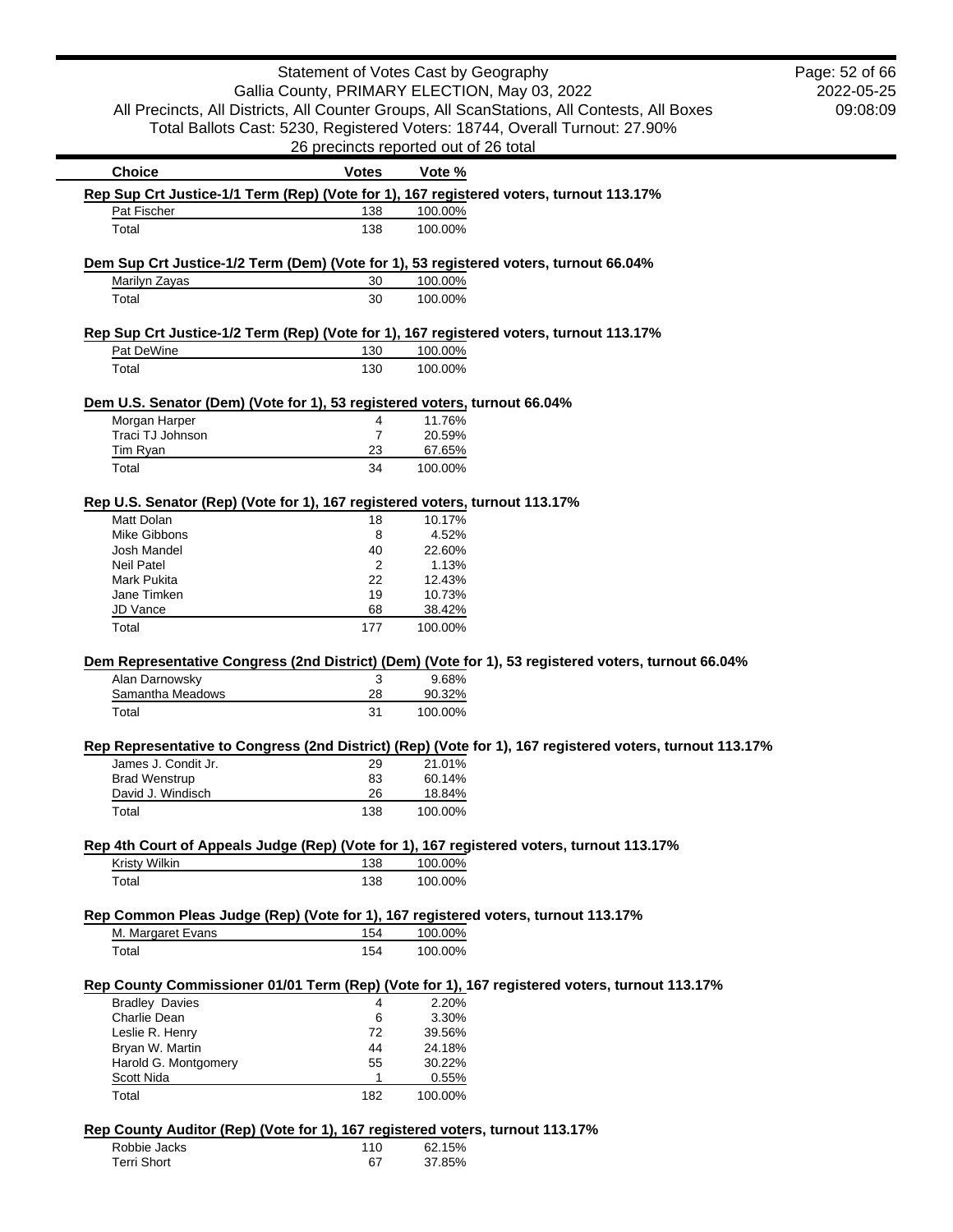|                                                                                         | Statement of Votes Cast by Geography  |                 |                                                                                                | Page: 53 of 66 |
|-----------------------------------------------------------------------------------------|---------------------------------------|-----------------|------------------------------------------------------------------------------------------------|----------------|
| Gallia County, PRIMARY ELECTION, May 03, 2022                                           |                                       |                 |                                                                                                | 2022-05-25     |
|                                                                                         |                                       |                 | All Precincts, All Districts, All Counter Groups, All ScanStations, All Contests, All Boxes    | 09:08:09       |
|                                                                                         |                                       |                 | Total Ballots Cast: 5230, Registered Voters: 18744, Overall Turnout: 27.90%                    |                |
|                                                                                         | 26 precincts reported out of 26 total |                 |                                                                                                |                |
| <b>Choice</b>                                                                           | <b>Votes</b>                          | Vote %          |                                                                                                |                |
| Total                                                                                   | 177                                   | 100.00%         |                                                                                                |                |
| Springfield 1 Dem Central Comm (Dem) (Vote for 1), 53 registered voters, turnout 66.04% |                                       |                 |                                                                                                |                |
| Robert E. Jenkins                                                                       | 31                                    | 100.00%         |                                                                                                |                |
| Total                                                                                   | 31                                    | 100.00%         |                                                                                                |                |
|                                                                                         |                                       |                 | Springfield 1 Rep Central Comm (Rep) (Vote for 1), 167 registered voters, turnout 113.17%      |                |
| Mitzi M. Martin                                                                         | 59                                    | 35.54%          |                                                                                                |                |
| David W. Roush                                                                          | 107                                   | 64.46%          |                                                                                                |                |
| Total                                                                                   | 166                                   | 100.00%         |                                                                                                |                |
| <b>Precinct 024 Springfield Twp 2</b>                                                   |                                       |                 |                                                                                                |                |
|                                                                                         |                                       |                 | Dem Governor and Lieutenant Governor (Dem) (Vote for 1), 38 registered voters, turnout 47.37%  |                |
| John Cranley                                                                            | 2                                     | 11.11%          |                                                                                                |                |
| Nan Whaley                                                                              | 16                                    | 88.89%          |                                                                                                |                |
| Total                                                                                   | 18                                    | 100.00%         |                                                                                                |                |
|                                                                                         |                                       |                 | Rep Governor and Lieutenant Governor (Rep) (Vote for 1), 211 registered voters, turnout 93.84% |                |
| Joe Blystone                                                                            | 99                                    | 50.25%          |                                                                                                |                |
| Mike DeWine<br>Ron Hood                                                                 | 69<br>3                               | 35.03%<br>1.52% |                                                                                                |                |
| Jim Renacci                                                                             | 26                                    | 13.20%          |                                                                                                |                |
| Total                                                                                   | 197                                   | 100.00%         |                                                                                                |                |
|                                                                                         |                                       |                 |                                                                                                |                |
| Dem Attorney General (Dem) (Vote for 1), 38 registered voters, turnout 47.37%           |                                       |                 |                                                                                                |                |
| Jeff Crossman                                                                           | 18                                    | 100.00%         |                                                                                                |                |
| Total                                                                                   | 18                                    | 100.00%         |                                                                                                |                |
| Rep Attorney General (Rep) (Vote for 1), 211 registered voters, turnout 93.84%          |                                       |                 |                                                                                                |                |
| David Yost                                                                              | 140                                   | 100.00%         |                                                                                                |                |
| Total                                                                                   | 140                                   | 100.00%         |                                                                                                |                |
| Dem Auditor Of State (Dem) (Vote for 1), 38 registered voters, turnout 47.37%           |                                       |                 |                                                                                                |                |
| <b>Taylor Sappington</b>                                                                | 17                                    | 100.00%         |                                                                                                |                |
| Total                                                                                   | 17                                    | 100.00%         |                                                                                                |                |
| Rep Auditor Of State (Rep) (Vote for 1), 211 registered voters, turnout 93.84%          |                                       |                 |                                                                                                |                |
| Keith Faber                                                                             | 130                                   | 100.00%         |                                                                                                |                |
| Total                                                                                   | 130                                   | 100.00%         |                                                                                                |                |
| Dem Secretary Of State (Dem) (Vote for 1), 38 registered voters, turnout 47.37%         |                                       |                 |                                                                                                |                |
| Chelsea Clark                                                                           | 18                                    | 100.00%         |                                                                                                |                |
| Total                                                                                   | 18                                    | 100.00%         |                                                                                                |                |
| Rep Secretary Of State (Rep) (Vote for 1), 211 registered voters, turnout 93.84%        |                                       |                 |                                                                                                |                |
| John Adams                                                                              | 67                                    | 42.95%          |                                                                                                |                |
| Frank LaRose                                                                            | 89                                    | 57.05%          |                                                                                                |                |
| Total                                                                                   | 156                                   | 100.00%         |                                                                                                |                |
| Dem Treasurer Of State (Dem) (Vote for 1), 38 registered voters, turnout 47.37%         |                                       |                 |                                                                                                |                |
| Scott Schertzer                                                                         | 17                                    | 100.00%         |                                                                                                |                |
| Total                                                                                   | 17                                    | 100.00%         |                                                                                                |                |
| Rep Treasurer Of State (Rep) (Vote for 1), 211 registered voters, turnout 93.84%        |                                       |                 |                                                                                                |                |
| <b>Robert Sprague</b>                                                                   | 134                                   | 100.00%         |                                                                                                |                |
| Total                                                                                   | 134                                   | 100.00%         |                                                                                                |                |
|                                                                                         |                                       |                 |                                                                                                |                |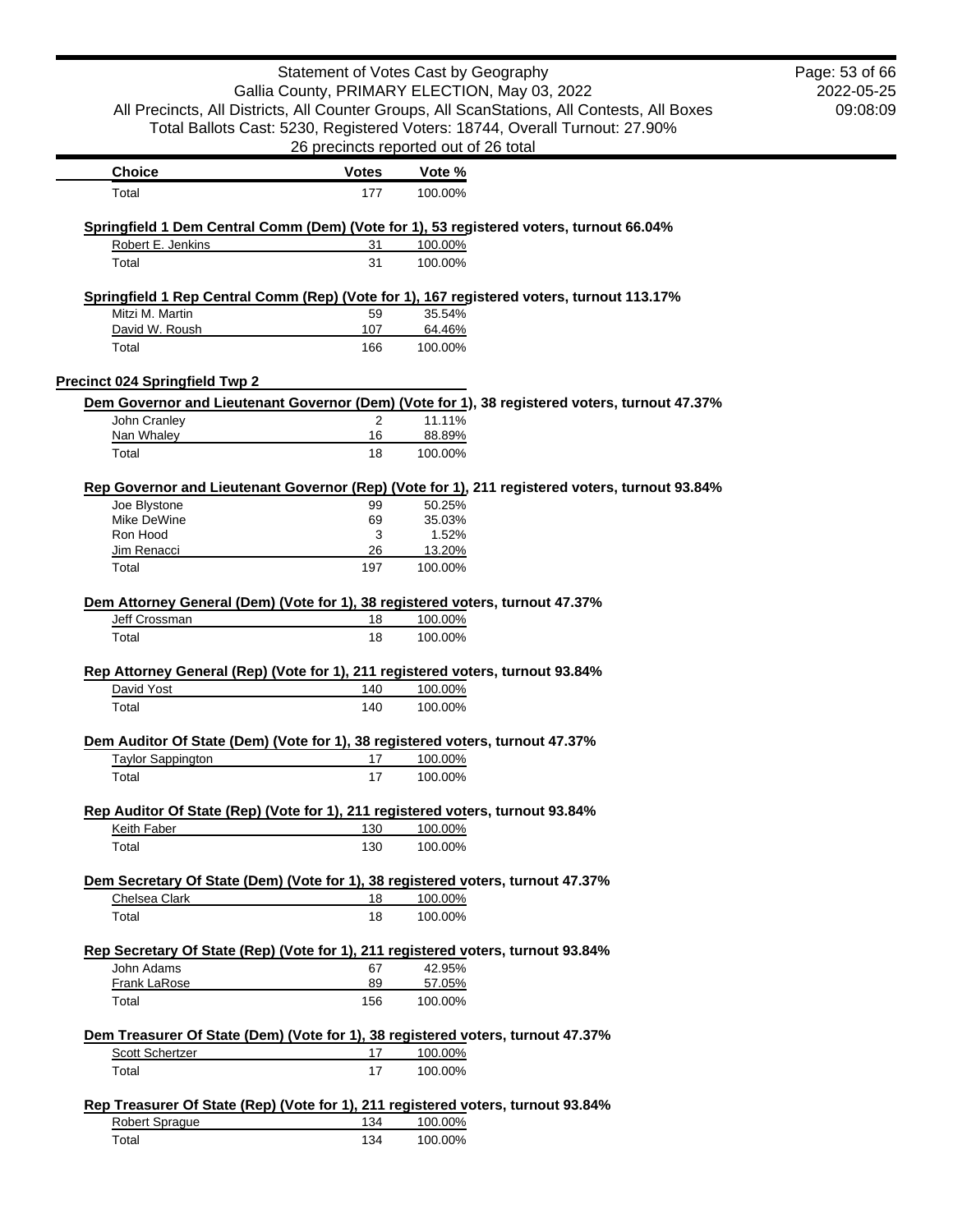|                                                                                                         | Statement of Votes Cast by Geography          |         |                                                                                                         | Page: 54 of 66 |
|---------------------------------------------------------------------------------------------------------|-----------------------------------------------|---------|---------------------------------------------------------------------------------------------------------|----------------|
|                                                                                                         | Gallia County, PRIMARY ELECTION, May 03, 2022 |         |                                                                                                         | 2022-05-25     |
|                                                                                                         |                                               |         | All Precincts, All Districts, All Counter Groups, All ScanStations, All Contests, All Boxes             | 09:08:09       |
|                                                                                                         |                                               |         |                                                                                                         |                |
|                                                                                                         |                                               |         | Total Ballots Cast: 5230, Registered Voters: 18744, Overall Turnout: 27.90%                             |                |
|                                                                                                         | 26 precincts reported out of 26 total         |         |                                                                                                         |                |
| <b>Choice</b>                                                                                           | <b>Votes</b>                                  | Vote %  |                                                                                                         |                |
| Dem Chief Justice-1/1 Term (Dem) (Vote for 1), 38 registered voters, turnout 47.37%<br>Jennifer Brunner | 18                                            | 100.00% |                                                                                                         |                |
| Total                                                                                                   | 18                                            | 100.00% |                                                                                                         |                |
|                                                                                                         |                                               |         |                                                                                                         |                |
| Rep Chief Justice-1/1 Term (Rep) (Vote for 1), 211 registered voters, turnout 93.84%                    |                                               |         |                                                                                                         |                |
| Sharon L. Kennedy                                                                                       | 135                                           | 100.00% |                                                                                                         |                |
| Total                                                                                                   | 135                                           | 100.00% |                                                                                                         |                |
|                                                                                                         |                                               |         |                                                                                                         |                |
| Dem Sup Crt Justice-1/1 Term (Dem) (Vote for 1), 38 registered voters, turnout 47.37%<br>Terri Jamison  | 18                                            | 100.00% |                                                                                                         |                |
| Total                                                                                                   | 18                                            | 100.00% |                                                                                                         |                |
|                                                                                                         |                                               |         |                                                                                                         |                |
| Rep Sup Crt Justice-1/1 Term (Rep) (Vote for 1), 211 registered voters, turnout 93.84%                  |                                               |         |                                                                                                         |                |
| Pat Fischer                                                                                             | 131                                           | 100.00% |                                                                                                         |                |
| Total                                                                                                   | 131                                           | 100.00% |                                                                                                         |                |
|                                                                                                         |                                               |         |                                                                                                         |                |
| Dem Sup Crt Justice-1/2 Term (Dem) (Vote for 1), 38 registered voters, turnout 47.37%                   |                                               |         |                                                                                                         |                |
| Marilyn Zayas                                                                                           | 15                                            | 100.00% |                                                                                                         |                |
| Total                                                                                                   | 15                                            | 100.00% |                                                                                                         |                |
| Rep Sup Crt Justice-1/2 Term (Rep) (Vote for 1), 211 registered voters, turnout 93.84%                  |                                               |         |                                                                                                         |                |
| Pat DeWine                                                                                              | 119                                           | 100.00% |                                                                                                         |                |
| Total                                                                                                   | 119                                           | 100.00% |                                                                                                         |                |
|                                                                                                         |                                               |         |                                                                                                         |                |
| Dem U.S. Senator (Dem) (Vote for 1), 38 registered voters, turnout 47.37%                               |                                               |         |                                                                                                         |                |
| Morgan Harper                                                                                           | $\overline{2}$                                | 11.11%  |                                                                                                         |                |
| Traci TJ Johnson                                                                                        | 2                                             | 11.11%  |                                                                                                         |                |
| Tim Ryan                                                                                                | 14                                            | 77.78%  |                                                                                                         |                |
| Total                                                                                                   | 18                                            | 100.00% |                                                                                                         |                |
| Rep U.S. Senator (Rep) (Vote for 1), 211 registered voters, turnout 93.84%                              |                                               |         |                                                                                                         |                |
| Matt Dolan                                                                                              | 8                                             | 4.40%   |                                                                                                         |                |
| Mike Gibbons                                                                                            | 12                                            | 6.59%   |                                                                                                         |                |
| Josh Mandel                                                                                             | 51                                            | 28.02%  |                                                                                                         |                |
| <b>Neil Patel</b>                                                                                       | 0                                             | 0.00%   |                                                                                                         |                |
| Mark Pukita                                                                                             | 15                                            | 8.24%   |                                                                                                         |                |
| Jane Timken                                                                                             | 30                                            | 16.48%  |                                                                                                         |                |
| JD Vance                                                                                                | 66                                            | 36.26%  |                                                                                                         |                |
| Total                                                                                                   | 182                                           | 100.00% |                                                                                                         |                |
|                                                                                                         |                                               |         | Dem Representative Congress (2nd District) (Dem) (Vote for 1), 38 registered voters, turnout 47.37%     |                |
| Alan Darnowsky                                                                                          | 4                                             | 22.22%  |                                                                                                         |                |
| Samantha Meadows                                                                                        | 14                                            | 77.78%  |                                                                                                         |                |
| Total                                                                                                   | 18                                            | 100.00% |                                                                                                         |                |
|                                                                                                         |                                               |         | Rep Representative to Congress (2nd District) (Rep) (Vote for 1), 211 registered voters, turnout 93.84% |                |
| James J. Condit Jr.                                                                                     | 38                                            | 27.14%  |                                                                                                         |                |
| <b>Brad Wenstrup</b>                                                                                    | 70                                            | 50.00%  |                                                                                                         |                |
| David J. Windisch                                                                                       | 32                                            | 22.86%  |                                                                                                         |                |
| Total                                                                                                   | 140                                           | 100.00% |                                                                                                         |                |
|                                                                                                         |                                               |         |                                                                                                         |                |
| Rep 4th Court of Appeals Judge (Rep) (Vote for 1), 211 registered voters, turnout 93.84%                |                                               |         |                                                                                                         |                |
| <b>Kristy Wilkin</b>                                                                                    | 128                                           | 100.00% |                                                                                                         |                |
| Total                                                                                                   | 128                                           | 100.00% |                                                                                                         |                |
| Rep Common Pleas Judge (Rep) (Vote for 1), 211 registered voters, turnout 93.84%                        |                                               |         |                                                                                                         |                |
| M. Margaret Evans                                                                                       | 154                                           | 100.00% |                                                                                                         |                |
|                                                                                                         |                                               |         |                                                                                                         |                |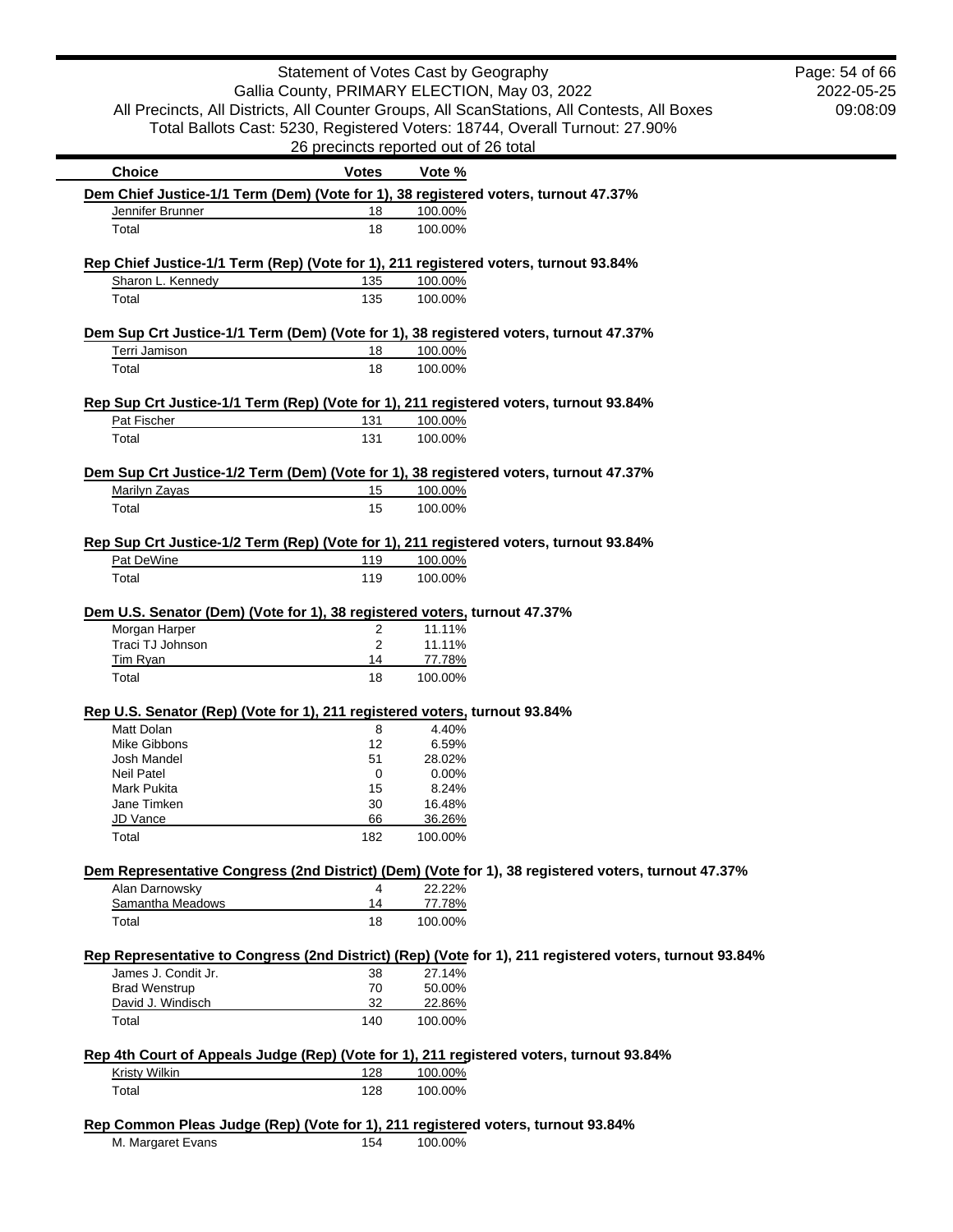|                                                                                                                   | Statement of Votes Cast by Geography                                                        |                   |                                                                                                 | Page: 55 of 66 |
|-------------------------------------------------------------------------------------------------------------------|---------------------------------------------------------------------------------------------|-------------------|-------------------------------------------------------------------------------------------------|----------------|
|                                                                                                                   | Gallia County, PRIMARY ELECTION, May 03, 2022                                               |                   |                                                                                                 | 2022-05-25     |
|                                                                                                                   | All Precincts, All Districts, All Counter Groups, All ScanStations, All Contests, All Boxes |                   |                                                                                                 | 09:08:09       |
|                                                                                                                   |                                                                                             |                   | Total Ballots Cast: 5230, Registered Voters: 18744, Overall Turnout: 27.90%                     |                |
|                                                                                                                   | 26 precincts reported out of 26 total                                                       |                   |                                                                                                 |                |
| <b>Choice</b>                                                                                                     | <b>Votes</b>                                                                                | Vote %            |                                                                                                 |                |
| Total                                                                                                             | 154                                                                                         | 100.00%           |                                                                                                 |                |
|                                                                                                                   |                                                                                             |                   | Rep County Commissioner 01/01 Term (Rep) (Vote for 1), 211 registered voters, turnout 93.84%    |                |
| <b>Bradley Davies</b>                                                                                             | 7                                                                                           | 3.55%             |                                                                                                 |                |
| Charlie Dean                                                                                                      | 8                                                                                           | 4.06%             |                                                                                                 |                |
| Leslie R. Henry                                                                                                   | 71                                                                                          | 36.04%            |                                                                                                 |                |
| Bryan W. Martin                                                                                                   | 29                                                                                          | 14.72%            |                                                                                                 |                |
| Harold G. Montgomery                                                                                              | 74                                                                                          | 37.56%            |                                                                                                 |                |
| Scott Nida<br>Total                                                                                               | 8<br>197                                                                                    | 4.06%<br>100.00%  |                                                                                                 |                |
|                                                                                                                   |                                                                                             |                   |                                                                                                 |                |
| Rep County Auditor (Rep) (Vote for 1), 211 registered voters, turnout 93.84%                                      |                                                                                             |                   |                                                                                                 |                |
| Robbie Jacks<br><b>Terri Short</b>                                                                                | 123<br>63                                                                                   | 66.13%<br>33.87%  |                                                                                                 |                |
| Total                                                                                                             | 186                                                                                         | 100.00%           |                                                                                                 |                |
|                                                                                                                   |                                                                                             |                   |                                                                                                 |                |
| Springfield 2 Dem Central Comm (Dem) (Vote for 1), 38 registered voters, turnout 47.37%<br>Paula E. Whitt         | 18                                                                                          | 100.00%           |                                                                                                 |                |
| Total                                                                                                             | 18                                                                                          | 100.00%           |                                                                                                 |                |
|                                                                                                                   |                                                                                             |                   |                                                                                                 |                |
| Springfield 2 Rep Central Comm (Rep) (Vote for 1), 211 registered voters, turnout 93.84%<br><b>Tiffany Duncan</b> | 138                                                                                         | 100.00%           |                                                                                                 |                |
| Total                                                                                                             | 138                                                                                         | 100.00%           |                                                                                                 |                |
| <b>Precinct 025 Walnut Township</b>                                                                               |                                                                                             |                   | Dem Governor and Lieutenant Governor (Dem) (Vote for 1), 52 registered voters, turnout 48.08%   |                |
| John Cranley                                                                                                      | 3                                                                                           | 13.04%            |                                                                                                 |                |
| Nan Whaley<br>Total                                                                                               | 20<br>23                                                                                    | 86.96%<br>100.00% |                                                                                                 |                |
|                                                                                                                   |                                                                                             |                   |                                                                                                 |                |
|                                                                                                                   |                                                                                             | 42.00%            | Rep Governor and Lieutenant Governor (Rep) (Vote for 1), 103 registered voters, turnout 100.97% |                |
| Joe Blystone<br>Mike DeWine                                                                                       | 42<br>39                                                                                    | 39.00%            |                                                                                                 |                |
| Ron Hood                                                                                                          | 6                                                                                           | 6.00%             |                                                                                                 |                |
| Jim Renacci                                                                                                       | 13                                                                                          | 13.00%            |                                                                                                 |                |
| Total                                                                                                             | 100                                                                                         | 100.00%           |                                                                                                 |                |
| Dem Attorney General (Dem) (Vote for 1), 52 registered voters, turnout 48.08%                                     |                                                                                             |                   |                                                                                                 |                |
| Jeff Crossman                                                                                                     | 17                                                                                          | 100.00%           |                                                                                                 |                |
| Total                                                                                                             | 17                                                                                          | 100.00%           |                                                                                                 |                |
| Rep Attorney General (Rep) (Vote for 1), 103 registered voters, turnout 100.97%                                   |                                                                                             |                   |                                                                                                 |                |
| David Yost                                                                                                        | 89                                                                                          | 100.00%           |                                                                                                 |                |
| Total                                                                                                             | 89                                                                                          | 100.00%           |                                                                                                 |                |
|                                                                                                                   |                                                                                             |                   |                                                                                                 |                |
| Dem Auditor Of State (Dem) (Vote for 1), 52 registered voters, turnout 48.08%<br><b>Taylor Sappington</b>         | 17                                                                                          | 100.00%           |                                                                                                 |                |
| Total                                                                                                             | 17                                                                                          | 100.00%           |                                                                                                 |                |
|                                                                                                                   |                                                                                             |                   |                                                                                                 |                |
| Rep Auditor Of State (Rep) (Vote for 1), 103 registered voters, turnout 100.97%<br>Keith Faber                    | 84                                                                                          | 100.00%           |                                                                                                 |                |
| Total                                                                                                             | 84                                                                                          | 100.00%           |                                                                                                 |                |
|                                                                                                                   |                                                                                             |                   |                                                                                                 |                |
| Dem Secretary Of State (Dem) (Vote for 1), 52 registered voters, turnout 48.08%                                   |                                                                                             |                   |                                                                                                 |                |
| Chelsea Clark                                                                                                     | 17                                                                                          | 100.00%           |                                                                                                 |                |
| Total                                                                                                             | 17                                                                                          | 100.00%           |                                                                                                 |                |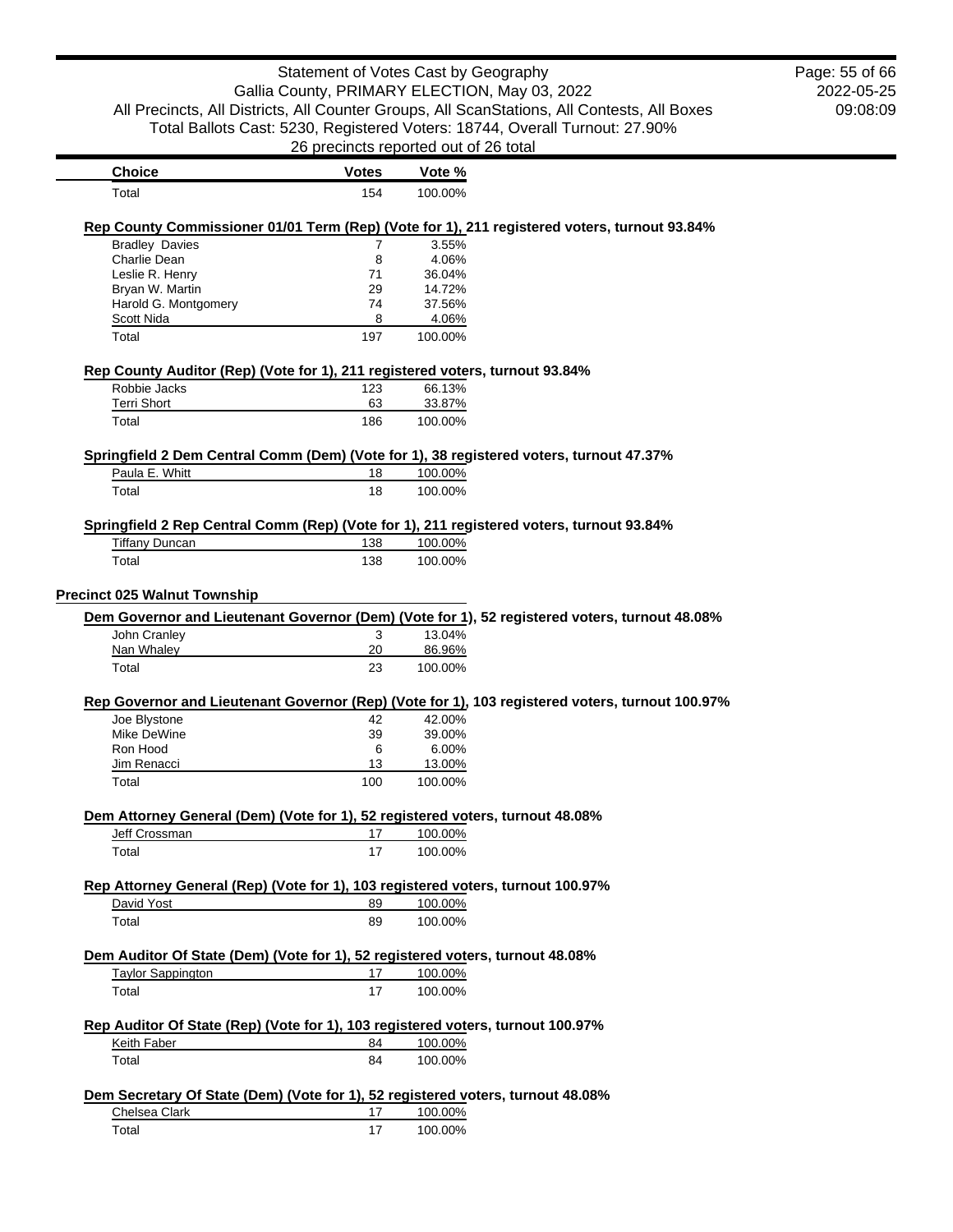2022-05-25 09:08:09 Page: 56 of 66

| <b>Choice</b>                                                                           | <b>Votes</b> | Vote %  |                                                                                                     |
|-----------------------------------------------------------------------------------------|--------------|---------|-----------------------------------------------------------------------------------------------------|
| Rep Secretary Of State (Rep) (Vote for 1), 103 registered voters, turnout 100.97%       |              |         |                                                                                                     |
| John Adams                                                                              | 52           | 58.43%  |                                                                                                     |
| Frank LaRose                                                                            | 37           | 41.57%  |                                                                                                     |
| Total                                                                                   | 89           | 100.00% |                                                                                                     |
| Dem Treasurer Of State (Dem) (Vote for 1), 52 registered voters, turnout 48.08%         |              |         |                                                                                                     |
| Scott Schertzer                                                                         | 17           | 100.00% |                                                                                                     |
| Total                                                                                   | 17           | 100.00% |                                                                                                     |
| Rep Treasurer Of State (Rep) (Vote for 1), 103 registered voters, turnout 100.97%       |              |         |                                                                                                     |
| Robert Sprague                                                                          | 84           | 100.00% |                                                                                                     |
| Total                                                                                   | 84           | 100.00% |                                                                                                     |
| Dem Chief Justice-1/1 Term (Dem) (Vote for 1), 52 registered voters, turnout 48.08%     |              |         |                                                                                                     |
| Jennifer Brunner                                                                        | 19           | 100.00% |                                                                                                     |
|                                                                                         |              |         |                                                                                                     |
| Total                                                                                   | 19           | 100.00% |                                                                                                     |
| Rep Chief Justice-1/1 Term (Rep) (Vote for 1), 103 registered voters, turnout 100.97%   |              |         |                                                                                                     |
| Sharon L. Kennedy                                                                       | 83           | 100.00% |                                                                                                     |
| Total                                                                                   | 83           | 100.00% |                                                                                                     |
|                                                                                         |              |         |                                                                                                     |
| Dem Sup Crt Justice-1/1 Term (Dem) (Vote for 1), 52 registered voters, turnout 48.08%   |              |         |                                                                                                     |
| Terri Jamison                                                                           | 17           | 100.00% |                                                                                                     |
| Total                                                                                   | 17           | 100.00% |                                                                                                     |
|                                                                                         |              |         |                                                                                                     |
| Rep Sup Crt Justice-1/1 Term (Rep) (Vote for 1), 103 registered voters, turnout 100.97% |              |         |                                                                                                     |
| Pat Fischer                                                                             | 75           | 100.00% |                                                                                                     |
| Total                                                                                   | 75           | 100.00% |                                                                                                     |
| Dem Sup Crt Justice-1/2 Term (Dem) (Vote for 1), 52 registered voters, turnout 48.08%   |              |         |                                                                                                     |
| Marilyn Zayas                                                                           | 17           | 100.00% |                                                                                                     |
|                                                                                         |              |         |                                                                                                     |
| Total                                                                                   | 17           | 100.00% |                                                                                                     |
| Rep Sup Crt Justice-1/2 Term (Rep) (Vote for 1), 103 registered voters, turnout 100.97% |              |         |                                                                                                     |
| Pat DeWine                                                                              | 73           | 100.00% |                                                                                                     |
| Total                                                                                   | 73           | 100.00% |                                                                                                     |
|                                                                                         |              |         |                                                                                                     |
| Dem U.S. Senator (Dem) (Vote for 1), 52 registered voters, turnout 48.08%               |              |         |                                                                                                     |
| Morgan Harper                                                                           | 7            | 31.82%  |                                                                                                     |
| Traci TJ Johnson                                                                        | 6            | 27.27%  |                                                                                                     |
| Tim Ryan                                                                                | 9            | 40.91%  |                                                                                                     |
| Total                                                                                   | 22           | 100.00% |                                                                                                     |
| Rep U.S. Senator (Rep) (Vote for 1), 103 registered voters, turnout 100.97%             |              |         |                                                                                                     |
| Matt Dolan                                                                              | 8            | 8.33%   |                                                                                                     |
| Mike Gibbons                                                                            | 10           | 10.42%  |                                                                                                     |
| Josh Mandel                                                                             | 26           | 27.08%  |                                                                                                     |
| <b>Neil Patel</b>                                                                       | 0            | 0.00%   |                                                                                                     |
| Mark Pukita                                                                             | 7            | 7.29%   |                                                                                                     |
| Jane Timken                                                                             | 9            | 9.38%   |                                                                                                     |
| <b>JD Vance</b>                                                                         | 36           | 37.50%  |                                                                                                     |
| Total                                                                                   | 96           | 100.00% |                                                                                                     |
|                                                                                         |              |         | Dem Representative Congress (2nd District) (Dem) (Vote for 1), 52 registered voters, turnout 48.08% |
| Alan Darnowsky                                                                          | 5            | 23.81%  |                                                                                                     |
| Samantha Meadows                                                                        | 16           | 76.19%  |                                                                                                     |
|                                                                                         | 21           |         |                                                                                                     |
| Total                                                                                   |              | 100.00% |                                                                                                     |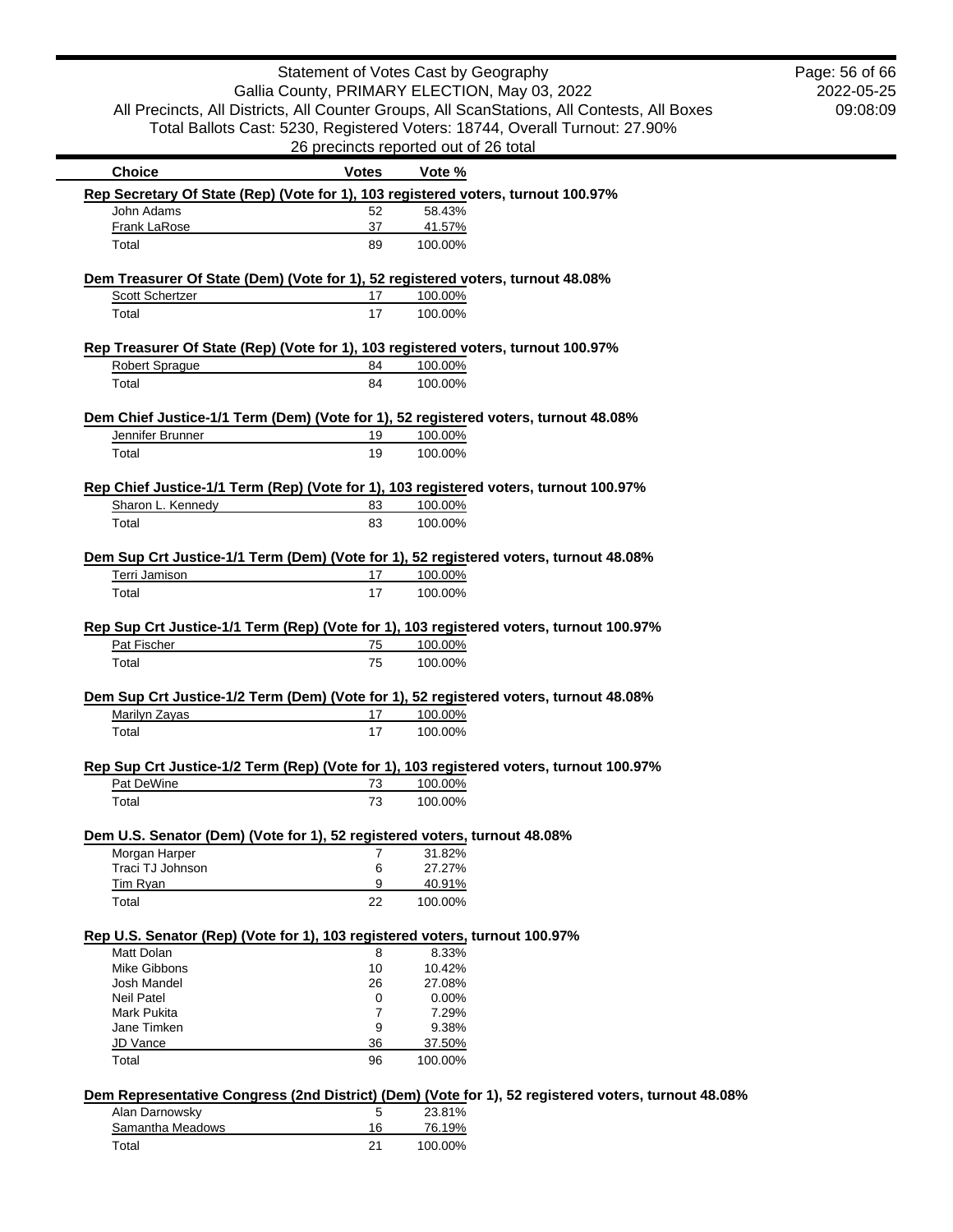|                                                                                               | Statement of Votes Cast by Geography  |                   |                                                                                                          | Page: 57 of 66 |
|-----------------------------------------------------------------------------------------------|---------------------------------------|-------------------|----------------------------------------------------------------------------------------------------------|----------------|
|                                                                                               |                                       |                   | Gallia County, PRIMARY ELECTION, May 03, 2022                                                            | 2022-05-25     |
|                                                                                               |                                       |                   | All Precincts, All Districts, All Counter Groups, All ScanStations, All Contests, All Boxes              | 09:08:09       |
|                                                                                               |                                       |                   | Total Ballots Cast: 5230, Registered Voters: 18744, Overall Turnout: 27.90%                              |                |
|                                                                                               | 26 precincts reported out of 26 total |                   |                                                                                                          |                |
| <b>Choice</b>                                                                                 | <b>Votes</b>                          | Vote %            |                                                                                                          |                |
|                                                                                               |                                       |                   | Rep Representative to Congress (2nd District) (Rep) (Vote for 1), 103 registered voters, turnout 100.97% |                |
| James J. Condit Jr.                                                                           | 23                                    | 29.49%            |                                                                                                          |                |
| <b>Brad Wenstrup</b>                                                                          | 41                                    | 52.56%            |                                                                                                          |                |
| David J. Windisch<br>Total                                                                    | 14<br>78                              | 17.95%<br>100.00% |                                                                                                          |                |
|                                                                                               |                                       |                   |                                                                                                          |                |
| Rep 4th Court of Appeals Judge (Rep) (Vote for 1), 103 registered voters, turnout 100.97%     |                                       |                   |                                                                                                          |                |
| <b>Kristy Wilkin</b>                                                                          | 81                                    | 100.00%           |                                                                                                          |                |
| Total                                                                                         | 81                                    | 100.00%           |                                                                                                          |                |
| Rep Common Pleas Judge (Rep) (Vote for 1), 103 registered voters, turnout 100.97%             |                                       |                   |                                                                                                          |                |
| M. Margaret Evans                                                                             | 86                                    | 100.00%           |                                                                                                          |                |
| Total                                                                                         | 86                                    | 100.00%           |                                                                                                          |                |
|                                                                                               |                                       |                   |                                                                                                          |                |
| <b>Bradley Davies</b>                                                                         | 8                                     | 7.69%             | Rep County Commissioner 01/01 Term (Rep) (Vote for 1), 103 registered voters, turnout 100.97%            |                |
| Charlie Dean                                                                                  | 5                                     | 4.81%             |                                                                                                          |                |
| Leslie R. Henry                                                                               | 48                                    | 46.15%            |                                                                                                          |                |
| Bryan W. Martin                                                                               | 6                                     | 5.77%             |                                                                                                          |                |
| Harold G. Montgomery                                                                          | 34                                    | 32.69%            |                                                                                                          |                |
| Scott Nida                                                                                    | 3                                     | 2.88%             |                                                                                                          |                |
| Total                                                                                         | 104                                   | 100.00%           |                                                                                                          |                |
|                                                                                               |                                       |                   |                                                                                                          |                |
| Rep County Auditor (Rep) (Vote for 1), 103 registered voters, turnout 100.97%<br>Robbie Jacks | 62                                    | 63.27%            |                                                                                                          |                |
| <b>Terri Short</b>                                                                            | 36                                    | 36.73%            |                                                                                                          |                |
| Total                                                                                         | 98                                    | 100.00%           |                                                                                                          |                |
|                                                                                               |                                       |                   |                                                                                                          |                |
| Walnut Twp Dem Central Comm (Dem) (Vote for 1), 52 registered voters, turnout 48.08%          |                                       |                   |                                                                                                          |                |
| Debra M. Elliott                                                                              | 20                                    | 100.00%           |                                                                                                          |                |
| Total                                                                                         | 20                                    | 100.00%           |                                                                                                          |                |
| Walnut Twp Rep Central Comm (Rep) (Vote for 1), 103 registered voters, turnout 100.97%        |                                       |                   |                                                                                                          |                |
| Tom White                                                                                     | 84                                    | 100.00%           |                                                                                                          |                |
| Total                                                                                         | 84                                    | 100.00%           |                                                                                                          |                |
| <b>Precinct 026 Addison Precinct</b>                                                          |                                       |                   |                                                                                                          |                |
|                                                                                               |                                       |                   | Dem Governor and Lieutenant Governor (Dem) (Vote for 1), 45 registered voters, turnout 48.89%            |                |
| John Cranley                                                                                  | 5                                     | 23.81%            |                                                                                                          |                |
| Nan Whaley                                                                                    | 16                                    | 76.19%            |                                                                                                          |                |
| Total                                                                                         | 21                                    | 100.00%           |                                                                                                          |                |
|                                                                                               |                                       |                   | Rep Governor and Lieutenant Governor (Rep) (Vote for 1), 113 registered voters, turnout 113.27%          |                |
| Joe Blystone                                                                                  | 61                                    | 48.03%            |                                                                                                          |                |
| Mike DeWine                                                                                   | 53                                    | 41.73%            |                                                                                                          |                |
| Ron Hood                                                                                      | 3                                     | 2.36%             |                                                                                                          |                |
| Jim Renacci                                                                                   | 10                                    | 7.87%             |                                                                                                          |                |
| Total                                                                                         | 127                                   | 100.00%           |                                                                                                          |                |
| Dem Attorney General (Dem) (Vote for 1), 45 registered voters, turnout 48.89%                 |                                       |                   |                                                                                                          |                |
| Jeff Crossman                                                                                 | 19                                    | 100.00%           |                                                                                                          |                |
| Total                                                                                         | 19                                    | 100.00%           |                                                                                                          |                |
|                                                                                               |                                       |                   |                                                                                                          |                |
| Rep Attorney General (Rep) (Vote for 1), 113 registered voters, turnout 113.27%<br>David Yost | 96                                    | 100.00%           |                                                                                                          |                |
| Total                                                                                         | 96                                    | 100.00%           |                                                                                                          |                |
|                                                                                               |                                       |                   |                                                                                                          |                |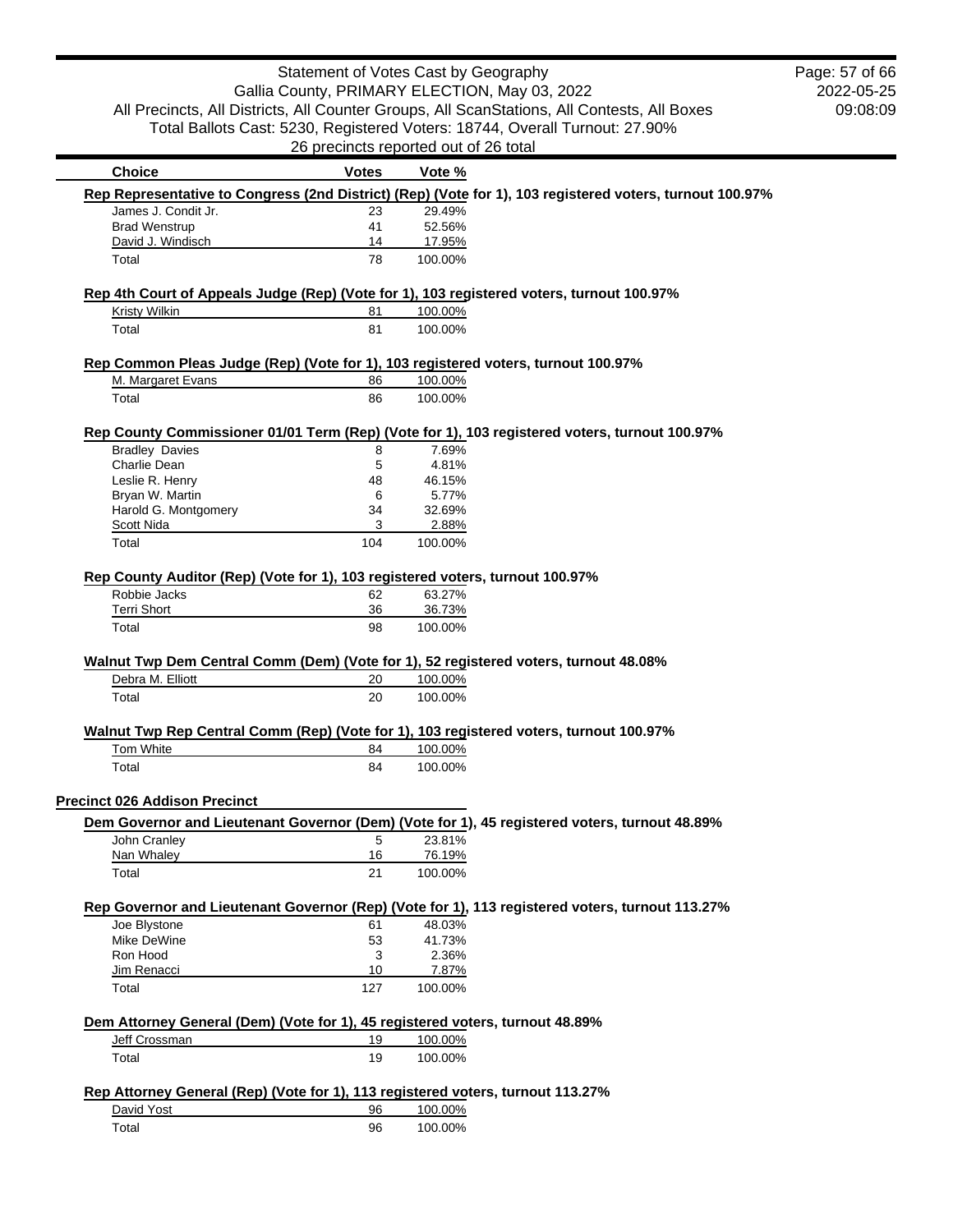|                                                                           |                     | Statement of Votes Cast by Geography                                                        | Page: 58 of 66 |
|---------------------------------------------------------------------------|---------------------|---------------------------------------------------------------------------------------------|----------------|
|                                                                           |                     | Gallia County, PRIMARY ELECTION, May 03, 2022                                               | 2022-05-25     |
|                                                                           |                     | All Precincts, All Districts, All Counter Groups, All ScanStations, All Contests, All Boxes | 09:08:09       |
|                                                                           |                     | Total Ballots Cast: 5230, Registered Voters: 18744, Overall Turnout: 27.90%                 |                |
|                                                                           |                     | 26 precincts reported out of 26 total                                                       |                |
| <b>Choice</b>                                                             | <b>Votes</b>        | Vote %                                                                                      |                |
|                                                                           |                     | Dem Auditor Of State (Dem) (Vote for 1), 45 registered voters, turnout 48.89%               |                |
| <b>Taylor Sappington</b>                                                  | 19                  | 100.00%                                                                                     |                |
| Total                                                                     | 19                  | 100.00%                                                                                     |                |
|                                                                           |                     | Rep Auditor Of State (Rep) (Vote for 1), 113 registered voters, turnout 113.27%             |                |
| Keith Faber                                                               | 96                  | 100.00%                                                                                     |                |
| Total                                                                     | 96                  | 100.00%                                                                                     |                |
|                                                                           |                     | Dem Secretary Of State (Dem) (Vote for 1), 45 registered voters, turnout 48.89%             |                |
| Chelsea Clark                                                             | 19                  | 100.00%                                                                                     |                |
| Total                                                                     | 19                  | 100.00%                                                                                     |                |
|                                                                           |                     |                                                                                             |                |
|                                                                           |                     | Rep Secretary Of State (Rep) (Vote for 1), 113 registered voters, turnout 113.27%           |                |
| John Adams<br>Frank LaRose                                                | 49<br>64            | 43.36%<br>56.64%                                                                            |                |
| Total                                                                     | 113                 | 100.00%                                                                                     |                |
|                                                                           |                     |                                                                                             |                |
|                                                                           |                     | Dem Treasurer Of State (Dem) (Vote for 1), 45 registered voters, turnout 48.89%             |                |
| Scott Schertzer                                                           | 18                  | 100.00%                                                                                     |                |
| Total                                                                     | 18                  | 100.00%                                                                                     |                |
|                                                                           |                     | Rep Treasurer Of State (Rep) (Vote for 1), 113 registered voters, turnout 113.27%           |                |
| Robert Sprague                                                            | 94                  | 100.00%                                                                                     |                |
| Total                                                                     | 94                  | 100.00%                                                                                     |                |
|                                                                           |                     | Dem Chief Justice-1/1 Term (Dem) (Vote for 1), 45 registered voters, turnout 48.89%         |                |
| Jennifer Brunner                                                          | 19                  | 100.00%                                                                                     |                |
| Total                                                                     | 19                  | 100.00%                                                                                     |                |
|                                                                           |                     |                                                                                             |                |
|                                                                           |                     | Rep Chief Justice-1/1 Term (Rep) (Vote for 1), 113 registered voters, turnout 113.27%       |                |
| Sharon L. Kennedy                                                         | 96                  | 100.00%                                                                                     |                |
| Total                                                                     | 96                  | 100.00%                                                                                     |                |
|                                                                           |                     | Dem Sup Crt Justice-1/1 Term (Dem) (Vote for 1), 45 registered voters, turnout 48.89%       |                |
|                                                                           |                     | 100.00%                                                                                     |                |
| Terri Jamison                                                             | 17                  |                                                                                             |                |
| Total                                                                     | 17                  | 100.00%                                                                                     |                |
|                                                                           |                     |                                                                                             |                |
|                                                                           |                     | Rep Sup Crt Justice-1/1 Term (Rep) (Vote for 1), 113 registered voters, turnout 113.27%     |                |
| Pat Fischer                                                               | 86                  | 100.00%                                                                                     |                |
| Total                                                                     | 86                  | 100.00%                                                                                     |                |
|                                                                           |                     | Dem Sup Crt Justice-1/2 Term (Dem) (Vote for 1), 45 registered voters, turnout 48.89%       |                |
| Marilyn Zayas                                                             | 16                  | 100.00%                                                                                     |                |
| Total                                                                     | 16                  | 100.00%                                                                                     |                |
|                                                                           |                     |                                                                                             |                |
|                                                                           | 77                  | Rep Sup Crt Justice-1/2 Term (Rep) (Vote for 1), 113 registered voters, turnout 113.27%     |                |
| Pat DeWine<br>Total                                                       | 77                  | 100.00%<br>100.00%                                                                          |                |
|                                                                           |                     |                                                                                             |                |
| Dem U.S. Senator (Dem) (Vote for 1), 45 registered voters, turnout 48.89% |                     |                                                                                             |                |
| Morgan Harper                                                             | 5                   | 23.81%                                                                                      |                |
| Traci TJ Johnson<br><b>Tim Ryan</b>                                       | $\overline{7}$<br>9 | 33.33%<br>42.86%                                                                            |                |

Matt Dolan 14 11.38%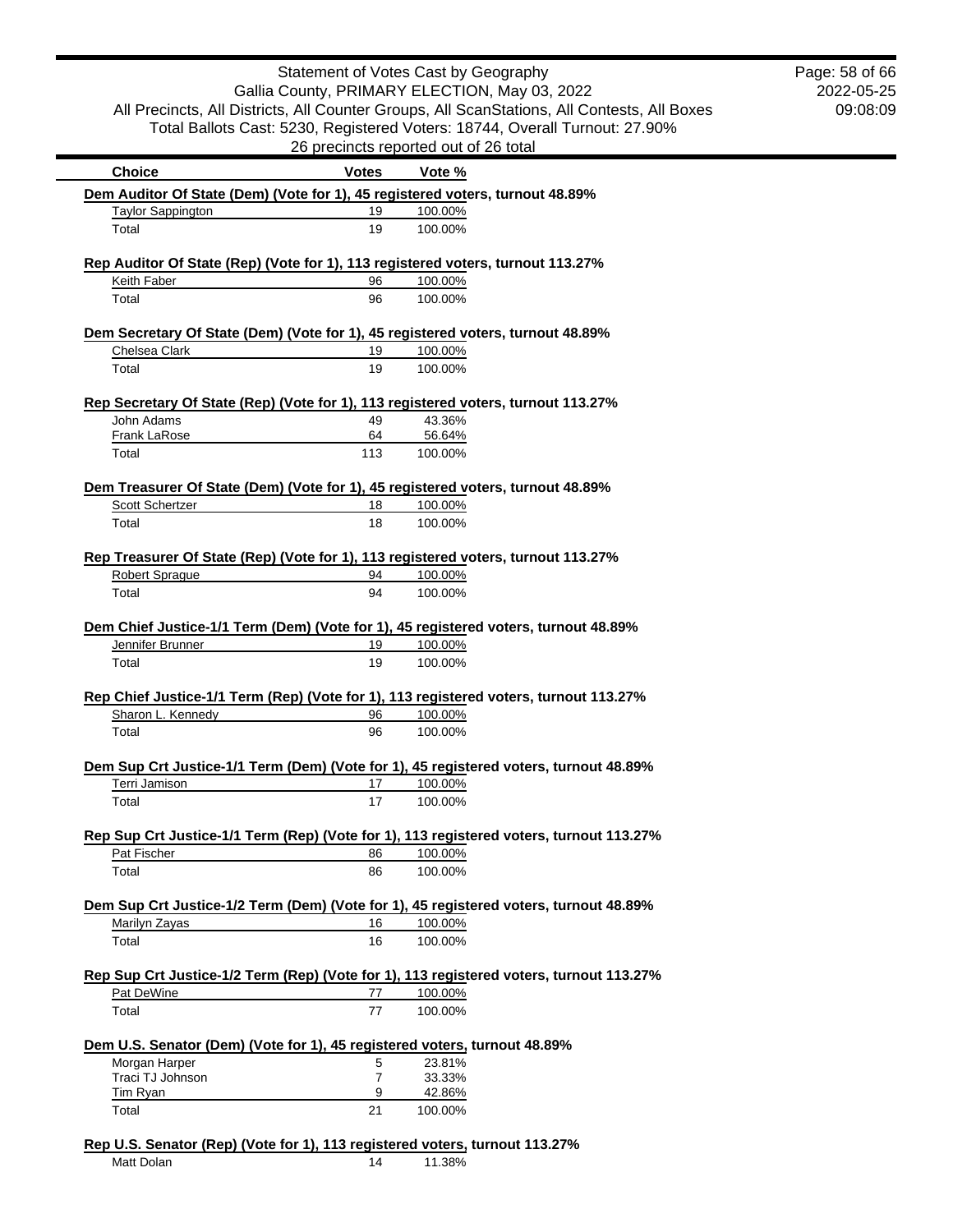2022-05-25 09:08:09 Page: 59 of 66

| <b>Choice</b>                                                                                                     | <b>Votes</b>  | Vote %                   |                                                                                                          |
|-------------------------------------------------------------------------------------------------------------------|---------------|--------------------------|----------------------------------------------------------------------------------------------------------|
| Mike Gibbons                                                                                                      | 9             | 7.32%                    |                                                                                                          |
| Josh Mandel                                                                                                       | 24            | 19.51%                   |                                                                                                          |
| <b>Neil Patel</b>                                                                                                 | 4             | 3.25%                    |                                                                                                          |
| Mark Pukita                                                                                                       | 17            | 13.82%                   |                                                                                                          |
| Jane Timken                                                                                                       | 8             | 6.50%                    |                                                                                                          |
| JD Vance                                                                                                          | 47            | 38.21%                   |                                                                                                          |
| Total                                                                                                             | 123           | 100.00%                  |                                                                                                          |
|                                                                                                                   |               |                          | Dem Representative Congress (2nd District) (Dem) (Vote for 1), 45 registered voters, turnout 48.89%      |
| Alan Darnowsky                                                                                                    | 1             | 4.76%                    |                                                                                                          |
| Samantha Meadows                                                                                                  | 20            | 95.24%                   |                                                                                                          |
| Total                                                                                                             | 21            | 100.00%                  |                                                                                                          |
|                                                                                                                   |               |                          | Rep Representative to Congress (2nd District) (Rep) (Vote for 1), 113 registered voters, turnout 113.27% |
| James J. Condit Jr.                                                                                               | 25            | 25.77%                   |                                                                                                          |
| <b>Brad Wenstrup</b>                                                                                              | 58            | 59.79%                   |                                                                                                          |
| David J. Windisch                                                                                                 | 14            | 14.43%                   |                                                                                                          |
| Total                                                                                                             | 97            | 100.00%                  |                                                                                                          |
|                                                                                                                   |               |                          |                                                                                                          |
| Rep 4th Court of Appeals Judge (Rep) (Vote for 1), 113 registered voters, turnout 113.27%<br><b>Kristy Wilkin</b> | 88            | 100.00%                  |                                                                                                          |
| Total                                                                                                             | 88            | 100.00%                  |                                                                                                          |
|                                                                                                                   |               |                          |                                                                                                          |
| Rep Common Pleas Judge (Rep) (Vote for 1), 113 registered voters, turnout 113.27%                                 |               |                          |                                                                                                          |
| M. Margaret Evans                                                                                                 | 98            | 100.00%                  |                                                                                                          |
| Total                                                                                                             | 98            | 100.00%                  |                                                                                                          |
| <b>Bradley Davies</b><br>Charlie Dean<br>Leslie R. Henry                                                          | 0<br>10<br>53 | 0.00%<br>7.94%<br>42.06% | Rep County Commissioner 01/01 Term (Rep) (Vote for 1), 113 registered voters, turnout 113.27%            |
| Bryan W. Martin                                                                                                   | 13            | 10.32%                   |                                                                                                          |
| Harold G. Montgomery                                                                                              | 48            | 38.10%                   |                                                                                                          |
| Scott Nida                                                                                                        | 2             | 1.59%                    |                                                                                                          |
| Total                                                                                                             | 126           | 100.00%                  |                                                                                                          |
|                                                                                                                   |               |                          |                                                                                                          |
| Rep County Auditor (Rep) (Vote for 1), 113 registered voters, turnout 113.27%<br>Robbie Jacks                     | 87            | 69.60%                   |                                                                                                          |
| <b>Terri Short</b>                                                                                                | 38            | 30.40%                   |                                                                                                          |
| Total                                                                                                             | 125           | 100.00%                  |                                                                                                          |
| Addison Pct Dem Central Comm (Dem) (Vote for 1), 45 registered voters, turnout 48.89%                             |               |                          |                                                                                                          |
| Barry W. Burnett                                                                                                  | 18            | 100.00%                  |                                                                                                          |
| Total                                                                                                             | 18            | 100.00%                  |                                                                                                          |
| Addison Pct Rep Central Comm (Rep) (Vote for 1), 113 registered voters, turnout 113.27%                           |               |                          |                                                                                                          |
| Charla J. Whobrey                                                                                                 | 98            | 100.00%                  |                                                                                                          |
| Total                                                                                                             | 98            | 100.00%                  |                                                                                                          |
|                                                                                                                   |               |                          |                                                                                                          |
| <b>All Precincts</b>                                                                                              |               |                          |                                                                                                          |
|                                                                                                                   |               |                          | Dem Governor and Lieutenant Governor (Dem) (Vote for 1), 1146 registered voters, turnout 58.99%          |
| John Cranley                                                                                                      | 173           | 27.99%                   |                                                                                                          |
| Nan Whaley                                                                                                        | 445           | 72.01%                   |                                                                                                          |
| Total                                                                                                             | 618           | 100.00%                  |                                                                                                          |
|                                                                                                                   |               |                          |                                                                                                          |
|                                                                                                                   |               |                          |                                                                                                          |
|                                                                                                                   |               |                          | Rep Governor and Lieutenant Governor (Rep) (Vote for 1), 4592 registered voters, turnout 98.43%          |
| Joe Blystone                                                                                                      | 2104          | 47.51%                   |                                                                                                          |
| Mike DeWine<br>Ron Hood                                                                                           | 1685<br>113   | 38.04%<br>2.55%          |                                                                                                          |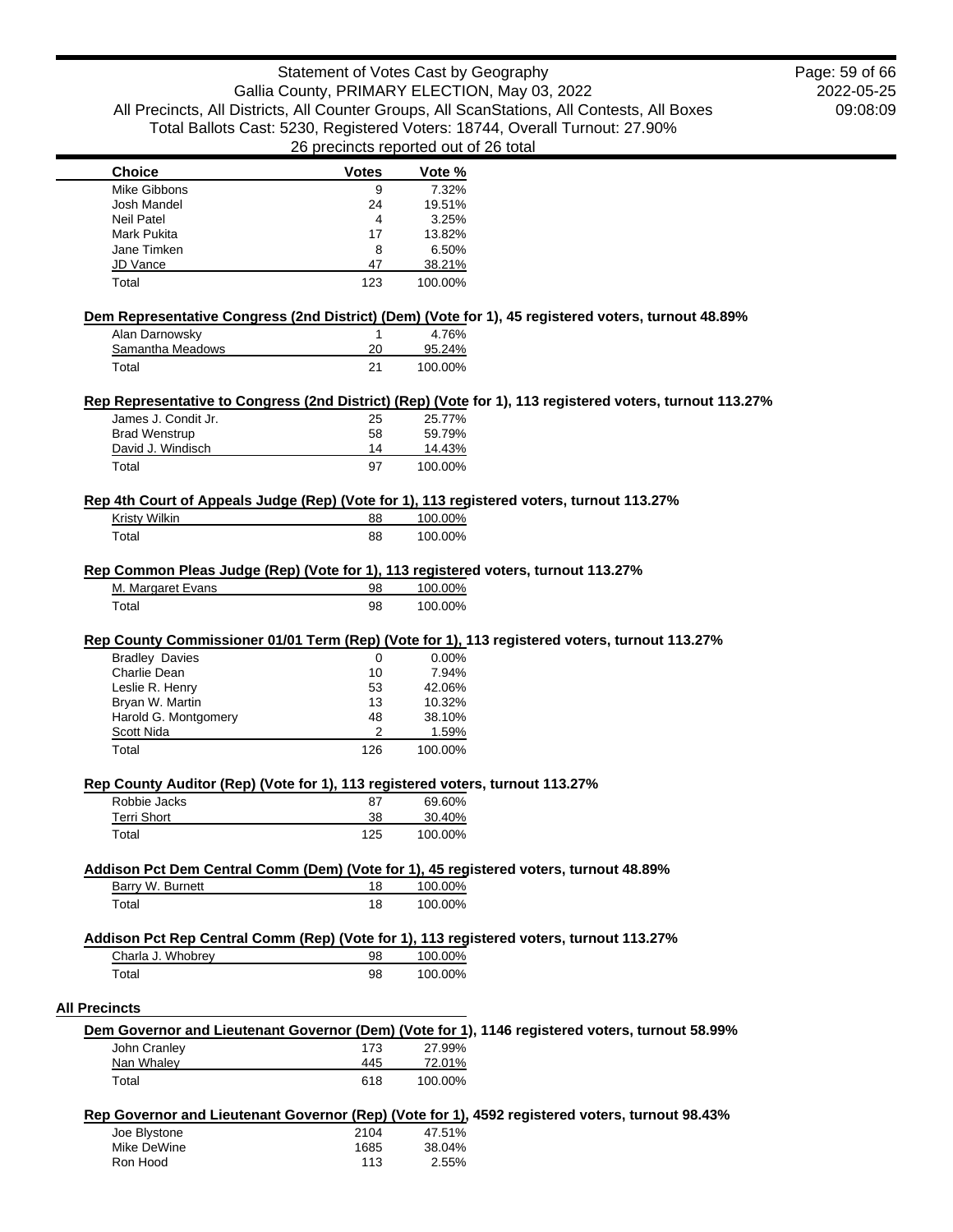|                                                                                         | Page: 60 of 66 |                                       |                                                                                             |          |
|-----------------------------------------------------------------------------------------|----------------|---------------------------------------|---------------------------------------------------------------------------------------------|----------|
| Gallia County, PRIMARY ELECTION, May 03, 2022                                           | 2022-05-25     |                                       |                                                                                             |          |
|                                                                                         |                |                                       | All Precincts, All Districts, All Counter Groups, All ScanStations, All Contests, All Boxes | 09:08:09 |
|                                                                                         |                |                                       | Total Ballots Cast: 5230, Registered Voters: 18744, Overall Turnout: 27.90%                 |          |
|                                                                                         |                | 26 precincts reported out of 26 total |                                                                                             |          |
| <b>Choice</b>                                                                           | <b>Votes</b>   | Vote %                                |                                                                                             |          |
| Jim Renacci                                                                             | 527            | 11.90%                                |                                                                                             |          |
| Total                                                                                   | 4429           | 100.00%                               |                                                                                             |          |
|                                                                                         |                |                                       |                                                                                             |          |
| Dem Attorney General (Dem) (Vote for 1), 1146 registered voters, turnout 58.99%         |                |                                       |                                                                                             |          |
| Jeff Crossman                                                                           | 544            | 100.00%                               |                                                                                             |          |
| Total                                                                                   | 544            | 100.00%                               |                                                                                             |          |
|                                                                                         |                |                                       |                                                                                             |          |
| Rep Attorney General (Rep) (Vote for 1), 4592 registered voters, turnout 98.43%         |                |                                       |                                                                                             |          |
| David Yost                                                                              | 3313           | 100.00%                               |                                                                                             |          |
| Total                                                                                   | 3313           | 100.00%                               |                                                                                             |          |
|                                                                                         |                |                                       |                                                                                             |          |
| Dem Auditor Of State (Dem) (Vote for 1), 1146 registered voters, turnout 58.99%         |                |                                       |                                                                                             |          |
| <b>Taylor Sappington</b>                                                                | 547            | 100.00%                               |                                                                                             |          |
| Total                                                                                   | 547            | 100.00%                               |                                                                                             |          |
| Rep Auditor Of State (Rep) (Vote for 1), 4592 registered voters, turnout 98.43%         |                |                                       |                                                                                             |          |
| Keith Faber                                                                             | 3175           | 100.00%                               |                                                                                             |          |
| Total                                                                                   | 3175           | 100.00%                               |                                                                                             |          |
|                                                                                         |                |                                       |                                                                                             |          |
| Dem Secretary Of State (Dem) (Vote for 1), 1146 registered voters, turnout 58.99%       |                |                                       |                                                                                             |          |
| Chelsea Clark                                                                           | 553            | 100.00%                               |                                                                                             |          |
| Total                                                                                   | 553            | 100.00%                               |                                                                                             |          |
|                                                                                         |                |                                       |                                                                                             |          |
| Rep Secretary Of State (Rep) (Vote for 1), 4592 registered voters, turnout 98.43%       |                |                                       |                                                                                             |          |
| John Adams                                                                              | 1772           | 47.49%                                |                                                                                             |          |
| Frank LaRose                                                                            | 1959           | 52.51%                                |                                                                                             |          |
| Total                                                                                   | 3731           | 100.00%                               |                                                                                             |          |
|                                                                                         |                |                                       |                                                                                             |          |
| Dem Treasurer Of State (Dem) (Vote for 1), 1146 registered voters, turnout 58.99%       |                |                                       |                                                                                             |          |
| <b>Scott Schertzer</b>                                                                  | 534            | 100.00%                               |                                                                                             |          |
| Total                                                                                   | 534            | 100.00%                               |                                                                                             |          |
|                                                                                         |                |                                       |                                                                                             |          |
| Rep Treasurer Of State (Rep) (Vote for 1), 4592 registered voters, turnout 98.43%       |                |                                       |                                                                                             |          |
| <b>Robert Sprague</b>                                                                   | 3212           | 100.00%                               |                                                                                             |          |
| Total                                                                                   | 3212           | 100.00%                               |                                                                                             |          |
| Dem Chief Justice-1/1 Term (Dem) (Vote for 1), 1146 registered voters, turnout 58.99%   |                |                                       |                                                                                             |          |
| Jennifer Brunner                                                                        | 558            | 100.00%                               |                                                                                             |          |
| Total                                                                                   | 558            | 100.00%                               |                                                                                             |          |
|                                                                                         |                |                                       |                                                                                             |          |
| Rep Chief Justice-1/1 Term (Rep) (Vote for 1), 4592 registered voters, turnout 98.43%   |                |                                       |                                                                                             |          |
| Sharon L. Kennedy                                                                       | 3212           | 100.00%                               |                                                                                             |          |
| Total                                                                                   | 3212           | 100.00%                               |                                                                                             |          |
|                                                                                         |                |                                       |                                                                                             |          |
| Dem Sup Crt Justice-1/1 Term (Dem) (Vote for 1), 1146 registered voters, turnout 58.99% |                |                                       |                                                                                             |          |
| Terri Jamison                                                                           | 529            | 100.00%                               |                                                                                             |          |
| Total                                                                                   | 529            | 100.00%                               |                                                                                             |          |
|                                                                                         |                |                                       |                                                                                             |          |
| Rep Sup Crt Justice-1/1 Term (Rep) (Vote for 1), 4592 registered voters, turnout 98.43% |                |                                       |                                                                                             |          |
| Pat Fischer                                                                             | 3071           | 100.00%                               |                                                                                             |          |
| Total                                                                                   | 3071           | 100.00%                               |                                                                                             |          |
|                                                                                         |                |                                       |                                                                                             |          |
| Dem Sup Crt Justice-1/2 Term (Dem) (Vote for 1), 1146 registered voters, turnout 58.99% |                |                                       |                                                                                             |          |
| Marilyn Zayas                                                                           | 501            | 100.00%                               |                                                                                             |          |
| Total                                                                                   | 501            | 100.00%                               |                                                                                             |          |
|                                                                                         |                |                                       |                                                                                             |          |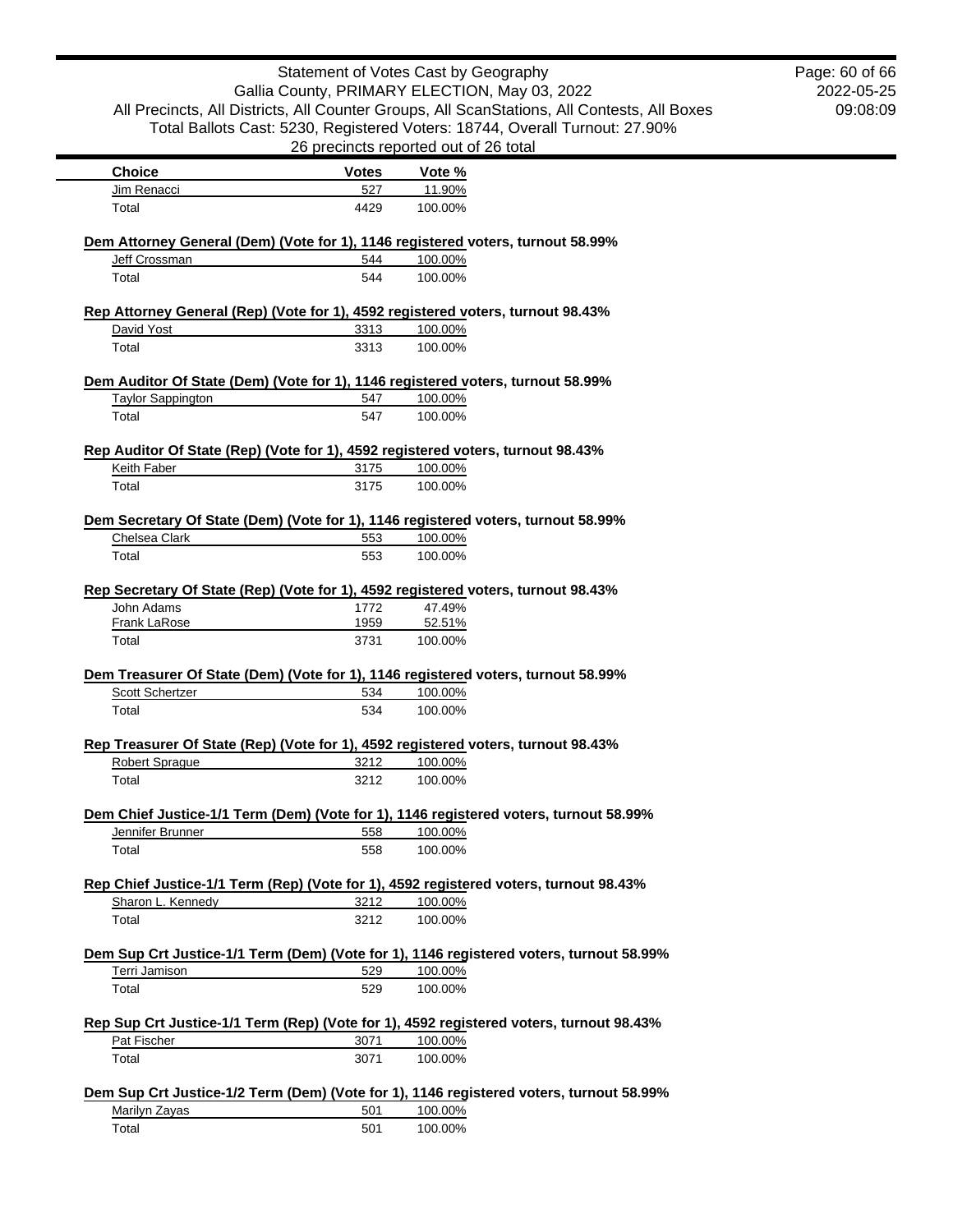| Statement of Votes Cast by Geography                                                                  |                  |                                                                                                          | Page: 61 of 66 |
|-------------------------------------------------------------------------------------------------------|------------------|----------------------------------------------------------------------------------------------------------|----------------|
| Gallia County, PRIMARY ELECTION, May 03, 2022                                                         |                  |                                                                                                          | 2022-05-25     |
| All Precincts, All Districts, All Counter Groups, All ScanStations, All Contests, All Boxes           |                  |                                                                                                          | 09:08:09       |
| Total Ballots Cast: 5230, Registered Voters: 18744, Overall Turnout: 27.90%                           |                  |                                                                                                          |                |
| 26 precincts reported out of 26 total                                                                 |                  |                                                                                                          |                |
| <b>Votes</b>                                                                                          |                  |                                                                                                          |                |
| <b>Choice</b>                                                                                         | Vote %           |                                                                                                          |                |
| Rep Sup Crt Justice-1/2 Term (Rep) (Vote for 1), 4592 registered voters, turnout 98.43%               | 100.00%          |                                                                                                          |                |
| Pat DeWine<br>2793                                                                                    |                  |                                                                                                          |                |
| Total<br>2793                                                                                         | 100.00%          |                                                                                                          |                |
| Dem U.S. Senator (Dem) (Vote for 1), 1146 registered voters, turnout 58.99%                           |                  |                                                                                                          |                |
| Morgan Harper<br>96                                                                                   | 15.36%           |                                                                                                          |                |
| Traci TJ Johnson<br>118                                                                               | 18.88%           |                                                                                                          |                |
| Tim Ryan<br>411                                                                                       | 65.76%           |                                                                                                          |                |
| 625<br>Total                                                                                          | 100.00%          |                                                                                                          |                |
| Rep U.S. Senator (Rep) (Vote for 1), 4592 registered voters, turnout 98.43%                           |                  |                                                                                                          |                |
| Matt Dolan<br>418                                                                                     | 9.99%            |                                                                                                          |                |
| 338<br>Mike Gibbons                                                                                   | 8.08%            |                                                                                                          |                |
| 1063<br>Josh Mandel                                                                                   | 25.41%           |                                                                                                          |                |
| <b>Neil Patel</b><br>68                                                                               | 1.63%            |                                                                                                          |                |
| Mark Pukita<br>322                                                                                    | 7.70%            |                                                                                                          |                |
| Jane Timken<br>548                                                                                    | 13.10%           |                                                                                                          |                |
| JD Vance<br>1426                                                                                      | 34.09%           |                                                                                                          |                |
| Total<br>4183                                                                                         | 100.00%          |                                                                                                          |                |
| Dem Representative Congress (2nd District) (Dem) (Vote for 1), 1146 registered voters, turnout 58.99% |                  |                                                                                                          |                |
| Alan Darnowsky<br>143                                                                                 | 23.87%           |                                                                                                          |                |
| Samantha Meadows<br>456                                                                               | 76.13%           |                                                                                                          |                |
| Total<br>599                                                                                          | 100.00%          |                                                                                                          |                |
|                                                                                                       |                  |                                                                                                          |                |
|                                                                                                       |                  | Rep Representative to Congress (2nd District) (Rep) (Vote for 1), 4592 registered voters, turnout 98.43% |                |
| James J. Condit Jr.<br>958                                                                            | 29.19%           |                                                                                                          |                |
| <b>Brad Wenstrup</b><br>1759                                                                          | 53.60%           |                                                                                                          |                |
| David J. Windisch<br>565                                                                              | 17.22%           |                                                                                                          |                |
| Total<br>3282                                                                                         | 100.00%          |                                                                                                          |                |
|                                                                                                       |                  |                                                                                                          |                |
| Rep 4th Court of Appeals Judge (Rep) (Vote for 1), 4592 registered voters, turnout 98.43%             |                  |                                                                                                          |                |
| <b>Kristy Wilkin</b><br>3049                                                                          | 100.00%          |                                                                                                          |                |
| Total<br>3049                                                                                         | 100.00%          |                                                                                                          |                |
| Rep Common Pleas Judge (Rep) (Vote for 1), 4592 registered voters, turnout 98.43%                     |                  |                                                                                                          |                |
| 3573<br>M. Margaret Evans                                                                             | 100.00%          |                                                                                                          |                |
| Total<br>3573                                                                                         | 100.00%          |                                                                                                          |                |
|                                                                                                       |                  |                                                                                                          |                |
| Rep County Commissioner 01/01 Term (Rep) (Vote for 1), 4592 registered voters, turnout 98.43%         |                  |                                                                                                          |                |
| <b>Bradley Davies</b><br>160                                                                          | 3.59%            |                                                                                                          |                |
| Charlie Dean<br>250                                                                                   | 5.60%            |                                                                                                          |                |
| Leslie R. Henry<br>1782                                                                               | 39.95%           |                                                                                                          |                |
| Bryan W. Martin<br>490                                                                                | 10.98%           |                                                                                                          |                |
| Harold G. Montgomery<br>1663                                                                          | 37.28%           |                                                                                                          |                |
| <b>Scott Nida</b><br>116<br>Total<br>4461                                                             | 2.60%<br>100.00% |                                                                                                          |                |
|                                                                                                       |                  |                                                                                                          |                |
| Rep County Auditor (Rep) (Vote for 1), 4592 registered voters, turnout 98.43%                         |                  |                                                                                                          |                |
| Robbie Jacks<br>2512                                                                                  | 58.35%           |                                                                                                          |                |
| <b>Terri Short</b><br>1793                                                                            | 41.65%           |                                                                                                          |                |
| Total<br>4305                                                                                         | 100.00%          |                                                                                                          |                |
|                                                                                                       |                  |                                                                                                          |                |
| City 1 Dem Central Comm (Dem) (Vote for 1), 44 registered voters, turnout 63.64%                      |                  |                                                                                                          |                |
| Josh Eddy<br>22                                                                                       | 100.00%          |                                                                                                          |                |
| Total<br>22                                                                                           | 100.00%          |                                                                                                          |                |
| City 2 Dem Central Comm (Dem) (Vote for 1), 37 registered voters, turnout 45.95%                      |                  |                                                                                                          |                |

 $\overline{\phantom{a}}$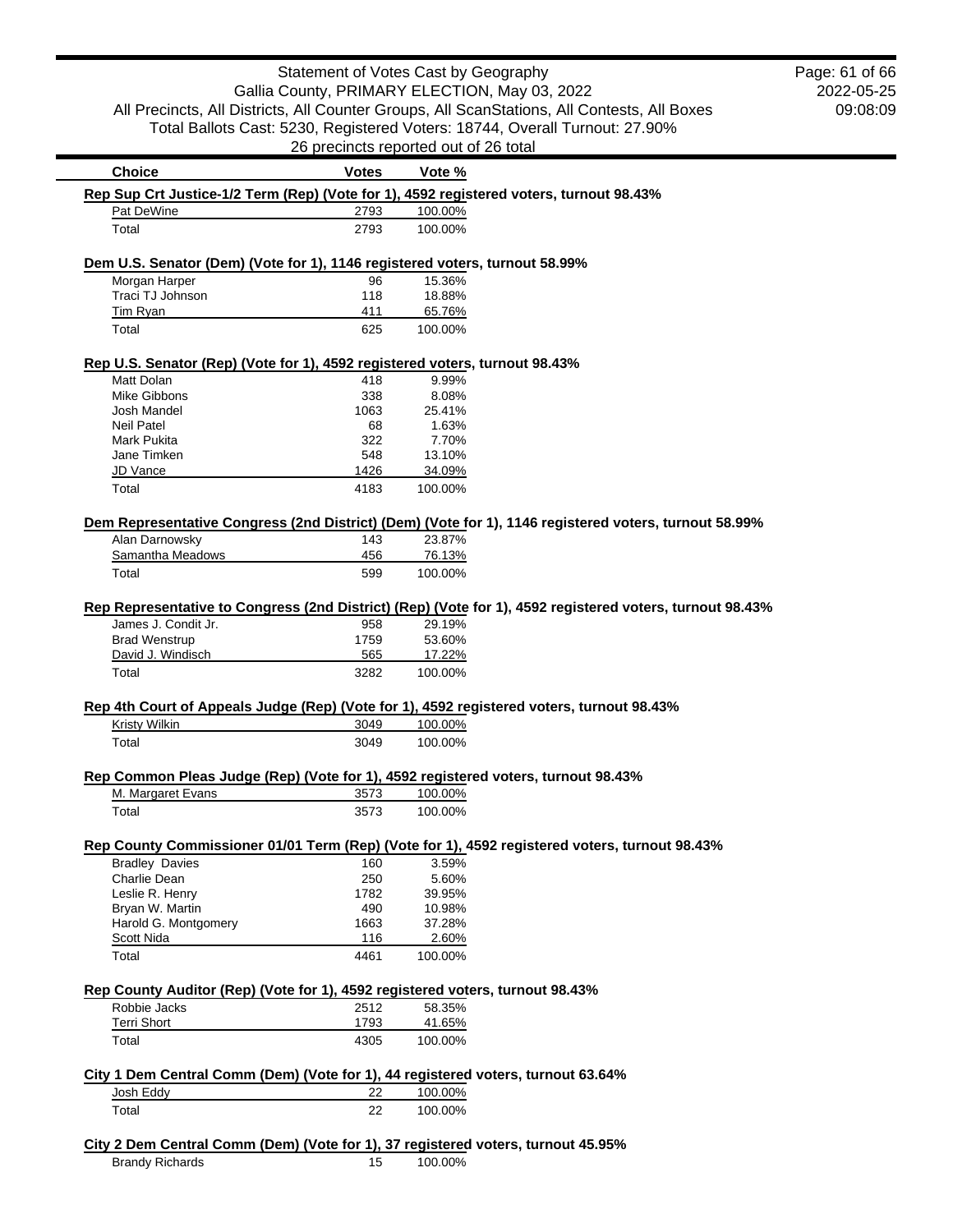|                                                                                          | Statement of Votes Cast by Geography          |                    |                                                                                             | Page: 62 of 66 |
|------------------------------------------------------------------------------------------|-----------------------------------------------|--------------------|---------------------------------------------------------------------------------------------|----------------|
|                                                                                          | Gallia County, PRIMARY ELECTION, May 03, 2022 |                    |                                                                                             | 2022-05-25     |
|                                                                                          |                                               |                    | All Precincts, All Districts, All Counter Groups, All ScanStations, All Contests, All Boxes | 09:08:09       |
|                                                                                          |                                               |                    | Total Ballots Cast: 5230, Registered Voters: 18744, Overall Turnout: 27.90%                 |                |
|                                                                                          | 26 precincts reported out of 26 total         |                    |                                                                                             |                |
| <b>Choice</b>                                                                            | <b>Votes</b>                                  | Vote %             |                                                                                             |                |
| Total                                                                                    | 15                                            | 100.00%            |                                                                                             |                |
| City 3 Dem Central Comm (Dem) (Vote for 1), 53 registered voters, turnout 66.04%         |                                               |                    |                                                                                             |                |
| Lois M. Snyder                                                                           | 29                                            | 100.00%            |                                                                                             |                |
| Total                                                                                    | 29                                            | 100.00%            |                                                                                             |                |
| Addison Twp Dem Central Comm (Dem) (Vote for 1), 52 registered voters, turnout 73.08%    |                                               |                    |                                                                                             |                |
| Russell D. Rumley                                                                        | 36                                            | 100.00%            |                                                                                             |                |
| Total                                                                                    | 36                                            | 100.00%            |                                                                                             |                |
| Cheshire Twp Dem Central Comm (Dem) (Vote for 1), 41 registered voters, turnout 53.66%   |                                               |                    |                                                                                             |                |
| Carole Roush                                                                             | 17                                            | 100.00%            |                                                                                             |                |
| Total                                                                                    | 17                                            | 100.00%            |                                                                                             |                |
| Gallipolis Twp Dem Central Comm (Dem) (Vote for 1), 61 registered voters, turnout 72.13% |                                               |                    |                                                                                             |                |
| John G. Burnett                                                                          | 40                                            | 100.00%            |                                                                                             |                |
| Total                                                                                    | 40                                            | 100.00%            |                                                                                             |                |
| Green 4 Dem Central Comm (Dem) (Vote for 1), 39 registered voters, turnout 58.97%        |                                               |                    |                                                                                             |                |
| Eric L. Whitt                                                                            | 19                                            | 100.00%            |                                                                                             |                |
| Total                                                                                    | 19                                            | 100.00%            |                                                                                             |                |
| Guyan Twp Dem Central Comm (Dem) (Vote for 1), 25 registered voters, turnout 40.00%      |                                               |                    |                                                                                             |                |
| Jeff J. Fowler                                                                           | 10                                            | 100.00%            |                                                                                             |                |
| Total                                                                                    | 10                                            | 100.00%            |                                                                                             |                |
|                                                                                          |                                               |                    |                                                                                             |                |
|                                                                                          |                                               |                    | Huntington Twp Dem Central Comm (Dem) (Vote for 1), 63 registered voters, turnout 50.79%    |                |
| <b>Mary Deel</b><br>Total                                                                | 29<br>29                                      | 100.00%<br>100.00% |                                                                                             |                |
|                                                                                          |                                               |                    |                                                                                             |                |
| Morgan Twp Dem Central Comm (Dem) (Vote for 1), 43 registered voters, turnout 39.53%     |                                               |                    |                                                                                             |                |
| Randall Lee Adkins                                                                       | 17                                            | 100.00%            |                                                                                             |                |
| Total                                                                                    | 17                                            | 100.00%            |                                                                                             |                |
| Ohio Twp Dem Central Comm (Dem) (Vote for 1), 24 registered voters, turnout 62.50%       |                                               |                    |                                                                                             |                |
| Paul D. Holley                                                                           | 12                                            | 100.00%            |                                                                                             |                |
| Total                                                                                    | 12                                            | 100.00%            |                                                                                             |                |
| Perry Twp Dem Central Comm (Dem) (Vote for 1), 43 registered voters, turnout 67.44%      |                                               |                    |                                                                                             |                |
| <b>Beth Ruff</b>                                                                         | 27                                            | 100.00%            |                                                                                             |                |
| Total                                                                                    | 27                                            | 100.00%            |                                                                                             |                |
|                                                                                          |                                               |                    | Raccoon Twp Dem Central Comm (Dem) (Vote for 1), 39 registered voters, turnout 110.26%      |                |
| Jennifer A. Easter                                                                       | 36                                            | 100.00%            |                                                                                             |                |
| Total                                                                                    | 36                                            | 100.00%            |                                                                                             |                |
| Springfield 1 Dem Central Comm (Dem) (Vote for 1), 53 registered voters, turnout 66.04%  |                                               |                    |                                                                                             |                |
| Robert E. Jenkins                                                                        | 31                                            | 100.00%            |                                                                                             |                |
| Total                                                                                    | 31                                            | 100.00%            |                                                                                             |                |
| Springfield 2 Dem Central Comm (Dem) (Vote for 1), 38 registered voters, turnout 47.37%  |                                               |                    |                                                                                             |                |
| Paula E. Whitt                                                                           | 18                                            | 100.00%            |                                                                                             |                |
| Total                                                                                    | 18                                            | 100.00%            |                                                                                             |                |
|                                                                                          |                                               |                    |                                                                                             |                |
| Walnut Twp Dem Central Comm (Dem) (Vote for 1), 52 registered voters, turnout 48.08%     |                                               |                    |                                                                                             |                |
| Debra M. Elliott                                                                         | 20                                            | 100.00%            |                                                                                             |                |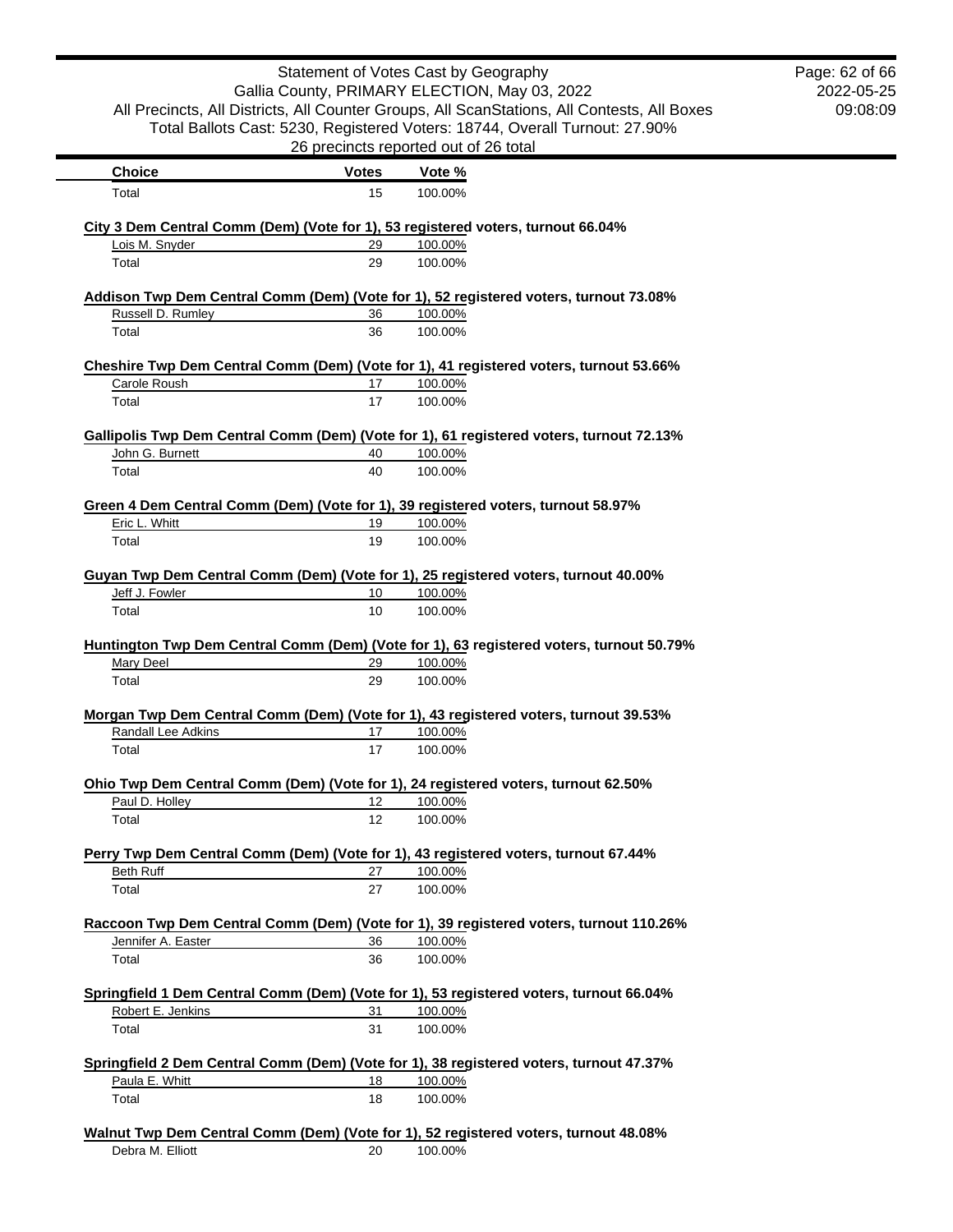|                                                                                      | Statement of Votes Cast by Geography          |                    |                                                                                             | Page: 63 of 66 |
|--------------------------------------------------------------------------------------|-----------------------------------------------|--------------------|---------------------------------------------------------------------------------------------|----------------|
|                                                                                      | Gallia County, PRIMARY ELECTION, May 03, 2022 |                    |                                                                                             | 2022-05-25     |
|                                                                                      |                                               |                    | All Precincts, All Districts, All Counter Groups, All ScanStations, All Contests, All Boxes | 09:08:09       |
|                                                                                      |                                               |                    | Total Ballots Cast: 5230, Registered Voters: 18744, Overall Turnout: 27.90%                 |                |
|                                                                                      | 26 precincts reported out of 26 total         |                    |                                                                                             |                |
| <b>Choice</b><br>Total                                                               | <b>Votes</b><br>20                            | Vote %<br>100.00%  |                                                                                             |                |
|                                                                                      |                                               |                    |                                                                                             |                |
| Barry W. Burnett                                                                     |                                               |                    | Addison Pct Dem Central Comm (Dem) (Vote for 1), 45 registered voters, turnout 48.89%       |                |
| Total                                                                                | 18<br>18                                      | 100.00%<br>100.00% |                                                                                             |                |
| City 1 Rep Central Comm (Rep) (Vote for 1), 104 registered voters, turnout 115.38%   |                                               |                    |                                                                                             |                |
| Paul Covey                                                                           | 82                                            | 100.00%            |                                                                                             |                |
| Total                                                                                | 82                                            | 100.00%            |                                                                                             |                |
| City 2 Rep Central Comm (Rep) (Vote for 1), 132 registered voters, turnout 109.09%   |                                               |                    |                                                                                             |                |
| Troy S. Johnson                                                                      | 110                                           | 100.00%            |                                                                                             |                |
| Total                                                                                | 110                                           | 100.00%            |                                                                                             |                |
| City 3 Rep Central Comm (Rep) (Vote for 1), 220 registered voters, turnout 85.45%    |                                               |                    |                                                                                             |                |
| Robbie Jacks                                                                         | 111                                           | 64.91%             |                                                                                             |                |
| Angie J. Liberati                                                                    | 60                                            | 35.09%             |                                                                                             |                |
| Total                                                                                | 171                                           | 100.00%            |                                                                                             |                |
|                                                                                      |                                               |                    | Addison Twp Rep Central Comm (Rep) (Vote for 1), 166 registered voters, turnout 109.64%     |                |
| Kimberly Lynn Vanmeter<br>Total                                                      | 140<br>140                                    | 100.00%<br>100.00% |                                                                                             |                |
|                                                                                      |                                               |                    |                                                                                             |                |
|                                                                                      |                                               |                    | Cheshire Twp Rep Central Comm (Rep) (Vote for 1), 121 registered voters, turnout 107.44%    |                |
| Randy John Mulford                                                                   | 100                                           | 100.00%            |                                                                                             |                |
| Total                                                                                | 100                                           | 100.00%            |                                                                                             |                |
| Clay Twp Rep Central Comm (Rep) (Vote for 1), 360 registered voters, turnout 93.61%  |                                               |                    |                                                                                             |                |
| Kennison N. Saunders                                                                 | 259                                           | 100.00%            |                                                                                             |                |
| Total                                                                                | 259                                           | 100.00%            |                                                                                             |                |
|                                                                                      |                                               |                    |                                                                                             |                |
| Brett A. Boothe                                                                      | 187                                           | 100.00%            | Gallipolis Twp Rep Central Comm (Rep) (Vote for 1), 262 registered voters, turnout 87.40%   |                |
| Total                                                                                | 187                                           | 100.00%            |                                                                                             |                |
| Green 1 Rep Central Comm (Rep) (Vote for 1), 287 registered voters, turnout 113.24%  |                                               |                    |                                                                                             |                |
| <b>Brent Billings</b>                                                                | 247                                           | 100.00%            |                                                                                             |                |
| Total                                                                                | 247                                           | 100.00%            |                                                                                             |                |
| Green 2 Rep Central Comm (Rep) (Vote for 1), 125 registered voters, turnout 95.20%   |                                               |                    |                                                                                             |                |
| William K. Burleson                                                                  | 84                                            | 100.00%            |                                                                                             |                |
| Total                                                                                | 84                                            | 100.00%            |                                                                                             |                |
| Green 4 Rep Central Comm (Rep) (Vote for 1), 236 registered voters, turnout 88.14%   |                                               |                    |                                                                                             |                |
| Russ V. Moore                                                                        | 157                                           | 100.00%            |                                                                                             |                |
| Total                                                                                | 157                                           | 100.00%            |                                                                                             |                |
| Green 5 Rep Central Comm (Rep) (Vote for 1), 302 registered voters, turnout 96.69%   |                                               |                    |                                                                                             |                |
| Cynthia Graham                                                                       | 231                                           | 100.00%            |                                                                                             |                |
| Total                                                                                | 231                                           | 100.00%            |                                                                                             |                |
|                                                                                      |                                               |                    | Greenfield Twp Rep Central Comm (Rep) (Vote for 1), 55 registered voters, turnout 105.45%   |                |
| James Mac Potter                                                                     | 48                                            | 100.00%            |                                                                                             |                |
| Total                                                                                | 48                                            | 100.00%            |                                                                                             |                |
| Guyan Pct Rep Central Comm (Rep) (Vote for 1), 71 registered voters, turnout 135.21% |                                               |                    |                                                                                             |                |
| John Baker                                                                           | 65                                            | 100.00%            |                                                                                             |                |
|                                                                                      |                                               |                    |                                                                                             |                |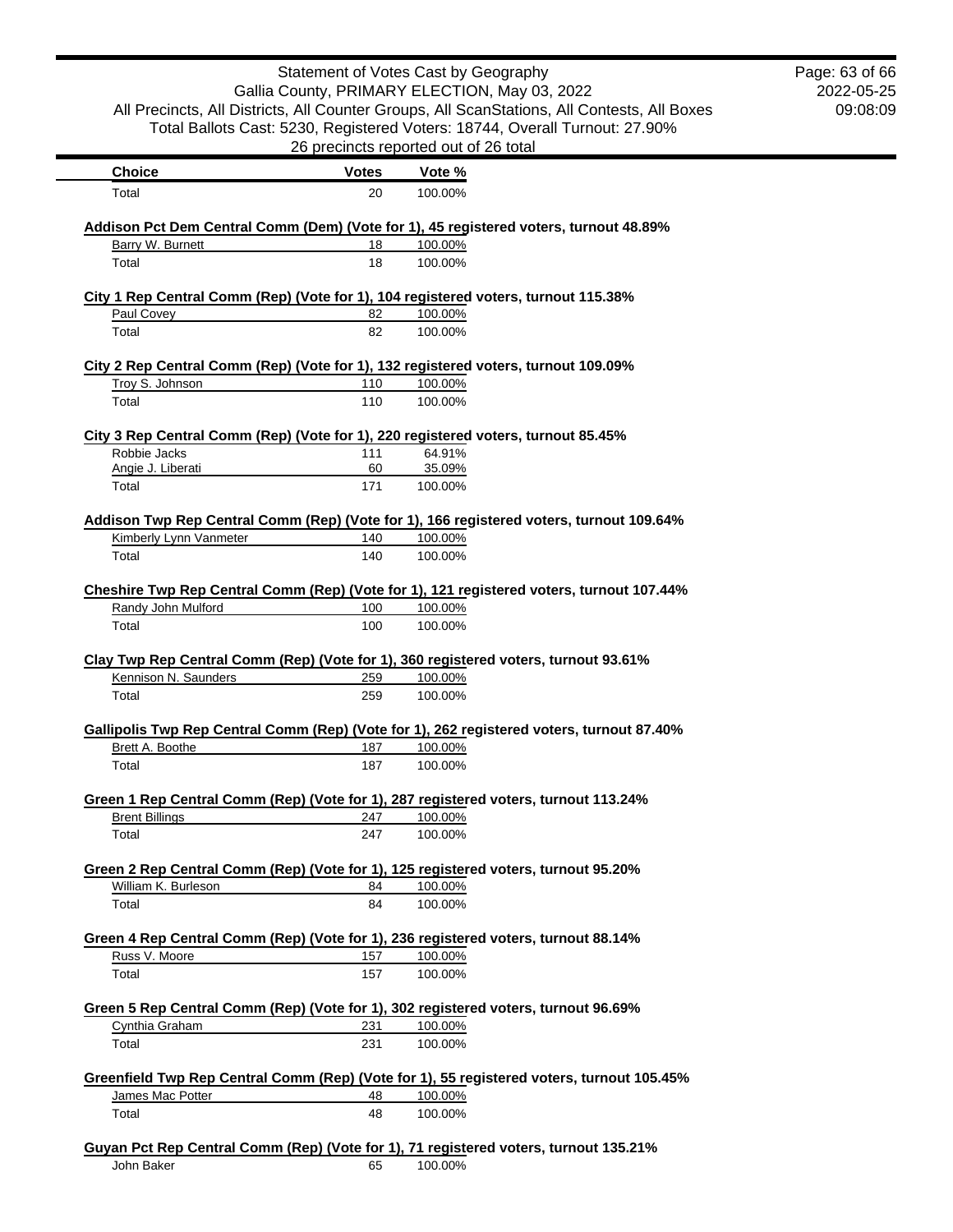|                                                                                                              | Statement of Votes Cast by Geography  |         |                                                                                             | Page: 64 of 66 |
|--------------------------------------------------------------------------------------------------------------|---------------------------------------|---------|---------------------------------------------------------------------------------------------|----------------|
|                                                                                                              |                                       |         | Gallia County, PRIMARY ELECTION, May 03, 2022                                               | 2022-05-25     |
|                                                                                                              |                                       |         | All Precincts, All Districts, All Counter Groups, All ScanStations, All Contests, All Boxes | 09:08:09       |
|                                                                                                              |                                       |         | Total Ballots Cast: 5230, Registered Voters: 18744, Overall Turnout: 27.90%                 |                |
|                                                                                                              | 26 precincts reported out of 26 total |         |                                                                                             |                |
| <b>Choice</b>                                                                                                | <b>Votes</b>                          | Vote %  |                                                                                             |                |
| Total                                                                                                        | 65                                    | 100.00% |                                                                                             |                |
| Guyan Twp Rep Central Comm (Rep) (Vote for 1), 241 registered voters, turnout 65.98%                         |                                       |         |                                                                                             |                |
| Jeffery A. Halley                                                                                            | 132                                   | 100.00% |                                                                                             |                |
| Total                                                                                                        | 132                                   | 100.00% |                                                                                             |                |
| Harrison Twp Rep Central Comm (Rep) (Vote for 1), 178 registered voters, turnout 84.27%                      |                                       |         |                                                                                             |                |
| <b>Terri Short</b>                                                                                           | 68                                    | 46.58%  |                                                                                             |                |
| Charlene M. Ward                                                                                             | 78                                    | 53.42%  |                                                                                             |                |
| Total                                                                                                        | 146                                   | 100.00% |                                                                                             |                |
|                                                                                                              |                                       |         | Huntington Twp Rep Central Comm (Rep) (Vote for 1), 174 registered voters, turnout 106.32%  |                |
| Samuel G. Sowards, Jr                                                                                        | 136                                   | 100.00% |                                                                                             |                |
| Total                                                                                                        | 136                                   | 100.00% |                                                                                             |                |
| Morgan Twp Rep Central Comm (Rep) (Vote for 1), 185 registered voters, turnout 91.35%                        |                                       |         |                                                                                             |                |
| Molly Hash                                                                                                   | 80                                    | 49.38%  |                                                                                             |                |
| Earl Chris Wellington                                                                                        | 82                                    | 50.62%  |                                                                                             |                |
| Total                                                                                                        | 162                                   | 100.00% |                                                                                             |                |
|                                                                                                              |                                       |         |                                                                                             |                |
| Ohio Twp Rep Central Comm (Rep) (Vote for 1), 187 registered voters, turnout 82.89%<br><b>Michael Daines</b> | 64                                    | 43.54%  |                                                                                             |                |
| Jeremy A. Kroll                                                                                              | 83                                    | 56.46%  |                                                                                             |                |
| Total                                                                                                        | 147                                   | 100.00% |                                                                                             |                |
|                                                                                                              |                                       |         |                                                                                             |                |
| Perry Twp Rep Central Comm (Rep) (Vote for 1), 188 registered voters, turnout 108.51%                        |                                       |         |                                                                                             |                |
| James C. Blair                                                                                               | 157                                   | 100.00% |                                                                                             |                |
| Total                                                                                                        | 157                                   | 100.00% |                                                                                             |                |
| Centerville Pct Rep Central Comm (Rep) (Vote for 1), 124 registered voters, turnout 120.97%                  |                                       |         |                                                                                             |                |
| Connie L. Metzler                                                                                            | 129                                   | 100.00% |                                                                                             |                |
| Total                                                                                                        | 129                                   | 100.00% |                                                                                             |                |
| Raccoon Twp Rep Central Comm (Rep) (Vote for 1), 149 registered voters, turnout 121.48%                      |                                       |         |                                                                                             |                |
| Morgan Hamad                                                                                                 | 116                                   | 100.00% |                                                                                             |                |
| Total                                                                                                        | 116                                   | 100.00% |                                                                                             |                |
| Bidwell Pct Rep Central Comm (Rep) (Vote for 1), 131 registered voters, turnout 91.60%                       |                                       |         |                                                                                             |                |
| William P. Skidmore                                                                                          | 94                                    | 100.00% |                                                                                             |                |
| Total                                                                                                        | 94                                    | 100.00% |                                                                                             |                |
| Springfield 1 Rep Central Comm (Rep) (Vote for 1), 167 registered voters, turnout 113.17%                    |                                       |         |                                                                                             |                |
| Mitzi M. Martin                                                                                              | 59                                    | 35.54%  |                                                                                             |                |
| David W. Roush                                                                                               | 107                                   | 64.46%  |                                                                                             |                |
| Total                                                                                                        | 166                                   | 100.00% |                                                                                             |                |
| Springfield 2 Rep Central Comm (Rep) (Vote for 1), 211 registered voters, turnout 93.84%                     |                                       |         |                                                                                             |                |
| <b>Tiffany Duncan</b>                                                                                        | 138                                   | 100.00% |                                                                                             |                |
| Total                                                                                                        | 138                                   | 100.00% |                                                                                             |                |
|                                                                                                              |                                       |         |                                                                                             |                |
| Walnut Twp Rep Central Comm (Rep) (Vote for 1), 103 registered voters, turnout 100.97%                       |                                       |         |                                                                                             |                |
| Tom White                                                                                                    | 84                                    | 100.00% |                                                                                             |                |
| Total                                                                                                        | 84                                    | 100.00% |                                                                                             |                |
| Addison Pct Rep Central Comm (Rep) (Vote for 1), 113 registered voters, turnout 113.27%                      |                                       |         |                                                                                             |                |
| Charla J. Whobrey                                                                                            | 98                                    | 100.00% |                                                                                             |                |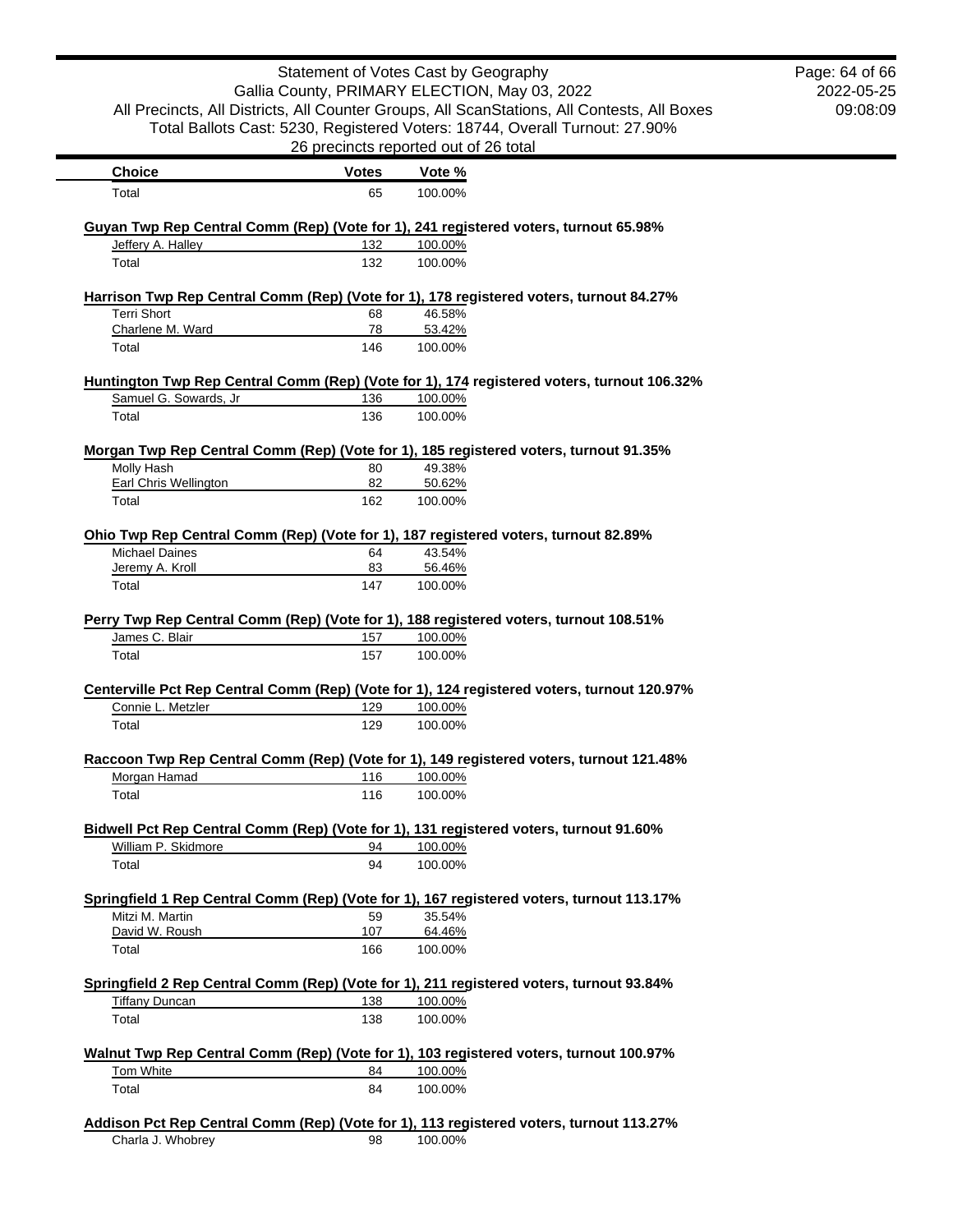| Statement of Votes Cast by Geography<br>Gallia County, PRIMARY ELECTION, May 03, 2022<br>All Precincts, All Districts, All Counter Groups, All ScanStations, All Contests, All Boxes |              |                                       | Page: 65 of 66<br>2022-05-25<br>09:08:09                                                         |  |
|--------------------------------------------------------------------------------------------------------------------------------------------------------------------------------------|--------------|---------------------------------------|--------------------------------------------------------------------------------------------------|--|
|                                                                                                                                                                                      |              | 26 precincts reported out of 26 total | Total Ballots Cast: 5230, Registered Voters: 18744, Overall Turnout: 27.90%                      |  |
| <b>Choice</b>                                                                                                                                                                        | <b>Votes</b> | Vote %                                |                                                                                                  |  |
| Total                                                                                                                                                                                | 98           | 100.00%                               |                                                                                                  |  |
| Dist 2 Fire (Vote for 1), 1084 registered voters, turnout 31.55%                                                                                                                     |              |                                       |                                                                                                  |  |
| FOR THE TAX LEVY                                                                                                                                                                     | 252          | 77.30%                                |                                                                                                  |  |
| <b>AGAINST THE TAX LEVY</b><br>Total                                                                                                                                                 | 74<br>326    | 22.70%<br>100.00%                     |                                                                                                  |  |
| Green Twp Fire (Vote for 1), 3548 registered voters, turnout 30.30%                                                                                                                  |              |                                       |                                                                                                  |  |
| FOR THE TAX LEVY                                                                                                                                                                     | 737          | 75.82%                                |                                                                                                  |  |
| AGAINST THE TAX LEVY                                                                                                                                                                 | 235          | 24.18%                                |                                                                                                  |  |
| Total                                                                                                                                                                                | 972          | 100.00%                               |                                                                                                  |  |
| Harrison Twp Fire 1 (Vote for 1), 606 registered voters, turnout 28.88%                                                                                                              |              |                                       |                                                                                                  |  |
| FOR THE TAX LEVY<br><b>AGAINST THE TAX LEVY</b>                                                                                                                                      | 129<br>39    | 76.79%<br>23.21%                      |                                                                                                  |  |
| Total                                                                                                                                                                                | 168          | 100.00%                               |                                                                                                  |  |
|                                                                                                                                                                                      |              |                                       |                                                                                                  |  |
| Harrison Twp Fire 2 (Vote for 1), 606 registered voters, turnout 28.88%                                                                                                              |              |                                       |                                                                                                  |  |
| FOR THE TAX LEVY<br><b>AGAINST THE TAX LEVY</b>                                                                                                                                      | 127<br>39    | 76.51%<br>23.49%                      |                                                                                                  |  |
| Total                                                                                                                                                                                | 166          | 100.00%                               |                                                                                                  |  |
|                                                                                                                                                                                      |              |                                       |                                                                                                  |  |
| Vill of Rio Grande (Vote for 1), 410 registered voters, turnout 29.27%                                                                                                               |              |                                       |                                                                                                  |  |
| FOR THE INCOME TAX                                                                                                                                                                   | 87           | 75.65%                                |                                                                                                  |  |
| <b>AGAINST THE INCOME TAX</b><br>Total                                                                                                                                               | 28<br>115    | 24.35%<br>100.00%                     |                                                                                                  |  |
|                                                                                                                                                                                      |              |                                       |                                                                                                  |  |
| Local Option Gallipolis City 1 Precinct (Vote for 1), 549 registered voters, turnout 27.14%                                                                                          |              |                                       |                                                                                                  |  |
| <b>YES</b><br>NO                                                                                                                                                                     | 96<br>53     | 64.43%<br>35.57%                      |                                                                                                  |  |
| Total                                                                                                                                                                                | 149          | 100.00%                               |                                                                                                  |  |
|                                                                                                                                                                                      |              |                                       |                                                                                                  |  |
| Local Option Gallipolis City 3 Precinct (Vote for 1), 1061 registered voters, turnout 21.02%<br><b>YES</b>                                                                           | 114          | 51.58%                                |                                                                                                  |  |
| <b>NO</b>                                                                                                                                                                            | 107          | 48.42%                                |                                                                                                  |  |
| Total                                                                                                                                                                                | 221          | 100.00%                               |                                                                                                  |  |
|                                                                                                                                                                                      |              |                                       | Local Option Guyan Precinct - Guyan Precinct (Vote for 1), 296 registered voters, turnout 36.49% |  |
| <b>YES</b>                                                                                                                                                                           | 16           | 14.81%                                |                                                                                                  |  |
| <b>NO</b>                                                                                                                                                                            | 92           | 85.19%                                |                                                                                                  |  |
| Total                                                                                                                                                                                | 108          | 100.00%                               |                                                                                                  |  |
|                                                                                                                                                                                      |              |                                       | Local Option Guyan Precinct - Guyan Precinct (Vote for 1), 296 registered voters, turnout 36.49% |  |
| <b>YES</b>                                                                                                                                                                           | 15           | 13.89%                                |                                                                                                  |  |
| NQ                                                                                                                                                                                   | 93           | 86.11%                                |                                                                                                  |  |
| Total                                                                                                                                                                                | 108          | 100.00%                               |                                                                                                  |  |
| Local Option Raccoon Twp-1 (Vote for 1), 740 registered voters, turnout 32.84%                                                                                                       |              |                                       |                                                                                                  |  |
| <b>YES</b>                                                                                                                                                                           | 148          | 63.79%                                |                                                                                                  |  |
| <b>NO</b><br>Total                                                                                                                                                                   | 84<br>232    | 36.21%<br>100.00%                     |                                                                                                  |  |
|                                                                                                                                                                                      |              |                                       |                                                                                                  |  |
| Local Option Raccoon Twp-2 (Vote for 1), 740 registered voters, turnout 32.84%                                                                                                       |              |                                       |                                                                                                  |  |
| <b>YES</b><br><b>NO</b>                                                                                                                                                              | 147<br>83    | 63.91%<br>36.09%                      |                                                                                                  |  |
|                                                                                                                                                                                      |              |                                       |                                                                                                  |  |

Total 230 100.00%